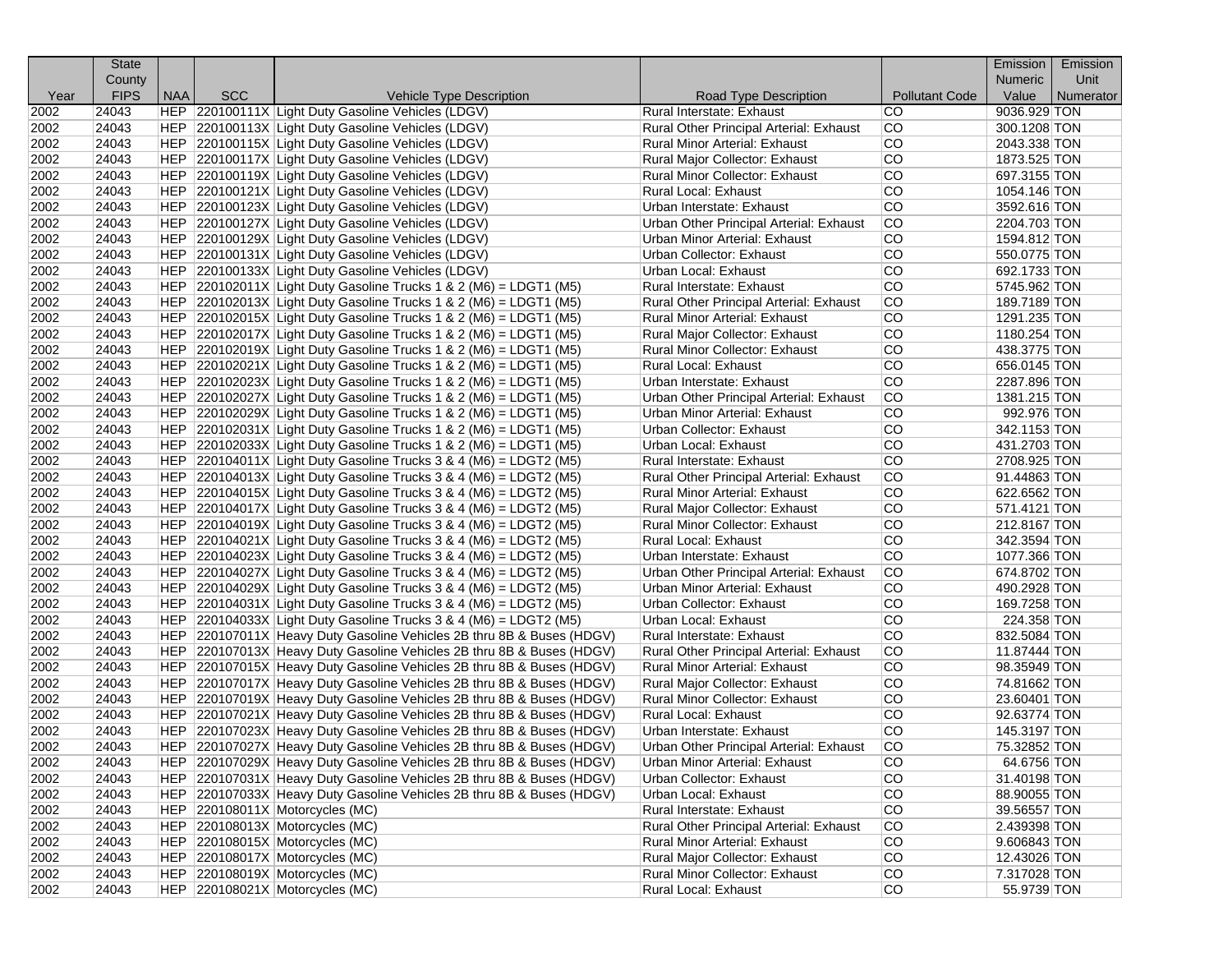|      | <b>State</b> |            |            |                                                                  |                                         |                       | Emission       | Emission  |
|------|--------------|------------|------------|------------------------------------------------------------------|-----------------------------------------|-----------------------|----------------|-----------|
|      | County       |            |            |                                                                  |                                         |                       | <b>Numeric</b> | Unit      |
| Year | <b>FIPS</b>  | <b>NAA</b> | <b>SCC</b> | Vehicle Type Description                                         | Road Type Description                   | <b>Pollutant Code</b> | Value          | Numerator |
| 2002 | 24043        |            |            | HEP 220108023X Motorcycles (MC)                                  | Urban Interstate: Exhaust               | CO.                   | 66.15564 TON   |           |
| 2002 | 24043        |            |            | HEP 220108027X Motorcycles (MC)                                  | Urban Other Principal Arterial: Exhaust | CO.                   | 8.67109 TON    |           |
| 2002 | 24043        |            |            | HEP 220108029X Motorcycles (MC)                                  | Urban Minor Arterial: Exhaust           | <b>CO</b>             | 8.260141 TON   |           |
| 2002 | 24043        |            |            | HEP 220108031X Motorcycles (MC)                                  | Urban Collector: Exhaust                | lCO                   | 6.224304 TON   |           |
| 2002 | 24043        |            |            | HEP 220108033X Motorcycles (MC)                                  | Urban Local: Exhaust                    | lCO                   | 15.56893 TON   |           |
| 2002 | 24043        |            |            | HEP 223000111X Light Duty Diesel Vehicles (LDDV)                 | Rural Interstate: Exhaust               | <b>CO</b>             | 0.778948 TON   |           |
| 2002 | 24043        |            |            | HEP 223000113X Light Duty Diesel Vehicles (LDDV)                 | Rural Other Principal Arterial: Exhaust | lCO                   | $0.027732$ TON |           |
| 2002 | 24043        |            |            | HEP 223000115X Light Duty Diesel Vehicles (LDDV)                 | <b>Rural Minor Arterial: Exhaust</b>    | lCO                   | $0.183165$ TON |           |
| 2002 | 24043        |            |            | HEP 223000117X Light Duty Diesel Vehicles (LDDV)                 | Rural Major Collector: Exhaust          | <b>CO</b>             | 0.173075 TON   |           |
| 2002 | 24043        |            |            | HEP 223000119X Light Duty Diesel Vehicles (LDDV)                 | Rural Minor Collector: Exhaust          | lCO                   | $0.065124$ TON |           |
| 2002 | 24043        |            |            | HEP 223000121X Light Duty Diesel Vehicles (LDDV)                 | Rural Local: Exhaust                    | lCO                   | 0.223205 TON   |           |
| 2002 | 24043        |            |            | HEP 223000123X Light Duty Diesel Vehicles (LDDV)                 | Urban Interstate: Exhaust               | lCO                   | 0.305974 TON   |           |
| 2002 | 24043        |            |            | HEP 223000127X Light Duty Diesel Vehicles (LDDV)                 | Urban Other Principal Arterial: Exhaust | lCO                   | 0.230663 TON   |           |
| 2002 | 24043        |            |            | HEP 223000129X Light Duty Diesel Vehicles (LDDV)                 | <b>Urban Minor Arterial: Exhaust</b>    | lCO                   | 0.199627 TON   |           |
| 2002 | 24043        |            |            | HEP 223000131X Light Duty Diesel Vehicles (LDDV)                 | Urban Collector: Exhaust                | <b>CO</b>             | $0.07681$ TON  |           |
| 2002 | 24043        |            |            | HEP 223000133X Light Duty Diesel Vehicles (LDDV)                 | Urban Local: Exhaust                    | <b>CO</b>             | 0.144439 TON   |           |
| 2002 | 24043        |            |            | HEP 223006011X Light Duty Diesel Trucks 1 thru 4 (M6) (LDDT)     | Rural Interstate: Exhaust               | lCO                   | 4.560065 TON   |           |
| 2002 | 24043        |            |            | HEP 223006013X Light Duty Diesel Trucks 1 thru 4 (M6) (LDDT)     | Rural Other Principal Arterial: Exhaust | lCO                   | $0.161324$ TON |           |
| 2002 | 24043        |            |            | HEP 223006015X Light Duty Diesel Trucks 1 thru 4 (M6) (LDDT)     | Rural Minor Arterial: Exhaust           | <b>CO</b>             | 1.061264 TON   |           |
| 2002 | 24043        |            |            | HEP 223006017X Light Duty Diesel Trucks 1 thru 4 (M6) (LDDT)     | Rural Major Collector: Exhaust          | <b>CO</b>             | 1.003086 TON   |           |
| 2002 | 24043        |            |            | HEP 223006019X Light Duty Diesel Trucks 1 thru 4 (M6) (LDDT)     | Rural Minor Collector: Exhaust          | lCO                   | 0.377003 TON   |           |
| 2002 | 24043        |            |            | HEP 223006021X Light Duty Diesel Trucks 1 thru 4 (M6) (LDDT)     | Rural Local: Exhaust                    | lCO                   | 1.372815 TON   |           |
| 2002 | 24043        |            |            | HEP 223006023X Light Duty Diesel Trucks 1 thru 4 (M6) (LDDT)     | Urban Interstate: Exhaust               | <b>CO</b>             | 1.792331 TON   |           |
| 2002 | 24043        |            |            | HEP 223006027X Light Duty Diesel Trucks 1 thru 4 (M6) (LDDT)     | Urban Other Principal Arterial: Exhaust | lCO                   | 1.350317 TON   |           |
| 2002 | 24043        |            |            | HEP 223006029X Light Duty Diesel Trucks 1 thru 4 (M6) (LDDT)     | Urban Minor Arterial: Exhaust           | lCO                   | 1.189798 TON   |           |
| 2002 | 24043        |            |            | HEP 223006031X Light Duty Diesel Trucks 1 thru 4 (M6) (LDDT)     | Urban Collector: Exhaust                | <b>CO</b>             | 0.463628 TON   |           |
| 2002 | 24043        |            |            | HEP 223006033X Light Duty Diesel Trucks 1 thru 4 (M6) (LDDT)     | Urban Local: Exhaust                    | lCO                   | 0.888474 TON   |           |
| 2002 | 24043        |            |            | HEP 223007111X Heavy Duty Diesel Vehicles (HDDV) Class 2B        | Rural Interstate: Exhaust               | lCO                   | 7.74927 TON    |           |
| 2002 | 24043        |            |            | HEP 223007113X Heavy Duty Diesel Vehicles (HDDV) Class 2B        | Rural Other Principal Arterial: Exhaust | lCO                   | $0.119143$ TON |           |
| 2002 | 24043        |            |            | HEP 223007115X Heavy Duty Diesel Vehicles (HDDV) Class 2B        | <b>Rural Minor Arterial: Exhaust</b>    | <b>CO</b>             | 0.990394 TON   |           |
| 2002 | 24043        |            |            | HEP 223007117X Heavy Duty Diesel Vehicles (HDDV) Class 2B        | Rural Major Collector: Exhaust          | lCO                   | 0.826642 TON   |           |
| 2002 | 24043        |            |            | HEP 223007119X Heavy Duty Diesel Vehicles (HDDV) Class 2B        | Rural Minor Collector: Exhaust          | lCO                   | 0.269271 TON   |           |
| 2002 | 24043        |            |            | HEP 223007121X Heavy Duty Diesel Vehicles (HDDV) Class 2B        | <b>Rural Local: Exhaust</b>             | <b>CO</b>             | 1.134108 TON   |           |
| 2002 | 24043        |            |            | HEP 223007123X Heavy Duty Diesel Vehicles (HDDV) Class 2B        | Urban Interstate: Exhaust               | lCO                   | 1.215914 TON   |           |
| 2002 | 24043        |            |            | HEP 223007127X Heavy Duty Diesel Vehicles (HDDV) Class 2B        | Urban Other Principal Arterial: Exhaust | lCO                   | 0.744173 TON   |           |
| 2002 | 24043        |            |            | HEP 223007129X Heavy Duty Diesel Vehicles (HDDV) Class 2B        | <b>Urban Minor Arterial: Exhaust</b>    | <b>CO</b>             | 0.657478 TON   |           |
| 2002 | 24043        |            |            | HEP 223007131X Heavy Duty Diesel Vehicles (HDDV) Class 2B        | Urban Collector: Exhaust                | lCO                   | 0.320049 TON   |           |
| 2002 | 24043        |            |            | HEP 223007133X Heavy Duty Diesel Vehicles (HDDV) Class 2B        | Urban Local: Exhaust                    | lCO                   | 0.950904 TON   |           |
| 2002 | 24043        |            |            | HEP 223007211X Heavy Duty Diesel Vehicles (HDDV) Class 3, 4, & 5 | Rural Interstate: Exhaust               | <b>CO</b>             | 6.571127 TON   |           |
| 2002 | 24043        |            |            | HEP 223007213X Heavy Duty Diesel Vehicles (HDDV) Class 3, 4, & 5 | Rural Other Principal Arterial: Exhaust | <b>CO</b>             | 0.101168 TON   |           |
| 2002 | 24043        |            |            | HEP 223007215X Heavy Duty Diesel Vehicles (HDDV) Class 3, 4, & 5 | Rural Minor Arterial: Exhaust           | CO                    | 0.839593 TON   |           |
| 2002 | 24043        |            |            | HEP 223007217X Heavy Duty Diesel Vehicles (HDDV) Class 3, 4, & 5 | Rural Major Collector: Exhaust          | CO                    | 0.700757 TON   |           |
| 2002 | 24043        |            |            | HEP 223007219X Heavy Duty Diesel Vehicles (HDDV) Class 3, 4, & 5 | Rural Minor Collector: Exhaust          | CO                    | 0.228325 TON   |           |
| 2002 | 24043        |            |            | HEP 223007221X Heavy Duty Diesel Vehicles (HDDV) Class 3, 4, & 5 | Rural Local: Exhaust                    | CO                    | 0.959301 TON   |           |
| 2002 | 24043        |            |            | HEP 223007223X Heavy Duty Diesel Vehicles (HDDV) Class 3, 4, & 5 | Urban Interstate: Exhaust               | CO                    | 1.030434 TON   |           |
| 2002 | 24043        |            |            | HEP 223007227X Heavy Duty Diesel Vehicles (HDDV) Class 3, 4, & 5 | Urban Other Principal Arterial: Exhaust | CO                    | 0.630636 TON   |           |
| 2002 | 24043        |            |            | HEP 223007229X Heavy Duty Diesel Vehicles (HDDV) Class 3, 4, & 5 | Urban Minor Arterial: Exhaust           | CO                    | $0.557049$ TON |           |
| 2002 | 24043        |            |            | HEP 223007231X Heavy Duty Diesel Vehicles (HDDV) Class 3, 4, & 5 | Urban Collector: Exhaust                | CO                    | 0.270922 TON   |           |
| 2002 | 24043        |            |            | HEP 223007233X Heavy Duty Diesel Vehicles (HDDV) Class 3, 4, & 5 | Urban Local: Exhaust                    | CO                    | 0.804414 TON   |           |
| 2002 | 24043        |            |            | HEP 223007311X Heavy Duty Diesel Vehicles (HDDV) Class 6 & 7     | Rural Interstate: Exhaust               | CO                    | 23.77636 TON   |           |
|      |              |            |            |                                                                  |                                         |                       |                |           |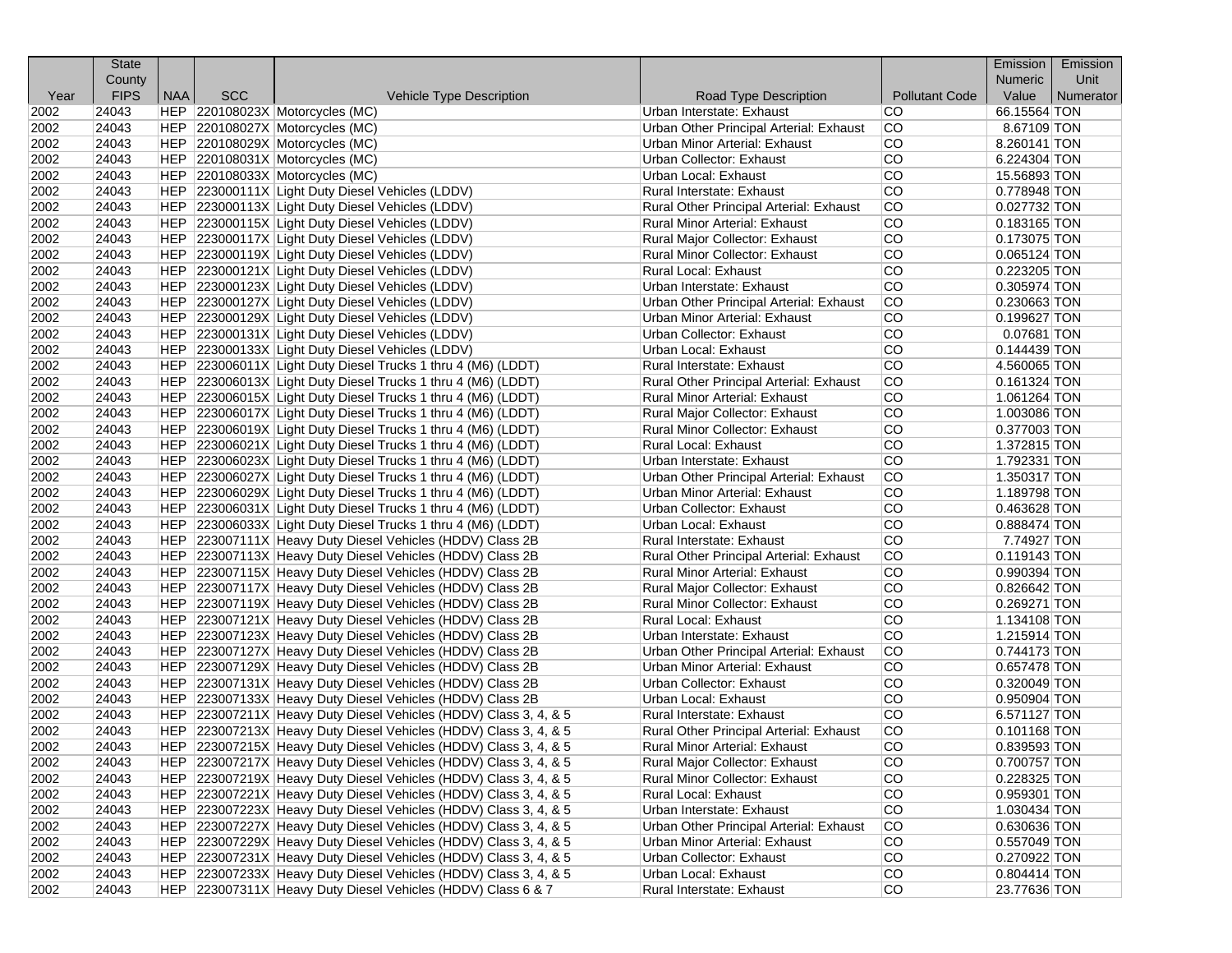|      | <b>State</b> |            |            |                                                                |                                         |                       | Emission       | Emission  |
|------|--------------|------------|------------|----------------------------------------------------------------|-----------------------------------------|-----------------------|----------------|-----------|
|      | County       |            |            |                                                                |                                         |                       | <b>Numeric</b> | Unit      |
| Year | <b>FIPS</b>  | <b>NAA</b> | <b>SCC</b> | <b>Vehicle Type Description</b>                                | <b>Road Type Description</b>            | <b>Pollutant Code</b> | Value          | Numerator |
| 2002 | 24043        |            |            | HEP 223007313X Heavy Duty Diesel Vehicles (HDDV) Class 6 & 7   | Rural Other Principal Arterial: Exhaust | lco.                  | 0.365464 TON   |           |
| 2002 | 24043        |            |            | HEP 223007315X Heavy Duty Diesel Vehicles (HDDV) Class 6 & 7   | <b>Rural Minor Arterial: Exhaust</b>    | lco                   | 3.038263 TON   |           |
| 2002 | 24043        |            |            | HEP 223007317X Heavy Duty Diesel Vehicles (HDDV) Class 6 & 7   | Rural Major Collector: Exhaust          | lco.                  | 2.535852 TON   |           |
| 2002 | 24043        |            |            | HEP 223007319X Heavy Duty Diesel Vehicles (HDDV) Class 6 & 7   | Rural Minor Collector: Exhaust          | lco.                  | 0.826154 TON   |           |
| 2002 | 24043        |            |            | HEP 223007321X Heavy Duty Diesel Vehicles (HDDV) Class 6 & 7   | <b>Rural Local: Exhaust</b>             | lco.                  | 3.47879 TON    |           |
| 2002 | 24043        | <b>HEP</b> |            | 223007323X Heavy Duty Diesel Vehicles (HDDV) Class 6 & 7       | Urban Interstate: Exhaust               | lco.                  | 3.730055 TON   |           |
| 2002 | 24043        | <b>HEP</b> |            | 223007327X Heavy Duty Diesel Vehicles (HDDV) Class 6 & 7       | Urban Other Principal Arterial: Exhaust | <b>CO</b>             | 2.282559 TON   |           |
| 2002 | 24043        | <b>HEP</b> |            | 223007329X Heavy Duty Diesel Vehicles (HDDV) Class 6 & 7       | Urban Minor Arterial: Exhaust           | lco                   | 2.016516 TON   |           |
| 2002 | 24043        | HEP        |            | 223007331X Heavy Duty Diesel Vehicles (HDDV) Class 6 & 7       | Urban Collector: Exhaust                | lco                   | 0.982024 TON   |           |
| 2002 | 24043        | HEP        |            | 223007333X Heavy Duty Diesel Vehicles (HDDV) Class 6 & 7       | Urban Local: Exhaust                    | lco                   | 2.916564 TON   |           |
| 2002 | 24043        | <b>HEP</b> |            | 223007411X Heavy Duty Diesel Vehicles (HDDV) Class 8A & 8B     | Rural Interstate: Exhaust               | <b>CO</b>             | 165.7931 TON   |           |
| 2002 | 24043        | HEP        |            | 223007413X Heavy Duty Diesel Vehicles (HDDV) Class 8A & 8B     | Rural Other Principal Arterial: Exhaust | <b>CO</b>             | 2.547575 TON   |           |
| 2002 | 24043        | HEP        |            | 223007415X Heavy Duty Diesel Vehicles (HDDV) Class 8A & 8B     | <b>Rural Minor Arterial: Exhaust</b>    | <b>CO</b>             | 21.181 TON     |           |
| 2002 | 24043        | <b>HEP</b> |            | 223007417X Heavy Duty Diesel Vehicles (HDDV) Class 8A & 8B     | Rural Major Collector: Exhaust          | <b>CO</b>             | 17.67992 TON   |           |
| 2002 | 24043        | <b>HEP</b> |            | 223007419X Heavy Duty Diesel Vehicles (HDDV) Class 8A & 8B     | <b>Rural Minor Collector: Exhaust</b>   | lco                   | 5.759747 TON   |           |
| 2002 | 24043        |            |            | HEP 223007421X Heavy Duty Diesel Vehicles (HDDV) Class 8A & 8B | Rural Local: Exhaust                    | <b>CO</b>             | 24.25463 TON   |           |
| 2002 | 24043        | <b>HEP</b> |            | 223007423X Heavy Duty Diesel Vehicles (HDDV) Class 8A & 8B     | Urban Interstate: Exhaust               | lco                   | 26.01197 TON   |           |
| 2002 | 24043        | <b>HEP</b> |            | 223007427X Heavy Duty Diesel Vehicles (HDDV) Class 8A & 8B     | Urban Other Principal Arterial: Exhaust | lco                   | 15.91562 TON   |           |
| 2002 | 24043        |            |            | HEP 223007429X Heavy Duty Diesel Vehicles (HDDV) Class 8A & 8B | Urban Minor Arterial: Exhaust           | lco                   | 14.0616 TON    |           |
| 2002 | 24043        |            |            | HEP 223007431X Heavy Duty Diesel Vehicles (HDDV) Class 8A & 8B | Urban Collector: Exhaust                | lco                   | 6.846162 TON   |           |
| 2002 | 24043        | HEP        |            | 223007433X Heavy Duty Diesel Vehicles (HDDV) Class 8A & 8B     | Urban Local: Exhaust                    | lco.                  | 20.33868 TON   |           |
| 2002 | 24043        | <b>HEP</b> |            | 223007511X Heavy Duty Diesel Buses (School & Transit)          | <b>Rural Interstate: Exhaust</b>        | lco                   | 15.21424 TON   |           |
| 2002 | 24043        | <b>HEP</b> |            | 223007513X Heavy Duty Diesel Buses (School & Transit)          | Rural Other Principal Arterial: Exhaust | lco                   | 0.320189 TON   |           |
| 2002 | 24043        | HEP        |            | 223007515X Heavy Duty Diesel Buses (School & Transit)          | <b>Rural Minor Arterial: Exhaust</b>    | lco                   | 3.021916 TON   |           |
| 2002 | 24043        | HEP        |            | 223007517X Heavy Duty Diesel Buses (School & Transit)          | Rural Major Collector: Exhaust          | lco                   | 1.850473 TON   |           |
| 2002 | 24043        | HEP        |            | 223007519X Heavy Duty Diesel Buses (School & Transit)          | <b>Rural Minor Collector: Exhaust</b>   | lco.                  | 0.57042 TON    |           |
| 2002 | 24043        | HEP        |            | 223007521X Heavy Duty Diesel Buses (School & Transit)          | <b>Rural Local: Exhaust</b>             | <b>CO</b>             | 1.579858 TON   |           |
| 2002 | 24043        |            |            | HEP 223007523X Heavy Duty Diesel Buses (School & Transit)      | Urban Interstate: Exhaust               | <b>CO</b>             | 4.32083 TON    |           |
| 2002 | 24043        |            |            | HEP 223007527X Heavy Duty Diesel Buses (School & Transit)      | Urban Other Principal Arterial: Exhaust | <b>CO</b>             | 3.656419 TON   |           |
| 2002 | 24043        |            |            | HEP 223007529X Heavy Duty Diesel Buses (School & Transit)      | Urban Minor Arterial: Exhaust           | lco                   | 3.099211 TON   |           |
| 2002 | 24043        |            |            | HEP 223007531X Heavy Duty Diesel Buses (School & Transit)      | Urban Collector: Exhaust                | <b>CO</b>             | 1.448352 TON   |           |
| 2002 | 24043        | <b>HEP</b> |            | 223007533X Heavy Duty Diesel Buses (School & Transit)          | Urban Local: Exhaust                    | lco                   | 3.178612 TON   |           |
|      |              |            |            |                                                                |                                         | <b>CO Total</b>       | 47983.56       |           |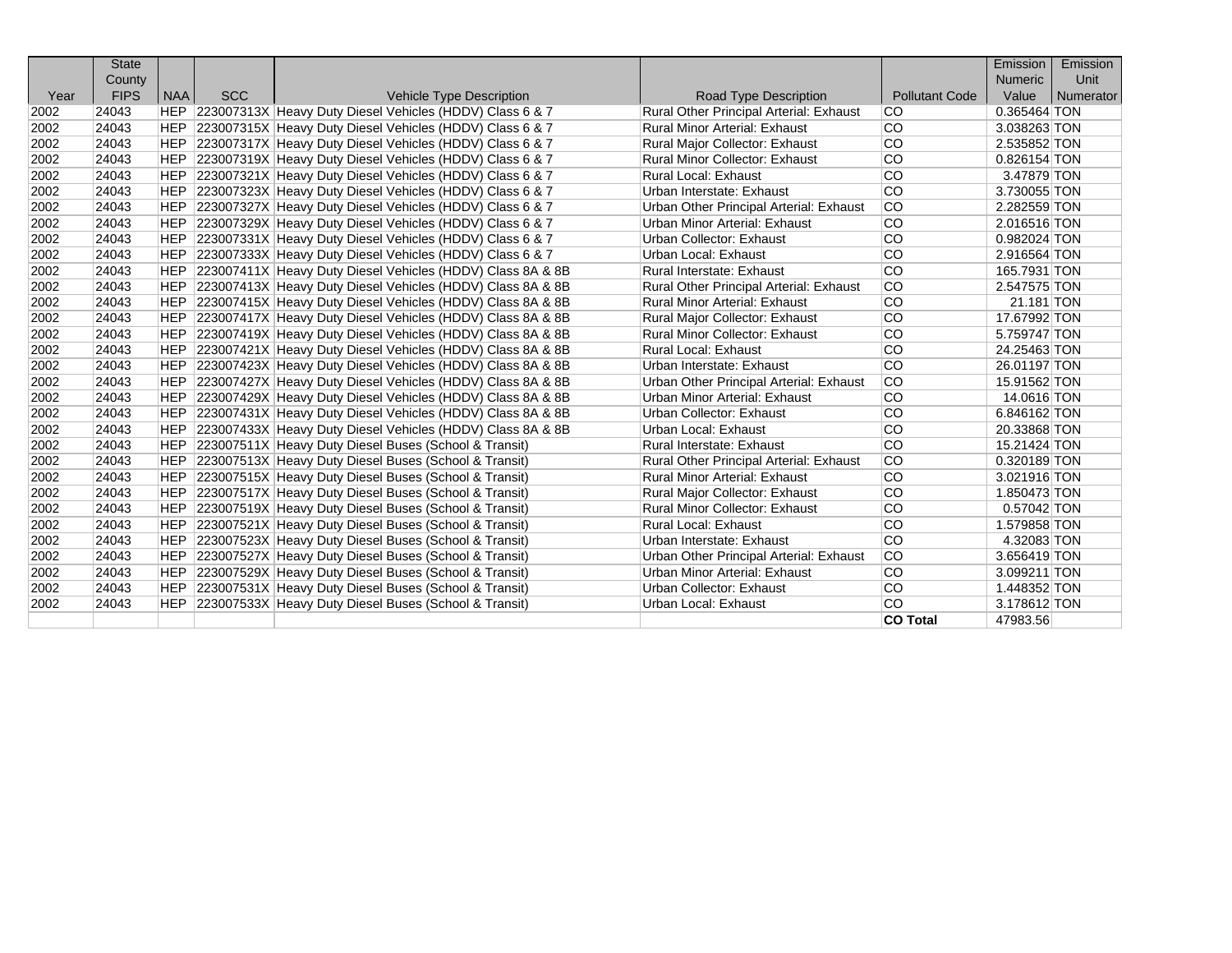|              | <b>State</b>   |            |            |                                                                       |                                                                  |                       | Emission                         | Emission  |
|--------------|----------------|------------|------------|-----------------------------------------------------------------------|------------------------------------------------------------------|-----------------------|----------------------------------|-----------|
|              | County         |            |            |                                                                       |                                                                  |                       | <b>Numeric</b>                   | Unit      |
| Year         | <b>FIPS</b>    | <b>NAA</b> | <b>SCC</b> | Vehicle Type Description                                              | Road Type Description                                            | <b>Pollutant Code</b> | Value                            | Numerator |
| 2002         | 24043          |            |            | HEP 220100111X Light Duty Gasoline Vehicles (LDGV)                    | Rural Interstate: Exhaust                                        | NH <sub>3</sub>       | 33.8893 TON                      |           |
| 2002         | 24043          |            |            | HEP 220100113X Light Duty Gasoline Vehicles (LDGV)                    | Rural Other Principal Arterial: Exhaust                          | NH <sub>3</sub>       | $1.274424$ TON                   |           |
| 2002         | 24043          |            |            | HEP 220100115X Light Duty Gasoline Vehicles (LDGV)                    | <b>Rural Minor Arterial: Exhaust</b>                             | NH <sub>3</sub>       | 8.683734 TON                     |           |
| 2002         | 24043          |            |            | HEP 220100117X Light Duty Gasoline Vehicles (LDGV)                    | Rural Major Collector: Exhaust                                   | NH <sub>3</sub>       | 8.200765 TON                     |           |
| 2002         | 24043          |            |            | HEP 220100119X Light Duty Gasoline Vehicles (LDGV)                    | Rural Minor Collector: Exhaust                                   | NH <sub>3</sub>       | 3.123106 TON                     |           |
| 2002         | 24043          |            |            | HEP 220100121X Light Duty Gasoline Vehicles (LDGV)                    | Rural Local: Exhaust                                             | NH <sub>3</sub>       | 5.549233 TON                     |           |
| 2002         | 24043          |            |            | HEP 220100123X Light Duty Gasoline Vehicles (LDGV)                    | Urban Interstate: Exhaust                                        | NH <sub>3</sub>       | 13.31676 TON                     |           |
| 2002         | 24043          |            |            | HEP 220100127X Light Duty Gasoline Vehicles (LDGV)                    | Urban Other Principal Arterial: Exhaust                          | NH <sub>3</sub>       | 10.12804 TON                     |           |
| 2002         | 24043          |            |            | HEP 220100129X Light Duty Gasoline Vehicles (LDGV)                    | Urban Minor Arterial: Exhaust                                    | NH <sub>3</sub>       | 7.411991 TON                     |           |
| 2002         | 24043          |            |            | HEP 220100131X Light Duty Gasoline Vehicles (LDGV)                    | Urban Collector: Exhaust                                         | NH <sub>3</sub>       | 2.481024 TON                     |           |
| 2002         | 24043          |            |            | HEP 220100133X Light Duty Gasoline Vehicles (LDGV)                    | Urban Local: Exhaust                                             | NH <sub>3</sub>       | 3.58956 TON                      |           |
| 2002         | 24043          |            |            | HEP 220102011X Light Duty Gasoline Trucks 1 & 2 (M6) = LDGT1 (M5)     | Rural Interstate: Exhaust                                        | NH <sub>3</sub>       | 22.33676 TON                     |           |
| 2002         | 24043          |            |            | $ HEP $ 220102013X Light Duty Gasoline Trucks 1 & 2 (M6) = LDGT1 (M5) | Rural Other Principal Arterial: Exhaust                          | NH <sub>3</sub>       | 0.839973 TON                     |           |
| 2002         | 24043          |            |            | $ HEP $ 220102015X Light Duty Gasoline Trucks 1 & 2 (M6) = LDGT1 (M5) | Rural Minor Arterial: Exhaust                                    | NH <sub>3</sub>       | 5.723633 TON                     |           |
| 2002         | 24043          |            |            | HEP $ 220102017X $ Light Duty Gasoline Trucks 1 & 2 (M6) = LDGT1 (M5) | Rural Major Collector: Exhaust                                   | NH <sub>3</sub>       | 5.40542 TON                      |           |
| 2002         | 24043          |            |            | $ HEP $ 220102019X Light Duty Gasoline Trucks 1 & 2 (M6) = LDGT1 (M5) | <b>Rural Minor Collector: Exhaust</b>                            | NH <sub>3</sub>       | 2.058493 TON                     |           |
| 2002         | 24043          |            |            | $ HEP $ 220102021X Light Duty Gasoline Trucks 1 & 2 (M6) = LDGT1 (M5) | Rural Local: Exhaust                                             | NH <sub>3</sub>       | 3.65762 TON                      |           |
| 2002         | 24043          |            |            | $ HEP $ 220102023X Light Duty Gasoline Trucks 1 & 2 (M6) = LDGT1 (M5) | Urban Interstate: Exhaust                                        | NH <sub>3</sub>       | 8.777499 TON                     |           |
| 2002         | 24043          |            |            | $ HEP $ 220102027X Light Duty Gasoline Trucks 1 & 2 (M6) = LDGT1 (M5) | Urban Other Principal Arterial: Exhaust                          | NH <sub>3</sub>       | 6.675734 TON                     |           |
| 2002         | 24043          |            |            | HEP $ 220102029X $ Light Duty Gasoline Trucks 1 & 2 (M6) = LDGT1 (M5) | Urban Minor Arterial: Exhaust                                    | NH <sub>3</sub>       | 4.885476 TON                     |           |
| 2002         | 24043          |            |            | $ HEP $ 220102031X Light Duty Gasoline Trucks 1 & 2 (M6) = LDGT1 (M5) | Urban Collector: Exhaust                                         | NH <sub>3</sub>       | 1.635325 TON                     |           |
| 2002         | 24043          |            |            | $ HEP $ 220102033X Light Duty Gasoline Trucks 1 & 2 (M6) = LDGT1 (M5) | Urban Local: Exhaust                                             | NH <sub>3</sub>       | 2.365965 TON                     |           |
| 2002         | 24043          |            |            | $ HEP $ 220104011X Light Duty Gasoline Trucks 3 & 4 (M6) = LDGT2 (M5) | Rural Interstate: Exhaust                                        | NH <sub>3</sub>       | 7.436418 TON                     |           |
| 2002         | 24043          |            |            | $ HEP $ 220104013X Light Duty Gasoline Trucks 3 & 4 (M6) = LDGT2 (M5) | Rural Other Principal Arterial: Exhaust                          | NH <sub>3</sub>       | 0.279727 TON                     |           |
| 2002         | 24043          |            |            | HEP $ 220104015X $ Light Duty Gasoline Trucks 3 & 4 (M6) = LDGT2 (M5) | Rural Minor Arterial: Exhaust                                    | NH <sub>3</sub>       | 1.90568 TON                      |           |
| 2002         | 24043          |            |            | $ HEP $ 220104017X Light Duty Gasoline Trucks 3 & 4 (M6) = LDGT2 (M5) | Rural Major Collector: Exhaust                                   | NH <sub>3</sub>       | 1.799742 TON                     |           |
| 2002         | 24043          |            |            | $ HEP $ 220104019X Light Duty Gasoline Trucks 3 & 4 (M6) = LDGT2 (M5) | Rural Minor Collector: Exhaust                                   | NH <sub>3</sub>       | 0.685388 TON                     |           |
| 2002         | 24043          |            |            | $ HEP $ 220104021X Light Duty Gasoline Trucks 3 & 4 (M6) = LDGT2 (M5) | <b>Rural Local: Exhaust</b>                                      | NH <sub>3</sub>       | 1.217837 TON                     |           |
| 2002         | 24043          |            |            | $ HEP $ 220104023X Light Duty Gasoline Trucks 3 & 4 (M6) = LDGT2 (M5) | Urban Interstate: Exhaust                                        | NH <sub>3</sub>       | 2.922303 TON                     |           |
| 2002         | 24043          |            |            | $ HEP $ 220104027X Light Duty Gasoline Trucks 3 & 4 (M6) = LDGT2 (M5) | Urban Other Principal Arterial: Exhaust                          | NH <sub>3</sub>       | 2.222766 TON                     |           |
| 2002         | 24043          |            |            | $ HEP $ 220104029X Light Duty Gasoline Trucks 3 & 4 (M6) = LDGT2 (M5) | Urban Minor Arterial: Exhaust                                    | NH <sub>3</sub>       | 1.626717 TON                     |           |
| 2002         | 24043          |            |            | $ HEP $ 220104031X Light Duty Gasoline Trucks 3 & 4 (M6) = LDGT2 (M5) | Urban Collector: Exhaust                                         | NH <sub>3</sub>       | $0.544541$ TON                   |           |
| 2002         | 24043          |            |            | $ HEP $ 220104033X Light Duty Gasoline Trucks 3 & 4 (M6) = LDGT2 (M5) | Urban Local: Exhaust                                             | NH <sub>3</sub>       | 0.787854 TON                     |           |
| 2002         | 24043          |            |            | HEP 220107011X Heavy Duty Gasoline Vehicles 2B thru 8B & Buses (HDGV) | Rural Interstate: Exhaust                                        | NH <sub>3</sub>       | 1.453775 TON                     |           |
| 2002         | 24043          |            |            | HEP 220107013X Heavy Duty Gasoline Vehicles 2B thru 8B & Buses (HDGV) | Rural Other Principal Arterial: Exhaust                          | NH <sub>3</sub>       | $0.025421$ TON                   |           |
| 2002         | 24043          |            |            | HEP 220107015X Heavy Duty Gasoline Vehicles 2B thru 8B & Buses (HDGV) | <b>Rural Minor Arterial: Exhaust</b>                             | NH <sub>3</sub>       | 0.224351 TON                     |           |
| 2002         | 24043          |            |            | HEP 220107017X Heavy Duty Gasoline Vehicles 2B thru 8B & Buses (HDGV) | Rural Major Collector: Exhaust                                   | NH <sub>3</sub>       | $0.184679$ TON                   |           |
| 2002         | 24043          |            |            | HEP 220107019X Heavy Duty Gasoline Vehicles 2B thru 8B & Buses (HDGV) | Rural Minor Collector: Exhaust                                   | NH <sub>3</sub>       | 0.061572 TON                     |           |
| 2002         | 24043          |            |            | HEP 220107021X Heavy Duty Gasoline Vehicles 2B thru 8B & Buses (HDGV) | Rural Local: Exhaust                                             | NH <sub>3</sub>       | 0.085996 TON                     |           |
| 2002         | 24043          |            |            | HEP 220107023X Heavy Duty Gasoline Vehicles 2B thru 8B & Buses (HDGV) | Urban Interstate: Exhaust                                        | NH <sub>3</sub>       | 0.233416 TON                     |           |
| 2002         | 24043          |            |            | HEP 220107027X Heavy Duty Gasoline Vehicles 2B thru 8B & Buses (HDGV) | Urban Other Principal Arterial: Exhaust                          | NH <sub>3</sub>       | 0.148027 TON                     |           |
|              | 24043          |            |            | HEP 220107029X Heavy Duty Gasoline Vehicles 2B thru 8B & Buses (HDGV) | <b>Urban Minor Arterial: Exhaust</b>                             | NH <sub>3</sub>       | 0.096182 TON                     |           |
| 2002<br>2002 | 24043          |            |            | HEP 220107031X Heavy Duty Gasoline Vehicles 2B thru 8B & Buses (HDGV) | Urban Collector: Exhaust                                         | NH <sub>3</sub>       | 0.037402 TON                     |           |
| 2002         | 24043          |            |            | HEP 220107033X Heavy Duty Gasoline Vehicles 2B thru 8B & Buses (HDGV) | Urban Local: Exhaust                                             | NH <sub>3</sub>       | $0.074194$ TON                   |           |
| 2002         |                |            |            |                                                                       | Rural Interstate: Exhaust                                        | NH <sub>3</sub>       |                                  |           |
|              | 24043          |            |            | HEP 220108011X Motorcycles (MC)                                       |                                                                  |                       | 0.017865 TON                     |           |
| 2002         | 24043          |            |            | HEP 220108013X Motorcycles (MC)<br>HEP 220108015X Motorcycles (MC)    | Rural Other Principal Arterial: Exhaust                          | NH <sub>3</sub>       | $0.001644$ TON<br>$0.008015$ TON |           |
| 2002         | 24043          |            |            |                                                                       | Rural Minor Arterial: Exhaust                                    | NH <sub>3</sub>       |                                  |           |
| 2002         | 24043<br>24043 |            |            | HEP 220108017X Motorcycles (MC)                                       | Rural Major Collector: Exhaust<br>Rural Minor Collector: Exhaust | NH3                   | $0.011197$ TON                   |           |
| 2002         |                |            |            | HEP 220108019X Motorcycles (MC)<br>HEP 220108021X Motorcycles (MC)    |                                                                  | NH <sub>3</sub>       | $0.006674$ TON                   |           |
| 2002         | 24043          |            |            |                                                                       | Rural Local: Exhaust                                             | NH <sub>3</sub>       | 0.021886 TON                     |           |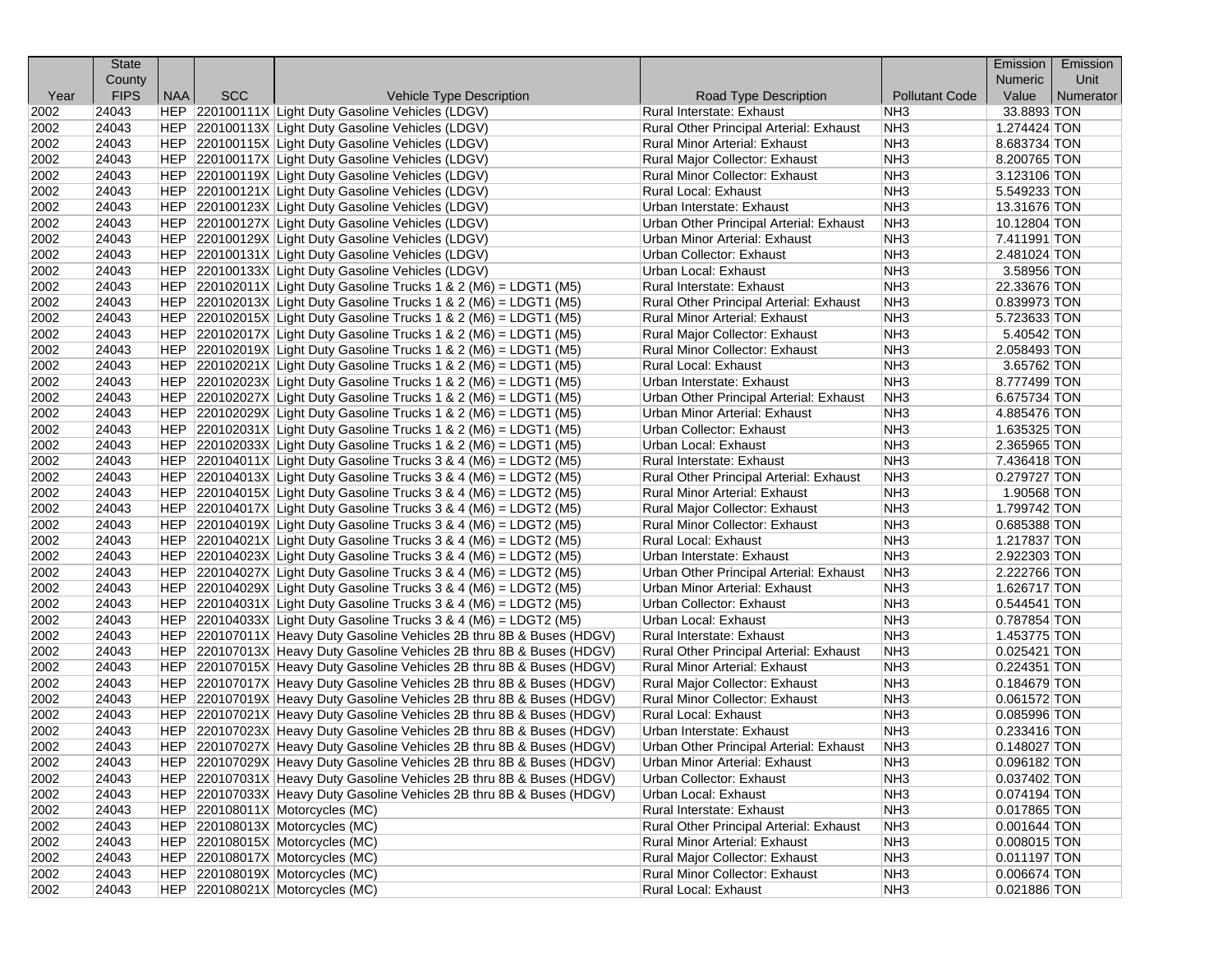|              | <b>State</b>   |            |            |                                                                                                                              |                                         |                        | Emission                        | Emission  |
|--------------|----------------|------------|------------|------------------------------------------------------------------------------------------------------------------------------|-----------------------------------------|------------------------|---------------------------------|-----------|
|              | County         |            |            |                                                                                                                              |                                         |                        | <b>Numeric</b>                  | Unit      |
| Year         | <b>FIPS</b>    | <b>NAA</b> | <b>SCC</b> | Vehicle Type Description                                                                                                     | Road Type Description                   | <b>Pollutant Code</b>  | Value                           | Numerator |
| 2002         | 24043          |            |            | HEP 220108023X Motorcycles (MC)                                                                                              | Urban Interstate: Exhaust               | NH <sub>3</sub>        | 0.029794 TON                    |           |
| 2002         | 24043          |            |            | HEP 220108027X Motorcycles (MC)                                                                                              | Urban Other Principal Arterial: Exhaust | NH <sub>3</sub>        | 0.006838 TON                    |           |
| 2002         | 24043          |            |            | HEP 220108029X Motorcycles (MC)                                                                                              | Urban Minor Arterial: Exhaust           | NH <sub>3</sub>        | $0.005129$ TON                  |           |
| 2002         | 24043          |            |            | HEP 220108031X Motorcycles (MC)                                                                                              | Urban Collector: Exhaust                | NH <sub>3</sub>        | 0.003353 TON                    |           |
| 2002         | 24043          |            |            | HEP 220108033X Motorcycles (MC)                                                                                              | Urban Local: Exhaust                    | NH <sub>3</sub>        | 0.006137 TON                    |           |
| 2002         | 24043          |            |            | HEP 223000111X Light Duty Diesel Vehicles (LDDV)                                                                             | Rural Interstate: Exhaust               | NH <sub>3</sub>        | 0.003922 TON                    |           |
| 2002         | 24043          |            |            | HEP 223000115X Light Duty Diesel Vehicles (LDDV)                                                                             | <b>Rural Minor Arterial: Exhaust</b>    | NH <sub>3</sub>        | $0.001041$ TON                  |           |
| 2002         | 24043          |            |            | HEP 223000117X Light Duty Diesel Vehicles (LDDV)                                                                             | Rural Major Collector: Exhaust          | NH <sub>3</sub>        | $0.00094$ TON                   |           |
| 2002         | 24043          |            |            | HEP 223000119X Light Duty Diesel Vehicles (LDDV)                                                                             | Rural Minor Collector: Exhaust          | NH <sub>3</sub>        | $0.000402$ TON                  |           |
| 2002         | 24043          |            |            | HEP 223000121X Light Duty Diesel Vehicles (LDDV)                                                                             | <b>Rural Local: Exhaust</b>             | NH <sub>3</sub>        | $0.000736$ TON                  |           |
| 2002         | 24043          |            |            | HEP 223000123X Light Duty Diesel Vehicles (LDDV)                                                                             | Urban Interstate: Exhaust               | NH <sub>3</sub>        | 0.001576 TON                    |           |
| 2002         | 24043          |            |            | HEP 223000127X Light Duty Diesel Vehicles (LDDV)                                                                             | Urban Other Principal Arterial: Exhaust | NH <sub>3</sub>        | $0.001173$ TON                  |           |
| 2002         | 24043          |            |            | HEP 223000129X Light Duty Diesel Vehicles (LDDV)                                                                             | Urban Minor Arterial: Exhaust           | NH <sub>3</sub>        | $0.000805$ TON                  |           |
| 2002         | 24043          |            |            | HEP 223000131X Light Duty Diesel Vehicles (LDDV)                                                                             | Urban Collector: Exhaust                | NH <sub>3</sub>        | $0.000402$ TON                  |           |
| 2002         | 24043          |            |            | HEP 223000133X Light Duty Diesel Vehicles (LDDV)                                                                             | Urban Local: Exhaust                    | NH <sub>3</sub>        | $0.000402$ TON                  |           |
| 2002         | 24043          |            |            | HEP 223006011X Light Duty Diesel Trucks 1 thru 4 (M6) (LDDT)                                                                 | Rural Interstate: Exhaust               | NH <sub>3</sub>        | $0.03245$ TON                   |           |
| 2002         | 24043          |            |            | HEP 223006013X Light Duty Diesel Trucks 1 thru 4 (M6) (LDDT)                                                                 | Rural Other Principal Arterial: Exhaust | NH <sub>3</sub>        | $0.001275$ TON                  |           |
| 2002         | 24043          |            |            | HEP 223006015X Light Duty Diesel Trucks 1 thru 4 (M6) (LDDT)                                                                 | Rural Minor Arterial: Exhaust           | NH <sub>3</sub>        | 0.008316 TON                    |           |
| 2002         | 24043          |            |            | HEP 223006017X Light Duty Diesel Trucks 1 thru 4 (M6) (LDDT)                                                                 | Rural Major Collector: Exhaust          | NH <sub>3</sub>        | 0.007846 TON                    |           |
| 2002         | 24043          |            |            | HEP 223006019X Light Duty Diesel Trucks 1 thru 4 (M6) (LDDT)                                                                 | Rural Minor Collector: Exhaust          | NH <sub>3</sub>        | 0.003082 TON                    |           |
| 2002         | 24043          |            |            | HEP 223006021X Light Duty Diesel Trucks 1 thru 4 (M6) (LDDT)                                                                 | Rural Local: Exhaust                    | NH <sub>3</sub>        | 0.005298 TON                    |           |
| 2002         | 24043          |            |            | HEP 223006023X Light Duty Diesel Trucks 1 thru 4 (M6) (LDDT)                                                                 | Urban Interstate: Exhaust               | NH <sub>3</sub>        | $0.012737$ TON                  |           |
| 2002         | 24043          |            |            | HEP 223006027X Light Duty Diesel Trucks 1 thru 4 (M6) (LDDT)                                                                 | Urban Other Principal Arterial: Exhaust | NH <sub>3</sub>        | 0.009785 TON                    |           |
| 2002         | 24043          |            |            | HEP 223006029X Light Duty Diesel Trucks 1 thru 4 (M6) (LDDT)                                                                 | Urban Minor Arterial: Exhaust           | NH <sub>3</sub>        | 0.007072 TON                    |           |
| 2002         | 24043          |            |            | HEP 223006031X Light Duty Diesel Trucks 1 thru 4 (M6) (LDDT)                                                                 | Urban Collector: Exhaust                | NH <sub>3</sub>        | 0.002313 TON                    |           |
| 2002         | 24043          |            |            | HEP 223006033X Light Duty Diesel Trucks 1 thru 4 (M6) (LDDT)                                                                 | Urban Local: Exhaust                    | NH <sub>3</sub>        | $0.00352$ TON                   |           |
| 2002         | 24043          |            |            | HEP 223007111X Heavy Duty Diesel Vehicles (HDDV) Class 2B                                                                    | Rural Interstate: Exhaust               | NH <sub>3</sub>        | $0.218341$ TON                  |           |
| 2002         | 24043          |            |            | HEP 223007113X Heavy Duty Diesel Vehicles (HDDV) Class 2B                                                                    | Rural Other Principal Arterial: Exhaust | NH <sub>3</sub>        | $0.003721$ TON                  |           |
| 2002         | 24043          |            |            | HEP 223007115X Heavy Duty Diesel Vehicles (HDDV) Class 2B                                                                    | <b>Rural Minor Arterial: Exhaust</b>    | NH <sub>3</sub>        | 0.033166 TON                    |           |
| 2002         | 24043          |            |            | HEP 223007117X Heavy Duty Diesel Vehicles (HDDV) Class 2B                                                                    | Rural Major Collector: Exhaust          | NH <sub>3</sub>        | 0.027634 TON                    |           |
| 2002         | 24043          |            |            | HEP 223007119X Heavy Duty Diesel Vehicles (HDDV) Class 2B                                                                    | Rural Minor Collector: Exhaust          | NH <sub>3</sub>        | 0.009289 TON                    |           |
| 2002         | 24043          |            |            | HEP 223007121X Heavy Duty Diesel Vehicles (HDDV) Class 2B                                                                    | Rural Local: Exhaust                    | NH <sub>3</sub>        | $0.013046$ TON                  |           |
| 2002         | 24043          |            |            | HEP 223007123X Heavy Duty Diesel Vehicles (HDDV) Class 2B                                                                    | Urban Interstate: Exhaust               | NH <sub>3</sub>        | 0.034187 TON                    |           |
| 2002         | 24043          |            |            | HEP 223007127X Heavy Duty Diesel Vehicles (HDDV) Class 2B                                                                    | Urban Other Principal Arterial: Exhaust | NH <sub>3</sub>        | 0.021346 TON                    |           |
| 2002         | 24043          |            |            | HEP 223007129X Heavy Duty Diesel Vehicles (HDDV) Class 2B                                                                    | Urban Minor Arterial: Exhaust           | NH <sub>3</sub>        | 0.013908 TON                    |           |
| 2002         | 24043          |            |            | HEP 223007131X Heavy Duty Diesel Vehicles (HDDV) Class 2B                                                                    | Urban Collector: Exhaust                | NH <sub>3</sub>        | 0.005395 TON                    |           |
| 2002         | 24043          |            |            | HEP 223007133X Heavy Duty Diesel Vehicles (HDDV) Class 2B                                                                    | Urban Local: Exhaust                    | NH <sub>3</sub>        | $0.010958$ TON                  |           |
| 2002         | 24043          |            |            | HEP 223007211X Heavy Duty Diesel Vehicles (HDDV) Class 3, 4, & 5                                                             | Rural Interstate: Exhaust               | NH <sub>3</sub>        | 0.152302 TON                    |           |
| 2002         | 24043          |            |            | HEP 223007213X Heavy Duty Diesel Vehicles (HDDV) Class 3, 4, & 5                                                             | Rural Other Principal Arterial: Exhaust | NH <sub>3</sub>        | $0.002582$ TON                  |           |
| 2002         | 24043          |            |            | HEP 223007215X Heavy Duty Diesel Vehicles (HDDV) Class 3, 4, & 5                                                             | Rural Minor Arterial: Exhaust           | NH <sub>3</sub>        | 0.023239 TON                    |           |
| 2002         | 24043          |            |            | HEP 223007217X Heavy Duty Diesel Vehicles (HDDV) Class 3, 4, & 5                                                             | Rural Major Collector: Exhaust          | NH <sub>3</sub>        | 0.019316 TON                    |           |
| 2002         | 24043          |            |            | HEP 223007219X Heavy Duty Diesel Vehicles (HDDV) Class 3, 4, & 5                                                             | Rural Minor Collector: Exhaust          | NH <sub>3</sub>        | $0.006504$ TON                  |           |
| 2002         | 24043          |            |            | HEP 223007221X Heavy Duty Diesel Vehicles (HDDV) Class 3, 4, & 5                                                             | Rural Local: Exhaust                    | NH <sub>3</sub>        | $0.009123$ TON                  |           |
| 2002         | 24043          |            |            | HEP 223007223X Heavy Duty Diesel Vehicles (HDDV) Class 3, 4, & 5                                                             | Urban Interstate: Exhaust               | NH <sub>3</sub>        | 0.023901 TON                    |           |
| 2002         | 24043          |            |            | HEP 223007227X Heavy Duty Diesel Vehicles (HDDV) Class 3, 4, & 5                                                             | Urban Other Principal Arterial: Exhaust | NH <sub>3</sub>        | $0.014814$ TON                  |           |
| 2002         | 24043          |            |            | HEP 223007229X Heavy Duty Diesel Vehicles (HDDV) Class 3, 4, & 5                                                             | Urban Minor Arterial: Exhaust           | NH <sub>3</sub>        | 0.009617 TON                    |           |
|              |                |            |            | HEP 223007231X Heavy Duty Diesel Vehicles (HDDV) Class 3, 4, & 5                                                             | Urban Collector: Exhaust                |                        |                                 |           |
| 2002         | 24043          |            |            | HEP 223007233X Heavy Duty Diesel Vehicles (HDDV) Class 3, 4, & 5                                                             | Urban Local: Exhaust                    | NH <sub>3</sub>        | 0.003921 TON                    |           |
| 2002<br>2002 | 24043<br>24043 |            |            |                                                                                                                              | Rural Interstate: Exhaust               | NH3<br>NH <sub>3</sub> | $0.00754$ TON<br>$0.357401$ TON |           |
| 2002         | 24043          |            |            | HEP 223007311X Heavy Duty Diesel Vehicles (HDDV) Class 6 & 7<br>HEP 223007313X Heavy Duty Diesel Vehicles (HDDV) Class 6 & 7 |                                         | NH <sub>3</sub>        | $0.00617$ TON                   |           |
|              |                |            |            |                                                                                                                              | Rural Other Principal Arterial: Exhaust |                        |                                 |           |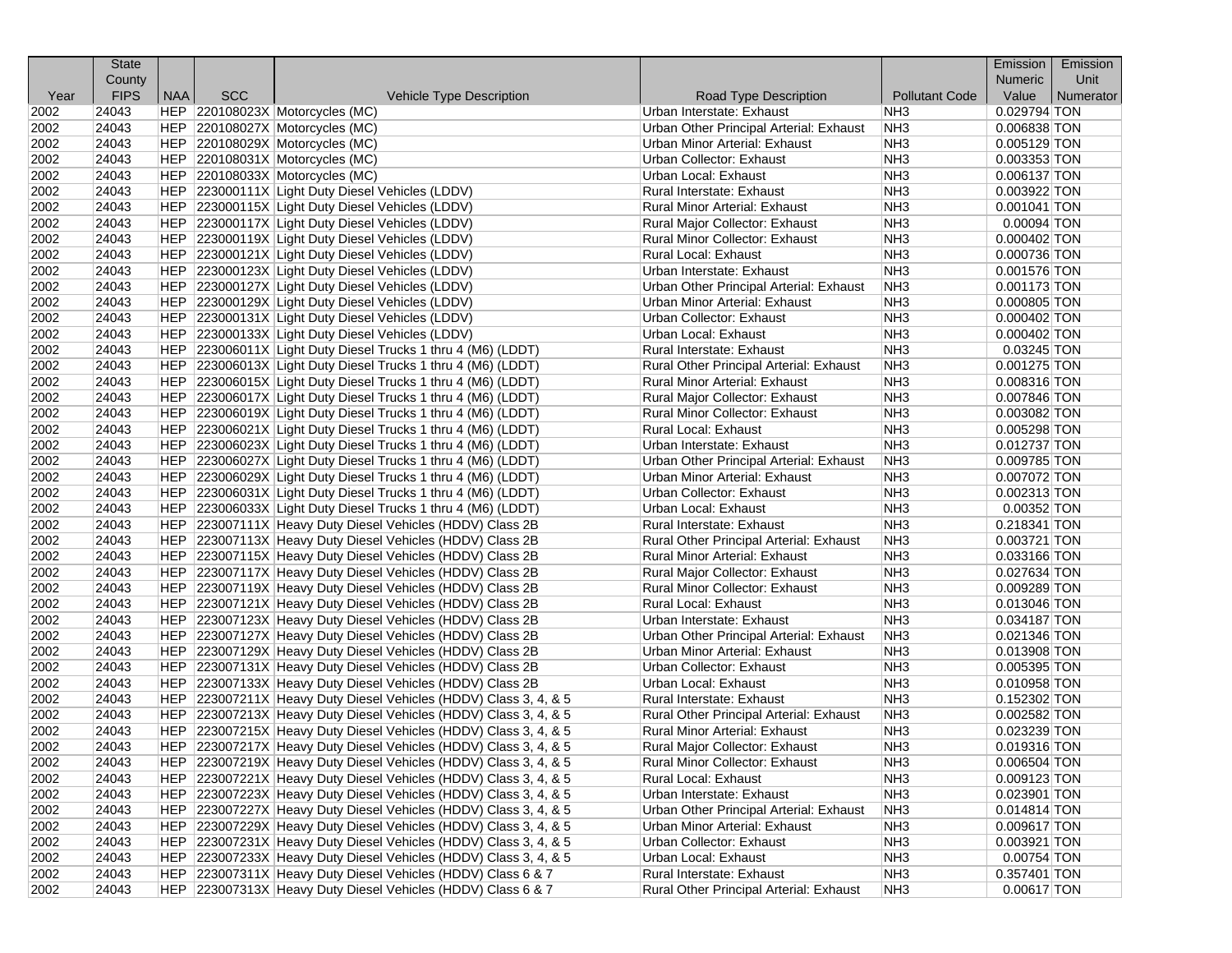|      | <b>State</b> |            |            |                                                                |                                         |                       | Emission       | Emission  |
|------|--------------|------------|------------|----------------------------------------------------------------|-----------------------------------------|-----------------------|----------------|-----------|
|      | County       |            |            |                                                                |                                         |                       | <b>Numeric</b> | Unit      |
| Year | <b>FIPS</b>  | <b>NAA</b> | <b>SCC</b> | <b>Vehicle Type Description</b>                                | Road Type Description                   | <b>Pollutant Code</b> | Value          | Numerator |
| 2002 | 24043        |            |            | HEP 223007315X Heavy Duty Diesel Vehicles (HDDV) Class 6 & 7   | <b>Rural Minor Arterial: Exhaust</b>    | NH <sub>3</sub>       | 0.054294 TON   |           |
| 2002 | 24043        | <b>HEP</b> |            | 223007317X Heavy Duty Diesel Vehicles (HDDV) Class 6 & 7       | <b>Rural Major Collector: Exhaust</b>   | NH <sub>3</sub>       | 0.045239 TON   |           |
| 2002 | 24043        | <b>HEP</b> |            | 223007319X Heavy Duty Diesel Vehicles (HDDV) Class 6 & 7       | <b>Rural Minor Collector: Exhaust</b>   | NH <sub>3</sub>       | $0.015026$ TON |           |
| 2002 | 24043        | <b>HEP</b> |            | 223007321X Heavy Duty Diesel Vehicles (HDDV) Class 6 & 7       | <b>Rural Local: Exhaust</b>             | NH <sub>3</sub>       | 0.021298 TON   |           |
| 2002 | 24043        | <b>HEP</b> |            | 223007323X Heavy Duty Diesel Vehicles (HDDV) Class 6 & 7       | Urban Interstate: Exhaust               | NH <sub>3</sub>       | $0.056144$ TON |           |
| 2002 | 24043        | <b>HEP</b> |            | 223007327X Heavy Duty Diesel Vehicles (HDDV) Class 6 & 7       | Urban Other Principal Arterial: Exhaust | NH <sub>3</sub>       | 0.034888 TON   |           |
| 2002 | 24043        | <b>HEP</b> |            | 223007329X Heavy Duty Diesel Vehicles (HDDV) Class 6 & 7       | <b>Urban Minor Arterial: Exhaust</b>    | NH <sub>3</sub>       | 0.022689 TON   |           |
| 2002 | 24043        | <b>HEP</b> |            | 223007331X Heavy Duty Diesel Vehicles (HDDV) Class 6 & 7       | Urban Collector: Exhaust                | NH <sub>3</sub>       | 0.00878 TON    |           |
| 2002 | 24043        | <b>HEP</b> |            | 223007333X Heavy Duty Diesel Vehicles (HDDV) Class 6 & 7       | Urban Local: Exhaust                    | NH <sub>3</sub>       | 0.017795 TON   |           |
| 2002 | 24043        | HEP        |            | 223007411X Heavy Duty Diesel Vehicles (HDDV) Class 8A & 8B     | <b>Rural Interstate: Exhaust</b>        | NH <sub>3</sub>       | 1.196947 TON   |           |
| 2002 | 24043        | <b>HEP</b> |            | 223007413X Heavy Duty Diesel Vehicles (HDDV) Class 8A & 8B     | Rural Other Principal Arterial: Exhaust | NH <sub>3</sub>       | 0.020522 TON   |           |
| 2002 | 24043        | HEP        |            | 223007415X Heavy Duty Diesel Vehicles (HDDV) Class 8A & 8B     | <b>Rural Minor Arterial: Exhaust</b>    | NH <sub>3</sub>       | 0.181932 TON   |           |
| 2002 | 24043        | HEP        |            | 223007417X Heavy Duty Diesel Vehicles (HDDV) Class 8A & 8B     | Rural Major Collector: Exhaust          | NH <sub>3</sub>       | $0.151513$ TON |           |
| 2002 | 24043        | HEP        |            | 223007419X Heavy Duty Diesel Vehicles (HDDV) Class 8A & 8B     | <b>Rural Minor Collector: Exhaust</b>   | NH <sub>3</sub>       | $0.05064$ TON  |           |
| 2002 | 24043        |            |            | HEP 223007421X Heavy Duty Diesel Vehicles (HDDV) Class 8A & 8B | <b>Rural Local: Exhaust</b>             | NH <sub>3</sub>       | 0.071472 TON   |           |
| 2002 | 24043        |            |            | HEP 223007423X Heavy Duty Diesel Vehicles (HDDV) Class 8A & 8B | Urban Interstate: Exhaust               | NH <sub>3</sub>       | 0.187802 TON   |           |
| 2002 | 24043        |            |            | HEP 223007427X Heavy Duty Diesel Vehicles (HDDV) Class 8A & 8B | Urban Other Principal Arterial: Exhaust | NH <sub>3</sub>       | $0.11686$ TON  |           |
| 2002 | 24043        | <b>HEP</b> |            | 223007429X Heavy Duty Diesel Vehicles (HDDV) Class 8A & 8B     | Urban Minor Arterial: Exhaust           | NH <sub>3</sub>       | 0.076107 TON   |           |
| 2002 | 24043        | <b>HEP</b> |            | 223007431X Heavy Duty Diesel Vehicles (HDDV) Class 8A & 8B     | Urban Collector: Exhaust                | NH <sub>3</sub>       | 0.029492 TON   |           |
| 2002 | 24043        | <b>HEP</b> |            | 223007433X Heavy Duty Diesel Vehicles (HDDV) Class 8A & 8B     | Urban Local: Exhaust                    | NH <sub>3</sub>       | 0.059819 TON   |           |
| 2002 | 24043        | <b>HEP</b> |            | 223007511X Heavy Duty Diesel Buses (School & Transit)          | <b>Rural Interstate: Exhaust</b>        | NH <sub>3</sub>       | 0.137284 TON   |           |
| 2002 | 24043        | <b>HEP</b> |            | 223007513X Heavy Duty Diesel Buses (School & Transit)          | Rural Other Principal Arterial: Exhaust | NH <sub>3</sub>       | $0.00315$ TON  |           |
| 2002 | 24043        | <b>HEP</b> |            | 223007515X Heavy Duty Diesel Buses (School & Transit)          | <b>Rural Minor Arterial: Exhaust</b>    | NH <sub>3</sub>       | 0.032297 TON   |           |
| 2002 | 24043        | <b>HEP</b> |            | 223007517X Heavy Duty Diesel Buses (School & Transit)          | <b>Rural Major Collector: Exhaust</b>   | NH <sub>3</sub>       | 0.01962 TON    |           |
| 2002 | 24043        | <b>HEP</b> |            | 223007519X Heavy Duty Diesel Buses (School & Transit)          | <b>Rural Minor Collector: Exhaust</b>   | NH <sub>3</sub>       | 0.006306 TON   |           |
| 2002 | 24043        | <b>HEP</b> |            | 223007521X Heavy Duty Diesel Buses (School & Transit)          | <b>Rural Local: Exhaust</b>             | NH <sub>3</sub>       | 0.005906 TON   |           |
| 2002 | 24043        | <b>HEP</b> |            | 223007523X Heavy Duty Diesel Buses (School & Transit)          | Urban Interstate: Exhaust               | NH <sub>3</sub>       | 0.038915 TON   |           |
| 2002 | 24043        | <b>HEP</b> |            | 223007527X Heavy Duty Diesel Buses (School & Transit)          | Urban Other Principal Arterial: Exhaust | NH <sub>3</sub>       | 0.033547 TON   |           |
| 2002 | 24043        | <b>HEP</b> |            | 223007529X Heavy Duty Diesel Buses (School & Transit)          | Urban Minor Arterial: Exhaust           | NH <sub>3</sub>       | $0.021046$ TON |           |
| 2002 | 24043        | HEP.       |            | 223007531X Heavy Duty Diesel Buses (School & Transit)          | Urban Collector: Exhaust                | NH <sub>3</sub>       | 0.007875 TON   |           |
| 2002 | 24043        | HEP        |            | 223007533X Heavy Duty Diesel Buses (School & Transit)          | Urban Local: Exhaust                    | NH <sub>3</sub>       | $0.011901$ TON |           |
|      |              |            |            |                                                                |                                         | <b>NH3 Total</b>      | 190.052        |           |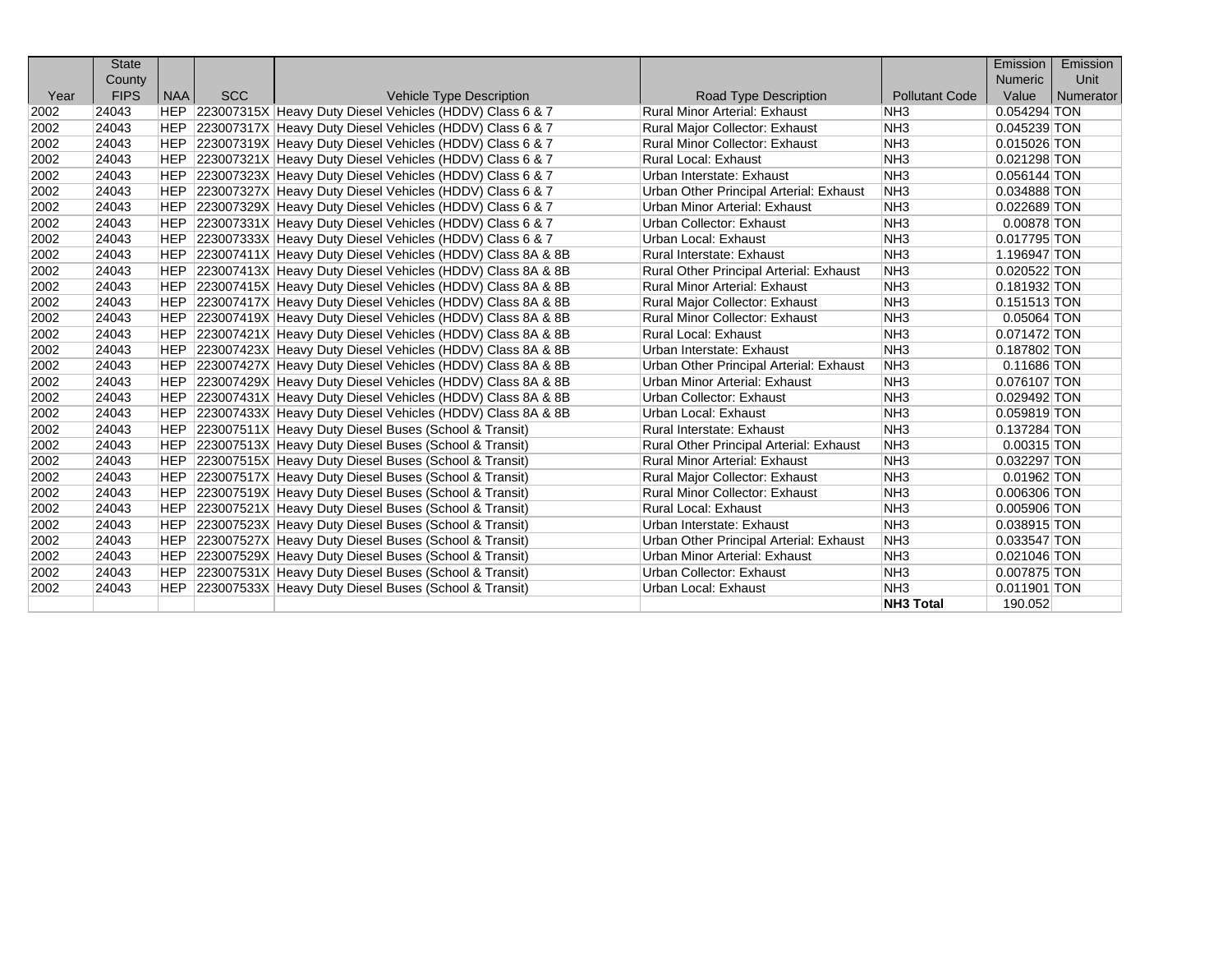| County<br><b>Numeric</b><br>Unit<br><b>FIPS</b><br><b>NAA</b><br><b>SCC</b><br><b>Pollutant Code</b><br>Value<br>Numerator<br>Year<br><b>Vehicle Type Description</b><br>Road Type Description<br>586.5289 TON<br>24043<br>HEP 220100111X Light Duty Gasoline Vehicles (LDGV)<br>Rural Interstate: Exhaust<br>NOx<br>2002<br>2002<br>24043<br>HEP 220100113X Light Duty Gasoline Vehicles (LDGV)<br>Rural Other Principal Arterial: Exhaust<br>NOx<br>20.73986 TON<br>2002<br>24043<br>HEP 220100115X Light Duty Gasoline Vehicles (LDGV)<br><b>Rural Minor Arterial: Exhaust</b><br>NOx<br>141.3121 TON<br>2002<br>24043<br>HEP 220100117X Light Duty Gasoline Vehicles (LDGV)<br>Rural Major Collector: Exhaust<br>NOx<br>131.6413 TON<br>2002<br>24043<br>HEP 220100119X Light Duty Gasoline Vehicles (LDGV)<br>Rural Minor Collector: Exhaust<br><b>NOx</b><br>49.43394 TON<br>2002<br>HEP 220100121X Light Duty Gasoline Vehicles (LDGV)<br>Rural Local: Exhaust<br><b>NOx</b><br>83.66522 TON<br>24043<br>24043<br>HEP 220100123X Light Duty Gasoline Vehicles (LDGV)<br><b>NOx</b><br>232.6192 TON<br>2002<br>Urban Interstate: Exhaust<br>2002<br>24043<br>HEP 220100127X Light Duty Gasoline Vehicles (LDGV)<br>Urban Other Principal Arterial: Exhaust<br>NOx<br>161.7104 TON<br>2002<br>24043<br>HEP 220100129X Light Duty Gasoline Vehicles (LDGV)<br>Urban Minor Arterial: Exhaust<br>NOx<br>122.7596 TON<br>2002<br>24043<br>HEP 220100131X Light Duty Gasoline Vehicles (LDGV)<br>Urban Collector: Exhaust<br>NOx<br>43.12287 TON<br>2002<br>54.55229 TON<br>24043<br>HEP 220100133X Light Duty Gasoline Vehicles (LDGV)<br>Urban Local: Exhaust<br>NOx<br>NOx<br>2002<br>24043<br>$ HEP $ 220102011X Light Duty Gasoline Trucks 1 & 2 (M6) = LDGT1 (M5)<br>Rural Interstate: Exhaust<br>345.569 TON<br>2002<br>24043<br>$ HEP $ 220102013X Light Duty Gasoline Trucks 1 & 2 (M6) = LDGT1 (M5)<br>Rural Other Principal Arterial: Exhaust<br>NOx<br>12.07524 TON<br>24043<br>2002<br>$ HEP $ 220102015X Light Duty Gasoline Trucks 1 & 2 (M6) = LDGT1 (M5)<br>NOx<br>82.29129 TON<br>Rural Minor Arterial: Exhaust<br>2002<br>24043<br>HEP $ 220102017X $ Light Duty Gasoline Trucks 1 & 2 (M6) = LDGT1 (M5)<br>NO <sub>x</sub><br>76.40769 TON<br>Rural Major Collector: Exhaust<br>2002<br><b>NOx</b><br>24043<br>$ HEP $ 220102019X Light Duty Gasoline Trucks 1 & 2 (M6) = LDGT1 (M5)<br><b>Rural Minor Collector: Exhaust</b><br>28.60867 TON<br>24043<br>2002<br>$ HEP $ 220102021X Light Duty Gasoline Trucks 1 & 2 (M6) = LDGT1 (M5)<br>Rural Local: Exhaust<br>NOx<br>46.99393 TON<br>2002<br>24043<br>$ HEP $ 220102023X Light Duty Gasoline Trucks 1 & 2 (M6) = LDGT1 (M5)<br>Urban Interstate: Exhaust<br>NOx<br>137.0993 TON<br><b>NOx</b><br>2002<br>24043<br>$ HEP $ 220102027X Light Duty Gasoline Trucks 1 & 2 (M6) = LDGT1 (M5)<br>Urban Other Principal Arterial: Exhaust<br>93.35417 TON<br>24043<br>2002<br>HEP $ 220102029X $ Light Duty Gasoline Trucks 1 & 2 (M6) = LDGT1 (M5)<br>Urban Minor Arterial: Exhaust<br>NOx<br>70.93523 TON<br>2002<br>24043<br>$ HEP $ 220102031X Light Duty Gasoline Trucks 1 & 2 (M6) = LDGT1 (M5)<br>Urban Collector: Exhaust<br>NOx<br>25.05511 TON<br>NOx<br>30.70188 TON<br>2002<br>24043<br>$ HEP $ 220102033X Light Duty Gasoline Trucks 1 & 2 (M6) = LDGT1 (M5)<br>Urban Local: Exhaust<br><b>NOx</b><br>2002<br>24043<br>$ HEP $ 220104011X Light Duty Gasoline Trucks 3 & 4 (M6) = LDGT2 (M5)<br>Rural Interstate: Exhaust<br>156.2665 TON<br>2002<br>24043<br>$ HEP $ 220104013X Light Duty Gasoline Trucks 3 & 4 (M6) = LDGT2 (M5)<br>Rural Other Principal Arterial: Exhaust<br>NOx<br>5.567812 TON<br>2002<br>24043<br>HEP $ 220104015X $ Light Duty Gasoline Trucks 3 & 4 (M6) = LDGT2 (M5)<br>NO <sub>x</sub><br>37.92341 TON<br>Rural Minor Arterial: Exhaust<br>2002<br><b>NOx</b><br>35.40205 TON<br>24043<br>$ HEP $ 220104017X Light Duty Gasoline Trucks 3 & 4 (M6) = LDGT2 (M5)<br>Rural Major Collector: Exhaust<br>24043<br>NOx<br>13.32297 TON<br>2002<br>$ HEP $ 220104019X Light Duty Gasoline Trucks 3 & 4 (M6) = LDGT2 (M5)<br>Rural Minor Collector: Exhaust<br>2002<br>24043<br>$ HEP $ 220104021X Light Duty Gasoline Trucks 3 & 4 (M6) = LDGT2 (M5)<br>Rural Local: Exhaust<br>NOx<br>22.42737 TON<br><b>NOx</b><br>2002<br>24043<br>HEP 220104023X Light Duty Gasoline Trucks 3 & 4 (M6) = LDGT2 (M5)<br>62.0078 TON<br>Urban Interstate: Exhaust<br>2002<br>24043<br>$ HEP $ 220104027X Light Duty Gasoline Trucks 3 & 4 (M6) = LDGT2 (M5)<br>Urban Other Principal Arterial: Exhaust<br>NOx<br>43.66959 TON<br>2002<br>24043<br>$ HEP $ 220104029X Light Duty Gasoline Trucks 3 & 4 (M6) = LDGT2 (M5)<br>Urban Minor Arterial: Exhaust<br>NOx<br>33.08235 TON<br>2002<br>24043<br>$ HEP $ 220104031X Light Duty Gasoline Trucks 3 & 4 (M6) = LDGT2 (M5)<br>Urban Collector: Exhaust<br>NO <sub>x</sub><br>11.61219 TON<br>2002<br>24043<br>$ HEP $ 220104033X Light Duty Gasoline Trucks 3 & 4 (M6) = LDGT2 (M5)<br>Urban Local: Exhaust<br>NOx<br>14.65736 TON<br><b>NOx</b><br>2002<br>24043<br>HEP 220107011X Heavy Duty Gasoline Vehicles 2B thru 8B & Buses (HDGV)<br>Rural Interstate: Exhaust<br>200.9759 TON<br>2002<br>24043<br>HEP 220107013X Heavy Duty Gasoline Vehicles 2B thru 8B & Buses (HDGV)<br>NO <sub>x</sub><br>3.217719 TON<br>Rural Other Principal Arterial: Exhaust<br>2002<br><b>NOx</b><br>28.68131 TON<br>24043<br>HEP 220107015X Heavy Duty Gasoline Vehicles 2B thru 8B & Buses (HDGV)<br>Rural Minor Arterial: Exhaust<br>2002<br>24043<br>HEP 220107017X Heavy Duty Gasoline Vehicles 2B thru 8B & Buses (HDGV)<br>Rural Major Collector: Exhaust<br>NO <sub>x</sub><br>22.72532 TON<br>2002<br>24043<br>HEP 220107019X Heavy Duty Gasoline Vehicles 2B thru 8B & Buses (HDGV)<br>Rural Minor Collector: Exhaust<br>NOx<br>7.421646 TON<br><b>NOx</b><br>2002<br>24043<br>HEP 220107021X Heavy Duty Gasoline Vehicles 2B thru 8B & Buses (HDGV)<br>Rural Local: Exhaust<br>8.059917 TON<br>2002<br>24043<br><b>NOx</b><br>HEP 220107023X Heavy Duty Gasoline Vehicles 2B thru 8B & Buses (HDGV)<br>32.8401 TON<br>Urban Interstate: Exhaust<br>2002<br>HEP 220107027X Heavy Duty Gasoline Vehicles 2B thru 8B & Buses (HDGV)<br>17.32827 TON<br>24043<br>Urban Other Principal Arterial: Exhaust<br><b>NOx</b><br>HEP 220107029X Heavy Duty Gasoline Vehicles 2B thru 8B & Buses (HDGV)<br><b>Urban Minor Arterial: Exhaust</b><br><b>NOx</b><br>10.34689 TON<br>2002<br>24043<br>24043<br>HEP 220107031X Heavy Duty Gasoline Vehicles 2B thru 8B & Buses (HDGV)<br>2002<br>Urban Collector: Exhaust<br><b>NOx</b><br>3.842156 TON<br>24043<br>HEP 220107033X Heavy Duty Gasoline Vehicles 2B thru 8B & Buses (HDGV)<br>NOx<br>7.10777 TON<br>2002<br>Urban Local: Exhaust<br>NOx<br>2002<br>24043<br>HEP 220108011X Motorcycles (MC)<br>Rural Interstate: Exhaust<br>3.667735 TON<br>HEP 220108013X Motorcycles (MC)<br>Rural Other Principal Arterial: Exhaust<br>NOx<br>0.278999 TON<br>2002<br>24043<br>HEP 220108015X Motorcycles (MC)<br>NOx<br>2002<br>24043<br>Rural Minor Arterial: Exhaust<br>1.335376 TON<br>2002<br>24043<br>HEP 220108017X Motorcycles (MC)<br>Rural Major Collector: Exhaust<br>NOx<br>1.778585 TON<br>HEP 220108019X Motorcycles (MC)<br>NOx<br>2002<br>24043<br>Rural Minor Collector: Exhaust<br>1.01918 TON<br>2002<br>24043<br>HEP 220108021X Motorcycles (MC)<br>Rural Local: Exhaust<br>2.674213 TON<br>NO <sub>x</sub> | <b>State</b> |  |  | Emission | Emission |
|-------------------------------------------------------------------------------------------------------------------------------------------------------------------------------------------------------------------------------------------------------------------------------------------------------------------------------------------------------------------------------------------------------------------------------------------------------------------------------------------------------------------------------------------------------------------------------------------------------------------------------------------------------------------------------------------------------------------------------------------------------------------------------------------------------------------------------------------------------------------------------------------------------------------------------------------------------------------------------------------------------------------------------------------------------------------------------------------------------------------------------------------------------------------------------------------------------------------------------------------------------------------------------------------------------------------------------------------------------------------------------------------------------------------------------------------------------------------------------------------------------------------------------------------------------------------------------------------------------------------------------------------------------------------------------------------------------------------------------------------------------------------------------------------------------------------------------------------------------------------------------------------------------------------------------------------------------------------------------------------------------------------------------------------------------------------------------------------------------------------------------------------------------------------------------------------------------------------------------------------------------------------------------------------------------------------------------------------------------------------------------------------------------------------------------------------------------------------------------------------------------------------------------------------------------------------------------------------------------------------------------------------------------------------------------------------------------------------------------------------------------------------------------------------------------------------------------------------------------------------------------------------------------------------------------------------------------------------------------------------------------------------------------------------------------------------------------------------------------------------------------------------------------------------------------------------------------------------------------------------------------------------------------------------------------------------------------------------------------------------------------------------------------------------------------------------------------------------------------------------------------------------------------------------------------------------------------------------------------------------------------------------------------------------------------------------------------------------------------------------------------------------------------------------------------------------------------------------------------------------------------------------------------------------------------------------------------------------------------------------------------------------------------------------------------------------------------------------------------------------------------------------------------------------------------------------------------------------------------------------------------------------------------------------------------------------------------------------------------------------------------------------------------------------------------------------------------------------------------------------------------------------------------------------------------------------------------------------------------------------------------------------------------------------------------------------------------------------------------------------------------------------------------------------------------------------------------------------------------------------------------------------------------------------------------------------------------------------------------------------------------------------------------------------------------------------------------------------------------------------------------------------------------------------------------------------------------------------------------------------------------------------------------------------------------------------------------------------------------------------------------------------------------------------------------------------------------------------------------------------------------------------------------------------------------------------------------------------------------------------------------------------------------------------------------------------------------------------------------------------------------------------------------------------------------------------------------------------------------------------------------------------------------------------------------------------------------------------------------------------------------------------------------------------------------------------------------------------------------------------------------------------------------------------------------------------------------------------------------------------------------------------------------------------------------------------------------------------------------------------------------------------------------------------------------------------------------------------------------------------------------------------------------------------------------------------------------------------------------------------------------------------------------------------------------------------------------------------------------------------------------------------------------------------------------------------------------------------------------------------------------------------------------------------------------------------------------------------------------------------------------------------------------------------------------------------------------------------------------------------------------------------------------------------------------------------------------------------------------------------------------------------------------------------------------------------------------------------------------------------------------------------------------------------------------------------------------------------------------------------------------|--------------|--|--|----------|----------|
|                                                                                                                                                                                                                                                                                                                                                                                                                                                                                                                                                                                                                                                                                                                                                                                                                                                                                                                                                                                                                                                                                                                                                                                                                                                                                                                                                                                                                                                                                                                                                                                                                                                                                                                                                                                                                                                                                                                                                                                                                                                                                                                                                                                                                                                                                                                                                                                                                                                                                                                                                                                                                                                                                                                                                                                                                                                                                                                                                                                                                                                                                                                                                                                                                                                                                                                                                                                                                                                                                                                                                                                                                                                                                                                                                                                                                                                                                                                                                                                                                                                                                                                                                                                                                                                                                                                                                                                                                                                                                                                                                                                                                                                                                                                                                                                                                                                                                                                                                                                                                                                                                                                                                                                                                                                                                                                                                                                                                                                                                                                                                                                                                                                                                                                                                                                                                                                                                                                                                                                                                                                                                                                                                                                                                                                                                                                                                                                                                                                                                                                                                                                                                                                                                                                                                                                                                                                                                                                                                                                                                                                                                                                                                                                                                                                                                                                                                                                                                                                                                                       |              |  |  |          |          |
|                                                                                                                                                                                                                                                                                                                                                                                                                                                                                                                                                                                                                                                                                                                                                                                                                                                                                                                                                                                                                                                                                                                                                                                                                                                                                                                                                                                                                                                                                                                                                                                                                                                                                                                                                                                                                                                                                                                                                                                                                                                                                                                                                                                                                                                                                                                                                                                                                                                                                                                                                                                                                                                                                                                                                                                                                                                                                                                                                                                                                                                                                                                                                                                                                                                                                                                                                                                                                                                                                                                                                                                                                                                                                                                                                                                                                                                                                                                                                                                                                                                                                                                                                                                                                                                                                                                                                                                                                                                                                                                                                                                                                                                                                                                                                                                                                                                                                                                                                                                                                                                                                                                                                                                                                                                                                                                                                                                                                                                                                                                                                                                                                                                                                                                                                                                                                                                                                                                                                                                                                                                                                                                                                                                                                                                                                                                                                                                                                                                                                                                                                                                                                                                                                                                                                                                                                                                                                                                                                                                                                                                                                                                                                                                                                                                                                                                                                                                                                                                                                                       |              |  |  |          |          |
|                                                                                                                                                                                                                                                                                                                                                                                                                                                                                                                                                                                                                                                                                                                                                                                                                                                                                                                                                                                                                                                                                                                                                                                                                                                                                                                                                                                                                                                                                                                                                                                                                                                                                                                                                                                                                                                                                                                                                                                                                                                                                                                                                                                                                                                                                                                                                                                                                                                                                                                                                                                                                                                                                                                                                                                                                                                                                                                                                                                                                                                                                                                                                                                                                                                                                                                                                                                                                                                                                                                                                                                                                                                                                                                                                                                                                                                                                                                                                                                                                                                                                                                                                                                                                                                                                                                                                                                                                                                                                                                                                                                                                                                                                                                                                                                                                                                                                                                                                                                                                                                                                                                                                                                                                                                                                                                                                                                                                                                                                                                                                                                                                                                                                                                                                                                                                                                                                                                                                                                                                                                                                                                                                                                                                                                                                                                                                                                                                                                                                                                                                                                                                                                                                                                                                                                                                                                                                                                                                                                                                                                                                                                                                                                                                                                                                                                                                                                                                                                                                                       |              |  |  |          |          |
|                                                                                                                                                                                                                                                                                                                                                                                                                                                                                                                                                                                                                                                                                                                                                                                                                                                                                                                                                                                                                                                                                                                                                                                                                                                                                                                                                                                                                                                                                                                                                                                                                                                                                                                                                                                                                                                                                                                                                                                                                                                                                                                                                                                                                                                                                                                                                                                                                                                                                                                                                                                                                                                                                                                                                                                                                                                                                                                                                                                                                                                                                                                                                                                                                                                                                                                                                                                                                                                                                                                                                                                                                                                                                                                                                                                                                                                                                                                                                                                                                                                                                                                                                                                                                                                                                                                                                                                                                                                                                                                                                                                                                                                                                                                                                                                                                                                                                                                                                                                                                                                                                                                                                                                                                                                                                                                                                                                                                                                                                                                                                                                                                                                                                                                                                                                                                                                                                                                                                                                                                                                                                                                                                                                                                                                                                                                                                                                                                                                                                                                                                                                                                                                                                                                                                                                                                                                                                                                                                                                                                                                                                                                                                                                                                                                                                                                                                                                                                                                                                                       |              |  |  |          |          |
|                                                                                                                                                                                                                                                                                                                                                                                                                                                                                                                                                                                                                                                                                                                                                                                                                                                                                                                                                                                                                                                                                                                                                                                                                                                                                                                                                                                                                                                                                                                                                                                                                                                                                                                                                                                                                                                                                                                                                                                                                                                                                                                                                                                                                                                                                                                                                                                                                                                                                                                                                                                                                                                                                                                                                                                                                                                                                                                                                                                                                                                                                                                                                                                                                                                                                                                                                                                                                                                                                                                                                                                                                                                                                                                                                                                                                                                                                                                                                                                                                                                                                                                                                                                                                                                                                                                                                                                                                                                                                                                                                                                                                                                                                                                                                                                                                                                                                                                                                                                                                                                                                                                                                                                                                                                                                                                                                                                                                                                                                                                                                                                                                                                                                                                                                                                                                                                                                                                                                                                                                                                                                                                                                                                                                                                                                                                                                                                                                                                                                                                                                                                                                                                                                                                                                                                                                                                                                                                                                                                                                                                                                                                                                                                                                                                                                                                                                                                                                                                                                                       |              |  |  |          |          |
|                                                                                                                                                                                                                                                                                                                                                                                                                                                                                                                                                                                                                                                                                                                                                                                                                                                                                                                                                                                                                                                                                                                                                                                                                                                                                                                                                                                                                                                                                                                                                                                                                                                                                                                                                                                                                                                                                                                                                                                                                                                                                                                                                                                                                                                                                                                                                                                                                                                                                                                                                                                                                                                                                                                                                                                                                                                                                                                                                                                                                                                                                                                                                                                                                                                                                                                                                                                                                                                                                                                                                                                                                                                                                                                                                                                                                                                                                                                                                                                                                                                                                                                                                                                                                                                                                                                                                                                                                                                                                                                                                                                                                                                                                                                                                                                                                                                                                                                                                                                                                                                                                                                                                                                                                                                                                                                                                                                                                                                                                                                                                                                                                                                                                                                                                                                                                                                                                                                                                                                                                                                                                                                                                                                                                                                                                                                                                                                                                                                                                                                                                                                                                                                                                                                                                                                                                                                                                                                                                                                                                                                                                                                                                                                                                                                                                                                                                                                                                                                                                                       |              |  |  |          |          |
|                                                                                                                                                                                                                                                                                                                                                                                                                                                                                                                                                                                                                                                                                                                                                                                                                                                                                                                                                                                                                                                                                                                                                                                                                                                                                                                                                                                                                                                                                                                                                                                                                                                                                                                                                                                                                                                                                                                                                                                                                                                                                                                                                                                                                                                                                                                                                                                                                                                                                                                                                                                                                                                                                                                                                                                                                                                                                                                                                                                                                                                                                                                                                                                                                                                                                                                                                                                                                                                                                                                                                                                                                                                                                                                                                                                                                                                                                                                                                                                                                                                                                                                                                                                                                                                                                                                                                                                                                                                                                                                                                                                                                                                                                                                                                                                                                                                                                                                                                                                                                                                                                                                                                                                                                                                                                                                                                                                                                                                                                                                                                                                                                                                                                                                                                                                                                                                                                                                                                                                                                                                                                                                                                                                                                                                                                                                                                                                                                                                                                                                                                                                                                                                                                                                                                                                                                                                                                                                                                                                                                                                                                                                                                                                                                                                                                                                                                                                                                                                                                                       |              |  |  |          |          |
|                                                                                                                                                                                                                                                                                                                                                                                                                                                                                                                                                                                                                                                                                                                                                                                                                                                                                                                                                                                                                                                                                                                                                                                                                                                                                                                                                                                                                                                                                                                                                                                                                                                                                                                                                                                                                                                                                                                                                                                                                                                                                                                                                                                                                                                                                                                                                                                                                                                                                                                                                                                                                                                                                                                                                                                                                                                                                                                                                                                                                                                                                                                                                                                                                                                                                                                                                                                                                                                                                                                                                                                                                                                                                                                                                                                                                                                                                                                                                                                                                                                                                                                                                                                                                                                                                                                                                                                                                                                                                                                                                                                                                                                                                                                                                                                                                                                                                                                                                                                                                                                                                                                                                                                                                                                                                                                                                                                                                                                                                                                                                                                                                                                                                                                                                                                                                                                                                                                                                                                                                                                                                                                                                                                                                                                                                                                                                                                                                                                                                                                                                                                                                                                                                                                                                                                                                                                                                                                                                                                                                                                                                                                                                                                                                                                                                                                                                                                                                                                                                                       |              |  |  |          |          |
|                                                                                                                                                                                                                                                                                                                                                                                                                                                                                                                                                                                                                                                                                                                                                                                                                                                                                                                                                                                                                                                                                                                                                                                                                                                                                                                                                                                                                                                                                                                                                                                                                                                                                                                                                                                                                                                                                                                                                                                                                                                                                                                                                                                                                                                                                                                                                                                                                                                                                                                                                                                                                                                                                                                                                                                                                                                                                                                                                                                                                                                                                                                                                                                                                                                                                                                                                                                                                                                                                                                                                                                                                                                                                                                                                                                                                                                                                                                                                                                                                                                                                                                                                                                                                                                                                                                                                                                                                                                                                                                                                                                                                                                                                                                                                                                                                                                                                                                                                                                                                                                                                                                                                                                                                                                                                                                                                                                                                                                                                                                                                                                                                                                                                                                                                                                                                                                                                                                                                                                                                                                                                                                                                                                                                                                                                                                                                                                                                                                                                                                                                                                                                                                                                                                                                                                                                                                                                                                                                                                                                                                                                                                                                                                                                                                                                                                                                                                                                                                                                                       |              |  |  |          |          |
|                                                                                                                                                                                                                                                                                                                                                                                                                                                                                                                                                                                                                                                                                                                                                                                                                                                                                                                                                                                                                                                                                                                                                                                                                                                                                                                                                                                                                                                                                                                                                                                                                                                                                                                                                                                                                                                                                                                                                                                                                                                                                                                                                                                                                                                                                                                                                                                                                                                                                                                                                                                                                                                                                                                                                                                                                                                                                                                                                                                                                                                                                                                                                                                                                                                                                                                                                                                                                                                                                                                                                                                                                                                                                                                                                                                                                                                                                                                                                                                                                                                                                                                                                                                                                                                                                                                                                                                                                                                                                                                                                                                                                                                                                                                                                                                                                                                                                                                                                                                                                                                                                                                                                                                                                                                                                                                                                                                                                                                                                                                                                                                                                                                                                                                                                                                                                                                                                                                                                                                                                                                                                                                                                                                                                                                                                                                                                                                                                                                                                                                                                                                                                                                                                                                                                                                                                                                                                                                                                                                                                                                                                                                                                                                                                                                                                                                                                                                                                                                                                                       |              |  |  |          |          |
|                                                                                                                                                                                                                                                                                                                                                                                                                                                                                                                                                                                                                                                                                                                                                                                                                                                                                                                                                                                                                                                                                                                                                                                                                                                                                                                                                                                                                                                                                                                                                                                                                                                                                                                                                                                                                                                                                                                                                                                                                                                                                                                                                                                                                                                                                                                                                                                                                                                                                                                                                                                                                                                                                                                                                                                                                                                                                                                                                                                                                                                                                                                                                                                                                                                                                                                                                                                                                                                                                                                                                                                                                                                                                                                                                                                                                                                                                                                                                                                                                                                                                                                                                                                                                                                                                                                                                                                                                                                                                                                                                                                                                                                                                                                                                                                                                                                                                                                                                                                                                                                                                                                                                                                                                                                                                                                                                                                                                                                                                                                                                                                                                                                                                                                                                                                                                                                                                                                                                                                                                                                                                                                                                                                                                                                                                                                                                                                                                                                                                                                                                                                                                                                                                                                                                                                                                                                                                                                                                                                                                                                                                                                                                                                                                                                                                                                                                                                                                                                                                                       |              |  |  |          |          |
|                                                                                                                                                                                                                                                                                                                                                                                                                                                                                                                                                                                                                                                                                                                                                                                                                                                                                                                                                                                                                                                                                                                                                                                                                                                                                                                                                                                                                                                                                                                                                                                                                                                                                                                                                                                                                                                                                                                                                                                                                                                                                                                                                                                                                                                                                                                                                                                                                                                                                                                                                                                                                                                                                                                                                                                                                                                                                                                                                                                                                                                                                                                                                                                                                                                                                                                                                                                                                                                                                                                                                                                                                                                                                                                                                                                                                                                                                                                                                                                                                                                                                                                                                                                                                                                                                                                                                                                                                                                                                                                                                                                                                                                                                                                                                                                                                                                                                                                                                                                                                                                                                                                                                                                                                                                                                                                                                                                                                                                                                                                                                                                                                                                                                                                                                                                                                                                                                                                                                                                                                                                                                                                                                                                                                                                                                                                                                                                                                                                                                                                                                                                                                                                                                                                                                                                                                                                                                                                                                                                                                                                                                                                                                                                                                                                                                                                                                                                                                                                                                                       |              |  |  |          |          |
|                                                                                                                                                                                                                                                                                                                                                                                                                                                                                                                                                                                                                                                                                                                                                                                                                                                                                                                                                                                                                                                                                                                                                                                                                                                                                                                                                                                                                                                                                                                                                                                                                                                                                                                                                                                                                                                                                                                                                                                                                                                                                                                                                                                                                                                                                                                                                                                                                                                                                                                                                                                                                                                                                                                                                                                                                                                                                                                                                                                                                                                                                                                                                                                                                                                                                                                                                                                                                                                                                                                                                                                                                                                                                                                                                                                                                                                                                                                                                                                                                                                                                                                                                                                                                                                                                                                                                                                                                                                                                                                                                                                                                                                                                                                                                                                                                                                                                                                                                                                                                                                                                                                                                                                                                                                                                                                                                                                                                                                                                                                                                                                                                                                                                                                                                                                                                                                                                                                                                                                                                                                                                                                                                                                                                                                                                                                                                                                                                                                                                                                                                                                                                                                                                                                                                                                                                                                                                                                                                                                                                                                                                                                                                                                                                                                                                                                                                                                                                                                                                                       |              |  |  |          |          |
|                                                                                                                                                                                                                                                                                                                                                                                                                                                                                                                                                                                                                                                                                                                                                                                                                                                                                                                                                                                                                                                                                                                                                                                                                                                                                                                                                                                                                                                                                                                                                                                                                                                                                                                                                                                                                                                                                                                                                                                                                                                                                                                                                                                                                                                                                                                                                                                                                                                                                                                                                                                                                                                                                                                                                                                                                                                                                                                                                                                                                                                                                                                                                                                                                                                                                                                                                                                                                                                                                                                                                                                                                                                                                                                                                                                                                                                                                                                                                                                                                                                                                                                                                                                                                                                                                                                                                                                                                                                                                                                                                                                                                                                                                                                                                                                                                                                                                                                                                                                                                                                                                                                                                                                                                                                                                                                                                                                                                                                                                                                                                                                                                                                                                                                                                                                                                                                                                                                                                                                                                                                                                                                                                                                                                                                                                                                                                                                                                                                                                                                                                                                                                                                                                                                                                                                                                                                                                                                                                                                                                                                                                                                                                                                                                                                                                                                                                                                                                                                                                                       |              |  |  |          |          |
|                                                                                                                                                                                                                                                                                                                                                                                                                                                                                                                                                                                                                                                                                                                                                                                                                                                                                                                                                                                                                                                                                                                                                                                                                                                                                                                                                                                                                                                                                                                                                                                                                                                                                                                                                                                                                                                                                                                                                                                                                                                                                                                                                                                                                                                                                                                                                                                                                                                                                                                                                                                                                                                                                                                                                                                                                                                                                                                                                                                                                                                                                                                                                                                                                                                                                                                                                                                                                                                                                                                                                                                                                                                                                                                                                                                                                                                                                                                                                                                                                                                                                                                                                                                                                                                                                                                                                                                                                                                                                                                                                                                                                                                                                                                                                                                                                                                                                                                                                                                                                                                                                                                                                                                                                                                                                                                                                                                                                                                                                                                                                                                                                                                                                                                                                                                                                                                                                                                                                                                                                                                                                                                                                                                                                                                                                                                                                                                                                                                                                                                                                                                                                                                                                                                                                                                                                                                                                                                                                                                                                                                                                                                                                                                                                                                                                                                                                                                                                                                                                                       |              |  |  |          |          |
|                                                                                                                                                                                                                                                                                                                                                                                                                                                                                                                                                                                                                                                                                                                                                                                                                                                                                                                                                                                                                                                                                                                                                                                                                                                                                                                                                                                                                                                                                                                                                                                                                                                                                                                                                                                                                                                                                                                                                                                                                                                                                                                                                                                                                                                                                                                                                                                                                                                                                                                                                                                                                                                                                                                                                                                                                                                                                                                                                                                                                                                                                                                                                                                                                                                                                                                                                                                                                                                                                                                                                                                                                                                                                                                                                                                                                                                                                                                                                                                                                                                                                                                                                                                                                                                                                                                                                                                                                                                                                                                                                                                                                                                                                                                                                                                                                                                                                                                                                                                                                                                                                                                                                                                                                                                                                                                                                                                                                                                                                                                                                                                                                                                                                                                                                                                                                                                                                                                                                                                                                                                                                                                                                                                                                                                                                                                                                                                                                                                                                                                                                                                                                                                                                                                                                                                                                                                                                                                                                                                                                                                                                                                                                                                                                                                                                                                                                                                                                                                                                                       |              |  |  |          |          |
|                                                                                                                                                                                                                                                                                                                                                                                                                                                                                                                                                                                                                                                                                                                                                                                                                                                                                                                                                                                                                                                                                                                                                                                                                                                                                                                                                                                                                                                                                                                                                                                                                                                                                                                                                                                                                                                                                                                                                                                                                                                                                                                                                                                                                                                                                                                                                                                                                                                                                                                                                                                                                                                                                                                                                                                                                                                                                                                                                                                                                                                                                                                                                                                                                                                                                                                                                                                                                                                                                                                                                                                                                                                                                                                                                                                                                                                                                                                                                                                                                                                                                                                                                                                                                                                                                                                                                                                                                                                                                                                                                                                                                                                                                                                                                                                                                                                                                                                                                                                                                                                                                                                                                                                                                                                                                                                                                                                                                                                                                                                                                                                                                                                                                                                                                                                                                                                                                                                                                                                                                                                                                                                                                                                                                                                                                                                                                                                                                                                                                                                                                                                                                                                                                                                                                                                                                                                                                                                                                                                                                                                                                                                                                                                                                                                                                                                                                                                                                                                                                                       |              |  |  |          |          |
|                                                                                                                                                                                                                                                                                                                                                                                                                                                                                                                                                                                                                                                                                                                                                                                                                                                                                                                                                                                                                                                                                                                                                                                                                                                                                                                                                                                                                                                                                                                                                                                                                                                                                                                                                                                                                                                                                                                                                                                                                                                                                                                                                                                                                                                                                                                                                                                                                                                                                                                                                                                                                                                                                                                                                                                                                                                                                                                                                                                                                                                                                                                                                                                                                                                                                                                                                                                                                                                                                                                                                                                                                                                                                                                                                                                                                                                                                                                                                                                                                                                                                                                                                                                                                                                                                                                                                                                                                                                                                                                                                                                                                                                                                                                                                                                                                                                                                                                                                                                                                                                                                                                                                                                                                                                                                                                                                                                                                                                                                                                                                                                                                                                                                                                                                                                                                                                                                                                                                                                                                                                                                                                                                                                                                                                                                                                                                                                                                                                                                                                                                                                                                                                                                                                                                                                                                                                                                                                                                                                                                                                                                                                                                                                                                                                                                                                                                                                                                                                                                                       |              |  |  |          |          |
|                                                                                                                                                                                                                                                                                                                                                                                                                                                                                                                                                                                                                                                                                                                                                                                                                                                                                                                                                                                                                                                                                                                                                                                                                                                                                                                                                                                                                                                                                                                                                                                                                                                                                                                                                                                                                                                                                                                                                                                                                                                                                                                                                                                                                                                                                                                                                                                                                                                                                                                                                                                                                                                                                                                                                                                                                                                                                                                                                                                                                                                                                                                                                                                                                                                                                                                                                                                                                                                                                                                                                                                                                                                                                                                                                                                                                                                                                                                                                                                                                                                                                                                                                                                                                                                                                                                                                                                                                                                                                                                                                                                                                                                                                                                                                                                                                                                                                                                                                                                                                                                                                                                                                                                                                                                                                                                                                                                                                                                                                                                                                                                                                                                                                                                                                                                                                                                                                                                                                                                                                                                                                                                                                                                                                                                                                                                                                                                                                                                                                                                                                                                                                                                                                                                                                                                                                                                                                                                                                                                                                                                                                                                                                                                                                                                                                                                                                                                                                                                                                                       |              |  |  |          |          |
|                                                                                                                                                                                                                                                                                                                                                                                                                                                                                                                                                                                                                                                                                                                                                                                                                                                                                                                                                                                                                                                                                                                                                                                                                                                                                                                                                                                                                                                                                                                                                                                                                                                                                                                                                                                                                                                                                                                                                                                                                                                                                                                                                                                                                                                                                                                                                                                                                                                                                                                                                                                                                                                                                                                                                                                                                                                                                                                                                                                                                                                                                                                                                                                                                                                                                                                                                                                                                                                                                                                                                                                                                                                                                                                                                                                                                                                                                                                                                                                                                                                                                                                                                                                                                                                                                                                                                                                                                                                                                                                                                                                                                                                                                                                                                                                                                                                                                                                                                                                                                                                                                                                                                                                                                                                                                                                                                                                                                                                                                                                                                                                                                                                                                                                                                                                                                                                                                                                                                                                                                                                                                                                                                                                                                                                                                                                                                                                                                                                                                                                                                                                                                                                                                                                                                                                                                                                                                                                                                                                                                                                                                                                                                                                                                                                                                                                                                                                                                                                                                                       |              |  |  |          |          |
|                                                                                                                                                                                                                                                                                                                                                                                                                                                                                                                                                                                                                                                                                                                                                                                                                                                                                                                                                                                                                                                                                                                                                                                                                                                                                                                                                                                                                                                                                                                                                                                                                                                                                                                                                                                                                                                                                                                                                                                                                                                                                                                                                                                                                                                                                                                                                                                                                                                                                                                                                                                                                                                                                                                                                                                                                                                                                                                                                                                                                                                                                                                                                                                                                                                                                                                                                                                                                                                                                                                                                                                                                                                                                                                                                                                                                                                                                                                                                                                                                                                                                                                                                                                                                                                                                                                                                                                                                                                                                                                                                                                                                                                                                                                                                                                                                                                                                                                                                                                                                                                                                                                                                                                                                                                                                                                                                                                                                                                                                                                                                                                                                                                                                                                                                                                                                                                                                                                                                                                                                                                                                                                                                                                                                                                                                                                                                                                                                                                                                                                                                                                                                                                                                                                                                                                                                                                                                                                                                                                                                                                                                                                                                                                                                                                                                                                                                                                                                                                                                                       |              |  |  |          |          |
|                                                                                                                                                                                                                                                                                                                                                                                                                                                                                                                                                                                                                                                                                                                                                                                                                                                                                                                                                                                                                                                                                                                                                                                                                                                                                                                                                                                                                                                                                                                                                                                                                                                                                                                                                                                                                                                                                                                                                                                                                                                                                                                                                                                                                                                                                                                                                                                                                                                                                                                                                                                                                                                                                                                                                                                                                                                                                                                                                                                                                                                                                                                                                                                                                                                                                                                                                                                                                                                                                                                                                                                                                                                                                                                                                                                                                                                                                                                                                                                                                                                                                                                                                                                                                                                                                                                                                                                                                                                                                                                                                                                                                                                                                                                                                                                                                                                                                                                                                                                                                                                                                                                                                                                                                                                                                                                                                                                                                                                                                                                                                                                                                                                                                                                                                                                                                                                                                                                                                                                                                                                                                                                                                                                                                                                                                                                                                                                                                                                                                                                                                                                                                                                                                                                                                                                                                                                                                                                                                                                                                                                                                                                                                                                                                                                                                                                                                                                                                                                                                                       |              |  |  |          |          |
|                                                                                                                                                                                                                                                                                                                                                                                                                                                                                                                                                                                                                                                                                                                                                                                                                                                                                                                                                                                                                                                                                                                                                                                                                                                                                                                                                                                                                                                                                                                                                                                                                                                                                                                                                                                                                                                                                                                                                                                                                                                                                                                                                                                                                                                                                                                                                                                                                                                                                                                                                                                                                                                                                                                                                                                                                                                                                                                                                                                                                                                                                                                                                                                                                                                                                                                                                                                                                                                                                                                                                                                                                                                                                                                                                                                                                                                                                                                                                                                                                                                                                                                                                                                                                                                                                                                                                                                                                                                                                                                                                                                                                                                                                                                                                                                                                                                                                                                                                                                                                                                                                                                                                                                                                                                                                                                                                                                                                                                                                                                                                                                                                                                                                                                                                                                                                                                                                                                                                                                                                                                                                                                                                                                                                                                                                                                                                                                                                                                                                                                                                                                                                                                                                                                                                                                                                                                                                                                                                                                                                                                                                                                                                                                                                                                                                                                                                                                                                                                                                                       |              |  |  |          |          |
|                                                                                                                                                                                                                                                                                                                                                                                                                                                                                                                                                                                                                                                                                                                                                                                                                                                                                                                                                                                                                                                                                                                                                                                                                                                                                                                                                                                                                                                                                                                                                                                                                                                                                                                                                                                                                                                                                                                                                                                                                                                                                                                                                                                                                                                                                                                                                                                                                                                                                                                                                                                                                                                                                                                                                                                                                                                                                                                                                                                                                                                                                                                                                                                                                                                                                                                                                                                                                                                                                                                                                                                                                                                                                                                                                                                                                                                                                                                                                                                                                                                                                                                                                                                                                                                                                                                                                                                                                                                                                                                                                                                                                                                                                                                                                                                                                                                                                                                                                                                                                                                                                                                                                                                                                                                                                                                                                                                                                                                                                                                                                                                                                                                                                                                                                                                                                                                                                                                                                                                                                                                                                                                                                                                                                                                                                                                                                                                                                                                                                                                                                                                                                                                                                                                                                                                                                                                                                                                                                                                                                                                                                                                                                                                                                                                                                                                                                                                                                                                                                                       |              |  |  |          |          |
|                                                                                                                                                                                                                                                                                                                                                                                                                                                                                                                                                                                                                                                                                                                                                                                                                                                                                                                                                                                                                                                                                                                                                                                                                                                                                                                                                                                                                                                                                                                                                                                                                                                                                                                                                                                                                                                                                                                                                                                                                                                                                                                                                                                                                                                                                                                                                                                                                                                                                                                                                                                                                                                                                                                                                                                                                                                                                                                                                                                                                                                                                                                                                                                                                                                                                                                                                                                                                                                                                                                                                                                                                                                                                                                                                                                                                                                                                                                                                                                                                                                                                                                                                                                                                                                                                                                                                                                                                                                                                                                                                                                                                                                                                                                                                                                                                                                                                                                                                                                                                                                                                                                                                                                                                                                                                                                                                                                                                                                                                                                                                                                                                                                                                                                                                                                                                                                                                                                                                                                                                                                                                                                                                                                                                                                                                                                                                                                                                                                                                                                                                                                                                                                                                                                                                                                                                                                                                                                                                                                                                                                                                                                                                                                                                                                                                                                                                                                                                                                                                                       |              |  |  |          |          |
|                                                                                                                                                                                                                                                                                                                                                                                                                                                                                                                                                                                                                                                                                                                                                                                                                                                                                                                                                                                                                                                                                                                                                                                                                                                                                                                                                                                                                                                                                                                                                                                                                                                                                                                                                                                                                                                                                                                                                                                                                                                                                                                                                                                                                                                                                                                                                                                                                                                                                                                                                                                                                                                                                                                                                                                                                                                                                                                                                                                                                                                                                                                                                                                                                                                                                                                                                                                                                                                                                                                                                                                                                                                                                                                                                                                                                                                                                                                                                                                                                                                                                                                                                                                                                                                                                                                                                                                                                                                                                                                                                                                                                                                                                                                                                                                                                                                                                                                                                                                                                                                                                                                                                                                                                                                                                                                                                                                                                                                                                                                                                                                                                                                                                                                                                                                                                                                                                                                                                                                                                                                                                                                                                                                                                                                                                                                                                                                                                                                                                                                                                                                                                                                                                                                                                                                                                                                                                                                                                                                                                                                                                                                                                                                                                                                                                                                                                                                                                                                                                                       |              |  |  |          |          |
|                                                                                                                                                                                                                                                                                                                                                                                                                                                                                                                                                                                                                                                                                                                                                                                                                                                                                                                                                                                                                                                                                                                                                                                                                                                                                                                                                                                                                                                                                                                                                                                                                                                                                                                                                                                                                                                                                                                                                                                                                                                                                                                                                                                                                                                                                                                                                                                                                                                                                                                                                                                                                                                                                                                                                                                                                                                                                                                                                                                                                                                                                                                                                                                                                                                                                                                                                                                                                                                                                                                                                                                                                                                                                                                                                                                                                                                                                                                                                                                                                                                                                                                                                                                                                                                                                                                                                                                                                                                                                                                                                                                                                                                                                                                                                                                                                                                                                                                                                                                                                                                                                                                                                                                                                                                                                                                                                                                                                                                                                                                                                                                                                                                                                                                                                                                                                                                                                                                                                                                                                                                                                                                                                                                                                                                                                                                                                                                                                                                                                                                                                                                                                                                                                                                                                                                                                                                                                                                                                                                                                                                                                                                                                                                                                                                                                                                                                                                                                                                                                                       |              |  |  |          |          |
|                                                                                                                                                                                                                                                                                                                                                                                                                                                                                                                                                                                                                                                                                                                                                                                                                                                                                                                                                                                                                                                                                                                                                                                                                                                                                                                                                                                                                                                                                                                                                                                                                                                                                                                                                                                                                                                                                                                                                                                                                                                                                                                                                                                                                                                                                                                                                                                                                                                                                                                                                                                                                                                                                                                                                                                                                                                                                                                                                                                                                                                                                                                                                                                                                                                                                                                                                                                                                                                                                                                                                                                                                                                                                                                                                                                                                                                                                                                                                                                                                                                                                                                                                                                                                                                                                                                                                                                                                                                                                                                                                                                                                                                                                                                                                                                                                                                                                                                                                                                                                                                                                                                                                                                                                                                                                                                                                                                                                                                                                                                                                                                                                                                                                                                                                                                                                                                                                                                                                                                                                                                                                                                                                                                                                                                                                                                                                                                                                                                                                                                                                                                                                                                                                                                                                                                                                                                                                                                                                                                                                                                                                                                                                                                                                                                                                                                                                                                                                                                                                                       |              |  |  |          |          |
|                                                                                                                                                                                                                                                                                                                                                                                                                                                                                                                                                                                                                                                                                                                                                                                                                                                                                                                                                                                                                                                                                                                                                                                                                                                                                                                                                                                                                                                                                                                                                                                                                                                                                                                                                                                                                                                                                                                                                                                                                                                                                                                                                                                                                                                                                                                                                                                                                                                                                                                                                                                                                                                                                                                                                                                                                                                                                                                                                                                                                                                                                                                                                                                                                                                                                                                                                                                                                                                                                                                                                                                                                                                                                                                                                                                                                                                                                                                                                                                                                                                                                                                                                                                                                                                                                                                                                                                                                                                                                                                                                                                                                                                                                                                                                                                                                                                                                                                                                                                                                                                                                                                                                                                                                                                                                                                                                                                                                                                                                                                                                                                                                                                                                                                                                                                                                                                                                                                                                                                                                                                                                                                                                                                                                                                                                                                                                                                                                                                                                                                                                                                                                                                                                                                                                                                                                                                                                                                                                                                                                                                                                                                                                                                                                                                                                                                                                                                                                                                                                                       |              |  |  |          |          |
|                                                                                                                                                                                                                                                                                                                                                                                                                                                                                                                                                                                                                                                                                                                                                                                                                                                                                                                                                                                                                                                                                                                                                                                                                                                                                                                                                                                                                                                                                                                                                                                                                                                                                                                                                                                                                                                                                                                                                                                                                                                                                                                                                                                                                                                                                                                                                                                                                                                                                                                                                                                                                                                                                                                                                                                                                                                                                                                                                                                                                                                                                                                                                                                                                                                                                                                                                                                                                                                                                                                                                                                                                                                                                                                                                                                                                                                                                                                                                                                                                                                                                                                                                                                                                                                                                                                                                                                                                                                                                                                                                                                                                                                                                                                                                                                                                                                                                                                                                                                                                                                                                                                                                                                                                                                                                                                                                                                                                                                                                                                                                                                                                                                                                                                                                                                                                                                                                                                                                                                                                                                                                                                                                                                                                                                                                                                                                                                                                                                                                                                                                                                                                                                                                                                                                                                                                                                                                                                                                                                                                                                                                                                                                                                                                                                                                                                                                                                                                                                                                                       |              |  |  |          |          |
|                                                                                                                                                                                                                                                                                                                                                                                                                                                                                                                                                                                                                                                                                                                                                                                                                                                                                                                                                                                                                                                                                                                                                                                                                                                                                                                                                                                                                                                                                                                                                                                                                                                                                                                                                                                                                                                                                                                                                                                                                                                                                                                                                                                                                                                                                                                                                                                                                                                                                                                                                                                                                                                                                                                                                                                                                                                                                                                                                                                                                                                                                                                                                                                                                                                                                                                                                                                                                                                                                                                                                                                                                                                                                                                                                                                                                                                                                                                                                                                                                                                                                                                                                                                                                                                                                                                                                                                                                                                                                                                                                                                                                                                                                                                                                                                                                                                                                                                                                                                                                                                                                                                                                                                                                                                                                                                                                                                                                                                                                                                                                                                                                                                                                                                                                                                                                                                                                                                                                                                                                                                                                                                                                                                                                                                                                                                                                                                                                                                                                                                                                                                                                                                                                                                                                                                                                                                                                                                                                                                                                                                                                                                                                                                                                                                                                                                                                                                                                                                                                                       |              |  |  |          |          |
|                                                                                                                                                                                                                                                                                                                                                                                                                                                                                                                                                                                                                                                                                                                                                                                                                                                                                                                                                                                                                                                                                                                                                                                                                                                                                                                                                                                                                                                                                                                                                                                                                                                                                                                                                                                                                                                                                                                                                                                                                                                                                                                                                                                                                                                                                                                                                                                                                                                                                                                                                                                                                                                                                                                                                                                                                                                                                                                                                                                                                                                                                                                                                                                                                                                                                                                                                                                                                                                                                                                                                                                                                                                                                                                                                                                                                                                                                                                                                                                                                                                                                                                                                                                                                                                                                                                                                                                                                                                                                                                                                                                                                                                                                                                                                                                                                                                                                                                                                                                                                                                                                                                                                                                                                                                                                                                                                                                                                                                                                                                                                                                                                                                                                                                                                                                                                                                                                                                                                                                                                                                                                                                                                                                                                                                                                                                                                                                                                                                                                                                                                                                                                                                                                                                                                                                                                                                                                                                                                                                                                                                                                                                                                                                                                                                                                                                                                                                                                                                                                                       |              |  |  |          |          |
|                                                                                                                                                                                                                                                                                                                                                                                                                                                                                                                                                                                                                                                                                                                                                                                                                                                                                                                                                                                                                                                                                                                                                                                                                                                                                                                                                                                                                                                                                                                                                                                                                                                                                                                                                                                                                                                                                                                                                                                                                                                                                                                                                                                                                                                                                                                                                                                                                                                                                                                                                                                                                                                                                                                                                                                                                                                                                                                                                                                                                                                                                                                                                                                                                                                                                                                                                                                                                                                                                                                                                                                                                                                                                                                                                                                                                                                                                                                                                                                                                                                                                                                                                                                                                                                                                                                                                                                                                                                                                                                                                                                                                                                                                                                                                                                                                                                                                                                                                                                                                                                                                                                                                                                                                                                                                                                                                                                                                                                                                                                                                                                                                                                                                                                                                                                                                                                                                                                                                                                                                                                                                                                                                                                                                                                                                                                                                                                                                                                                                                                                                                                                                                                                                                                                                                                                                                                                                                                                                                                                                                                                                                                                                                                                                                                                                                                                                                                                                                                                                                       |              |  |  |          |          |
|                                                                                                                                                                                                                                                                                                                                                                                                                                                                                                                                                                                                                                                                                                                                                                                                                                                                                                                                                                                                                                                                                                                                                                                                                                                                                                                                                                                                                                                                                                                                                                                                                                                                                                                                                                                                                                                                                                                                                                                                                                                                                                                                                                                                                                                                                                                                                                                                                                                                                                                                                                                                                                                                                                                                                                                                                                                                                                                                                                                                                                                                                                                                                                                                                                                                                                                                                                                                                                                                                                                                                                                                                                                                                                                                                                                                                                                                                                                                                                                                                                                                                                                                                                                                                                                                                                                                                                                                                                                                                                                                                                                                                                                                                                                                                                                                                                                                                                                                                                                                                                                                                                                                                                                                                                                                                                                                                                                                                                                                                                                                                                                                                                                                                                                                                                                                                                                                                                                                                                                                                                                                                                                                                                                                                                                                                                                                                                                                                                                                                                                                                                                                                                                                                                                                                                                                                                                                                                                                                                                                                                                                                                                                                                                                                                                                                                                                                                                                                                                                                                       |              |  |  |          |          |
|                                                                                                                                                                                                                                                                                                                                                                                                                                                                                                                                                                                                                                                                                                                                                                                                                                                                                                                                                                                                                                                                                                                                                                                                                                                                                                                                                                                                                                                                                                                                                                                                                                                                                                                                                                                                                                                                                                                                                                                                                                                                                                                                                                                                                                                                                                                                                                                                                                                                                                                                                                                                                                                                                                                                                                                                                                                                                                                                                                                                                                                                                                                                                                                                                                                                                                                                                                                                                                                                                                                                                                                                                                                                                                                                                                                                                                                                                                                                                                                                                                                                                                                                                                                                                                                                                                                                                                                                                                                                                                                                                                                                                                                                                                                                                                                                                                                                                                                                                                                                                                                                                                                                                                                                                                                                                                                                                                                                                                                                                                                                                                                                                                                                                                                                                                                                                                                                                                                                                                                                                                                                                                                                                                                                                                                                                                                                                                                                                                                                                                                                                                                                                                                                                                                                                                                                                                                                                                                                                                                                                                                                                                                                                                                                                                                                                                                                                                                                                                                                                                       |              |  |  |          |          |
|                                                                                                                                                                                                                                                                                                                                                                                                                                                                                                                                                                                                                                                                                                                                                                                                                                                                                                                                                                                                                                                                                                                                                                                                                                                                                                                                                                                                                                                                                                                                                                                                                                                                                                                                                                                                                                                                                                                                                                                                                                                                                                                                                                                                                                                                                                                                                                                                                                                                                                                                                                                                                                                                                                                                                                                                                                                                                                                                                                                                                                                                                                                                                                                                                                                                                                                                                                                                                                                                                                                                                                                                                                                                                                                                                                                                                                                                                                                                                                                                                                                                                                                                                                                                                                                                                                                                                                                                                                                                                                                                                                                                                                                                                                                                                                                                                                                                                                                                                                                                                                                                                                                                                                                                                                                                                                                                                                                                                                                                                                                                                                                                                                                                                                                                                                                                                                                                                                                                                                                                                                                                                                                                                                                                                                                                                                                                                                                                                                                                                                                                                                                                                                                                                                                                                                                                                                                                                                                                                                                                                                                                                                                                                                                                                                                                                                                                                                                                                                                                                                       |              |  |  |          |          |
|                                                                                                                                                                                                                                                                                                                                                                                                                                                                                                                                                                                                                                                                                                                                                                                                                                                                                                                                                                                                                                                                                                                                                                                                                                                                                                                                                                                                                                                                                                                                                                                                                                                                                                                                                                                                                                                                                                                                                                                                                                                                                                                                                                                                                                                                                                                                                                                                                                                                                                                                                                                                                                                                                                                                                                                                                                                                                                                                                                                                                                                                                                                                                                                                                                                                                                                                                                                                                                                                                                                                                                                                                                                                                                                                                                                                                                                                                                                                                                                                                                                                                                                                                                                                                                                                                                                                                                                                                                                                                                                                                                                                                                                                                                                                                                                                                                                                                                                                                                                                                                                                                                                                                                                                                                                                                                                                                                                                                                                                                                                                                                                                                                                                                                                                                                                                                                                                                                                                                                                                                                                                                                                                                                                                                                                                                                                                                                                                                                                                                                                                                                                                                                                                                                                                                                                                                                                                                                                                                                                                                                                                                                                                                                                                                                                                                                                                                                                                                                                                                                       |              |  |  |          |          |
|                                                                                                                                                                                                                                                                                                                                                                                                                                                                                                                                                                                                                                                                                                                                                                                                                                                                                                                                                                                                                                                                                                                                                                                                                                                                                                                                                                                                                                                                                                                                                                                                                                                                                                                                                                                                                                                                                                                                                                                                                                                                                                                                                                                                                                                                                                                                                                                                                                                                                                                                                                                                                                                                                                                                                                                                                                                                                                                                                                                                                                                                                                                                                                                                                                                                                                                                                                                                                                                                                                                                                                                                                                                                                                                                                                                                                                                                                                                                                                                                                                                                                                                                                                                                                                                                                                                                                                                                                                                                                                                                                                                                                                                                                                                                                                                                                                                                                                                                                                                                                                                                                                                                                                                                                                                                                                                                                                                                                                                                                                                                                                                                                                                                                                                                                                                                                                                                                                                                                                                                                                                                                                                                                                                                                                                                                                                                                                                                                                                                                                                                                                                                                                                                                                                                                                                                                                                                                                                                                                                                                                                                                                                                                                                                                                                                                                                                                                                                                                                                                                       |              |  |  |          |          |
|                                                                                                                                                                                                                                                                                                                                                                                                                                                                                                                                                                                                                                                                                                                                                                                                                                                                                                                                                                                                                                                                                                                                                                                                                                                                                                                                                                                                                                                                                                                                                                                                                                                                                                                                                                                                                                                                                                                                                                                                                                                                                                                                                                                                                                                                                                                                                                                                                                                                                                                                                                                                                                                                                                                                                                                                                                                                                                                                                                                                                                                                                                                                                                                                                                                                                                                                                                                                                                                                                                                                                                                                                                                                                                                                                                                                                                                                                                                                                                                                                                                                                                                                                                                                                                                                                                                                                                                                                                                                                                                                                                                                                                                                                                                                                                                                                                                                                                                                                                                                                                                                                                                                                                                                                                                                                                                                                                                                                                                                                                                                                                                                                                                                                                                                                                                                                                                                                                                                                                                                                                                                                                                                                                                                                                                                                                                                                                                                                                                                                                                                                                                                                                                                                                                                                                                                                                                                                                                                                                                                                                                                                                                                                                                                                                                                                                                                                                                                                                                                                                       |              |  |  |          |          |
|                                                                                                                                                                                                                                                                                                                                                                                                                                                                                                                                                                                                                                                                                                                                                                                                                                                                                                                                                                                                                                                                                                                                                                                                                                                                                                                                                                                                                                                                                                                                                                                                                                                                                                                                                                                                                                                                                                                                                                                                                                                                                                                                                                                                                                                                                                                                                                                                                                                                                                                                                                                                                                                                                                                                                                                                                                                                                                                                                                                                                                                                                                                                                                                                                                                                                                                                                                                                                                                                                                                                                                                                                                                                                                                                                                                                                                                                                                                                                                                                                                                                                                                                                                                                                                                                                                                                                                                                                                                                                                                                                                                                                                                                                                                                                                                                                                                                                                                                                                                                                                                                                                                                                                                                                                                                                                                                                                                                                                                                                                                                                                                                                                                                                                                                                                                                                                                                                                                                                                                                                                                                                                                                                                                                                                                                                                                                                                                                                                                                                                                                                                                                                                                                                                                                                                                                                                                                                                                                                                                                                                                                                                                                                                                                                                                                                                                                                                                                                                                                                                       |              |  |  |          |          |
|                                                                                                                                                                                                                                                                                                                                                                                                                                                                                                                                                                                                                                                                                                                                                                                                                                                                                                                                                                                                                                                                                                                                                                                                                                                                                                                                                                                                                                                                                                                                                                                                                                                                                                                                                                                                                                                                                                                                                                                                                                                                                                                                                                                                                                                                                                                                                                                                                                                                                                                                                                                                                                                                                                                                                                                                                                                                                                                                                                                                                                                                                                                                                                                                                                                                                                                                                                                                                                                                                                                                                                                                                                                                                                                                                                                                                                                                                                                                                                                                                                                                                                                                                                                                                                                                                                                                                                                                                                                                                                                                                                                                                                                                                                                                                                                                                                                                                                                                                                                                                                                                                                                                                                                                                                                                                                                                                                                                                                                                                                                                                                                                                                                                                                                                                                                                                                                                                                                                                                                                                                                                                                                                                                                                                                                                                                                                                                                                                                                                                                                                                                                                                                                                                                                                                                                                                                                                                                                                                                                                                                                                                                                                                                                                                                                                                                                                                                                                                                                                                                       |              |  |  |          |          |
|                                                                                                                                                                                                                                                                                                                                                                                                                                                                                                                                                                                                                                                                                                                                                                                                                                                                                                                                                                                                                                                                                                                                                                                                                                                                                                                                                                                                                                                                                                                                                                                                                                                                                                                                                                                                                                                                                                                                                                                                                                                                                                                                                                                                                                                                                                                                                                                                                                                                                                                                                                                                                                                                                                                                                                                                                                                                                                                                                                                                                                                                                                                                                                                                                                                                                                                                                                                                                                                                                                                                                                                                                                                                                                                                                                                                                                                                                                                                                                                                                                                                                                                                                                                                                                                                                                                                                                                                                                                                                                                                                                                                                                                                                                                                                                                                                                                                                                                                                                                                                                                                                                                                                                                                                                                                                                                                                                                                                                                                                                                                                                                                                                                                                                                                                                                                                                                                                                                                                                                                                                                                                                                                                                                                                                                                                                                                                                                                                                                                                                                                                                                                                                                                                                                                                                                                                                                                                                                                                                                                                                                                                                                                                                                                                                                                                                                                                                                                                                                                                                       |              |  |  |          |          |
|                                                                                                                                                                                                                                                                                                                                                                                                                                                                                                                                                                                                                                                                                                                                                                                                                                                                                                                                                                                                                                                                                                                                                                                                                                                                                                                                                                                                                                                                                                                                                                                                                                                                                                                                                                                                                                                                                                                                                                                                                                                                                                                                                                                                                                                                                                                                                                                                                                                                                                                                                                                                                                                                                                                                                                                                                                                                                                                                                                                                                                                                                                                                                                                                                                                                                                                                                                                                                                                                                                                                                                                                                                                                                                                                                                                                                                                                                                                                                                                                                                                                                                                                                                                                                                                                                                                                                                                                                                                                                                                                                                                                                                                                                                                                                                                                                                                                                                                                                                                                                                                                                                                                                                                                                                                                                                                                                                                                                                                                                                                                                                                                                                                                                                                                                                                                                                                                                                                                                                                                                                                                                                                                                                                                                                                                                                                                                                                                                                                                                                                                                                                                                                                                                                                                                                                                                                                                                                                                                                                                                                                                                                                                                                                                                                                                                                                                                                                                                                                                                                       |              |  |  |          |          |
|                                                                                                                                                                                                                                                                                                                                                                                                                                                                                                                                                                                                                                                                                                                                                                                                                                                                                                                                                                                                                                                                                                                                                                                                                                                                                                                                                                                                                                                                                                                                                                                                                                                                                                                                                                                                                                                                                                                                                                                                                                                                                                                                                                                                                                                                                                                                                                                                                                                                                                                                                                                                                                                                                                                                                                                                                                                                                                                                                                                                                                                                                                                                                                                                                                                                                                                                                                                                                                                                                                                                                                                                                                                                                                                                                                                                                                                                                                                                                                                                                                                                                                                                                                                                                                                                                                                                                                                                                                                                                                                                                                                                                                                                                                                                                                                                                                                                                                                                                                                                                                                                                                                                                                                                                                                                                                                                                                                                                                                                                                                                                                                                                                                                                                                                                                                                                                                                                                                                                                                                                                                                                                                                                                                                                                                                                                                                                                                                                                                                                                                                                                                                                                                                                                                                                                                                                                                                                                                                                                                                                                                                                                                                                                                                                                                                                                                                                                                                                                                                                                       |              |  |  |          |          |
|                                                                                                                                                                                                                                                                                                                                                                                                                                                                                                                                                                                                                                                                                                                                                                                                                                                                                                                                                                                                                                                                                                                                                                                                                                                                                                                                                                                                                                                                                                                                                                                                                                                                                                                                                                                                                                                                                                                                                                                                                                                                                                                                                                                                                                                                                                                                                                                                                                                                                                                                                                                                                                                                                                                                                                                                                                                                                                                                                                                                                                                                                                                                                                                                                                                                                                                                                                                                                                                                                                                                                                                                                                                                                                                                                                                                                                                                                                                                                                                                                                                                                                                                                                                                                                                                                                                                                                                                                                                                                                                                                                                                                                                                                                                                                                                                                                                                                                                                                                                                                                                                                                                                                                                                                                                                                                                                                                                                                                                                                                                                                                                                                                                                                                                                                                                                                                                                                                                                                                                                                                                                                                                                                                                                                                                                                                                                                                                                                                                                                                                                                                                                                                                                                                                                                                                                                                                                                                                                                                                                                                                                                                                                                                                                                                                                                                                                                                                                                                                                                                       |              |  |  |          |          |
|                                                                                                                                                                                                                                                                                                                                                                                                                                                                                                                                                                                                                                                                                                                                                                                                                                                                                                                                                                                                                                                                                                                                                                                                                                                                                                                                                                                                                                                                                                                                                                                                                                                                                                                                                                                                                                                                                                                                                                                                                                                                                                                                                                                                                                                                                                                                                                                                                                                                                                                                                                                                                                                                                                                                                                                                                                                                                                                                                                                                                                                                                                                                                                                                                                                                                                                                                                                                                                                                                                                                                                                                                                                                                                                                                                                                                                                                                                                                                                                                                                                                                                                                                                                                                                                                                                                                                                                                                                                                                                                                                                                                                                                                                                                                                                                                                                                                                                                                                                                                                                                                                                                                                                                                                                                                                                                                                                                                                                                                                                                                                                                                                                                                                                                                                                                                                                                                                                                                                                                                                                                                                                                                                                                                                                                                                                                                                                                                                                                                                                                                                                                                                                                                                                                                                                                                                                                                                                                                                                                                                                                                                                                                                                                                                                                                                                                                                                                                                                                                                                       |              |  |  |          |          |
|                                                                                                                                                                                                                                                                                                                                                                                                                                                                                                                                                                                                                                                                                                                                                                                                                                                                                                                                                                                                                                                                                                                                                                                                                                                                                                                                                                                                                                                                                                                                                                                                                                                                                                                                                                                                                                                                                                                                                                                                                                                                                                                                                                                                                                                                                                                                                                                                                                                                                                                                                                                                                                                                                                                                                                                                                                                                                                                                                                                                                                                                                                                                                                                                                                                                                                                                                                                                                                                                                                                                                                                                                                                                                                                                                                                                                                                                                                                                                                                                                                                                                                                                                                                                                                                                                                                                                                                                                                                                                                                                                                                                                                                                                                                                                                                                                                                                                                                                                                                                                                                                                                                                                                                                                                                                                                                                                                                                                                                                                                                                                                                                                                                                                                                                                                                                                                                                                                                                                                                                                                                                                                                                                                                                                                                                                                                                                                                                                                                                                                                                                                                                                                                                                                                                                                                                                                                                                                                                                                                                                                                                                                                                                                                                                                                                                                                                                                                                                                                                                                       |              |  |  |          |          |
|                                                                                                                                                                                                                                                                                                                                                                                                                                                                                                                                                                                                                                                                                                                                                                                                                                                                                                                                                                                                                                                                                                                                                                                                                                                                                                                                                                                                                                                                                                                                                                                                                                                                                                                                                                                                                                                                                                                                                                                                                                                                                                                                                                                                                                                                                                                                                                                                                                                                                                                                                                                                                                                                                                                                                                                                                                                                                                                                                                                                                                                                                                                                                                                                                                                                                                                                                                                                                                                                                                                                                                                                                                                                                                                                                                                                                                                                                                                                                                                                                                                                                                                                                                                                                                                                                                                                                                                                                                                                                                                                                                                                                                                                                                                                                                                                                                                                                                                                                                                                                                                                                                                                                                                                                                                                                                                                                                                                                                                                                                                                                                                                                                                                                                                                                                                                                                                                                                                                                                                                                                                                                                                                                                                                                                                                                                                                                                                                                                                                                                                                                                                                                                                                                                                                                                                                                                                                                                                                                                                                                                                                                                                                                                                                                                                                                                                                                                                                                                                                                                       |              |  |  |          |          |
|                                                                                                                                                                                                                                                                                                                                                                                                                                                                                                                                                                                                                                                                                                                                                                                                                                                                                                                                                                                                                                                                                                                                                                                                                                                                                                                                                                                                                                                                                                                                                                                                                                                                                                                                                                                                                                                                                                                                                                                                                                                                                                                                                                                                                                                                                                                                                                                                                                                                                                                                                                                                                                                                                                                                                                                                                                                                                                                                                                                                                                                                                                                                                                                                                                                                                                                                                                                                                                                                                                                                                                                                                                                                                                                                                                                                                                                                                                                                                                                                                                                                                                                                                                                                                                                                                                                                                                                                                                                                                                                                                                                                                                                                                                                                                                                                                                                                                                                                                                                                                                                                                                                                                                                                                                                                                                                                                                                                                                                                                                                                                                                                                                                                                                                                                                                                                                                                                                                                                                                                                                                                                                                                                                                                                                                                                                                                                                                                                                                                                                                                                                                                                                                                                                                                                                                                                                                                                                                                                                                                                                                                                                                                                                                                                                                                                                                                                                                                                                                                                                       |              |  |  |          |          |
|                                                                                                                                                                                                                                                                                                                                                                                                                                                                                                                                                                                                                                                                                                                                                                                                                                                                                                                                                                                                                                                                                                                                                                                                                                                                                                                                                                                                                                                                                                                                                                                                                                                                                                                                                                                                                                                                                                                                                                                                                                                                                                                                                                                                                                                                                                                                                                                                                                                                                                                                                                                                                                                                                                                                                                                                                                                                                                                                                                                                                                                                                                                                                                                                                                                                                                                                                                                                                                                                                                                                                                                                                                                                                                                                                                                                                                                                                                                                                                                                                                                                                                                                                                                                                                                                                                                                                                                                                                                                                                                                                                                                                                                                                                                                                                                                                                                                                                                                                                                                                                                                                                                                                                                                                                                                                                                                                                                                                                                                                                                                                                                                                                                                                                                                                                                                                                                                                                                                                                                                                                                                                                                                                                                                                                                                                                                                                                                                                                                                                                                                                                                                                                                                                                                                                                                                                                                                                                                                                                                                                                                                                                                                                                                                                                                                                                                                                                                                                                                                                                       |              |  |  |          |          |
|                                                                                                                                                                                                                                                                                                                                                                                                                                                                                                                                                                                                                                                                                                                                                                                                                                                                                                                                                                                                                                                                                                                                                                                                                                                                                                                                                                                                                                                                                                                                                                                                                                                                                                                                                                                                                                                                                                                                                                                                                                                                                                                                                                                                                                                                                                                                                                                                                                                                                                                                                                                                                                                                                                                                                                                                                                                                                                                                                                                                                                                                                                                                                                                                                                                                                                                                                                                                                                                                                                                                                                                                                                                                                                                                                                                                                                                                                                                                                                                                                                                                                                                                                                                                                                                                                                                                                                                                                                                                                                                                                                                                                                                                                                                                                                                                                                                                                                                                                                                                                                                                                                                                                                                                                                                                                                                                                                                                                                                                                                                                                                                                                                                                                                                                                                                                                                                                                                                                                                                                                                                                                                                                                                                                                                                                                                                                                                                                                                                                                                                                                                                                                                                                                                                                                                                                                                                                                                                                                                                                                                                                                                                                                                                                                                                                                                                                                                                                                                                                                                       |              |  |  |          |          |
|                                                                                                                                                                                                                                                                                                                                                                                                                                                                                                                                                                                                                                                                                                                                                                                                                                                                                                                                                                                                                                                                                                                                                                                                                                                                                                                                                                                                                                                                                                                                                                                                                                                                                                                                                                                                                                                                                                                                                                                                                                                                                                                                                                                                                                                                                                                                                                                                                                                                                                                                                                                                                                                                                                                                                                                                                                                                                                                                                                                                                                                                                                                                                                                                                                                                                                                                                                                                                                                                                                                                                                                                                                                                                                                                                                                                                                                                                                                                                                                                                                                                                                                                                                                                                                                                                                                                                                                                                                                                                                                                                                                                                                                                                                                                                                                                                                                                                                                                                                                                                                                                                                                                                                                                                                                                                                                                                                                                                                                                                                                                                                                                                                                                                                                                                                                                                                                                                                                                                                                                                                                                                                                                                                                                                                                                                                                                                                                                                                                                                                                                                                                                                                                                                                                                                                                                                                                                                                                                                                                                                                                                                                                                                                                                                                                                                                                                                                                                                                                                                                       |              |  |  |          |          |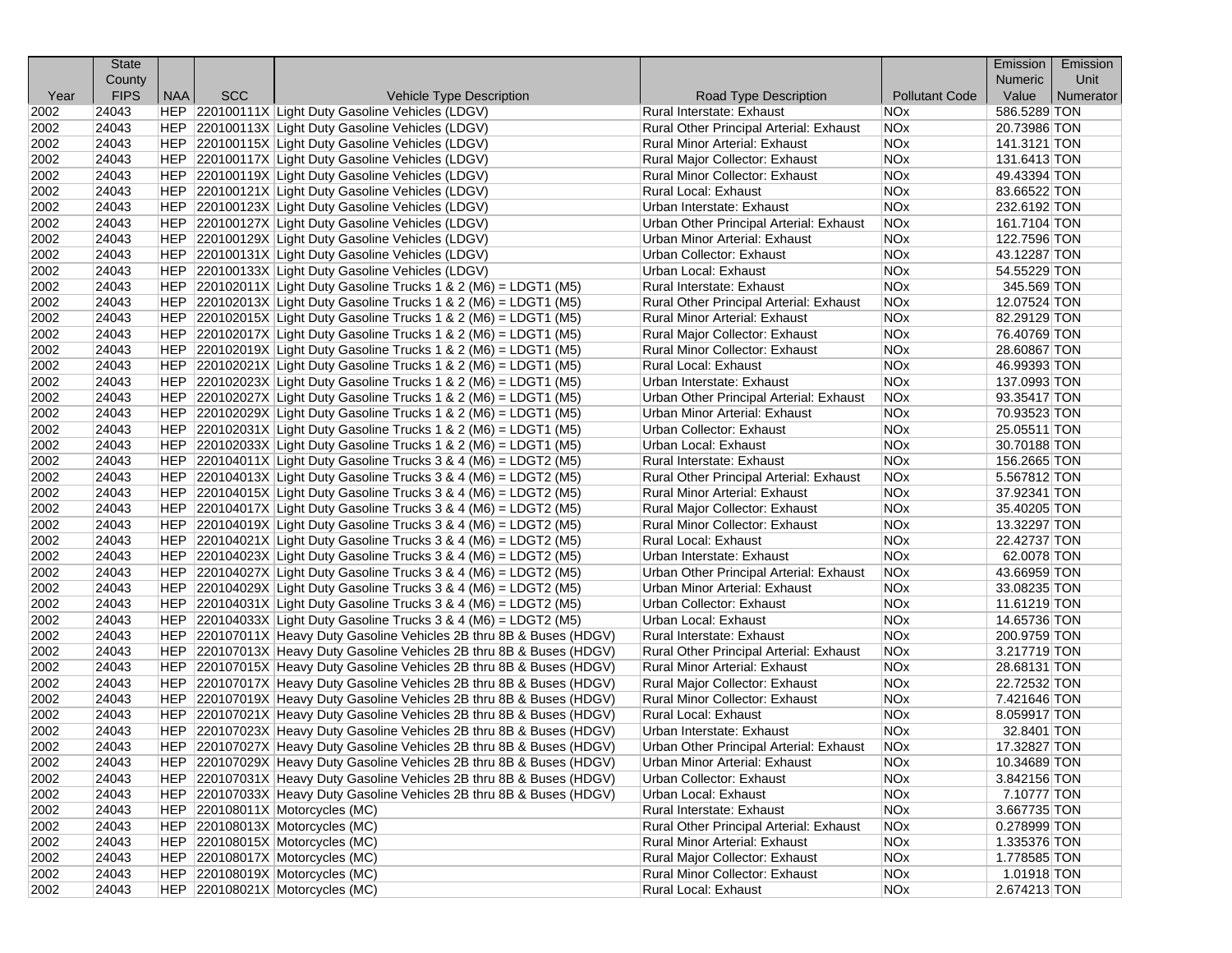|      | <b>State</b> |            |            |                                                                  |                                         |                       | Emission       | Emission  |
|------|--------------|------------|------------|------------------------------------------------------------------|-----------------------------------------|-----------------------|----------------|-----------|
|      | County       |            |            |                                                                  |                                         |                       | <b>Numeric</b> | Unit      |
| Year | <b>FIPS</b>  | <b>NAA</b> | <b>SCC</b> | Vehicle Type Description                                         | Road Type Description                   | <b>Pollutant Code</b> | Value          | Numerator |
| 2002 | 24043        |            |            | HEP 220108023X Motorcycles (MC)                                  | Urban Interstate: Exhaust               | <b>NOx</b>            | 6.180489 TON   |           |
| 2002 | 24043        |            |            | HEP 220108027X Motorcycles (MC)                                  | Urban Other Principal Arterial: Exhaust | NO <sub>x</sub>       | 1.005435 TON   |           |
| 2002 | 24043        |            |            | HEP 220108029X Motorcycles (MC)                                  | Urban Minor Arterial: Exhaust           | <b>NO<sub>x</sub></b> | 0.705159 TON   |           |
| 2002 | 24043        |            |            | HEP 220108031X Motorcycles (MC)                                  | Urban Collector: Exhaust                | NO <sub>x</sub>       | 0.430277 TON   |           |
| 2002 | 24043        |            |            | HEP 220108033X Motorcycles (MC)                                  | Urban Local: Exhaust                    | <b>NOx</b>            | 0.74799 TON    |           |
| 2002 | 24043        |            |            | HEP 223000111X Light Duty Diesel Vehicles (LDDV)                 | Rural Interstate: Exhaust               | <b>NO<sub>x</sub></b> | 1.131069 TON   |           |
| 2002 | 24043        |            |            | HEP 223000113X Light Duty Diesel Vehicles (LDDV)                 | Rural Other Principal Arterial: Exhaust | <b>NOx</b>            | 0.031081 TON   |           |
| 2002 | 24043        |            |            | HEP 223000115X Light Duty Diesel Vehicles (LDDV)                 | <b>Rural Minor Arterial: Exhaust</b>    | NO <sub>x</sub>       | $0.19456$ TON  |           |
| 2002 | 24043        |            |            | HEP 223000117X Light Duty Diesel Vehicles (LDDV)                 | Rural Major Collector: Exhaust          | <b>NOx</b>            | 0.167605 TON   |           |
| 2002 | 24043        |            |            | HEP 223000119X Light Duty Diesel Vehicles (LDDV)                 | Rural Minor Collector: Exhaust          | NOx                   | 0.059512 TON   |           |
| 2002 | 24043        |            |            | HEP 223000121X Light Duty Diesel Vehicles (LDDV)                 | Rural Local: Exhaust                    | <b>NO<sub>x</sub></b> | 0.133138 TON   |           |
| 2002 | 24043        |            |            | HEP 223000123X Light Duty Diesel Vehicles (LDDV)                 | Urban Interstate: Exhaust               | <b>NO<sub>x</sub></b> | 0.444234 TON   |           |
| 2002 | 24043        |            |            | HEP 223000127X Light Duty Diesel Vehicles (LDDV)                 | Urban Other Principal Arterial: Exhaust | <b>NOx</b>            | 0.187833 TON   |           |
| 2002 | 24043        |            |            | HEP 223000129X Light Duty Diesel Vehicles (LDDV)                 | <b>Urban Minor Arterial: Exhaust</b>    | <b>NO<sub>x</sub></b> | $0.141257$ TON |           |
| 2002 | 24043        |            |            | HEP 223000131X Light Duty Diesel Vehicles (LDDV)                 | Urban Collector: Exhaust                | <b>NOx</b>            | $0.050928$ TON |           |
| 2002 | 24043        |            |            | HEP 223000133X Light Duty Diesel Vehicles (LDDV)                 | Urban Local: Exhaust                    | <b>NO<sub>x</sub></b> | 0.086209 TON   |           |
| 2002 | 24043        |            |            | HEP 223006011X Light Duty Diesel Trucks 1 thru 4 (M6) (LDDT)     | Rural Interstate: Exhaust               | <b>NO<sub>x</sub></b> | 8.334593 TON   |           |
| 2002 | 24043        |            |            | HEP 223006013X Light Duty Diesel Trucks 1 thru 4 (M6) (LDDT)     | Rural Other Principal Arterial: Exhaust | NO <sub>x</sub>       | 0.228833 TON   |           |
| 2002 | 24043        |            |            | HEP 223006015X Light Duty Diesel Trucks 1 thru 4 (M6) (LDDT)     | Rural Minor Arterial: Exhaust           | <b>NO<sub>x</sub></b> | 1.429536 TON   |           |
| 2002 | 24043        |            |            | HEP 223006017X Light Duty Diesel Trucks 1 thru 4 (M6) (LDDT)     | Rural Major Collector: Exhaust          | <b>NOx</b>            | 1.230553 TON   |           |
| 2002 | 24043        |            |            | HEP 223006019X Light Duty Diesel Trucks 1 thru 4 (M6) (LDDT)     | <b>Rural Minor Collector: Exhaust</b>   | <b>NO<sub>x</sub></b> | 0.436083 TON   |           |
| 2002 | 24043        |            |            | HEP 223006021X Light Duty Diesel Trucks 1 thru 4 (M6) (LDDT)     | <b>Rural Local: Exhaust</b>             | <b>NO<sub>x</sub></b> | 0.979453 TON   |           |
| 2002 | 24043        |            |            | HEP 223006023X Light Duty Diesel Trucks 1 thru 4 (M6) (LDDT)     | Urban Interstate: Exhaust               | <b>NO<sub>x</sub></b> | 3.276521 TON   |           |
| 2002 | 24043        |            |            | HEP 223006027X Light Duty Diesel Trucks 1 thru 4 (M6) (LDDT)     | Urban Other Principal Arterial: Exhaust | <b>NO<sub>x</sub></b> | 1.378151 TON   |           |
| 2002 | 24043        |            |            | HEP 223006029X Light Duty Diesel Trucks 1 thru 4 (M6) (LDDT)     | Urban Minor Arterial: Exhaust           | <b>NOx</b>            | 1.036328 TON   |           |
| 2002 | 24043        |            |            | HEP 223006031X Light Duty Diesel Trucks 1 thru 4 (M6) (LDDT)     | Urban Collector: Exhaust                | <b>NO<sub>x</sub></b> | 0.374035 TON   |           |
| 2002 | 24043        |            |            | HEP 223006033X Light Duty Diesel Trucks 1 thru 4 (M6) (LDDT)     | Urban Local: Exhaust                    | <b>NO<sub>x</sub></b> | 0.633855 TON   |           |
| 2002 | 24043        |            |            | HEP 223007111X Heavy Duty Diesel Vehicles (HDDV) Class 2B        | Rural Interstate: Exhaust               | <b>NO<sub>x</sub></b> | 58.0304 TON    |           |
| 2002 | 24043        |            |            | HEP 223007113X Heavy Duty Diesel Vehicles (HDDV) Class 2B        | Rural Other Principal Arterial: Exhaust | <b>NOx</b>            | 0.719829 TON   |           |
| 2002 | 24043        |            |            | HEP 223007115X Heavy Duty Diesel Vehicles (HDDV) Class 2B        | <b>Rural Minor Arterial: Exhaust</b>    | <b>NOx</b>            | 5.839507 TON   |           |
| 2002 | 24043        |            |            | HEP 223007117X Heavy Duty Diesel Vehicles (HDDV) Class 2B        | Rural Major Collector: Exhaust          | NO <sub>x</sub>       | 4.421892 TON   |           |
| 2002 | 24043        |            |            | HEP 223007119X Heavy Duty Diesel Vehicles (HDDV) Class 2B        | Rural Minor Collector: Exhaust          | <b>NOx</b>            | 1.370954 TON   |           |
| 2002 | 24043        |            |            | HEP 223007121X Heavy Duty Diesel Vehicles (HDDV) Class 2B        | <b>Rural Local: Exhaust</b>             | <b>NO<sub>x</sub></b> | 2.46334 TON    |           |
| 2002 | 24043        |            |            | HEP 223007123X Heavy Duty Diesel Vehicles (HDDV) Class 2B        | Urban Interstate: Exhaust               | <b>NO<sub>x</sub></b> | 9.10663 TON    |           |
| 2002 | 24043        |            |            | HEP 223007127X Heavy Duty Diesel Vehicles (HDDV) Class 2B        | Urban Other Principal Arterial: Exhaust | <b>NOx</b>            | 3.078254 TON   |           |
| 2002 | 24043        |            |            | HEP 223007129X Heavy Duty Diesel Vehicles (HDDV) Class 2B        | <b>Urban Minor Arterial: Exhaust</b>    | <b>NOx</b>            | 2.063509 TON   |           |
| 2002 | 24043        |            |            | HEP 223007131X Heavy Duty Diesel Vehicles (HDDV) Class 2B        | Urban Collector: Exhaust                | NO <sub>x</sub>       | 0.865799 TON   |           |
| 2002 | 24043        |            |            | HEP 223007133X Heavy Duty Diesel Vehicles (HDDV) Class 2B        | Urban Local: Exhaust                    | NO <sub>x</sub>       | 2.065608 TON   |           |
| 2002 | 24043        |            |            | HEP 223007211X Heavy Duty Diesel Vehicles (HDDV) Class 3, 4, & 5 | Rural Interstate: Exhaust               | <b>NO<sub>x</sub></b> | 50.41335 TON   |           |
| 2002 | 24043        |            |            | HEP 223007213X Heavy Duty Diesel Vehicles (HDDV) Class 3, 4, & 5 | Rural Other Principal Arterial: Exhaust | <b>NO<sub>x</sub></b> | 0.626802 TON   |           |
| 2002 | 24043        |            |            | HEP 223007215X Heavy Duty Diesel Vehicles (HDDV) Class 3, 4, & 5 | Rural Minor Arterial: Exhaust           | <b>NOx</b>            | 5.072191 TON   |           |
| 2002 | 24043        |            |            | HEP 223007217X Heavy Duty Diesel Vehicles (HDDV) Class 3, 4, & 5 | Rural Major Collector: Exhaust          | <b>NOx</b>            | 3.840659 TON   |           |
| 2002 | 24043        |            |            | HEP 223007219X Heavy Duty Diesel Vehicles (HDDV) Class 3, 4, & 5 | Rural Minor Collector: Exhaust          | <b>NOx</b>            | 1.191054 TON   |           |
| 2002 | 24043        |            |            | HEP 223007221X Heavy Duty Diesel Vehicles (HDDV) Class 3, 4, & 5 | Rural Local: Exhaust                    | <b>NOx</b>            | 2.143946 TON   |           |
| 2002 | 24043        |            |            | HEP 223007223X Heavy Duty Diesel Vehicles (HDDV) Class 3, 4, & 5 | Urban Interstate: Exhaust               | <b>NOx</b>            | 7.90645 TON    |           |
| 2002 | 24043        |            |            | HEP 223007227X Heavy Duty Diesel Vehicles (HDDV) Class 3, 4, & 5 | Urban Other Principal Arterial: Exhaust | <b>NOx</b>            | 2.672862 TON   |           |
| 2002 | 24043        |            |            | HEP 223007229X Heavy Duty Diesel Vehicles (HDDV) Class 3, 4, & 5 | Urban Minor Arterial: Exhaust           | <b>NOx</b>            | 1.791518 TON   |           |
| 2002 | 24043        |            |            | HEP 223007231X Heavy Duty Diesel Vehicles (HDDV) Class 3, 4, & 5 | Urban Collector: Exhaust                | NOx                   | 0.753122 TON   |           |
| 2002 | 24043        |            |            | HEP 223007233X Heavy Duty Diesel Vehicles (HDDV) Class 3, 4, & 5 | Urban Local: Exhaust                    | <b>NOx</b>            | 1.795709 TON   |           |
| 2002 | 24043        |            |            | HEP 223007311X Heavy Duty Diesel Vehicles (HDDV) Class 6 & 7     | Rural Interstate: Exhaust               | <b>NOx</b>            | 226.3845 TON   |           |
|      |              |            |            |                                                                  |                                         |                       |                |           |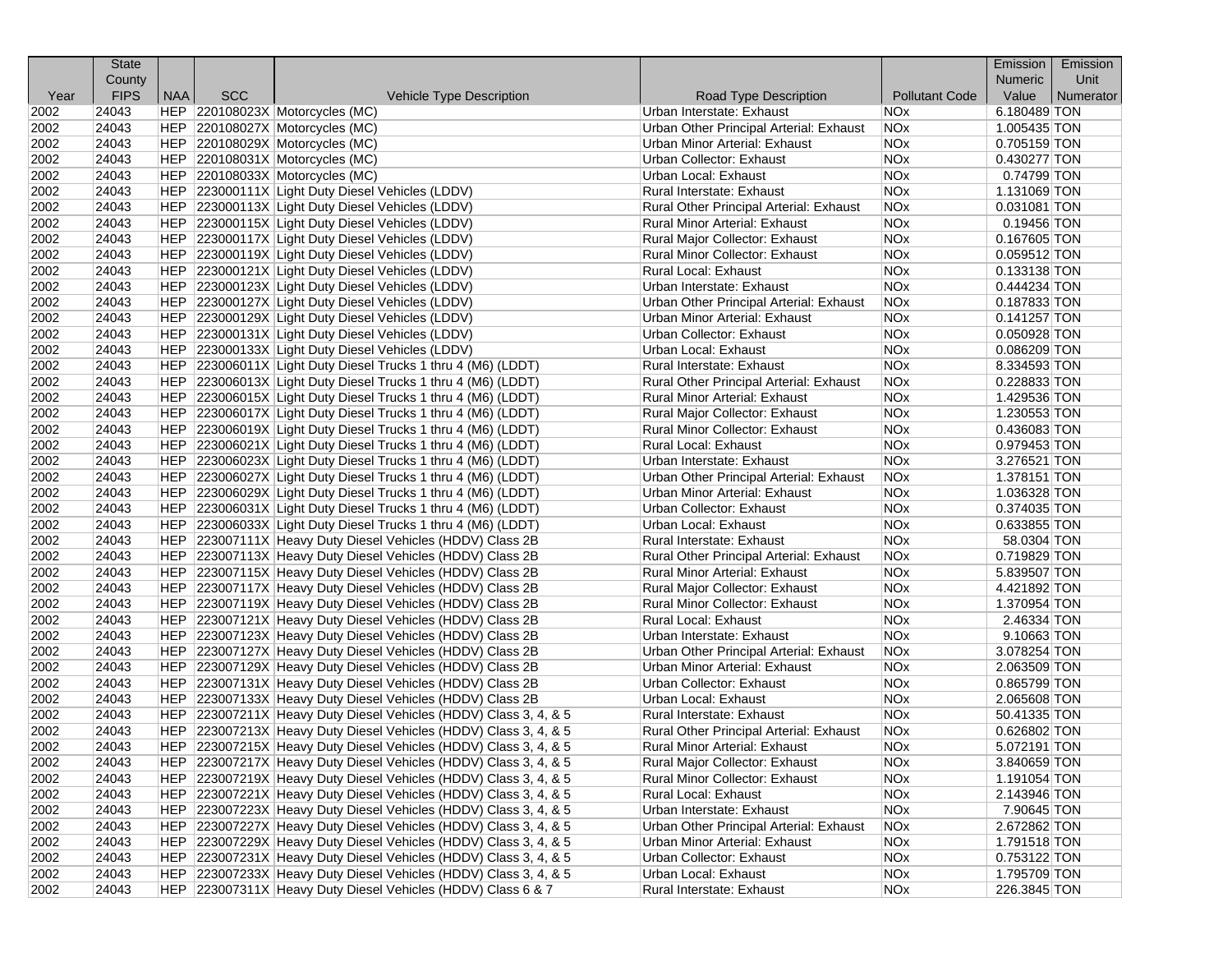|      | <b>State</b> |            |            |                                                                |                                         |                       | Emission       | Emission  |
|------|--------------|------------|------------|----------------------------------------------------------------|-----------------------------------------|-----------------------|----------------|-----------|
|      | County       |            |            |                                                                |                                         |                       | <b>Numeric</b> | Unit      |
| Year | <b>FIPS</b>  | <b>NAA</b> | <b>SCC</b> | <b>Vehicle Type Description</b>                                | <b>Road Type Description</b>            | <b>Pollutant Code</b> | Value          | Numerator |
| 2002 | 24043        |            |            | HEP 223007313X Heavy Duty Diesel Vehicles (HDDV) Class 6 & 7   | Rural Other Principal Arterial: Exhaust | <b>NOx</b>            | 2.697162 TON   |           |
| 2002 | 24043        |            |            | HEP 223007315X Heavy Duty Diesel Vehicles (HDDV) Class 6 & 7   | <b>Rural Minor Arterial: Exhaust</b>    | <b>NOx</b>            | 21.91536 TON   |           |
| 2002 | 24043        |            |            | HEP 223007317X Heavy Duty Diesel Vehicles (HDDV) Class 6 & 7   | Rural Major Collector: Exhaust          | <b>NOx</b>            | 16.62598 TON   |           |
| 2002 | 24043        |            |            | HEP 223007319X Heavy Duty Diesel Vehicles (HDDV) Class 6 & 7   | <b>Rural Minor Collector: Exhaust</b>   | <b>NOx</b>            | 5.163625 TON   |           |
| 2002 | 24043        |            |            | HEP 223007321X Heavy Duty Diesel Vehicles (HDDV) Class 6 & 7   | <b>Rural Local: Exhaust</b>             | <b>NOx</b>            | 9.050726 TON   |           |
| 2002 | 24043        | <b>HEP</b> |            | 223007323X Heavy Duty Diesel Vehicles (HDDV) Class 6 & 7       | Urban Interstate: Exhaust               | <b>NOx</b>            | 35.5153 TON    |           |
| 2002 | 24043        | <b>HEP</b> |            | 223007327X Heavy Duty Diesel Vehicles (HDDV) Class 6 & 7       | Urban Other Principal Arterial: Exhaust | <b>NOx</b>            | 11.59911 TON   |           |
| 2002 | 24043        | <b>HEP</b> |            | 223007329X Heavy Duty Diesel Vehicles (HDDV) Class 6 & 7       | Urban Minor Arterial: Exhaust           | <b>NOx</b>            | 7.769725 TON   |           |
| 2002 | 24043        | <b>HEP</b> |            | 223007331X Heavy Duty Diesel Vehicles (HDDV) Class 6 & 7       | Urban Collector: Exhaust                | <b>NOx</b>            | 3.255669 TON   |           |
| 2002 | 24043        | <b>HEP</b> |            | 223007333X Heavy Duty Diesel Vehicles (HDDV) Class 6 & 7       | Urban Local: Exhaust                    | <b>NOx</b>            | 7.587958 TON   |           |
| 2002 | 24043        | <b>HEP</b> |            | 223007411X Heavy Duty Diesel Vehicles (HDDV) Class 8A & 8B     | Rural Interstate: Exhaust               | <b>NOx</b>            | 1461.956 TON   |           |
| 2002 | 24043        | <b>HEP</b> |            | 223007413X Heavy Duty Diesel Vehicles (HDDV) Class 8A & 8B     | Rural Other Principal Arterial: Exhaust | <b>NOx</b>            | 16.16495 TON   |           |
| 2002 | 24043        | HEP        |            | 223007415X Heavy Duty Diesel Vehicles (HDDV) Class 8A & 8B     | <b>Rural Minor Arterial: Exhaust</b>    | <b>NOx</b>            | 133.6371 TON   |           |
| 2002 | 24043        | HEP        |            | 223007417X Heavy Duty Diesel Vehicles (HDDV) Class 8A & 8B     | Rural Major Collector: Exhaust          | <b>NOx</b>            | 103.4291 TON   |           |
| 2002 | 24043        | <b>HEP</b> |            | 223007419X Heavy Duty Diesel Vehicles (HDDV) Class 8A & 8B     | <b>Rural Minor Collector: Exhaust</b>   | <b>NOx</b>            | 32.65522 TON   |           |
| 2002 | 24043        | <b>HEP</b> |            | 223007421X Heavy Duty Diesel Vehicles (HDDV) Class 8A & 8B     | <b>Rural Local: Exhaust</b>             | <b>NOx</b>            | 44.54 TON      |           |
| 2002 | 24043        | <b>HEP</b> |            | 223007423X Heavy Duty Diesel Vehicles (HDDV) Class 8A & 8B     | Urban Interstate: Exhaust               | <b>NO<sub>x</sub></b> | 229.4028 TON   |           |
| 2002 | 24043        | <b>HEP</b> |            | 223007427X Heavy Duty Diesel Vehicles (HDDV) Class 8A & 8B     | Urban Other Principal Arterial: Exhaust | <b>NOx</b>            | 73.84376 TON   |           |
| 2002 | 24043        |            |            | HEP 223007429X Heavy Duty Diesel Vehicles (HDDV) Class 8A & 8B | Urban Minor Arterial: Exhaust           | <b>NOx</b>            | 49.14809 TON   |           |
| 2002 | 24043        |            |            | HEP 223007431X Heavy Duty Diesel Vehicles (HDDV) Class 8A & 8B | Urban Collector: Exhaust                | <b>NOx</b>            | 20.23544 TON   |           |
| 2002 | 24043        | HEP.       |            | 223007433X Heavy Duty Diesel Vehicles (HDDV) Class 8A & 8B     | Urban Local: Exhaust                    | <b>NOx</b>            | 37.34564 TON   |           |
| 2002 | 24043        | HEP        |            | 223007511X Heavy Duty Diesel Buses (School & Transit)          | <b>Rural Interstate: Exhaust</b>        | <b>NO<sub>x</sub></b> | 126.5108 TON   |           |
| 2002 | 24043        | <b>HEP</b> |            | 223007513X Heavy Duty Diesel Buses (School & Transit)          | Rural Other Principal Arterial: Exhaust | <b>NOx</b>            | 2.158433 TON   |           |
| 2002 | 24043        | <b>HEP</b> |            | 223007515X Heavy Duty Diesel Buses (School & Transit)          | <b>Rural Minor Arterial: Exhaust</b>    | <b>NOx</b>            | 19.885 TON     |           |
| 2002 | 24043        | <b>HEP</b> |            | 223007517X Heavy Duty Diesel Buses (School & Transit)          | Rural Major Collector: Exhaust          | <b>NOx</b>            | 11.17048 TON   |           |
| 2002 | 24043        | <b>HEP</b> |            | 223007519X Heavy Duty Diesel Buses (School & Transit)          | <b>Rural Minor Collector: Exhaust</b>   | <b>NOx</b>            | 3.301161 TON   |           |
| 2002 | 24043        | HEP        |            | 223007521X Heavy Duty Diesel Buses (School & Transit)          | <b>Rural Local: Exhaust</b>             | <b>NOx</b>            | 3.92041 TON    |           |
| 2002 | 24043        |            |            | HEP 223007523X Heavy Duty Diesel Buses (School & Transit)      | Urban Interstate: Exhaust               | <b>NO<sub>x</sub></b> | 35.94046 TON   |           |
| 2002 | 24043        |            |            | HEP 223007527X Heavy Duty Diesel Buses (School & Transit)      | Urban Other Principal Arterial: Exhaust | <b>NOx</b>            | 16.79022 TON   |           |
| 2002 | 24043        |            |            | HEP 223007529X Heavy Duty Diesel Buses (School & Transit)      | Urban Minor Arterial: Exhaust           | <b>NOx</b>            | 10.94335 TON   |           |
| 2002 | 24043        | <b>HEP</b> |            | 223007531X Heavy Duty Diesel Buses (School & Transit)          | Urban Collector: Exhaust                | <b>NO<sub>x</sub></b> | 4.50279 TON    |           |
| 2002 | 24043        | <b>HEP</b> |            | 223007533X Heavy Duty Diesel Buses (School & Transit)          | Urban Local: Exhaust                    | <b>NOx</b>            | 7.829183 TON   |           |
|      |              |            |            |                                                                |                                         | <b>NOx Total</b>      | 6358.562       |           |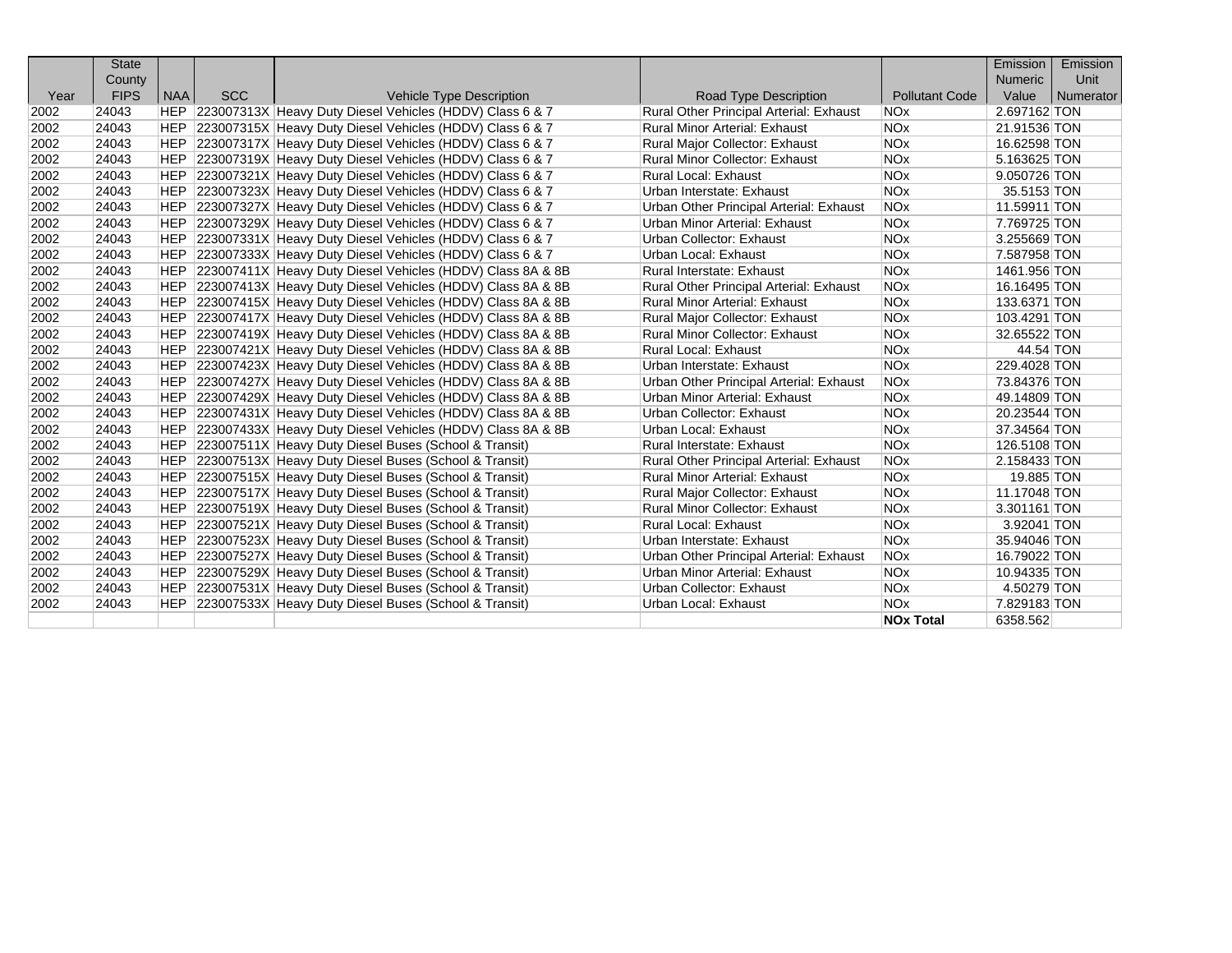|      | <b>State</b> |            |            |                                                                                                                                                |                                              |                       | Emission       | Emission  |
|------|--------------|------------|------------|------------------------------------------------------------------------------------------------------------------------------------------------|----------------------------------------------|-----------------------|----------------|-----------|
|      | County       |            |            |                                                                                                                                                |                                              |                       | Numeric        | Unit      |
| Year | <b>FIPS</b>  | <b>NAA</b> | <b>SCC</b> | Vehicle Type Description                                                                                                                       | Road Type Description                        | <b>Pollutant Code</b> | Value          | Numerator |
| 2002 | 24043        |            |            | HEP 220100111B Light Duty Gasoline Vehicles (LDGV)                                                                                             | Rural Interstate: Brake                      | PM <sub>10</sub> -PRI | 4.298345 TON   |           |
| 2002 | 24043        |            |            | HEP 220100111T Light Duty Gasoline Vehicles (LDGV)                                                                                             | Rural Interstate: Tire                       | PM10-PRI              | 2.750932 TON   |           |
| 2002 | 24043        |            |            | HEP 220100111X Light Duty Gasoline Vehicles (LDGV)                                                                                             | Rural Interstate: Exhaust                    | PM10-PRI              | 2.685416 TON   |           |
| 2002 | 24043        |            |            | HEP 220100113B Light Duty Gasoline Vehicles (LDGV)                                                                                             | Rural Other Principal Arterial: Brake        | PM10-PRI              | $0.161574$ TON |           |
| 2002 | 24043        |            |            | HEP 220100113T Light Duty Gasoline Vehicles (LDGV)                                                                                             | Rural Other Principal Arterial: Tire         | PM10-PRI              | $0.103457$ TON |           |
| 2002 | 24043        |            |            | HEP 220100113X Light Duty Gasoline Vehicles (LDGV)                                                                                             | Rural Other Principal Arterial: Exhaust      | PM10-PRI              | 0.100932 TON   |           |
| 2002 | 24043        |            |            | HEP 220100115B Light Duty Gasoline Vehicles (LDGV)                                                                                             | Rural Minor Arterial: Brake                  | PM10-PRI              | 1.101338 TON   |           |
| 2002 | 24043        |            |            | HEP 220100115T Light Duty Gasoline Vehicles (LDGV)                                                                                             | <b>Rural Minor Arterial: Tire</b>            | PM10-PRI              | 0.704949 TON   |           |
| 2002 | 24043        |            |            | HEP 220100115X Light Duty Gasoline Vehicles (LDGV)                                                                                             | Rural Minor Arterial: Exhaust                | PM10-PRI              | 0.689865 TON   |           |
| 2002 | 24043        |            |            | HEP 220100117B Light Duty Gasoline Vehicles (LDGV)                                                                                             | Rural Major Collector: Brake                 | PM10-PRI              | 1.040102 TON   |           |
| 2002 | 24043        |            |            | HEP 220100117T Light Duty Gasoline Vehicles (LDGV)                                                                                             | Rural Major Collector: Tire                  | PM10-PRI              | 0.665682 TON   |           |
| 2002 | 24043        |            |            | HEP 220100117X Light Duty Gasoline Vehicles (LDGV)                                                                                             | Rural Major Collector: Exhaust               | PM10-PRI              | $0.651541$ TON |           |
| 2002 | 24043        |            |            | HEP 220100119B Light Duty Gasoline Vehicles (LDGV)                                                                                             | Rural Minor Collector: Brake                 | PM10-PRI              | 0.396085 TON   |           |
| 2002 | 24043        |            |            | HEP 220100119T Light Duty Gasoline Vehicles (LDGV)                                                                                             | <b>Rural Minor Collector: Tire</b>           | PM10-PRI              | $0.253461$ TON |           |
| 2002 | 24043        |            |            | HEP 220100119X Light Duty Gasoline Vehicles (LDGV)                                                                                             | Rural Minor Collector: Exhaust               | PM10-PRI              | 0.247337 TON   |           |
| 2002 | 24043        |            |            | HEP 220100121B Light Duty Gasoline Vehicles (LDGV)                                                                                             | Rural Local: Brake                           | PM10-PRI              | 0.703835 TON   |           |
| 2002 | 24043        |            |            | HEP 220100121T Light Duty Gasoline Vehicles (LDGV)                                                                                             | Rural Local: Tire                            | PM10-PRI              | 0.450477 TON   |           |
| 2002 | 24043        |            |            | HEP 220100121X Light Duty Gasoline Vehicles (LDGV)                                                                                             | Rural Local: Exhaust                         | PM10-PRI              | 0.547872 TON   |           |
| 2002 | 24043        |            |            | HEP 220100123B Light Duty Gasoline Vehicles (LDGV)                                                                                             | Urban Interstate: Brake                      | PM10-PRI              | 1.689019 TON   |           |
| 2002 | 24043        |            |            | HEP 220100123T Light Duty Gasoline Vehicles (LDGV)                                                                                             | Urban Interstate: Tire                       | PM10-PRI              | 1.081077 TON   |           |
| 2002 | 24043        |            |            | HEP 220100123X Light Duty Gasoline Vehicles (LDGV)                                                                                             | Urban Interstate: Exhaust                    | PM10-PRI              | 1.054956 TON   |           |
| 2002 | 24043        |            |            | HEP 220100127B Light Duty Gasoline Vehicles (LDGV)                                                                                             | <b>Urban Other Principal Arterial: Brake</b> | PM10-PRI              | 1.284592 TON   |           |
| 2002 | 24043        |            |            | HEP 220100127T Light Duty Gasoline Vehicles (LDGV)                                                                                             | Urban Other Principal Arterial: Tire         | PM10-PRI              | 0.822112 TON   |           |
| 2002 | 24043        |            |            | HEP 220100127X Light Duty Gasoline Vehicles (LDGV)                                                                                             | Urban Other Principal Arterial: Exhaust      | PM10-PRI              | $0.835371$ TON |           |
| 2002 | 24043        |            |            | HEP 220100129B Light Duty Gasoline Vehicles (LDGV)                                                                                             | <b>Urban Minor Arterial: Brake</b>           | PM10-PRI              | 0.940145 TON   |           |
| 2002 | 24043        |            |            | HEP 220100129T Light Duty Gasoline Vehicles (LDGV)                                                                                             | Urban Minor Arterial: Tire                   | PM10-PRI              | $0.601663$ TON |           |
| 2002 | 24043        |            |            | HEP 220100129X Light Duty Gasoline Vehicles (LDGV)                                                                                             | Urban Minor Arterial: Exhaust                | PM10-PRI              | 0.684239 TON   |           |
| 2002 | 24043        |            |            | HEP 220100131B Light Duty Gasoline Vehicles (LDGV)                                                                                             | Urban Collector: Brake                       | PM10-PRI              | 0.314722 TON   |           |
| 2002 | 24043        |            |            | HEP 220100131T Light Duty Gasoline Vehicles (LDGV)                                                                                             | <b>Urban Collector: Tire</b>                 | PM10-PRI              | $0.20138$ TON  |           |
| 2002 | 24043        |            |            | HEP 220100131X Light Duty Gasoline Vehicles (LDGV)                                                                                             | Urban Collector: Exhaust                     | PM10-PRI              | 0.242475 TON   |           |
| 2002 | 24043        |            |            | HEP 220100133B Light Duty Gasoline Vehicles (LDGV)                                                                                             | Urban Local: Brake                           | PM10-PRI              | 0.455211 TON   |           |
| 2002 | 24043        |            |            | HEP 220100133T Light Duty Gasoline Vehicles (LDGV)                                                                                             | Urban Local: Tire                            | PM10-PRI              | 0.291432 TON   |           |
| 2002 | 24043        |            |            | HEP 220100133X Light Duty Gasoline Vehicles (LDGV)                                                                                             | Urban Local: Exhaust                         | PM10-PRI              | 0.35426 TON    |           |
| 2002 | 24043        |            |            | HEP $ 220102011B $ Light Duty Gasoline Trucks 1 & 2 (M6) = LDGT1 (M5)                                                                          | Rural Interstate: Brake                      | PM10-PRI              | 2.784662 TON   |           |
| 2002 | 24043        |            |            | HEP $ 220102011T $ Light Duty Gasoline Trucks 1 & 2 (M6) = LDGT1 (M5)                                                                          | <b>Rural Interstate: Tire</b>                | PM10-PRI              | 1.78225 TON    |           |
| 2002 | 24043        |            |            | $HEP$ 220102011X Light Duty Gasoline Trucks 1 & 2 (M6) = LDGT1 (M5)                                                                            | Rural Interstate: Exhaust                    | PM10-PRI              | 2.09147 TON    |           |
| 2002 | 24043        |            |            | $ HEP $ 220102013B Light Duty Gasoline Trucks 1 & 2 (M6) = LDGT1 (M5)                                                                          | Rural Other Principal Arterial: Brake        | PM10-PRI              | 0.104664 TON   |           |
| 2002 | 24043        |            |            | HEP $ 220102013T $ Light Duty Gasoline Trucks 1 & 2 (M6) = LDGT1 (M5)                                                                          | Rural Other Principal Arterial: Tire         | PM10-PRI              | 0.067069 TON   |           |
| 2002 | 24043        |            |            | $ HEP $ 220102013X Light Duty Gasoline Trucks 1 & 2 (M6) = LDGT1 (M5)                                                                          | Rural Other Principal Arterial: Exhaust      | PM10-PRI              | 0.078464 TON   |           |
| 2002 | 24043        |            |            | HEP $ 220102015B $ Light Duty Gasoline Trucks 1 & 2 (M6) = LDGT1 (M5)                                                                          | Rural Minor Arterial: Brake                  | PM <sub>10</sub> -PRI | 0.713601 TON   |           |
| 2002 | 24043        |            |            | HEP 220102015T Light Duty Gasoline Trucks 1 & 2 (M6) = LDGT1 (M5)                                                                              | Rural Minor Arterial: Tire                   | PM10-PRI              | 0.456822 TON   |           |
| 2002 | 24043        |            |            | HEP 220102015X Light Duty Gasoline Trucks 1 & 2 (M6) = LDGT1 (M5)                                                                              | Rural Minor Arterial: Exhaust                | PM10-PRI              | 0.536067 TON   |           |
| 2002 | 24043        |            |            | $ HEP $ 220102017B Light Duty Gasoline Trucks 1 & 2 (M6) = LDGT1 (M5)                                                                          | Rural Major Collector: Brake                 | PM10-PRI              | 0.673863 TON   |           |
| 2002 | 24043        |            |            | $ HEP $ 220102017T Light Duty Gasoline Trucks 1 & 2 (M6) = LDGT1 (M5)                                                                          | Rural Major Collector: Tire                  | PM10-PRI              | 0.431267 TON   |           |
| 2002 | 24043        |            |            |                                                                                                                                                | Rural Major Collector: Exhaust               | PM10-PRI              | 0.508633 TON   |           |
|      |              |            |            | HEP $ 220102017X $ Light Duty Gasoline Trucks 1 & 2 (M6) = LDGT1 (M5)                                                                          | Rural Minor Collector: Brake                 | PM10-PRI              | 0.256612 TON   |           |
| 2002 | 24043        |            |            | HEP $ 220102019B $ Light Duty Gasoline Trucks 1 & 2 (M6) = LDGT1 (M5)<br>HEP $ 220102019T $ Light Duty Gasoline Trucks 1 & 2 (M6) = LDGT1 (M5) |                                              |                       |                |           |
| 2002 | 24043        |            |            | $HEP$ 220102019X Light Duty Gasoline Trucks 1 & 2 (M6) = LDGT1 (M5)                                                                            | Rural Minor Collector: Tire                  | PM10-PRI              | 0.164322 TON   |           |
| 2002 | 24043        |            |            |                                                                                                                                                | Rural Minor Collector: Exhaust               | PM10-PRI              | $0.192531$ TON |           |
| 2002 | 24043        |            |            | $ HEP $ 220102021B Light Duty Gasoline Trucks 1 & 2 (M6) = LDGT1 (M5)                                                                          | Rural Local: Brake                           | PM10-PRI              | $0.455911$ TON |           |
| 2002 | 24043        |            |            | HEP $ 220102021T $ Light Duty Gasoline Trucks 1 & 2 (M6) = LDGT1 (M5)                                                                          | Rural Local: Tire                            | PM10-PRI              | 0.291924 TON   |           |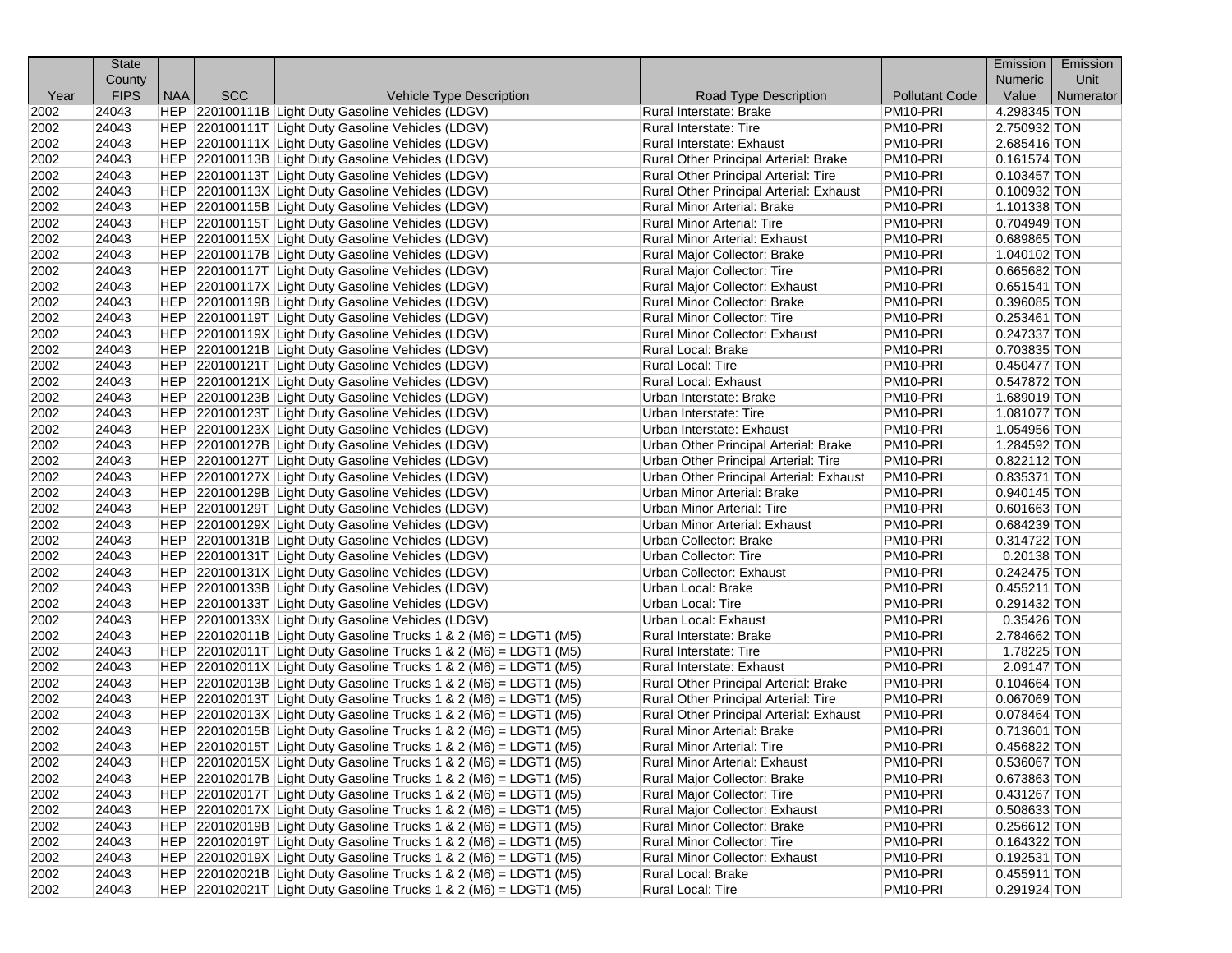|      | <b>State</b> |            |            |                                                                           |                                         |                       | Emission                  | Emission  |
|------|--------------|------------|------------|---------------------------------------------------------------------------|-----------------------------------------|-----------------------|---------------------------|-----------|
|      | County       |            |            |                                                                           |                                         |                       | Numeric                   | Unit      |
| Year | <b>FIPS</b>  | <b>NAA</b> | <b>SCC</b> | <b>Vehicle Type Description</b>                                           | Road Type Description                   | <b>Pollutant Code</b> | Value                     | Numerator |
| 2002 | 24043        |            |            | HEP 220102021X Light Duty Gasoline Trucks 1 & 2 (M6) = LDGT1 (M5)         | <b>Rural Local: Exhaust</b>             | PM <sub>10-PRI</sub>  | 0.385114 TON              |           |
| 2002 | 24043        |            |            | HEP 220102023B Light Duty Gasoline Trucks 1 & 2 (M6) = LDGT1 (M5)         | Urban Interstate: Brake                 | PM <sub>10</sub> -PRI | 1.094185 TON              |           |
| 2002 | 24043        |            |            | $ HEP $ 220102023T Light Duty Gasoline Trucks 1 & 2 (M6) = LDGT1 (M5)     | Urban Interstate: Tire                  | PM10-PRI              | 0.700316 TON              |           |
| 2002 | 24043        |            |            | $ HEP $ 220102023X Light Duty Gasoline Trucks 1 & 2 (M6) = LDGT1 (M5)     | Urban Interstate: Exhaust               | PM10-PRI              | 0.821581 TON              |           |
| 2002 | 24043        |            |            | $ HEP $ 220102027B Light Duty Gasoline Trucks 1 & 2 (M6) = LDGT1 (M5)     | Urban Other Principal Arterial: Brake   | PM <sub>10</sub> -PRI | 0.832265 TON              |           |
| 2002 | 24043        |            |            | HEP 220102027T Light Duty Gasoline Trucks 1 & 2 (M6) = LDGT1 (M5)         | Urban Other Principal Arterial: Tire    | PM10-PRI              | 0.532691 TON              |           |
| 2002 | 24043        |            |            | $ HEP $ 220102027X Light Duty Gasoline Trucks 1 & 2 (M6) = LDGT1 (M5)     | Urban Other Principal Arterial: Exhaust | PM10-PRI              | 0.637791 TON              |           |
| 2002 | 24043        |            |            | $ HEP $ 220102029B Light Duty Gasoline Trucks 1 & 2 (M6) = LDGT1 (M5)     | Urban Minor Arterial: Brake             | PM <sub>10-PRI</sub>  | 0.609036 TON              |           |
| 2002 | 24043        |            |            | $ HEP 220102029T Light Duty Gasoline Trucks 1 & 2 (M6) = LDGT1 (M5)$      | <b>Urban Minor Arterial: Tire</b>       | PM <sub>10</sub> -PRI | 0.389823 TON              |           |
| 2002 | 24043        |            |            | $ HEP $ 220102029X Light Duty Gasoline Trucks 1 & 2 (M6) = LDGT1 (M5)     | <b>Urban Minor Arterial: Exhaust</b>    | PM10-PRI              | 0.495751 TON              |           |
| 2002 | 24043        |            |            | $ HEP $ 220102031B Light Duty Gasoline Trucks 1 & 2 (M6) = LDGT1 (M5)     | <b>Urban Collector: Brake</b>           | PM10-PRI              | $0.203894$ TON            |           |
| 2002 | 24043        |            |            | HEP 220102031T Light Duty Gasoline Trucks 1 & 2 (M6) = LDGT1 (M5)         | <b>Urban Collector: Tire</b>            | PM10-PRI              | $\overline{0.130433}$ TON |           |
| 2002 | 24043        |            |            | $ HEP $ 220102031X Light Duty Gasoline Trucks 1 & 2 (M6) = LDGT1 (M5)     | Urban Collector: Exhaust                | PM10-PRI              | 0.171699 TON              |           |
| 2002 | 24043        |            |            | $ HEP $ 220102033B Light Duty Gasoline Trucks 1 & 2 (M6) = LDGT1 (M5)     | Urban Local: Brake                      | PM10-PRI              | 0.294952 TON              |           |
| 2002 | 24043        |            |            | HEP 220102033T Light Duty Gasoline Trucks 1 & 2 (M6) = LDGT1 (M5)         | Urban Local: Tire                       | PM <sub>10</sub> -PRI | 0.188779 TON              |           |
| 2002 | 24043        |            |            | HEP 220102033X Light Duty Gasoline Trucks 1 & 2 (M6) = LDGT1 (M5)         | Urban Local: Exhaust                    | PM10-PRI              | 0.249142 TON              |           |
| 2002 | 24043        |            |            | $ HEP $ 220104011B Light Duty Gasoline Trucks 3 & 4 (M6) = LDGT2 (M5)     | Rural Interstate: Brake                 | PM <sub>10</sub> -PRI | 0.966304 TON              |           |
| 2002 | 24043        |            |            | $ HEP $ 220104011T Light Duty Gasoline Trucks 3 & 4 (M6) = LDGT2 (M5)     | Rural Interstate: Tire                  | PM <sub>10</sub> -PRI | 0.618455 TON              |           |
| 2002 | 24043        |            |            | $ HEP $ 220104011X Light Duty Gasoline Trucks 3 & 4 (M6) = LDGT2 (M5)     | Rural Interstate: Exhaust               | PM10-PRI              | 1.061797 TON              |           |
| 2002 | 24043        |            |            | $ HEP $ 220104013B Light Duty Gasoline Trucks 3 & 4 (M6) = LDGT2 (M5)     | Rural Other Principal Arterial: Brake   | PM10-PRI              | 0.036352 TON              |           |
| 2002 | 24043        |            |            | $ HEP $ 220104013T Light Duty Gasoline Trucks 3 & 4 (M6) = LDGT2 (M5)     | Rural Other Principal Arterial: Tire    | PM10-PRI              | 0.023307 TON              |           |
| 2002 | 24043        |            |            | $ HEP $ 220104013X Light Duty Gasoline Trucks 3 & 4 (M6) = LDGT2 (M5)     | Rural Other Principal Arterial: Exhaust | PM10-PRI              | 0.039753 TON              |           |
| 2002 | 24043        |            |            | $ HEP $ 220104015B Light Duty Gasoline Trucks 3 & 4 (M6) = LDGT2 (M5)     | Rural Minor Arterial: Brake             | PM10-PRI              | 0.247559 TON              |           |
| 2002 | 24043        |            |            | $ HEP $ 220104015T Light Duty Gasoline Trucks 3 & 4 (M6) = LDGT2 (M5)     | Rural Minor Arterial: Tire              | PM10-PRI              | 0.158422 TON              |           |
| 2002 | 24043        |            |            | $ HEP $ 220104015X Light Duty Gasoline Trucks 3 & 4 (M6) = LDGT2 (M5)     | Rural Minor Arterial: Exhaust           | PM10-PRI              | 0.271726 TON              |           |
| 2002 | 24043        |            |            | $ HEP $ 220104017B Light Duty Gasoline Trucks 3 & 4 (M6) = LDGT2 (M5)     | Rural Major Collector: Brake            | PM10-PRI              | 0.233809 TON              |           |
| 2002 | 24043        |            |            | $ HEP $ 220104017T Light Duty Gasoline Trucks 3 & 4 (M6) = LDGT2 (M5)     | Rural Major Collector: Tire             | PM10-PRI              | 0.149668 TON              |           |
| 2002 | 24043        |            |            | $ HEP $ 220104017X Light Duty Gasoline Trucks 3 & 4 (M6) = LDGT2 (M5)     | Rural Major Collector: Exhaust          | PM10-PRI              | 0.256675 TON              |           |
| 2002 | 24043        |            |            | $ HEP $ 220104019B Light Duty Gasoline Trucks 3 & 4 (M6) = LDGT2 (M5)     | Rural Minor Collector: Brake            | PM <sub>10</sub> -PRI | 0.088969 TON              |           |
| 2002 | 24043        |            |            | $ HEP $ 220104019T Light Duty Gasoline Trucks 3 & 4 (M6) = LDGT2 (M5)     | <b>Rural Minor Collector: Tire</b>      | PM10-PRI              | $0.05691$ TON             |           |
| 2002 | 24043        |            |            | $ HEP $ 220104019X Light Duty Gasoline Trucks 3 & 4 (M6) = LDGT2 (M5)     | <b>Rural Minor Collector: Exhaust</b>   | PM10-PRI              | 0.097804 TON              |           |
| 2002 | 24043        |            |            | $ HEP $ 220104021B Light Duty Gasoline Trucks 3 & 4 (M6) = LDGT2 (M5)     | Rural Local: Brake                      | PM10-PRI              | 0.158319 TON              |           |
| 2002 | 24043        |            |            | $ HEP 220104021T Light Duty Gasoline TruckS 3 & 4 (M6) = LDGT2 (M5)$      | Rural Local: Tire                       | PM10-PRI              | $0.101243$ TON            |           |
| 2002 | 24043        |            |            | $ HEP $ 220104021X Light Duty Gasoline Trucks 3 & 4 (M6) = LDGT2 (M5)     | Rural Local: Exhaust                    | PM10-PRI              | 0.183585 TON              |           |
| 2002 | 24043        |            |            | $ HEP $ 220104023B Light Duty Gasoline Trucks 3 & 4 (M6) = LDGT2 (M5)     | Urban Interstate: Brake                 | PM10-PRI              | 0.379687 TON              |           |
| 2002 | 24043        |            |            | $ HEP $ 220104023T Light Duty Gasoline Trucks 3 & 4 (M6) = LDGT2 (M5)     | Urban Interstate: Tire                  | PM10-PRI              | 0.243035 TON              |           |
| 2002 | 24043        |            |            | $ HEP $ 220104023X Light Duty Gasoline Trucks 3 & 4 (M6) = LDGT2 (M5)     | Urban Interstate: Exhaust               | PM10-PRI              | 0.416479 TON              |           |
| 2002 | 24043        |            |            | $ HEP $ 220104027B Light Duty Gasoline Trucks 3 & 4 (M6) = LDGT2 (M5)     | Urban Other Principal Arterial: Brake   | PM10-PRI              | 0.288747 TON              |           |
| 2002 | 24043        |            |            | $ HEP $ 220104027T Light Duty Gasoline Trucks 3 & 4 (M6) = LDGT2 (M5)     | Urban Other Principal Arterial: Tire    | PM10-PRI              | 0.184791 TON              |           |
| 2002 | 24043        |            |            | $ HEP $ 220104027X Light Duty Gasoline Trucks 3 & 4 (M6) = LDGT2 (M5)     | Urban Other Principal Arterial: Exhaust | PM10-PRI              | $0.319134$ TON            |           |
| 2002 | 24043        |            |            | HEP 220104029B Light Duty Gasoline Trucks 3 & 4 (M6) = LDGT2 (M5)         | Urban Minor Arterial: Brake             | PM10-PRI              | 0.211303 TON              |           |
| 2002 | 24043        |            |            | HEP $\vert$ 220104029T Light Duty Gasoline Trucks 3 & 4 (M6) = LDGT2 (M5) | <b>Urban Minor Arterial: Tire</b>       | PM10-PRI              | 0.135228 TON              |           |
| 2002 | 24043        |            |            | $ HEP $ 220104029X Light Duty Gasoline Trucks 3 & 4 (M6) = LDGT2 (M5)     | <b>Urban Minor Arterial: Exhaust</b>    | PM10-PRI              | 0.240426 TON              |           |
| 2002 | 24043        |            |            | $ HEP $ 220104031B Light Duty Gasoline Trucks 3 & 4 (M6) = LDGT2 (M5)     | Urban Collector: Brake                  | PM10-PRI              | 0.070848 TON              |           |
| 2002 | 24043        |            |            | $ HEP $ 220104031T Light Duty Gasoline Trucks 3 & 4 (M6) = LDGT2 (M5)     | <b>Urban Collector: Tire</b>            | PM10-PRI              | 0.045243 TON              |           |
| 2002 | 24043        |            |            | $ HEP $ 220104031X Light Duty Gasoline Trucks 3 & 4 (M6) = LDGT2 (M5)     | <b>Urban Collector: Exhaust</b>         | PM10-PRI              | 0.081831 TON              |           |
| 2002 | 24043        |            |            | $ HEP $ 220104033B Light Duty Gasoline Trucks 3 & 4 (M6) = LDGT2 (M5)     | Urban Local: Brake                      | PM10-PRI              | 0.102284 TON              |           |
| 2002 | 24043        |            |            | $ HEP $ 220104033T Light Duty Gasoline Trucks 3 & 4 (M6) = LDGT2 (M5)     | Urban Local: Tire                       | PM10-PRI              | $0.065451$ TON            |           |
| 2002 | 24043        |            |            | HEP $ 220104033X $ Light Duty Gasoline Trucks 3 & 4 (M6) = LDGT2 (M5)     | Urban Local: Exhaust                    | PM10-PRI              | $0.118541$ TON            |           |
| 2002 | 24043        |            |            | HEP 220107011B Heavy Duty Gasoline Vehicles 2B thru 8B & Buses (HDGV)     | Rural Interstate: Brake                 | PM10-PRI              | 0.402966 TON              |           |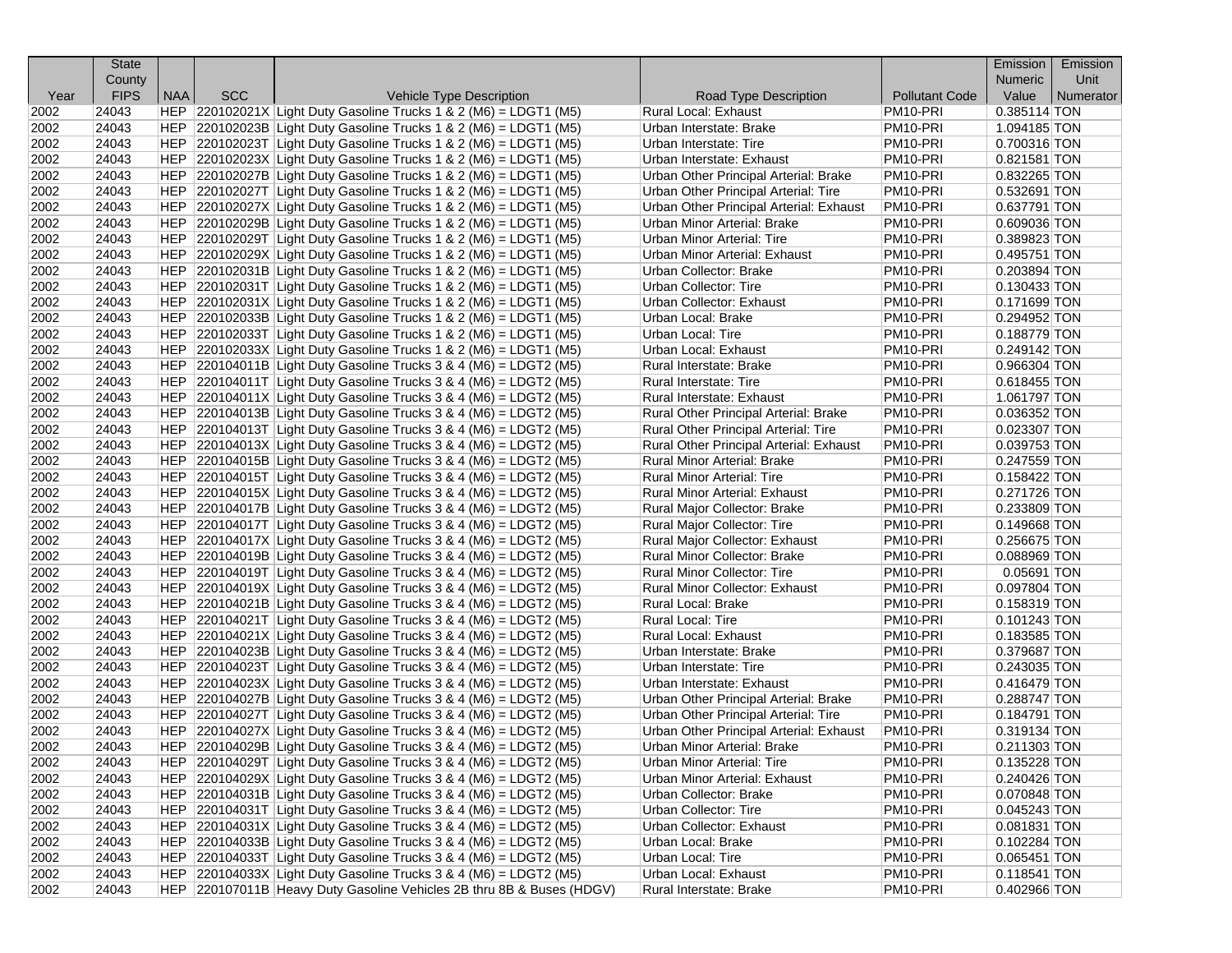|      | <b>State</b> |     |            |                                                                       |                                         |                       | Emission                 | Emission  |
|------|--------------|-----|------------|-----------------------------------------------------------------------|-----------------------------------------|-----------------------|--------------------------|-----------|
|      | County       |     |            |                                                                       |                                         |                       | <b>Numeric</b>           | Unit      |
| Year | <b>FIPS</b>  | NAA | <b>SCC</b> | Vehicle Type Description                                              | Road Type Description                   | <b>Pollutant Code</b> | Value                    | Numerator |
| 2002 | 24043        |     |            | HEP 220107011T Heavy Duty Gasoline Vehicles 2B thru 8B & Buses (HDGV) | Rural Interstate: Tire                  | PM <sub>10-PRI</sub>  | 0.283278 TON             |           |
| 2002 | 24043        |     |            | HEP 220107011X Heavy Duty Gasoline Vehicles 2B thru 8B & Buses (HDGV) | Rural Interstate: Exhaust               | PM10-PRI              | 2.779136 TON             |           |
| 2002 | 24043        |     |            | HEP 220107013B Heavy Duty Gasoline Vehicles 2B thru 8B & Buses (HDGV) | Rural Other Principal Arterial: Brake   | PM10-PRI              | $0.00711$ TON            |           |
| 2002 | 24043        |     |            | HEP 220107013T Heavy Duty Gasoline Vehicles 2B thru 8B & Buses (HDGV) | Rural Other Principal Arterial: Tire    | PM10-PRI              | $0.004801$ TON           |           |
| 2002 | 24043        |     |            | HEP 220107013X Heavy Duty Gasoline Vehicles 2B thru 8B & Buses (HDGV) | Rural Other Principal Arterial: Exhaust | PM10-PRI              | 0.048122 TON             |           |
| 2002 | 24043        |     |            | HEP 220107015B Heavy Duty Gasoline Vehicles 2B thru 8B & Buses (HDGV) | Rural Minor Arterial: Brake             | PM10-PRI              | 0.062143 TON             |           |
| 2002 | 24043        |     |            | HEP 220107015T Heavy Duty Gasoline Vehicles 2B thru 8B & Buses (HDGV) | Rural Minor Arterial: Tire              | PM10-PRI              | 0.043969 TON             |           |
| 2002 | 24043        |     |            | HEP 220107015X Heavy Duty Gasoline Vehicles 2B thru 8B & Buses (HDGV) | Rural Minor Arterial: Exhaust           | PM <sub>10-PRI</sub>  | 0.435849 TON             |           |
| 2002 | 24043        |     |            | HEP 220107017B Heavy Duty Gasoline Vehicles 2B thru 8B & Buses (HDGV) | Rural Major Collector: Brake            | PM <sub>10</sub> -PRI | 0.051302 TON             |           |
| 2002 | 24043        |     |            | HEP 220107017T Heavy Duty Gasoline Vehicles 2B thru 8B & Buses (HDGV) | Rural Major Collector: Tire             | PM10-PRI              | 0.036179 TON             |           |
| 2002 | 24043        |     |            | HEP 220107017X Heavy Duty Gasoline Vehicles 2B thru 8B & Buses (HDGV) | Rural Major Collector: Exhaust          | PM10-PRI              | $\overline{0.35419}$ TON |           |
| 2002 | 24043        |     |            | HEP 220107019B Heavy Duty Gasoline Vehicles 2B thru 8B & Buses (HDGV) | Rural Minor Collector: Brake            | PM10-PRI              | $0.016799$ TON           |           |
| 2002 | 24043        |     |            | HEP 220107019T Heavy Duty Gasoline Vehicles 2B thru 8B & Buses (HDGV) | Rural Minor Collector: Tire             | PM <sub>10</sub> -PRI | $0.011833$ TON           |           |
| 2002 | 24043        |     |            | HEP 220107019X Heavy Duty Gasoline Vehicles 2B thru 8B & Buses (HDGV) | Rural Minor Collector: Exhaust          | PM <sub>10</sub> -PRI | $0.117667$ TON           |           |
| 2002 | 24043        |     |            | HEP 220107021B Heavy Duty Gasoline Vehicles 2B thru 8B & Buses (HDGV) | Rural Local: Brake                      | PM10-PRI              | $0.024216$ TON           |           |
| 2002 | 24043        |     |            | HEP 220107021T Heavy Duty Gasoline Vehicles 2B thru 8B & Buses (HDGV) | Rural Local: Tire                       | PM <sub>10</sub> -PRI | 0.017068 TON             |           |
| 2002 | 24043        |     |            | HEP 220107021X Heavy Duty Gasoline Vehicles 2B thru 8B & Buses (HDGV) | Rural Local: Exhaust                    | PM10-PRI              | 0.160267 TON             |           |
| 2002 | 24043        |     |            | HEP 220107023B Heavy Duty Gasoline Vehicles 2B thru 8B & Buses (HDGV) | Urban Interstate: Brake                 | PM <sub>10</sub> -PRI | 0.064722 TON             |           |
| 2002 | 24043        |     |            | HEP 220107023T Heavy Duty Gasoline Vehicles 2B thru 8B & Buses (HDGV) | Urban Interstate: Tire                  | PM <sub>10</sub> -PRI | $0.045916$ TON           |           |
| 2002 | 24043        |     |            | HEP 220107023X Heavy Duty Gasoline Vehicles 2B thru 8B & Buses (HDGV) | Urban Interstate: Exhaust               | PM10-PRI              | 0.457561 TON             |           |
| 2002 | 24043        |     |            | HEP 220107027B Heavy Duty Gasoline Vehicles 2B thru 8B & Buses (HDGV) | Urban Other Principal Arterial: Brake   | PM10-PRI              | 0.040853 TON             |           |
| 2002 | 24043        |     |            | HEP 220107027T Heavy Duty Gasoline Vehicles 2B thru 8B & Buses (HDGV) | Urban Other Principal Arterial: Tire    | PM10-PRI              | 0.029222 TON             |           |
| 2002 | 24043        |     |            | HEP 220107027X Heavy Duty Gasoline Vehicles 2B thru 8B & Buses (HDGV) | Urban Other Principal Arterial: Exhaust | PM <sub>10</sub> -PRI | 0.294609 TON             |           |
| 2002 | 24043        |     |            | HEP 220107029B Heavy Duty Gasoline Vehicles 2B thru 8B & Buses (HDGV) | Urban Minor Arterial: Brake             | PM <sub>10</sub> -PRI | 0.026775 TON             |           |
| 2002 | 24043        |     |            | HEP 220107029T Heavy Duty Gasoline Vehicles 2B thru 8B & Buses (HDGV) | Urban Minor Arterial: Tire              | PM10-PRI              | $0.019171$ TON           |           |
| 2002 | 24043        |     |            | HEP 220107029X Heavy Duty Gasoline Vehicles 2B thru 8B & Buses (HDGV) | Urban Minor Arterial: Exhaust           | PM10-PRI              | 0.190031 TON             |           |
| 2002 | 24043        |     |            | HEP 220107031B Heavy Duty Gasoline Vehicles 2B thru 8B & Buses (HDGV) | Urban Collector: Brake                  | PM10-PRI              | 0.010691 TON             |           |
| 2002 | 24043        |     |            | HEP 220107031T Heavy Duty Gasoline Vehicles 2B thru 8B & Buses (HDGV) | Urban Collector: Tire                   | PM <sub>10</sub> -PRI | 0.007773 TON             |           |
| 2002 | 24043        |     |            | HEP 220107031X Heavy Duty Gasoline Vehicles 2B thru 8B & Buses (HDGV) | Urban Collector: Exhaust                | PM <sub>10</sub> -PRI | 0.072683 TON             |           |
| 2002 | 24043        |     |            | HEP 220107033B Heavy Duty Gasoline Vehicles 2B thru 8B & Buses (HDGV) | Urban Local: Brake                      | PM10-PRI              | 0.020707 TON             |           |
| 2002 | 24043        |     |            | HEP 220107033T Heavy Duty Gasoline Vehicles 2B thru 8B & Buses (HDGV) | Urban Local: Tire                       | PM10-PRI              | $0.014241$ TON           |           |
| 2002 | 24043        |     |            | HEP 220107033X Heavy Duty Gasoline Vehicles 2B thru 8B & Buses (HDGV) | Urban Local: Exhaust                    | PM10-PRI              | $0.142504$ TON           |           |
| 2002 | 24043        |     |            | HEP 220108011B Motorcycles (MC)                                       | Rural Interstate: Brake                 | PM <sub>10</sub> -PRI | $0.019775$ TON           |           |
| 2002 | 24043        |     |            | HEP 220108011T Motorcycles (MC)                                       | Rural Interstate: Tire                  | PM10-PRI              | $0.0063$ TON             |           |
| 2002 | 24043        |     |            | HEP 220108011X Motorcycles (MC)                                       | Rural Interstate: Exhaust               | PM10-PRI              | 0.033784 TON             |           |
| 2002 | 24043        |     |            | HEP 220108013B Motorcycles (MC)                                       | Rural Other Principal Arterial: Brake   | PM10-PRI              | $0.001745$ TON           |           |
| 2002 | 24043        |     |            | HEP 220108013T Motorcycles (MC)                                       | Rural Other Principal Arterial: Tire    | PM10-PRI              | 0.000538 TON             |           |
| 2002 | 24043        |     |            | HEP 220108013X Motorcycles (MC)                                       | Rural Other Principal Arterial: Exhaust | PM <sub>10</sub> -PRI | 0.002884 TON             |           |
| 2002 | 24043        |     |            | HEP 220108015B Motorcycles (MC)                                       | Rural Minor Arterial: Brake             | PM <sub>10</sub> -PRI | $0.008854$ TON           |           |
| 2002 | 24043        |     |            | HEP 220108015T Motorcycles (MC)                                       | <b>Rural Minor Arterial: Tire</b>       | PM10-PRI              | 0.002851 TON             |           |
| 2002 | 24043        |     |            | HEP 220108015X Motorcycles (MC)                                       | <b>Rural Minor Arterial: Exhaust</b>    | PM10-PRI              | 0.015095 TON             |           |
| 2002 | 24043        |     |            | HEP 220108017B Motorcycles (MC)                                       | Rural Major Collector: Brake            | PM10-PRI              | 0.012371 TON             |           |
| 2002 | 24043        |     |            | HEP 220108017T Motorcycles (MC)                                       | Rural Major Collector: Tire             | PM10-PRI              | 0.003989 TON             |           |
| 2002 | 24043        |     |            | HEP 220108017X Motorcycles (MC)                                       | Rural Major Collector: Exhaust          | PM10-PRI              | $0.021156$ TON           |           |
| 2002 | 24043        |     |            | HEP 220108019B Motorcycles (MC)                                       | Rural Minor Collector: Brake            | PM10-PRI              | 0.007347 TON             |           |
| 2002 | 24043        |     |            | HEP 220108019T Motorcycles (MC)                                       | Rural Minor Collector: Tire             | PM10-PRI              | 0.00238 TON              |           |
| 2002 | 24043        |     |            | HEP 220108019X Motorcycles (MC)                                       | Rural Minor Collector: Exhaust          | PM10-PRI              | 0.012445 TON             |           |
| 2002 | 24043        |     |            | HEP 220108021B Motorcycles (MC)                                       | Rural Local: Brake                      | PM10-PRI              | 0.024266 TON             |           |
| 2002 | 24043        |     |            | HEP 220108021T Motorcycles (MC)                                       | Rural Local: Tire                       | PM10-PRI              | 0.007776 TON             |           |
| 2002 | 24043        |     |            | HEP 220108021X Motorcycles (MC)                                       | Rural Local: Exhaust                    | PM10-PRI              | 0.042899 TON             |           |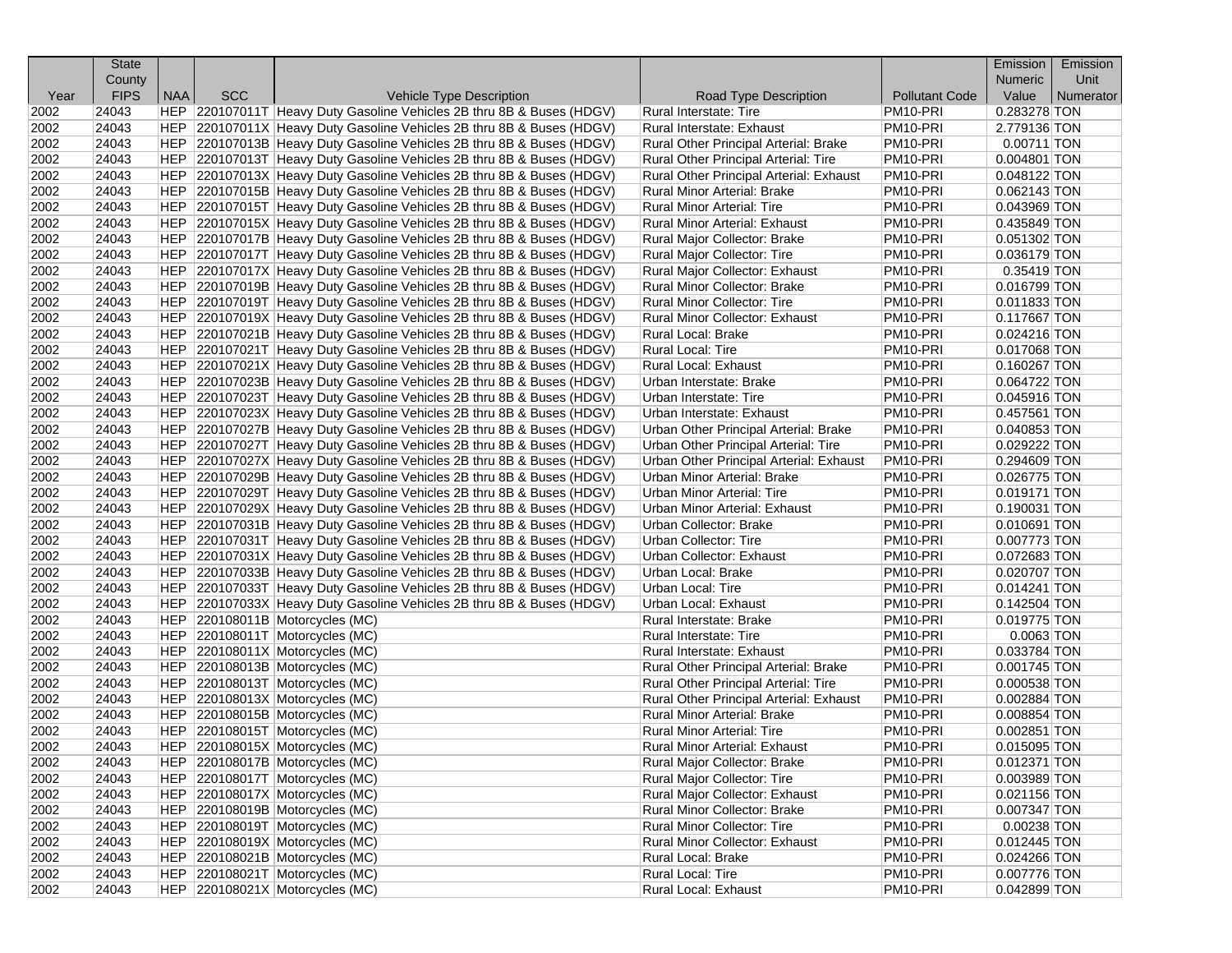|      | <b>State</b> |            |            |                                                              |                                         |                       | Emission       | Emission  |
|------|--------------|------------|------------|--------------------------------------------------------------|-----------------------------------------|-----------------------|----------------|-----------|
|      | County       |            |            |                                                              |                                         |                       | <b>Numeric</b> | Unit      |
| Year | <b>FIPS</b>  | <b>NAA</b> | <b>SCC</b> | Vehicle Type Description                                     | Road Type Description                   | <b>Pollutant Code</b> | Value          | Numerator |
| 2002 | 24043        |            |            | HEP 220108023B Motorcycles (MC)                              | Urban Interstate: Brake                 | PM10-PRI              | 0.033047 TON   |           |
| 2002 | 24043        |            |            | HEP 220108023T Motorcycles (MC)                              | Urban Interstate: Tire                  | PM <sub>10</sub> -PRI | 0.010558 TON   |           |
| 2002 | 24043        |            |            | HEP 220108023X Motorcycles (MC)                              | Urban Interstate: Exhaust               | PM10-PRI              | 0.056275 TON   |           |
| 2002 | 24043        |            |            | HEP 220108027B Motorcycles (MC)                              | Urban Other Principal Arterial: Brake   | PM10-PRI              | 0.007473 TON   |           |
| 2002 | 24043        |            |            | HEP 220108027T Motorcycles (MC)                              | Urban Other Principal Arterial: Tire    | PM10-PRI              | $0.00238$ TON  |           |
| 2002 | 24043        |            |            | HEP 220108027X Motorcycles (MC)                              | Urban Other Principal Arterial: Exhaust | PM10-PRI              | 0.012908 TON   |           |
| 2002 | 24043        |            |            | HEP 220108029B Motorcycles (MC)                              | Urban Minor Arterial: Brake             | PM10-PRI              | $0.00573$ TON  |           |
| 2002 | 24043        |            |            | HEP 220108029T Motorcycles (MC)                              | Urban Minor Arterial: Tire              | PM10-PRI              | 0.001876 TON   |           |
| 2002 | 24043        |            |            | HEP 220108029X Motorcycles (MC)                              | Urban Minor Arterial: Exhaust           | PM10-PRI              | $0.010021$ TON |           |
| 2002 | 24043        |            |            | HEP 220108031B Motorcycles (MC)                              | Urban Collector: Brake                  | PM10-PRI              | 0.003756 TON   |           |
| 2002 | 24043        |            |            | HEP 220108031T Motorcycles (MC)                              | Urban Collector: Tire                   | PM10-PRI              | 0.001139 TON   |           |
| 2002 | 24043        |            |            | HEP 220108031X Motorcycles (MC)                              | Urban Collector: Exhaust                | PM10-PRI              | $0.006439$ TON |           |
| 2002 | 24043        |            |            | HEP 220108033B Motorcycles (MC)                              | Urban Local: Brake                      | PM10-PRI              | 0.006704 TON   |           |
| 2002 | 24043        |            |            | HEP 220108033T Motorcycles (MC)                              | Urban Local: Tire                       | PM10-PRI              | 0.002146 TON   |           |
| 2002 | 24043        |            |            | HEP 220108033X Motorcycles (MC)                              | Urban Local: Exhaust                    | PM10-PRI              | 0.011833 TON   |           |
| 2002 | 24043        |            |            | HEP 223000111B Light Duty Diesel Vehicles (LDDV)             | Rural Interstate: Brake                 | PM10-PRI              | 0.007308 TON   |           |
| 2002 | 24043        |            |            | HEP 223000111T Light Duty Diesel Vehicles (LDDV)             | Rural Interstate: Tire                  | PM10-PRI              | $0.004627$ TON |           |
| 2002 | 24043        |            |            | HEP 223000111X Light Duty Diesel Vehicles (LDDV)             | Rural Interstate: Exhaust               | PM10-PRI              | 0.106319 TON   |           |
| 2002 | 24043        |            |            | HEP 223000113B Light Duty Diesel Vehicles (LDDV)             | Rural Other Principal Arterial: Vehicle | PM10-PRI              | $0.000402$ TON |           |
| 2002 | 24043        |            |            | HEP 223000113X Light Duty Diesel Vehicles (LDDV)             | Rural Other Principal Arterial: Exhaust | PM10-PRI              | 0.003823 TON   |           |
| 2002 | 24043        |            |            | HEP 223000115B Light Duty Diesel Vehicles (LDDV)             | <b>Rural Minor Arterial: Tire</b>       | PM10-PRI              | 0.001845 TON   |           |
| 2002 | 24043        |            |            | HEP 223000115T Light Duty Diesel Vehicles (LDDV)             | <b>Rural Minor Arterial: Vehicle</b>    | PM10-PRI              | 0.001207 TON   |           |
| 2002 | 24043        |            |            | HEP 223000115X Light Duty Diesel Vehicles (LDDV)             | <b>Rural Minor Arterial: Exhaust</b>    | PM10-PRI              | $0.027259$ TON |           |
| 2002 | 24043        |            |            | HEP 223000117B Light Duty Diesel Vehicles (LDDV)             | Rural Major Collector: Brake            | PM10-PRI              | 0.001778 TON   |           |
| 2002 | 24043        |            |            | HEP 223000117T Light Duty Diesel Vehicles (LDDV)             | Rural Major Collector: Tire             | PM10-PRI              | 0.001139 TON   |           |
| 2002 | 24043        |            |            | HEP 223000117X Light Duty Diesel Vehicles (LDDV)             | Rural Major Collector: Exhaust          | PM10-PRI              | 0.025752 TON   |           |
| 2002 | 24043        |            |            | HEP 223000119B Light Duty Diesel Vehicles (LDDV)             | Rural Minor Collector: Vehicle          | PM10-PRI              | 0.000736 TON   |           |
| 2002 | 24043        |            |            | HEP 223000119T Light Duty Diesel Vehicles (LDDV)             | Rural Minor Collector: Brake            | PM10-PRI              | $0.000402$ TON |           |
| 2002 | 24043        |            |            | HEP 223000119X Light Duty Diesel Vehicles (LDDV)             | Rural Minor Collector: Exhaust          | PM10-PRI              | $0.009925$ TON |           |
| 2002 | 24043        |            |            | HEP 223000121B Light Duty Diesel Vehicles (LDDV)             | Rural Local: Tire                       | PM10-PRI              | $0.001207$ TON |           |
| 2002 | 24043        |            |            | HEP 223000121T Light Duty Diesel Vehicles (LDDV)             | Rural Local: Vehicle                    | PM10-PRI              | 0.000805 TON   |           |
| 2002 | 24043        |            |            | HEP 223000121X Light Duty Diesel Vehicles (LDDV)             | Rural Local: Exhaust                    | PM10-PRI              | $0.017234$ TON |           |
| 2002 | 24043        |            |            | HEP 223000123B Light Duty Diesel Vehicles (LDDV)             | Urban Interstate: Brake                 | PM10-PRI              | $0.002851$ TON |           |
| 2002 | 24043        |            |            | HEP 223000123T Light Duty Diesel Vehicles (LDDV)             | Urban Interstate: Tire                  | PM10-PRI              | $0.001876$ TON |           |
| 2002 | 24043        |            |            | HEP 223000123X Light Duty Diesel Vehicles (LDDV)             | Urban Interstate: Exhaust               | PM10-PRI              | 0.041789 TON   |           |
| 2002 | 24043        |            |            | HEP 223000127B Light Duty Diesel Vehicles (LDDV)             | Urban Other Principal Arterial: Tire    | PM10-PRI              | 0.002179 TON   |           |
| 2002 | 24043        |            |            | HEP 223000127T Light Duty Diesel Vehicles (LDDV)             | Urban Other Principal Arterial: Vehicle | PM10-PRI              | $0.00144$ TON  |           |
| 2002 | 24043        |            |            | HEP 223000127X Light Duty Diesel Vehicles (LDDV)             | Urban Other Principal Arterial: Exhaust | PM10-PRI              | 0.031632 TON   |           |
| 2002 | 24043        |            |            | HEP 223000129B Light Duty Diesel Vehicles (LDDV)             | Urban Minor Arterial: Brake             | PM10-PRI              | $0.001575$ TON |           |
| 2002 | 24043        |            |            | HEP 223000129T Light Duty Diesel Vehicles (LDDV)             | Urban Minor Arterial: Tire              | PM10-PRI              | 0.001037 TON   |           |
| 2002 | 24043        |            |            | HEP 223000129X Light Duty Diesel Vehicles (LDDV)             | <b>Urban Minor Arterial: Exhaust</b>    | PM10-PRI              | 0.023354 TON   |           |
| 2002 | 24043        |            |            | HEP 223000131B Light Duty Diesel Vehicles (LDDV)             | Urban Collector: Vehicle                | PM10-PRI              | $0.000402$ TON |           |
| 2002 | 24043        |            |            | HEP 223000131T Light Duty Diesel Vehicles (LDDV)             | Urban Collector: Brake                  | PM10-PRI              | $0.000402$ TON |           |
| 2002 | 24043        |            |            | HEP 223000131X Light Duty Diesel Vehicles (LDDV)             | Urban Collector: Exhaust                | PM10-PRI              | 0.007842 TON   |           |
| 2002 | 24043        |            |            | HEP 223000133B Light Duty Diesel Vehicles (LDDV)             | Urban Local: Tire                       | PM10-PRI              | $0.000805$ TON |           |
| 2002 | 24043        |            |            | HEP 223000133T Light Duty Diesel Vehicles (LDDV)             | Urban Local: Vehicle                    | PM10-PRI              | $0.000402$ TON |           |
| 2002 | 24043        |            |            | HEP 223000133X Light Duty Diesel Vehicles (LDDV)             | Urban Local: Exhaust                    | PM10-PRI              | $0.011326$ TON |           |
| 2002 | 24043        |            |            | HEP 223006011B Light Duty Diesel Trucks 1 thru 4 (M6) (LDDT) | Rural Interstate: Brake                 | PM10-PRI              | 0.059537 TON   |           |
| 2002 | 24043        |            |            | HEP 223006011T Light Duty Diesel Trucks 1 thru 4 (M6) (LDDT) | Rural Interstate: Tire                  | PM10-PRI              | 0.038249 TON   |           |
| 2002 | 24043        |            |            | HEP 223006011X Light Duty Diesel Trucks 1 thru 4 (M6) (LDDT) | Rural Interstate: Exhaust               | PM10-PRI              | 0.749156 TON   |           |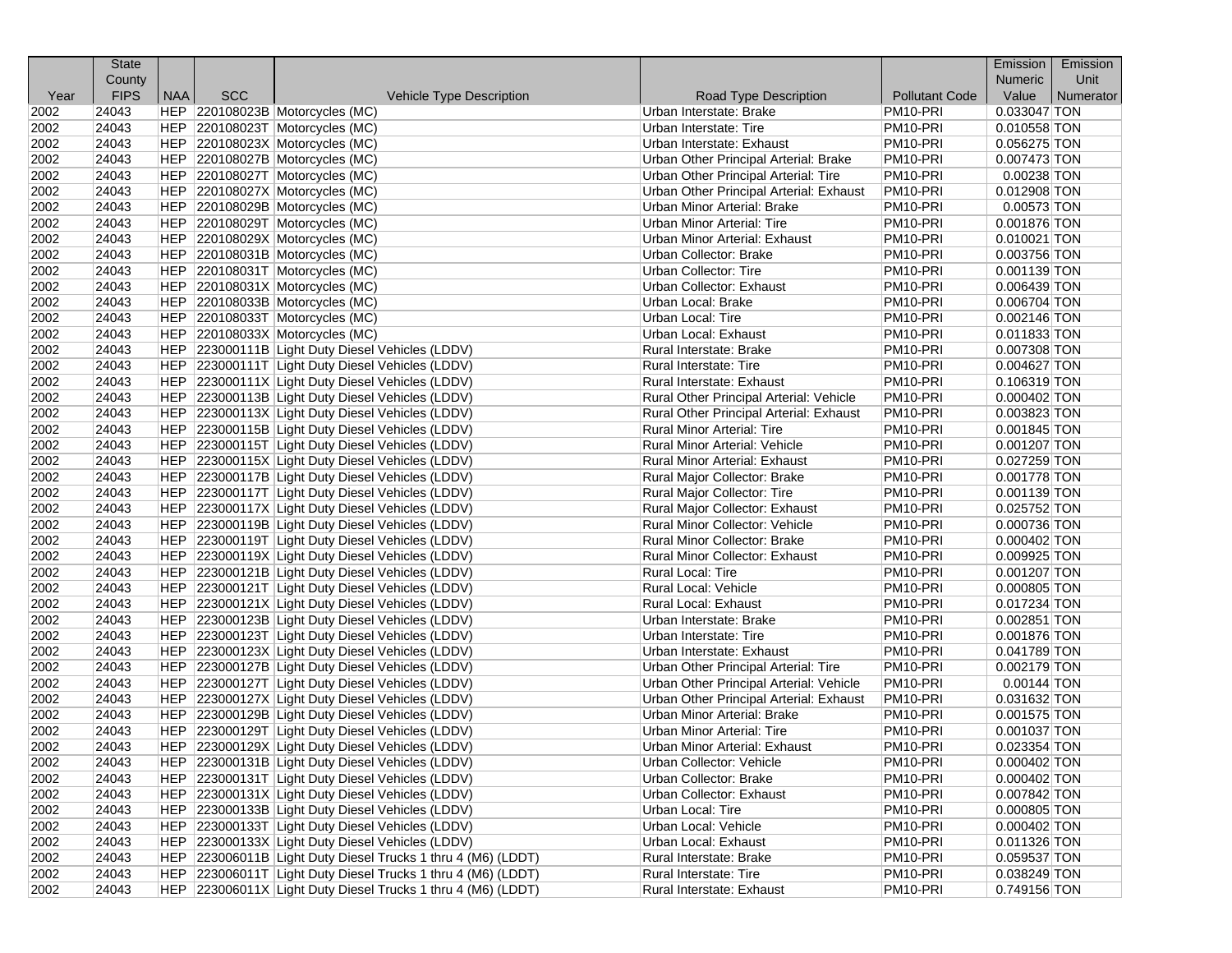|              | <b>State</b> |            |            |                                                              |                                                     |                       | Emission       | Emission  |
|--------------|--------------|------------|------------|--------------------------------------------------------------|-----------------------------------------------------|-----------------------|----------------|-----------|
|              | County       |            |            |                                                              |                                                     |                       | <b>Numeric</b> | Unit      |
| Year         | <b>FIPS</b>  | <b>NAA</b> | <b>SCC</b> | Vehicle Type Description                                     | Road Type Description                               | <b>Pollutant Code</b> | Value          | Numerator |
| 2002         | 24043        |            |            | HEP 223006013B Light Duty Diesel Trucks 1 thru 4 (M6) (LDDT) | Rural Other Principal Arterial: Vehicle             | PM <sub>10</sub> -PRI | 0.002147 TON   |           |
| 2002         | 24043        |            |            | HEP 223006013T Light Duty Diesel Trucks 1 thru 4 (M6) (LDDT) | Rural Other Principal Arterial: Brake               | PM10-PRI              | $0.001575$ TON |           |
| 2002         | 24043        |            |            | HEP 223006013X Light Duty Diesel Trucks 1 thru 4 (M6) (LDDT) | Rural Other Principal Arterial: Exhaust             | PM10-PRI              | 0.028165 TON   |           |
| 2002         | 24043        |            |            | HEP 223006015B Light Duty Diesel Trucks 1 thru 4 (M6) (LDDT) | Rural Minor Arterial: Tire                          | PM <sub>10</sub> -PRI | $0.015256$ TON |           |
| 2002         | 24043        |            |            | HEP 223006015T Light Duty Diesel Trucks 1 thru 4 (M6) (LDDT) | Rural Minor Arterial: Vehicle                       | PM10-PRI              | 0.009726 TON   |           |
| 2002         | 24043        |            |            | HEP 223006015X Light Duty Diesel Trucks 1 thru 4 (M6) (LDDT) | <b>Rural Minor Arterial: Exhaust</b>                | PM10-PRI              | $0.191925$ TON |           |
| 2002         | 24043        |            |            | HEP 223006017B Light Duty Diesel Trucks 1 thru 4 (M6) (LDDT) | Rural Major Collector: Brake                        | PM10-PRI              | $0.014418$ TON |           |
| 2002         | 24043        |            |            | HEP 223006017T Light Duty Diesel Trucks 1 thru 4 (M6) (LDDT) | Rural Major Collector: Tire                         | PM <sub>10</sub> -PRI | 0.009256 TON   |           |
| 2002         | 24043        |            |            | HEP 223006017X Light Duty Diesel Trucks 1 thru 4 (M6) (LDDT) | Rural Major Collector: Exhaust                      | PM <sub>10</sub> -PRI | $0.181224$ TON |           |
| 2002         | 24043        |            |            | HEP 223006019B Light Duty Diesel Trucks 1 thru 4 (M6) (LDDT) | Rural Minor Collector: Vehicle                      | PM10-PRI              | 0.005399 TON   |           |
| 2002         | 24043        |            |            | HEP 223006019T Light Duty Diesel Trucks 1 thru 4 (M6) (LDDT) | Rural Minor Collector: Brake                        | PM10-PRI              | $0.003553$ TON |           |
| 2002         | 24043        |            |            | HEP 223006019X Light Duty Diesel Trucks 1 thru 4 (M6) (LDDT) | Rural Minor Collector: Exhaust                      | PM10-PRI              | 0.068935 TON   |           |
| 2002         | 24043        |            |            | HEP 223006021B Light Duty Diesel Trucks 1 thru 4 (M6) (LDDT) | Rural Local: Tire                                   | PM <sub>10</sub> -PRI | 0.009726 TON   |           |
| 2002         | 24043        |            |            | HEP 223006021T Light Duty Diesel Trucks 1 thru 4 (M6) (LDDT) | Rural Local: Vehicle                                | PM <sub>10</sub> -PRI | $0.006271$ TON |           |
| 2002         | 24043        |            |            | HEP 223006021X Light Duty Diesel Trucks 1 thru 4 (M6) (LDDT) | Rural Local: Exhaust                                | PM10-PRI              | $0.12265$ TON  |           |
| 2002         | 24043        |            |            | HEP 223006023B Light Duty Diesel Trucks 1 thru 4 (M6) (LDDT) | Urban Interstate: Brake                             | PM <sub>10</sub> -PRI | 0.023427 TON   |           |
| 2002         | 24043        |            |            | HEP 223006023T Light Duty Diesel Trucks 1 thru 4 (M6) (LDDT) | Urban Interstate: Tire                              | PM10-PRI              | $0.015047$ TON |           |
| 2002         | 24043        |            |            | HEP 223006023X Light Duty Diesel Trucks 1 thru 4 (M6) (LDDT) | Urban Interstate: Exhaust                           | PM10-PRI              | 0.294629 TON   |           |
| 2002         | 24043        |            |            | HEP 223006027B Light Duty Diesel Trucks 1 thru 4 (M6) (LDDT) | Urban Other Principal Arterial: Tire                | PM10-PRI              | $0.017862$ TON |           |
| 2002         | 24043        |            |            | HEP 223006027T Light Duty Diesel Trucks 1 thru 4 (M6) (LDDT) | Urban Other Principal Arterial: Vehicle             | PM10-PRI              | $0.011359$ TON |           |
| 2002         | 24043        |            |            | HEP 223006027X Light Duty Diesel Trucks 1 thru 4 (M6) (LDDT) | Urban Other Principal Arterial: Exhaust             | PM10-PRI              | 0.224067 TON   |           |
| 2002         | 24043        |            |            | HEP 223006029B Light Duty Diesel Trucks 1 thru 4 (M6) (LDDT) | Urban Minor Arterial: Brake                         | PM10-PRI              | 0.013003 TON   |           |
| 2002         | 24043        |            |            | HEP 223006029T Light Duty Diesel Trucks 1 thru 4 (M6) (LDDT) | Urban Minor Arterial: Tire                          | PM <sub>10</sub> -PRI | 0.008411 TON   |           |
| 2002         | 24043        |            |            | HEP 223006029X Light Duty Diesel Trucks 1 thru 4 (M6) (LDDT) | Urban Minor Arterial: Exhaust                       | PM10-PRI              | $0.164016$ TON |           |
| 2002         | 24043        |            |            | HEP 223006031B Light Duty Diesel Trucks 1 thru 4 (M6) (LDDT) | Urban Collector: Vehicle                            | PM10-PRI              | 0.004322 TON   |           |
| 2002         | 24043        |            |            | HEP 223006031T Light Duty Diesel Trucks 1 thru 4 (M6) (LDDT) | Urban Collector: Brake                              | PM10-PRI              | 0.002946 TON   |           |
| 2002         | 24043        |            |            | HEP 223006031X Light Duty Diesel Trucks 1 thru 4 (M6) (LDDT) | Urban Collector: Exhaust                            | PM10-PRI              | 0.054923 TON   |           |
| 2002         | 24043        |            |            | HEP 223006033B Light Duty Diesel Trucks 1 thru 4 (M6) (LDDT) | Urban Local: Tire                                   | PM <sub>10</sub> -PRI | 0.006365 TON   |           |
| 2002         | 24043        |            |            | HEP 223006033T Light Duty Diesel Trucks 1 thru 4 (M6) (LDDT) | Urban Local: Vehicle                                | PM10-PRI              | 0.003922 TON   |           |
| 2002         | 24043        |            |            | HEP 223006033X Light Duty Diesel Trucks 1 thru 4 (M6) (LDDT) | Urban Local: Exhaust                                | PM10-PRI              | 0.079413 TON   |           |
| 2002         | 24043        |            |            | HEP 223007111B Heavy Duty Diesel Vehicles (HDDV) Class 2B    | Rural Interstate: Brake                             | PM10-PRI              | $0.101107$ TON |           |
| 2002         | 24043        |            |            | HEP 223007111T Heavy Duty Diesel Vehicles (HDDV) Class 2B    | Rural Interstate: Tire                              | PM10-PRI              | $0.064701$ TON |           |
| 2002         | 24043        |            |            | HEP 223007111X Heavy Duty Diesel Vehicles (HDDV) Class 2B    | Rural Interstate: Exhaust                           | PM <sub>10</sub> -PRI | 1.566788 TON   |           |
| 2002         | 24043        |            |            | HEP 223007113B Heavy Duty Diesel Vehicles (HDDV) Class 2B    | Rural Other Principal Arterial: Vehicle             | PM10-PRI              | $0.001745$ TON |           |
| 2002         | 24043        |            |            | HEP 223007113T Heavy Duty Diesel Vehicles (HDDV) Class 2B    | Rural Other Principal Arterial: Brake               | PM10-PRI              | $0.001139$ TON |           |
| 2002         | 24043        |            |            | HEP 223007113X Heavy Duty Diesel Vehicles (HDDV) Class 2B    | Rural Other Principal Arterial: Exhaust             | PM10-PRI              | 0.026857 TON   |           |
| 2002         | 24043        |            |            | HEP 223007115B Heavy Duty Diesel Vehicles (HDDV) Class 2B    | Rural Minor Arterial: Tire                          | PM10-PRI              | $0.01536$ TON  |           |
| 2002         | 24043        |            |            | HEP 223007115T Heavy Duty Diesel Vehicles (HDDV) Class 2B    | Rural Minor Arterial: Vehicle                       | PM10-PRI              | 0.009793 TON   |           |
| 2002         | 24043        |            |            | HEP 223007115X Heavy Duty Diesel Vehicles (HDDV) Class 2B    | <b>Rural Minor Arterial: Exhaust</b>                | PM10-PRI              | 0.237982 TON   |           |
| 2002         | 24043        |            |            | HEP 223007117B Heavy Duty Diesel Vehicles (HDDV) Class 2B    | Rural Major Collector: Brake                        | PM <sub>10</sub> -PRI | $0.012777$ TON |           |
| 2002         | 24043        |            |            | HEP 223007117T Heavy Duty Diesel Vehicles (HDDV) Class 2B    | <b>Rural Maior Collector: Tire</b>                  | PM10-PRI              | $0.008149$ TON |           |
| 2002         | 24043        |            |            | HEP 223007117X Heavy Duty Diesel Vehicles (HDDV) Class 2B    | Rural Major Collector: Exhaust                      | PM10-PRI              | 0.19835 TON    |           |
| 2002         | 24043        |            |            | HEP 223007119B Heavy Duty Diesel Vehicles (HDDV) Class 2B    | Rural Minor Collector: Vehicle                      | PM10-PRI              | $0.004225$ TON |           |
| 2002         | 24043        |            |            | HEP 223007119T Heavy Duty Diesel Vehicles (HDDV) Class 2B    | Rural Minor Collector: Brake                        | PM10-PRI              | $0.002751$ TON |           |
| 2002         | 24043        |            |            | HEP 223007119X Heavy Duty Diesel Vehicles (HDDV) Class 2B    | Rural Minor Collector: Exhaust                      | PM10-PRI              | 0.066217 TON   |           |
| 2002         | 24043        |            |            | HEP 223007121B Heavy Duty Diesel Vehicles (HDDV) Class 2B    | Rural Local: Tire                                   | PM10-PRI              | $0.006004$ TON |           |
| 2002         | 24043        |            |            | HEP 223007121T Heavy Duty Diesel Vehicles (HDDV) Class 2B    |                                                     | PM10-PRI              | 0.003824 TON   |           |
|              | 24043        |            |            | HEP 223007121X Heavy Duty Diesel Vehicles (HDDV) Class 2B    | Rural Local: Vehicle<br><b>Rural Local: Exhaust</b> | PM10-PRI              | 0.093384 TON   |           |
| 2002<br>2002 | 24043        |            |            | HEP 223007123B Heavy Duty Diesel Vehicles (HDDV) Class 2B    |                                                     | PM10-PRI              | 0.015888 TON   |           |
|              | 24043        |            |            | HEP 223007123T Heavy Duty Diesel Vehicles (HDDV) Class 2B    | Urban Interstate: Brake                             | PM10-PRI              |                |           |
| 2002         |              |            |            |                                                              | Urban Interstate: Tire                              |                       | $0.010121$ TON |           |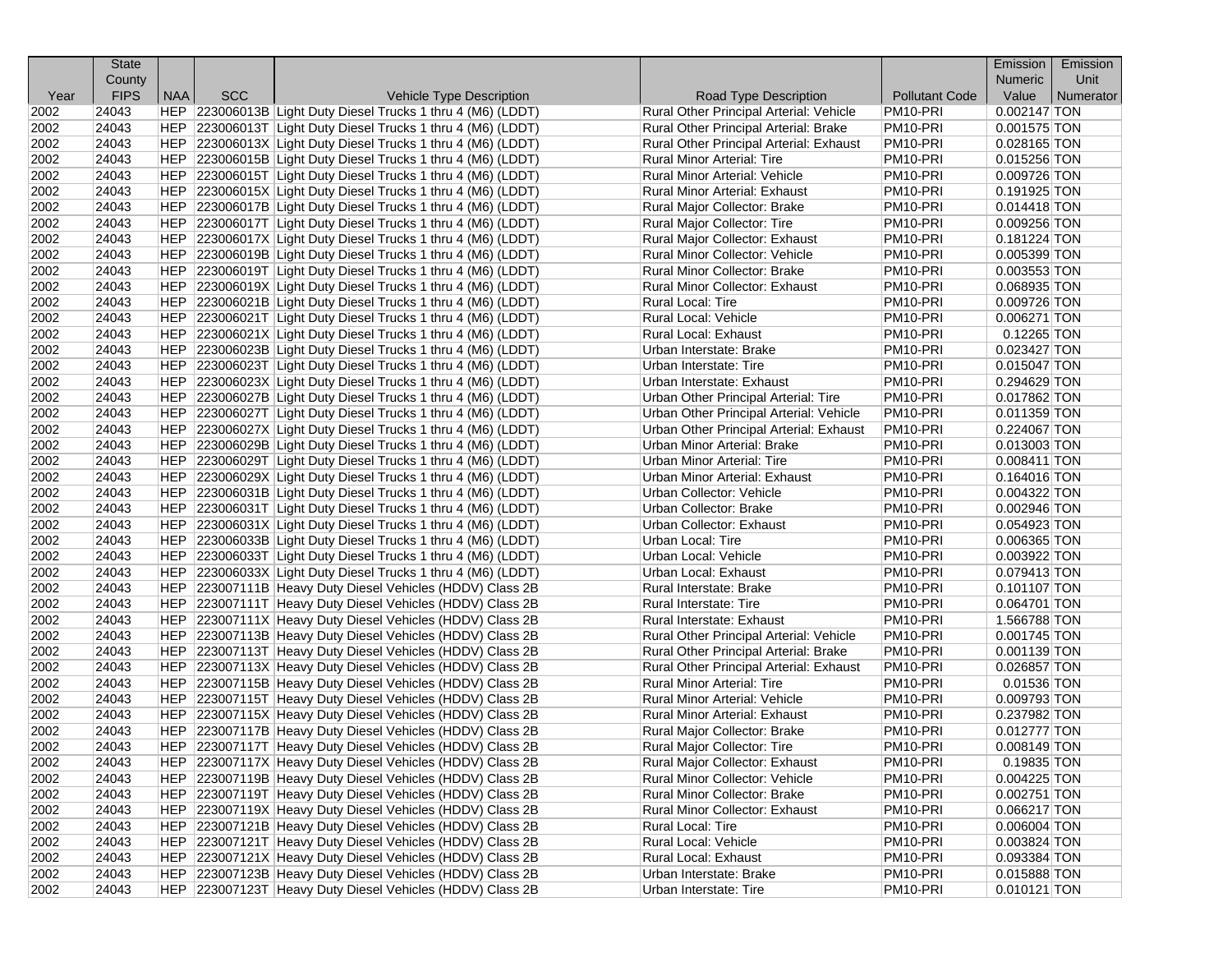|      | <b>State</b> |            |            |                                                                  |                                         |                       | Emission       | Emission  |
|------|--------------|------------|------------|------------------------------------------------------------------|-----------------------------------------|-----------------------|----------------|-----------|
|      | County       |            |            |                                                                  |                                         |                       | Numeric        | Unit      |
| Year | <b>FIPS</b>  | <b>NAA</b> | <b>SCC</b> | <b>Vehicle Type Description</b>                                  | Road Type Description                   | <b>Pollutant Code</b> | Value          | Numerator |
| 2002 | 24043        |            |            | HEP 223007123X Heavy Duty Diesel Vehicles (HDDV) Class 2B        | Urban Interstate: Exhaust               | PM <sub>10</sub> -PRI | 0.245829 TON   |           |
| 2002 | 24043        |            |            | HEP 223007127B Heavy Duty Diesel Vehicles (HDDV) Class 2B        | Urban Other Principal Arterial: Tire    | PM10-PRI              | 0.009852 TON   |           |
| 2002 | 24043        |            |            | HEP 223007127T Heavy Duty Diesel Vehicles (HDDV) Class 2B        | Urban Other Principal Arterial: Vehicle | PM <sub>10</sub> -PRI | 0.006301 TON   |           |
| 2002 | 24043        |            |            | HEP 223007127X Heavy Duty Diesel Vehicles (HDDV) Class 2B        | Urban Other Principal Arterial: Exhaust | PM10-PRI              | 0.15292 TON    |           |
| 2002 | 24043        |            |            | HEP 223007129B Heavy Duty Diesel Vehicles (HDDV) Class 2B        | <b>Urban Minor Arterial: Brake</b>      | PM10-PRI              | 0.006435 TON   |           |
| 2002 | 24043        |            |            | HEP 223007129T Heavy Duty Diesel Vehicles (HDDV) Class 2B        | Urban Minor Arterial: Tire              | PM10-PRI              | $0.004123$ TON |           |
| 2002 | 24043        |            |            | HEP 223007129X Heavy Duty Diesel Vehicles (HDDV) Class 2B        | <b>Urban Minor Arterial: Exhaust</b>    | PM10-PRI              | 0.099647 TON   |           |
| 2002 | 24043        |            |            | HEP 223007131B Heavy Duty Diesel Vehicles (HDDV) Class 2B        | Urban Collector: Vehicle                | PM <sub>10-PRI</sub>  | $0.00248$ TON  |           |
| 2002 | 24043        |            |            | HEP 223007131T Heavy Duty Diesel Vehicles (HDDV) Class 2B        | Urban Collector: Brake                  | PM <sub>10-PRI</sub>  | $0.001575$ TON |           |
| 2002 | 24043        |            |            | HEP 223007131X Heavy Duty Diesel Vehicles (HDDV) Class 2B        | Urban Collector: Exhaust                | PM10-PRI              | 0.038669 TON   |           |
| 2002 | 24043        |            |            | HEP 223007133B Heavy Duty Diesel Vehicles (HDDV) Class 2B        | Urban Local: Tire                       | PM <sub>10-PRI</sub>  | 0.00506 TON    |           |
| 2002 | 24043        |            |            | HEP 223007133T Heavy Duty Diesel Vehicles (HDDV) Class 2B        | Urban Local: Vehicle                    | PM10-PRI              | 0.003252 TON   |           |
| 2002 | 24043        |            |            | HEP 223007133X Heavy Duty Diesel Vehicles (HDDV) Class 2B        | Urban Local: Exhaust                    | PM <sub>10-PRI</sub>  | 0.078367 TON   |           |
| 2002 | 24043        |            |            | HEP 223007211B Heavy Duty Diesel Vehicles (HDDV) Class 3, 4, & 5 | Rural Interstate: Brake                 | PM <sub>10</sub> -PRI | 0.070503 TON   |           |
| 2002 | 24043        |            |            | HEP 223007211T Heavy Duty Diesel Vehicles (HDDV) Class 3, 4, & 5 | Rural Interstate: Tire                  | PM10-PRI              | 0.067756 TON   |           |
| 2002 | 24043        |            |            | HEP 223007211X Heavy Duty Diesel Vehicles (HDDV) Class 3, 4, & 5 | Rural Interstate: Exhaust               | PM <sub>10-PRI</sub>  | 0.926824 TON   |           |
| 2002 | 24043        |            |            | HEP 223007213B Heavy Duty Diesel Vehicles (HDDV) Class 3, 4, & 5 | Rural Other Principal Arterial: Vehicle | PM10-PRI              | $0.001041$ TON |           |
| 2002 | 24043        |            |            | HEP 223007213T Heavy Duty Diesel Vehicles (HDDV) Class 3, 4, & 5 | Rural Other Principal Arterial: Brake   | PM10-PRI              | 0.000973 TON   |           |
| 2002 | 24043        |            |            | HEP 223007213X Heavy Duty Diesel Vehicles (HDDV) Class 3, 4, & 5 | Rural Other Principal Arterial: Exhaust | PM10-PRI              | $0.016025$ TON |           |
| 2002 | 24043        |            |            | HEP 223007215B Heavy Duty Diesel Vehicles (HDDV) Class 3, 4, & 5 | Rural Minor Arterial: Tire              | PM10-PRI              | $0.010631$ TON |           |
| 2002 | 24043        |            |            | HEP 223007215T Heavy Duty Diesel Vehicles (HDDV) Class 3, 4, & 5 | Rural Minor Arterial: Vehicle           | PM10-PRI              | 0.010296 TON   |           |
| 2002 | 24043        |            |            | HEP 223007215X Heavy Duty Diesel Vehicles (HDDV) Class 3, 4, & 5 | Rural Minor Arterial: Exhaust           | PM10-PRI              | 0.140787 TON   |           |
| 2002 | 24043        |            |            | HEP 223007217B Heavy Duty Diesel Vehicles (HDDV) Class 3, 4, & 5 | Rural Major Collector: Brake            | PM <sub>10-PRI</sub>  | 0.008887 TON   |           |
| 2002 | 24043        |            |            | HEP 223007217T Heavy Duty Diesel Vehicles (HDDV) Class 3, 4, & 5 | Rural Major Collector: Tire             | PM <sub>10</sub> -PRI | 0.008483 TON   |           |
| 2002 | 24043        |            |            | HEP 223007217X Heavy Duty Diesel Vehicles (HDDV) Class 3, 4, & 5 | Rural Major Collector: Exhaust          | PM10-PRI              | $0.117253$ TON |           |
| 2002 | 24043        |            |            | HEP 223007219B Heavy Duty Diesel Vehicles (HDDV) Class 3, 4, & 5 | Rural Minor Collector: Vehicle          | PM <sub>10-PRI</sub>  | 0.002851 TON   |           |
| 2002 | 24043        |            |            | HEP 223007219T Heavy Duty Diesel Vehicles (HDDV) Class 3, 4, & 5 | Rural Minor Collector: Brake            | PM10-PRI              | $0.002748$ TON |           |
| 2002 | 24043        |            |            | HEP 223007219X Heavy Duty Diesel Vehicles (HDDV) Class 3, 4, & 5 | Rural Minor Collector: Exhaust          | PM <sub>10-PRI</sub>  | $0.039161$ TON |           |
| 2002 | 24043        |            |            | HEP 223007221B Heavy Duty Diesel Vehicles (HDDV) Class 3, 4, & 5 | Rural Local: Tire                       | PM <sub>10-PRI</sub>  | $0.004328$ TON |           |
| 2002 | 24043        |            |            | HEP 223007221T Heavy Duty Diesel Vehicles (HDDV) Class 3, 4, & 5 | Rural Local: Vehicle                    | PM10-PRI              | $0.004091$ TON |           |
| 2002 | 24043        |            |            | HEP 223007221X Heavy Duty Diesel Vehicles (HDDV) Class 3, 4, & 5 | Rural Local: Exhaust                    | PM <sub>10</sub> -PRI | 0.055328 TON   |           |
| 2002 | 24043        |            |            | HEP 223007223B Heavy Duty Diesel Vehicles (HDDV) Class 3, 4, & 5 | Urban Interstate: Brake                 | PM10-PRI              | $0.011028$ TON |           |
| 2002 | 24043        |            |            | HEP 223007223T Heavy Duty Diesel Vehicles (HDDV) Class 3, 4, & 5 | Urban Interstate: Tire                  | PM <sub>10-PRI</sub>  | $0.01069$ TON  |           |
| 2002 | 24043        |            |            | HEP 223007223X Heavy Duty Diesel Vehicles (HDDV) Class 3, 4, & 5 | Urban Interstate: Exhaust               | PM <sub>10</sub> -PRI | 0.145438 TON   |           |
| 2002 | 24043        |            |            | HEP 223007227B Heavy Duty Diesel Vehicles (HDDV) Class 3, 4, & 5 | Urban Other Principal Arterial: Tire    | PM10-PRI              | $0.006905$ TON |           |
| 2002 | 24043        |            |            | HEP 223007227T Heavy Duty Diesel Vehicles (HDDV) Class 3, 4, & 5 | Urban Other Principal Arterial: Vehicle | PM10-PRI              | 0.006635 TON   |           |
| 2002 | 24043        |            |            | HEP 223007227X Heavy Duty Diesel Vehicles (HDDV) Class 3, 4, & 5 | Urban Other Principal Arterial: Exhaust | PM10-PRI              | 0.090473 TON   |           |
| 2002 | 24043        |            |            | HEP 223007229B Heavy Duty Diesel Vehicles (HDDV) Class 3, 4, & 5 | Urban Minor Arterial: Brake             | PM10-PRI              | 0.004593 TON   |           |
| 2002 | 24043        |            |            | HEP 223007229T Heavy Duty Diesel Vehicles (HDDV) Class 3, 4, & 5 | Urban Minor Arterial: Tire              | PM10-PRI              | $0.004425$ TON |           |
| 2002 | 24043        |            |            | HEP 223007229X Heavy Duty Diesel Vehicles (HDDV) Class 3, 4, & 5 | Urban Minor Arterial: Exhaust           | PM <sub>10-PRI</sub>  | 0.058878 TON   |           |
| 2002 | 24043        |            |            | HEP 223007231B Heavy Duty Diesel Vehicles (HDDV) Class 3, 4, & 5 | Urban Collector: Vehicle                | PM10-PRI              | 0.001978 TON   |           |
| 2002 | 24043        |            |            | HEP 223007231T Heavy Duty Diesel Vehicles (HDDV) Class 3, 4, & 5 | Urban Collector: Brake                  | PM10-PRI              | 0.001978 TON   |           |
| 2002 | 24043        |            |            | HEP 223007231X Heavy Duty Diesel Vehicles (HDDV) Class 3, 4, & 5 | Urban Collector: Exhaust                | PM10-PRI              | 0.022917 TON   |           |
| 2002 | 24043        |            |            | HEP 223007233B Heavy Duty Diesel Vehicles (HDDV) Class 3, 4, & 5 | Urban Local: Tire                       | PM10-PRI              | 0.00365 TON    |           |
| 2002 | 24043        |            |            | HEP 223007233T Heavy Duty Diesel Vehicles (HDDV) Class 3, 4, & 5 | Urban Local: Vehicle                    | PM10-PRI              | $0.003351$ TON |           |
| 2002 | 24043        |            |            | HEP 223007233X Heavy Duty Diesel Vehicles (HDDV) Class 3, 4, & 5 | Urban Local: Exhaust                    | PM10-PRI              | 0.046467 TON   |           |
| 2002 | 24043        |            |            | HEP 223007311B Heavy Duty Diesel Vehicles (HDDV) Class 6 & 7     | Rural Interstate: Brake                 | PM10-PRI              | 0.165444 TON   |           |
| 2002 | 24043        |            |            | HEP 223007311T Heavy Duty Diesel Vehicles (HDDV) Class 6 & 7     | Rural Interstate: Tire                  | PM10-PRI              | $0.158804$ TON |           |
| 2002 | 24043        |            |            | HEP 223007311X Heavy Duty Diesel Vehicles (HDDV) Class 6 & 7     | Rural Interstate: Exhaust               | PM10-PRI              | 4.555764 TON   |           |
| 2002 | 24043        |            |            | HEP 223007313B Heavy Duty Diesel Vehicles (HDDV) Class 6 & 7     | Rural Other Principal Arterial: Vehicle | PM10-PRI              | 0.002884 TON   |           |
|      |              |            |            |                                                                  |                                         |                       |                |           |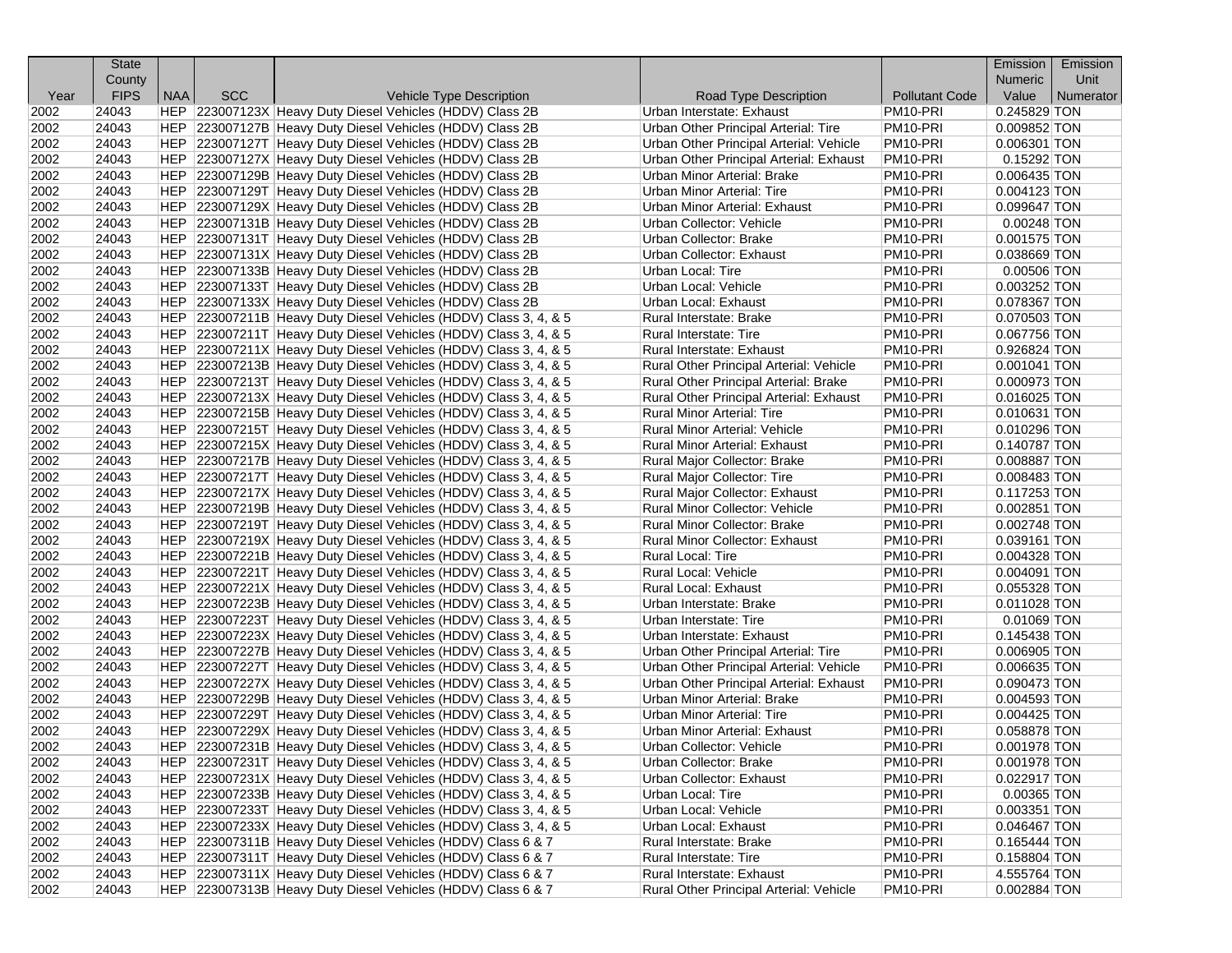|      | <b>State</b> |            |            |                                                                |                                         |                       | Emission       | Emission  |
|------|--------------|------------|------------|----------------------------------------------------------------|-----------------------------------------|-----------------------|----------------|-----------|
|      | County       |            |            |                                                                |                                         |                       | Numeric        | Unit      |
| Year | <b>FIPS</b>  | <b>NAA</b> | <b>SCC</b> | <b>Vehicle Type Description</b>                                | Road Type Description                   | <b>Pollutant Code</b> | Value          | Numerator |
| 2002 | 24043        |            |            | HEP 223007313T Heavy Duty Diesel Vehicles (HDDV) Class 6 & 7   | Rural Other Principal Arterial: Brake   | PM <sub>10-PRI</sub>  | $0.002714$ TON |           |
| 2002 | 24043        |            |            | HEP 223007313X Heavy Duty Diesel Vehicles (HDDV) Class 6 & 7   | Rural Other Principal Arterial: Exhaust | PM10-PRI              | 0.077987 TON   |           |
| 2002 | 24043        |            |            | HEP 223007315B Heavy Duty Diesel Vehicles (HDDV) Class 6 & 7   | <b>Rural Minor Arterial: Tire</b>       | PM <sub>10-PRI</sub>  | $0.025085$ TON |           |
| 2002 | 24043        |            |            | HEP 223007315T Heavy Duty Diesel Vehicles (HDDV) Class 6 & 7   | Rural Minor Arterial: Vehicle           | PM <sub>10</sub> -PRI | $0.024214$ TON |           |
| 2002 | 24043        |            |            | HEP 223007315X Heavy Duty Diesel Vehicles (HDDV) Class 6 & 7   | Rural Minor Arterial: Exhaust           | PM10-PRI              | 0.691922 TON   |           |
| 2002 | 24043        |            |            | HEP 223007317B Heavy Duty Diesel Vehicles (HDDV) Class 6 & 7   | Rural Major Collector: Brake            | PM <sub>10-PRI</sub>  | $0.021025$ TON |           |
| 2002 | 24043        |            |            | HEP 223007317T Heavy Duty Diesel Vehicles (HDDV) Class 6 & 7   | Rural Major Collector: Tire             | PM10-PRI              | $0.020054$ TON |           |
| 2002 | 24043        |            |            | HEP 223007317X Heavy Duty Diesel Vehicles (HDDV) Class 6 & 7   | Rural Major Collector: Exhaust          | PM <sub>10</sub> -PRI | 0.576374 TON   |           |
| 2002 | 24043        |            |            | HEP 223007319B Heavy Duty Diesel Vehicles (HDDV) Class 6 & 7   | Rural Minor Collector: Vehicle          | PM <sub>10-PRI</sub>  | 0.007076 TON   |           |
| 2002 | 24043        |            |            | HEP 223007319T Heavy Duty Diesel Vehicles (HDDV) Class 6 & 7   | Rural Minor Collector: Brake            | PM10-PRI              | 0.006676 TON   |           |
| 2002 | 24043        |            |            | HEP 223007319X Heavy Duty Diesel Vehicles (HDDV) Class 6 & 7   | Rural Minor Collector: Exhaust          | PM <sub>10</sub> -PRI | 0.192689 TON   |           |
| 2002 | 24043        |            |            | HEP 223007321B Heavy Duty Diesel Vehicles (HDDV) Class 6 & 7   | Rural Local: Tire                       | PM10-PRI              | $0.009861$ TON |           |
| 2002 | 24043        |            |            | HEP 223007321T Heavy Duty Diesel Vehicles (HDDV) Class 6 & 7   | Rural Local: Vehicle                    | PM <sub>10-PRI</sub>  | $0.009459$ TON |           |
| 2002 | 24043        |            |            | HEP 223007321X Heavy Duty Diesel Vehicles (HDDV) Class 6 & 7   | Rural Local: Exhaust                    | PM <sub>10</sub> -PRI | $0.271481$ TON |           |
| 2002 | 24043        |            |            | HEP 223007323B Heavy Duty Diesel Vehicles (HDDV) Class 6 & 7   | Urban Interstate: Brake                 | PM10-PRI              | 0.025942 TON   |           |
| 2002 | 24043        |            |            | HEP 223007323T Heavy Duty Diesel Vehicles (HDDV) Class 6 & 7   | Urban Interstate: Tire                  | PM <sub>10-PRI</sub>  | 0.024936 TON   |           |
| 2002 | 24043        |            |            | HEP 223007323X Heavy Duty Diesel Vehicles (HDDV) Class 6 & 7   | Urban Interstate: Exhaust               | PM10-PRI              | 0.714764 TON   |           |
| 2002 | 24043        |            |            | HEP 223007327B Heavy Duty Diesel Vehicles (HDDV) Class 6 & 7   | Urban Other Principal Arterial: Tire    | PM <sub>10-PRI</sub>  | $0.01619$ TON  |           |
| 2002 | 24043        |            |            | HEP 223007327T Heavy Duty Diesel Vehicles (HDDV) Class 6 & 7   | Urban Other Principal Arterial: Vehicle | PM10-PRI              | 0.015584 TON   |           |
| 2002 | 24043        |            |            | HEP 223007327X Heavy Duty Diesel Vehicles (HDDV) Class 6 & 7   | Urban Other Principal Arterial: Exhaust | PM10-PRI              | 0.444622 TON   |           |
| 2002 | 24043        |            |            | HEP 223007329B Heavy Duty Diesel Vehicles (HDDV) Class 6 & 7   | Urban Minor Arterial: Brake             | PM <sub>10-PRI</sub>  | $0.010488$ TON |           |
| 2002 | 24043        |            |            | HEP 223007329T Heavy Duty Diesel Vehicles (HDDV) Class 6 & 7   | Urban Minor Arterial: Tire              | PM10-PRI              | $0.010123$ TON |           |
| 2002 | 24043        |            |            | HEP 223007329X Heavy Duty Diesel Vehicles (HDDV) Class 6 & 7   | Urban Minor Arterial: Exhaust           | PM <sub>10-PRI</sub>  | 0.289721 TON   |           |
| 2002 | 24043        |            |            | HEP 223007331B Heavy Duty Diesel Vehicles (HDDV) Class 6 & 7   | Urban Collector: Vehicle                | PM <sub>10</sub> -PRI | 0.003988 TON   |           |
| 2002 | 24043        |            |            | HEP 223007331T Heavy Duty Diesel Vehicles (HDDV) Class 6 & 7   | Urban Collector: Brake                  | PM10-PRI              | 0.003955 TON   |           |
| 2002 | 24043        |            |            | HEP 223007331X Heavy Duty Diesel Vehicles (HDDV) Class 6 & 7   | Urban Collector: Exhaust                | PM <sub>10-PRI</sub>  | $0.112449$ TON |           |
| 2002 | 24043        |            |            | HEP 223007333B Heavy Duty Diesel Vehicles (HDDV) Class 6 & 7   | Urban Local: Tire                       | PM10-PRI              | 0.008277 TON   |           |
| 2002 | 24043        |            |            | HEP 223007333T Heavy Duty Diesel Vehicles (HDDV) Class 6 & 7   | Urban Local: Vehicle                    | PM <sub>10</sub> -PRI | 0.007976 TON   |           |
| 2002 | 24043        |            |            | HEP 223007333X Heavy Duty Diesel Vehicles (HDDV) Class 6 & 7   | Urban Local: Exhaust                    | PM <sub>10</sub> -PRI | 0.227693 TON   |           |
| 2002 | 24043        |            |            | HEP 223007411B Heavy Duty Diesel Vehicles (HDDV) Class 8A & 8B | Rural Interstate: Brake                 | PM10-PRI              | $0.554153$ TON |           |
| 2002 | 24043        |            |            | HEP 223007411T Heavy Duty Diesel Vehicles (HDDV) Class 8A & 8B | Rural Interstate: Tire                  | PM <sub>10</sub> -PRI | 1.596088 TON   |           |
| 2002 | 24043        |            |            | HEP 223007411X Heavy Duty Diesel Vehicles (HDDV) Class 8A & 8B | Rural Interstate: Exhaust               | PM10-PRI              | 21.26065 TON   |           |
| 2002 | 24043        |            |            | HEP 223007413B Heavy Duty Diesel Vehicles (HDDV) Class 8A & 8B | Rural Other Principal Arterial: Vehicle | PM <sub>10</sub> -PRI | $0.009523$ TON |           |
| 2002 | 24043        |            |            | HEP 223007413T Heavy Duty Diesel Vehicles (HDDV) Class 8A & 8B | Rural Other Principal Arterial: Brake   | PM10-PRI              | 0.027266 TON   |           |
| 2002 | 24043        |            |            | HEP 223007413X Heavy Duty Diesel Vehicles (HDDV) Class 8A & 8B | Rural Other Principal Arterial: Exhaust | PM10-PRI              | $0.364041$ TON |           |
| 2002 | 24043        |            |            | HEP 223007415B Heavy Duty Diesel Vehicles (HDDV) Class 8A & 8B | Rural Minor Arterial: Tire              | PM <sub>10</sub> -PRI | $0.084142$ TON |           |
| 2002 | 24043        |            |            | HEP 223007415T Heavy Duty Diesel Vehicles (HDDV) Class 8A & 8B | <b>Rural Minor Arterial: Vehicle</b>    | PM10-PRI              | 0.242429 TON   |           |
| 2002 | 24043        |            |            | HEP 223007415X Heavy Duty Diesel Vehicles (HDDV) Class 8A & 8B | Rural Minor Arterial: Exhaust           | PM10-PRI              | 3.228633 TON   |           |
| 2002 | 24043        |            |            | HEP 223007417B Heavy Duty Diesel Vehicles (HDDV) Class 8A & 8B | Rural Major Collector: Brake            | PM10-PRI              | 0.07022 TON    |           |
| 2002 | 24043        |            |            | HEP 223007417T Heavy Duty Diesel Vehicles (HDDV) Class 8A & 8B | <b>Rural Major Collector: Tire</b>      | PM <sub>10</sub> -PRI | 0.202116 TON   |           |
| 2002 | 24043        |            |            | HEP 223007417X Heavy Duty Diesel Vehicles (HDDV) Class 8A & 8B | Rural Major Collector: Exhaust          | PM10-PRI              | 2.690453 TON   |           |
| 2002 | 24043        |            |            | HEP 223007419B Heavy Duty Diesel Vehicles (HDDV) Class 8A & 8B | Rural Minor Collector: Vehicle          | PM10-PRI              | 0.023443 TON   |           |
| 2002 | 24043        |            |            | HEP 223007419T Heavy Duty Diesel Vehicles (HDDV) Class 8A & 8B | Rural Minor Collector: Brake            | PM10-PRI              | 0.067508 TON   |           |
| 2002 | 24043        |            |            | HEP 223007419X Heavy Duty Diesel Vehicles (HDDV) Class 8A & 8B | Rural Minor Collector: Exhaust          | PM10-PRI              | 0.898724 TON   |           |
| 2002 | 24043        |            |            | HEP 223007421B Heavy Duty Diesel Vehicles (HDDV) Class 8A & 8B | Rural Local: Tire                       | PM10-PRI              | 0.033069 TON   |           |
| 2002 | 24043        |            |            | HEP 223007421T Heavy Duty Diesel Vehicles (HDDV) Class 8A & 8B | Rural Local: Vehicle                    | PM10-PRI              | 0.09522 TON    |           |
| 2002 | 24043        |            |            | HEP 223007421X Heavy Duty Diesel Vehicles (HDDV) Class 8A & 8B | Rural Local: Exhaust                    | PM10-PRI              | 1.267478 TON   |           |
| 2002 | 24043        |            |            | HEP 223007423B Heavy Duty Diesel Vehicles (HDDV) Class 8A & 8B | Urban Interstate: Brake                 | PM10-PRI              | $0.087011$ TON |           |
| 2002 | 24043        |            |            | HEP 223007423T Heavy Duty Diesel Vehicles (HDDV) Class 8A & 8B | Urban Interstate: Tire                  | PM10-PRI              | 0.250345 TON   |           |
| 2002 | 24043        |            |            | HEP 223007423X Heavy Duty Diesel Vehicles (HDDV) Class 8A & 8B | Urban Interstate: Exhaust               | PM10-PRI              | 3.336249 TON   |           |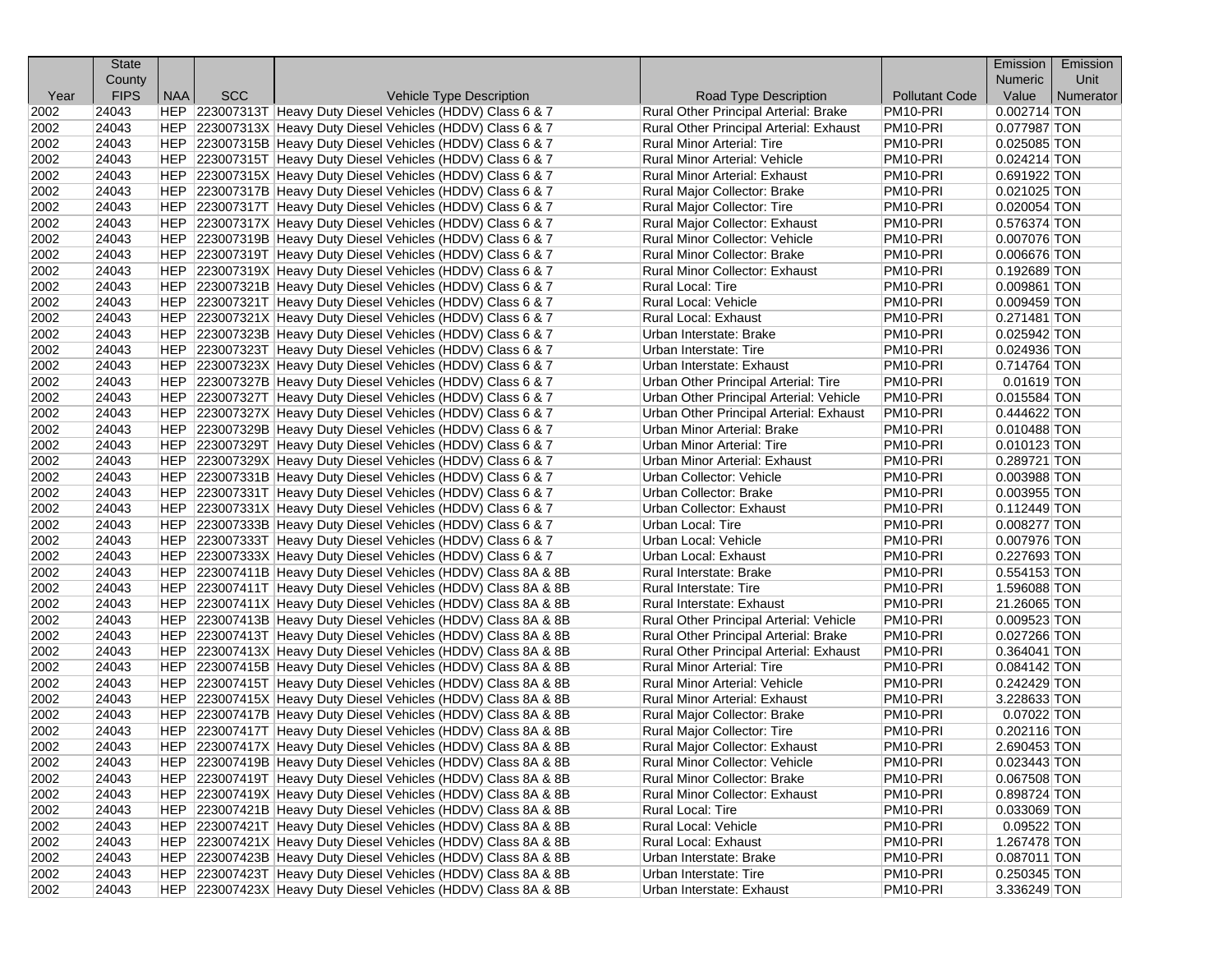|              | <b>State</b>   |     |            |                                                                                                                                  |                                         |                                              | Emission       | Emission  |
|--------------|----------------|-----|------------|----------------------------------------------------------------------------------------------------------------------------------|-----------------------------------------|----------------------------------------------|----------------|-----------|
|              | County         |     |            |                                                                                                                                  |                                         |                                              | <b>Numeric</b> | Unit      |
| Year         | <b>FIPS</b>    | NAA | <b>SCC</b> | <b>Vehicle Type Description</b>                                                                                                  | Road Type Description                   | <b>Pollutant Code</b>                        | Value          | Numerator |
| 2002         | 24043          |     |            | HEP 223007427B Heavy Duty Diesel Vehicles (HDDV) Class 8A & 8B                                                                   | Urban Other Principal Arterial: Tire    | PM <sub>10-PRI</sub>                         | 0.05409 TON    |           |
| 2002         | 24043          |     |            | HEP 223007427T Heavy Duty Diesel Vehicles (HDDV) Class 8A & 8B                                                                   | Urban Other Principal Arterial: Vehicle | PM <sub>10-PRI</sub>                         | 0.155836 TON   |           |
| 2002         | 24043          |     |            | HEP 223007427X Heavy Duty Diesel Vehicles (HDDV) Class 8A & 8B                                                                   | Urban Other Principal Arterial: Exhaust | PM <sub>10-PRI</sub>                         | 2.0752 TON     |           |
| 2002         | 24043          |     |            | HEP 223007429B Heavy Duty Diesel Vehicles (HDDV) Class 8A & 8B                                                                   | Urban Minor Arterial: Brake             | PM <sub>10-PRI</sub>                         | 0.035292 TON   |           |
| 2002         | 24043          |     |            | HEP 223007429T Heavy Duty Diesel Vehicles (HDDV) Class 8A & 8B                                                                   | Urban Minor Arterial: Tire              | PM10-PRI                                     | $0.101577$ TON |           |
| 2002         | 24043          |     |            | HEP 223007429X Heavy Duty Diesel Vehicles (HDDV) Class 8A & 8B                                                                   | Urban Minor Arterial: Exhaust           | PM10-PRI                                     | 1.352182 TON   |           |
| 2002<br>2002 | 24043<br>24043 |     |            | HEP 223007431B Heavy Duty Diesel Vehicles (HDDV) Class 8A & 8B                                                                   | Urban Collector: Vehicle                | PM10-PRI                                     | 0.013671 TON   |           |
|              | 24043          |     |            | HEP 223007431T Heavy Duty Diesel Vehicles (HDDV) Class 8A & 8B                                                                   | Urban Collector: Brake                  | PM <sub>10-PRI</sub><br>PM <sub>10-PRI</sub> | 0.039445 TON   |           |
| 2002         |                |     |            | HEP 223007431X Heavy Duty Diesel Vehicles (HDDV) Class 8A & 8B                                                                   | Urban Collector: Exhaust                |                                              | 0.524864 TON   |           |
| 2002         | 24043<br>24043 |     |            | HEP 223007433B Heavy Duty Diesel Vehicles (HDDV) Class 8A & 8B                                                                   | Urban Local: Tire                       | PM10-PRI                                     | 0.02768 TON    |           |
| 2002<br>2002 |                |     |            | HEP 223007433T Heavy Duty Diesel Vehicles (HDDV) Class 8A & 8B<br>HEP 223007433X Heavy Duty Diesel Vehicles (HDDV) Class 8A & 8B | Urban Local: Vehicle                    | PM10-PRI<br>PM10-PRI                         | 0.079757 TON   |           |
|              | 24043          |     |            |                                                                                                                                  | Urban Local: Exhaust                    |                                              | 1.062941 TON   |           |
| 2002         | 24043          |     |            | HEP 223007511B Heavy Duty Diesel Buses (School & Transit)                                                                        | Rural Interstate: Brake                 | PM <sub>10-PRI</sub>                         | 0.063565 TON   |           |
| 2002         | 24043          |     |            | HEP 223007511T Heavy Duty Diesel Buses (School & Transit)                                                                        | Rural Interstate: Tire                  | PM <sub>10-PRI</sub>                         | $0.061015$ TON |           |
| 2002         | 24043          |     |            | HEP 223007511X Heavy Duty Diesel Buses (School & Transit)                                                                        | Rural Interstate: Exhaust               | PM <sub>10-PRI</sub>                         | 4.30706 TON    |           |
| 2002         | 24043          |     |            | HEP 223007513B Heavy Duty Diesel Buses (School & Transit)                                                                        | Rural Other Principal Arterial: Vehicle | PM10-PRI                                     | $0.001478$ TON |           |
| 2002         | 24043          |     |            | HEP 223007513T Heavy Duty Diesel Buses (School & Transit)                                                                        | Rural Other Principal Arterial: Brake   | PM <sub>10</sub> -PRI                        | 0.001207 TON   |           |
| 2002         | 24043          |     |            | HEP 223007513X Heavy Duty Diesel Buses (School & Transit)                                                                        | Rural Other Principal Arterial: Exhaust | PM10-PRI                                     | 0.100577 TON   |           |
| 2002         | 24043          |     |            | HEP 223007515B Heavy Duty Diesel Buses (School & Transit)                                                                        | Rural Minor Arterial: Tire              | PM10-PRI                                     | 0.014958 TON   |           |
| 2002         | 24043          |     |            | HEP 223007515T Heavy Duty Diesel Buses (School & Transit)                                                                        | Rural Minor Arterial: Vehicle           | PM10-PRI                                     | 0.014387 TON   |           |
| 2002         | 24043          |     |            | HEP 223007515X Heavy Duty Diesel Buses (School & Transit)                                                                        | Rural Minor Arterial: Exhaust           | PM <sub>10-PRI</sub>                         | 1.013244 TON   |           |
| 2002         | 24043          |     |            | HEP 223007517B Heavy Duty Diesel Buses (School & Transit)                                                                        | Rural Major Collector: Brake            | PM10-PRI                                     | 0.00909 TON    |           |
| 2002         | 24043          |     |            | HEP 223007517T Heavy Duty Diesel Buses (School & Transit)                                                                        | <b>Rural Major Collector: Tire</b>      | PM <sub>10</sub> -PRI                        | $0.00875$ TON  |           |
| 2002         | 24043          |     |            | HEP 223007517X Heavy Duty Diesel Buses (School & Transit)                                                                        | Rural Major Collector: Exhaust          | PM <sub>10-PRI</sub>                         | 0.617361 TON   |           |
| 2002         | 24043          |     |            | HEP 223007519B Heavy Duty Diesel Buses (School & Transit)                                                                        | Rural Minor Collector: Vehicle          | PM <sub>10-PRI</sub>                         | 0.002852 TON   |           |
| 2002         | 24043          |     |            | HEP 223007519T Heavy Duty Diesel Buses (School & Transit)                                                                        | Rural Minor Collector: Brake            | PM <sub>10-PRI</sub>                         | 0.002786 TON   |           |
| 2002         | 24043          |     |            | HEP 223007519X Heavy Duty Diesel Buses (School & Transit)                                                                        | <b>Rural Minor Collector: Exhaust</b>   | PM <sub>10-PRI</sub>                         | 0.194647 TON   |           |
| 2002         | 24043          |     |            | HEP 223007521B Heavy Duty Diesel Buses (School & Transit)                                                                        | Rural Local: Tire                       | PM <sub>10-PRI</sub>                         | 0.002684 TON   |           |
| 2002         | 24043          |     |            | HEP 223007521T Heavy Duty Diesel Buses (School & Transit)                                                                        | Rural Local: Vehicle                    | PM10-PRI                                     | 0.002519 TON   |           |
| 2002         | 24043          |     |            | HEP 223007521X Heavy Duty Diesel Buses (School & Transit)                                                                        | Rural Local: Exhaust                    | PM10-PRI                                     | 0.185522 TON   |           |
| 2002         | 24043          |     |            | HEP 223007523B Heavy Duty Diesel Buses (School & Transit)                                                                        | Urban Interstate: Brake                 | PM <sub>10-PRI</sub>                         | 0.017931 TON   |           |
| 2002         | 24043          |     |            | HEP 223007523T Heavy Duty Diesel Buses (School & Transit)                                                                        | Urban Interstate: Tire                  | PM <sub>10-PRI</sub>                         | 0.017397 TON   |           |
| 2002         | 24043          |     |            | HEP 223007523X Heavy Duty Diesel Buses (School & Transit)                                                                        | Urban Interstate: Exhaust               | PM10-PRI                                     | 1.223379 TON   |           |
| 2002         | 24043          |     |            | HEP 223007527B Heavy Duty Diesel Buses (School & Transit)                                                                        | Urban Other Principal Arterial: Tire    | PM <sub>10</sub> -PRI                        | 0.015483 TON   |           |
| 2002         | 24043          |     |            | HEP 223007527T Heavy Duty Diesel Buses (School & Transit)                                                                        | Urban Other Principal Arterial: Vehicle | PM10-PRI                                     | 0.014881 TON   |           |
| 2002         | 24043          |     |            | HEP 223007527X Heavy Duty Diesel Buses (School & Transit)                                                                        | Urban Other Principal Arterial: Exhaust | PM <sub>10-PRI</sub>                         | 1.052041 TON   |           |
| 2002         | 24043          |     |            | HEP 223007529B Heavy Duty Diesel Buses (School & Transit)                                                                        | Urban Minor Arterial: Brake             | PM10-PRI                                     | 0.009686 TON   |           |
| 2002         | 24043          |     |            | HEP 223007529T Heavy Duty Diesel Buses (School & Transit)                                                                        | Urban Minor Arterial: Tire              | PM <sub>10-PRI</sub>                         | 0.009382 TON   |           |
| 2002         | 24043          |     |            | HEP 223007529X Heavy Duty Diesel Buses (School & Transit)                                                                        | Urban Minor Arterial: Exhaust           | PM10-PRI                                     | 0.659348 TON   |           |
| 2002         | 24043          |     |            | HEP 223007531B Heavy Duty Diesel Buses (School & Transit)                                                                        | Urban Collector: Vehicle                | PM10-PRI                                     | 0.003686 TON   |           |
| 2002         | 24043          |     |            | HEP 223007531T Heavy Duty Diesel Buses (School & Transit)                                                                        | Urban Collector: Brake                  | PM10-PRI                                     | 0.003454 TON   |           |
| 2002         | 24043          |     |            | HEP 223007531X Heavy Duty Diesel Buses (School & Transit)                                                                        | Urban Collector: Exhaust                | PM <sub>10-PRI</sub>                         | 0.247916 TON   |           |
| 2002         | 24043          |     |            | HEP 223007533B Heavy Duty Diesel Buses (School & Transit)                                                                        | Urban Local: Tire                       | PM10-PRI                                     | $0.005364$ TON |           |
| 2002         | 24043          |     |            | HEP 223007533T Heavy Duty Diesel Buses (School & Transit)                                                                        | Urban Local: Vehicle                    | PM10-PRI                                     | $0.005262$ TON |           |
| 2002         | 24043          |     |            | HEP 223007533X Heavy Duty Diesel Buses (School & Transit)                                                                        | Urban Local: Exhaust                    | PM10-PRI                                     | 0.371097 TON   |           |
|              |                |     |            |                                                                                                                                  |                                         | <b>PM10-PRI Total</b>                        | 130.7783       |           |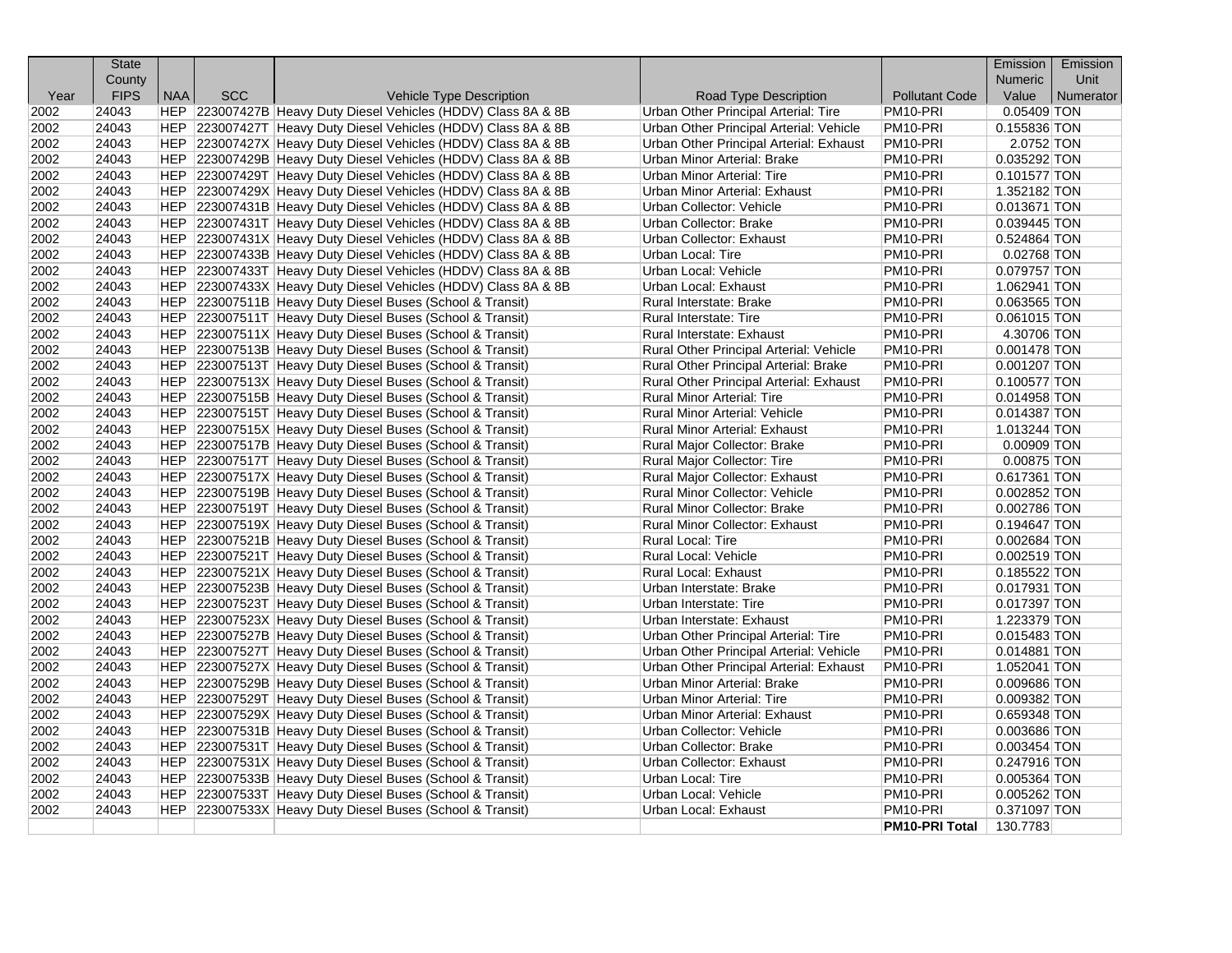|      | <b>State</b> |            |            |                                                                           |                                              |                       | Emission       | Emission  |
|------|--------------|------------|------------|---------------------------------------------------------------------------|----------------------------------------------|-----------------------|----------------|-----------|
|      | County       |            |            |                                                                           |                                              |                       | <b>Numeric</b> | Unit      |
| Year | <b>FIPS</b>  | <b>NAA</b> | <b>SCC</b> | Vehicle Type Description                                                  | Road Type Description                        | <b>Pollutant Code</b> | Value          | Numerator |
| 2002 | 24043        |            |            | HEP 220100111B Light Duty Gasoline Vehicles (LDGV)                        | Rural Interstate: Brake                      | PM25-PRI              | 1.822511 TON   |           |
| 2002 | 24043        |            |            | HEP 220100111T Light Duty Gasoline Vehicles (LDGV)                        | Rural Interstate: Tire                       | PM25-PRI              | 0.687718 TON   |           |
| 2002 | 24043        |            |            | HEP 220100111X Light Duty Gasoline Vehicles (LDGV)                        | Rural Interstate: Exhaust                    | PM25-PRI              | 2.513571 TON   |           |
| 2002 | 24043        |            |            | HEP 220100113B Light Duty Gasoline Vehicles (LDGV)                        | Rural Other Principal Arterial: Brake        | PM25-PRI              | 0.068546 TON   |           |
| 2002 | 24043        |            |            | HEP 220100113T Light Duty Gasoline Vehicles (LDGV)                        | Rural Other Principal Arterial: Tire         | PM25-PRI              | $0.02589$ TON  |           |
| 2002 | 24043        |            |            | HEP 220100113X Light Duty Gasoline Vehicles (LDGV)                        | Rural Other Principal Arterial: Exhaust      | PM25-PRI              | 0.094492 TON   |           |
| 2002 | 24043        |            |            | HEP 220100115B Light Duty Gasoline Vehicles (LDGV)                        | Rural Minor Arterial: Brake                  | PM25-PRI              | 0.467049 TON   |           |
| 2002 | 24043        |            |            | HEP 220100115T Light Duty Gasoline Vehicles (LDGV)                        | <b>Rural Minor Arterial: Tire</b>            | PM25-PRI              | $0.176194$ TON |           |
| 2002 | 24043        |            |            | HEP 220100115X Light Duty Gasoline Vehicles (LDGV)                        | Rural Minor Arterial: Exhaust                | PM25-PRI              | 0.645766 TON   |           |
| 2002 | 24043        |            |            | HEP 220100117B Light Duty Gasoline Vehicles (LDGV)                        | Rural Major Collector: Brake                 | PM25-PRI              | 0.441027 TON   |           |
| 2002 | 24043        |            |            | HEP 220100117T Light Duty Gasoline Vehicles (LDGV)                        | Rural Major Collector: Tire                  | PM25-PRI              | $0.166469$ TON |           |
| 2002 | 24043        |            |            | HEP 220100117X Light Duty Gasoline Vehicles (LDGV)                        | Rural Major Collector: Exhaust               | PM25-PRI              | 0.609857 TON   |           |
| 2002 | 24043        |            |            | HEP 220100119B Light Duty Gasoline Vehicles (LDGV)                        | Rural Minor Collector: Brake                 | PM25-PRI              | $0.167879$ TON |           |
| 2002 | 24043        |            |            | HEP 220100119T Light Duty Gasoline Vehicles (LDGV)                        | <b>Rural Minor Collector: Tire</b>           | PM25-PRI              | $0.063414$ TON |           |
| 2002 | 24043        |            |            | HEP 220100119X Light Duty Gasoline Vehicles (LDGV)                        | Rural Minor Collector: Exhaust               | PM25-PRI              | $0.23154$ TON  |           |
| 2002 | 24043        |            |            | HEP 220100121B Light Duty Gasoline Vehicles (LDGV)                        | Rural Local: Brake                           | PM25-PRI              | 0.298427 TON   |           |
| 2002 | 24043        |            |            | HEP 220100121T Light Duty Gasoline Vehicles (LDGV)                        | Rural Local: Tire                            | PM25-PRI              | $0.112577$ TON |           |
| 2002 | 24043        |            |            | HEP 220100121X Light Duty Gasoline Vehicles (LDGV)                        | Rural Local: Exhaust                         | PM25-PRI              | 0.51967 TON    |           |
| 2002 | 24043        |            |            | HEP 220100123B Light Duty Gasoline Vehicles (LDGV)                        | Urban Interstate: Brake                      | PM25-PRI              | $0.71617$ TON  |           |
| 2002 | 24043        |            |            | HEP 220100123T Light Duty Gasoline Vehicles (LDGV)                        | Urban Interstate: Tire                       | PM25-PRI              | 0.270219 TON   |           |
| 2002 | 24043        |            |            | HEP 220100123X Light Duty Gasoline Vehicles (LDGV)                        | Urban Interstate: Exhaust                    | PM25-PRI              | 0.987417 TON   |           |
| 2002 | 24043        |            |            | HEP 220100127B Light Duty Gasoline Vehicles (LDGV)                        | <b>Urban Other Principal Arterial: Brake</b> | PM25-PRI              | 0.544723 TON   |           |
| 2002 | 24043        |            |            | HEP 220100127T Light Duty Gasoline Vehicles (LDGV)                        | Urban Other Principal Arterial: Tire         | PM25-PRI              | 0.205469 TON   |           |
| 2002 | 24043        |            |            | HEP 220100127X Light Duty Gasoline Vehicles (LDGV)                        | Urban Other Principal Arterial: Exhaust      | PM25-PRI              | 0.78393 TON    |           |
| 2002 | 24043        |            |            | HEP 220100129B Light Duty Gasoline Vehicles (LDGV)                        | <b>Urban Minor Arterial: Brake</b>           | PM25-PRI              | 0.398639 TON   |           |
| 2002 | 24043        |            |            | HEP 220100129T Light Duty Gasoline Vehicles (LDGV)                        | Urban Minor Arterial: Tire                   | PM25-PRI              | 0.150439 TON   |           |
| 2002 | 24043        |            |            | HEP 220100129X Light Duty Gasoline Vehicles (LDGV)                        | Urban Minor Arterial: Exhaust                | PM25-PRI              | 0.646537 TON   |           |
| 2002 | 24043        |            |            | HEP 220100131B Light Duty Gasoline Vehicles (LDGV)                        | Urban Collector: Brake                       | PM25-PRI              | 0.133449 TON   |           |
| 2002 | 24043        |            |            | HEP 220100131T Light Duty Gasoline Vehicles (LDGV)                        | <b>Urban Collector: Tire</b>                 | PM25-PRI              | 0.050336 TON   |           |
| 2002 | 24043        |            |            | HEP 220100131X Light Duty Gasoline Vehicles (LDGV)                        | Urban Collector: Exhaust                     | PM25-PRI              | 0.229773 TON   |           |
| 2002 | 24043        |            |            | HEP 220100133B Light Duty Gasoline Vehicles (LDGV)                        | Urban Local: Brake                           | PM25-PRI              | 0.193035 TON   |           |
| 2002 | 24043        |            |            | HEP 220100133T Light Duty Gasoline Vehicles (LDGV)                        | Urban Local: Tire                            | PM25-PRI              | 0.072825 TON   |           |
| 2002 | 24043        |            |            | HEP 220100133X Light Duty Gasoline Vehicles (LDGV)                        | Urban Local: Exhaust                         | PM25-PRI              | 0.336131 TON   |           |
| 2002 | 24043        |            |            | HEP $ 220102011B $ Light Duty Gasoline Trucks 1 & 2 (M6) = LDGT1 (M5)     | Rural Interstate: Brake                      | PM25-PRI              | 1.180657 TON   |           |
| 2002 | 24043        |            |            | HEP $ 220102011T $ Light Duty Gasoline Trucks 1 & 2 (M6) = LDGT1 (M5)     | <b>Rural Interstate: Tire</b>                | PM25-PRI              | 0.445472 TON   |           |
| 2002 | 24043        |            |            | $HEP$ 220102011X Light Duty Gasoline Trucks 1 & 2 (M6) = LDGT1 (M5)       | Rural Interstate: Exhaust                    | PM25-PRI              | 1.985107 TON   |           |
| 2002 | 24043        |            |            | $ HEP $ 220102013B Light Duty Gasoline Trucks 1 & 2 (M6) = LDGT1 (M5)     | Rural Other Principal Arterial: Brake        | PM25-PRI              | $0.044335$ TON |           |
| 2002 | 24043        |            |            | HEP $ 220102013T $ Light Duty Gasoline Trucks 1 & 2 (M6) = LDGT1 (M5)     | Rural Other Principal Arterial: Tire         | PM25-PRI              | $0.016702$ TON |           |
| 2002 | 24043        |            |            | $ HEP $ 220102013X Light Duty Gasoline Trucks 1 & 2 (M6) = LDGT1 (M5)     | Rural Other Principal Arterial: Exhaust      | PM25-PRI              | 0.074573 TON   |           |
| 2002 | 24043        |            |            | HEP $ 220102015B $ Light Duty Gasoline Trucks 1 & 2 (M6) = LDGT1 (M5)     | Rural Minor Arterial: Brake                  | PM25-PRI              | 0.302489 TON   |           |
| 2002 | 24043        |            |            | HEP 220102015T Light Duty Gasoline Trucks 1 & 2 (M6) = LDGT1 (M5)         | Rural Minor Arterial: Tire                   | PM25-PRI              | $0.114188$ TON |           |
| 2002 | 24043        |            |            | HEP 220102015X Light Duty Gasoline Trucks 1 & 2 (M6) = LDGT1 (M5)         | Rural Minor Arterial: Exhaust                | PM25-PRI              | 0.508879 TON   |           |
| 2002 | 24043        |            |            | $ HEP $ 220102017B Light Duty Gasoline Trucks 1 & 2 (M6) = LDGT1 (M5)     | Rural Major Collector: Brake                 | PM25-PRI              | 0.285722 TON   |           |
| 2002 | 24043        |            |            | HEP $\vert$ 220102017T Light Duty Gasoline Trucks 1 & 2 (M6) = LDGT1 (M5) | Rural Major Collector: Tire                  | PM25-PRI              | 0.107784 TON   |           |
| 2002 | 24043        |            |            | HEP $ 220102017X $ Light Duty Gasoline Trucks 1 & 2 (M6) = LDGT1 (M5)     | Rural Major Collector: Exhaust               | PM25-PRI              | 0.482988 TON   |           |
| 2002 | 24043        |            |            | HEP $ 220102019B $ Light Duty Gasoline Trucks 1 & 2 (M6) = LDGT1 (M5)     | Rural Minor Collector: Brake                 | PM25-PRI              | 0.108824 TON   |           |
| 2002 | 24043        |            |            | HEP $ 220102019T $ Light Duty Gasoline Trucks 1 & 2 (M6) = LDGT1 (M5)     | Rural Minor Collector: Tire                  | PM25-PRI              | 0.041049 TON   |           |
| 2002 | 24043        |            |            | $HEP$ 220102019X Light Duty Gasoline Trucks 1 & 2 (M6) = LDGT1 (M5)       | Rural Minor Collector: Exhaust               | PM25-PRI              | 0.182808 TON   |           |
| 2002 | 24043        |            |            | $ HEP $ 220102021B Light Duty Gasoline Trucks 1 & 2 (M6) = LDGT1 (M5)     | Rural Local: Brake                           | PM25-PRI              | 0.193365 TON   |           |
| 2002 | 24043        |            |            | HEP $ 220102021T $ Light Duty Gasoline Trucks 1 & 2 (M6) = LDGT1 (M5)     | Rural Local: Tire                            | PM25-PRI              | 0.073007 TON   |           |
|      |              |            |            |                                                                           |                                              |                       |                |           |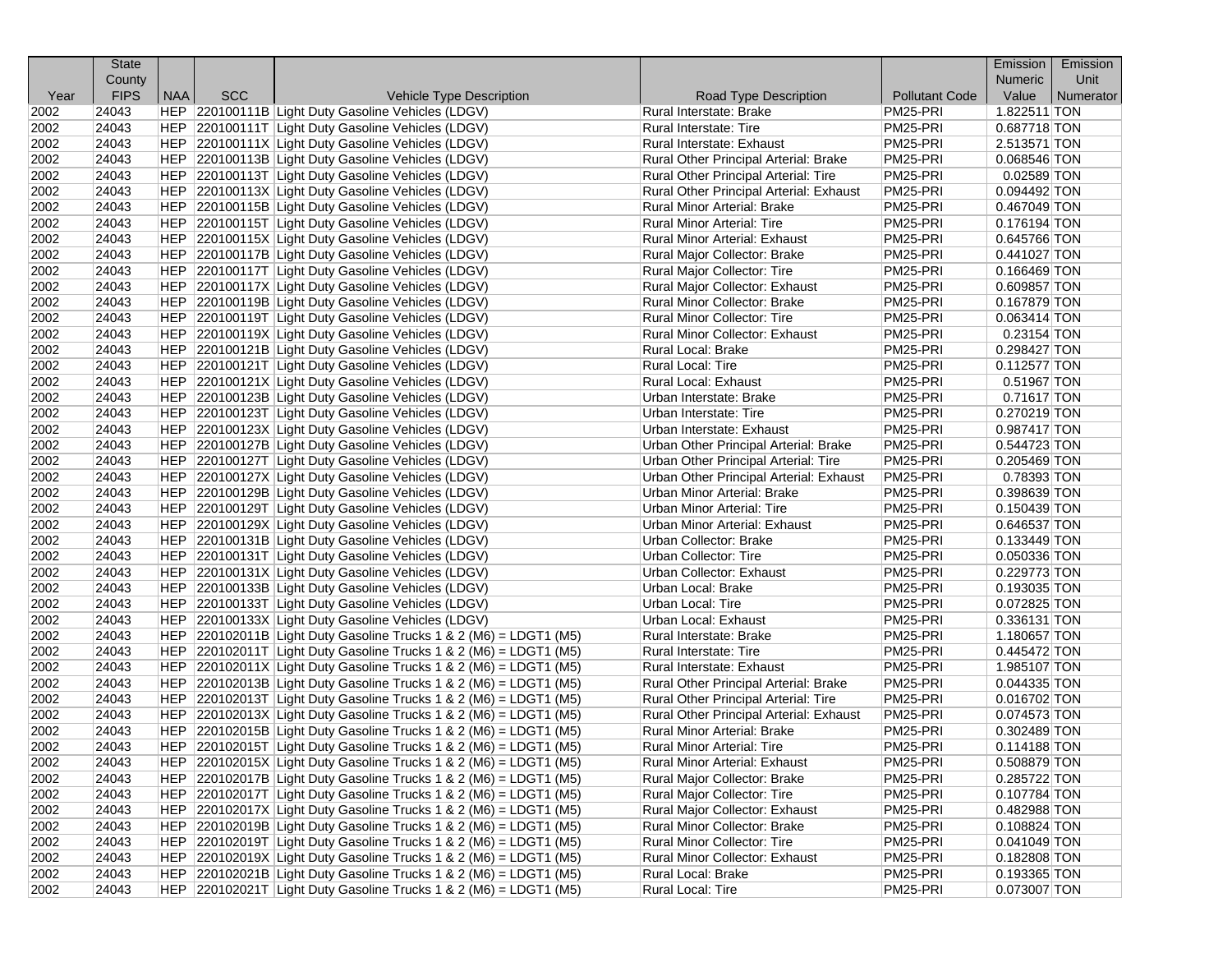|      | <b>State</b> |            |            |                                                                                                                                                |                                                                    |                       | <b>Emission</b>              | Emission  |
|------|--------------|------------|------------|------------------------------------------------------------------------------------------------------------------------------------------------|--------------------------------------------------------------------|-----------------------|------------------------------|-----------|
|      | County       |            |            |                                                                                                                                                |                                                                    |                       | <b>Numeric</b>               | Unit      |
| Year | <b>FIPS</b>  | <b>NAA</b> | <b>SCC</b> | <b>Vehicle Type Description</b>                                                                                                                | Road Type Description                                              | <b>Pollutant Code</b> | Value                        | Numerator |
| 2002 | 24043        |            |            | $ HEP $ 220102021X Light Duty Gasoline Trucks 1 & 2 (M6) = LDGT1 (M5)                                                                          | <b>Rural Local: Exhaust</b>                                        | PM25-PRI              | 0.367782 TON                 |           |
| 2002 | 24043        |            |            | $ HEP $ 220102023B Light Duty Gasoline Trucks 1 & 2 (M6) = LDGT1 (M5)                                                                          | Urban Interstate: Brake                                            | PM25-PRI              | 0.463987 TON                 |           |
| 2002 | 24043        |            |            | $ HEP $ 220102023T Light Duty Gasoline Trucks 1 & 2 (M6) = LDGT1 (M5)                                                                          | Urban Interstate: Tire                                             | PM25-PRI              | 0.175098 TON                 |           |
| 2002 | 24043        |            |            | $ HEP $ 220102023X Light Duty Gasoline Trucks 1 & 2 (M6) = LDGT1 (M5)                                                                          | Urban Interstate: Exhaust                                          | PM25-PRI              | 0.7799 TON                   |           |
| 2002 | 24043        |            |            | HEP 220102027B Light Duty Gasoline Trucks 1 & 2 (M6) = LDGT1 (M5)                                                                              | Urban Other Principal Arterial: Brake                              | PM25-PRI              | 0.352859 TON                 |           |
| 2002 | 24043        |            |            | $ HEP $ 220102027T Light Duty Gasoline Trucks 1 & 2 (M6) = LDGT1 (M5)                                                                          | Urban Other Principal Arterial: Tire                               | PM25-PRI              | 0.133147 TON                 |           |
| 2002 | 24043        |            |            | $ HEP $ 220102027X Light Duty Gasoline Trucks 1 & 2 (M6) = LDGT1 (M5)                                                                          | Urban Other Principal Arterial: Exhaust                            | PM25-PRI              | 0.606201 TON                 |           |
| 2002 | 24043        |            |            | $ HEP $ 220102029B Light Duty Gasoline Trucks 1 & 2 (M6) = LDGT1 (M5)                                                                          | Urban Minor Arterial: Brake                                        | PM25-PRI              | 0.258186 TON                 |           |
| 2002 | 24043        |            |            | $ HEP 220102029T Light Duty Gasoline Trucks 1 & 2 (M6) = LDGT1 (M5)$                                                                           | Urban Minor Arterial: Tire                                         | PM25-PRI              | 0.097457 TON                 |           |
| 2002 | 24043        |            |            | $ HEP $ 220102029X Light Duty Gasoline Trucks 1 & 2 (M6) = LDGT1 (M5)                                                                          | Urban Minor Arterial: Exhaust                                      | PM25-PRI              | 0.472533 TON                 |           |
| 2002 | 24043        |            |            | $ HEP $ 220102031B Light Duty Gasoline Trucks 1 & 2 (M6) = LDGT1 (M5)                                                                          | Urban Collector: Brake                                             | PM25-PRI              | 0.086499 TON                 |           |
| 2002 | 24043        |            |            | $ HEP 220102031T Light Duty Gasoline Trucks 1 & 2 (M6) = LDGT1 (M5)$                                                                           | Urban Collector: Tire                                              | PM25-PRI              | 0.032609 TON                 |           |
| 2002 | 24043        |            |            | $ HEP $ 220102031X Light Duty Gasoline Trucks 1 & 2 (M6) = LDGT1 (M5)                                                                          | Urban Collector: Exhaust                                           | PM25-PRI              | 0.163928 TON                 |           |
| 2002 | 24043        |            |            | $ HEP $ 220102033B Light Duty Gasoline Trucks 1 & 2 (M6) = LDGT1 (M5)                                                                          | Urban Local: Brake                                                 | PM25-PRI              | 0.125069 TON                 |           |
| 2002 | 24043        |            |            | HEP 220102033T Light Duty Gasoline Trucks 1 & 2 (M6) = LDGT1 (M5)                                                                              | Urban Local: Tire                                                  | PM25-PRI              | 0.047189 TON                 |           |
| 2002 | 24043        |            |            | $ HEP $ 220102033X Light Duty Gasoline Trucks 1 & 2 (M6) = LDGT1 (M5)                                                                          | Urban Local: Exhaust                                               | PM25-PRI              | 0.237818 TON                 |           |
| 2002 | 24043        |            |            | $ HEP $ 220104011B Light Duty Gasoline Trucks 3 & 4 (M6) = LDGT2 (M5)                                                                          | Rural Interstate: Brake                                            | PM25-PRI              | 0.409767 TON                 |           |
| 2002 | 24043        |            |            | $ HEP $ 220104011T Light Duty Gasoline Trucks 3 & 4 (M6) = LDGT2 (M5)                                                                          | Rural Interstate: Tire                                             | PM25-PRI              | $0.154514$ TON               |           |
| 2002 | 24043        |            |            | $ HEP $ 220104011X Light Duty Gasoline Trucks 3 & 4 (M6) = LDGT2 (M5)                                                                          | Rural Interstate: Exhaust                                          | PM25-PRI              | 0.947871 TON                 |           |
| 2002 | 24043        |            |            | $ HEP $ 220104013B Light Duty Gasoline Trucks 3 & 4 (M6) = LDGT2 (M5)                                                                          | Rural Other Principal Arterial: Brake                              | PM25-PRI              | 0.015325 TON                 |           |
| 2002 | 24043        |            |            | $ HEP $ 220104013T Light Duty Gasoline Trucks 3 & 4 (M6) = LDGT2 (M5)                                                                          | Rural Other Principal Arterial: Tire                               | PM25-PRI              | 0.005837 TON                 |           |
| 2002 | 24043        |            |            | $ HEP $ 220104013X Light Duty Gasoline Trucks 3 & 4 (M6) = LDGT2 (M5)                                                                          | Rural Other Principal Arterial: Exhaust                            | PM25-PRI              | 0.035498 TON                 |           |
| 2002 | 24043        |            |            | $ HEP $ 220104015B Light Duty Gasoline Trucks 3 & 4 (M6) = LDGT2 (M5)                                                                          | <b>Rural Minor Arterial: Brake</b>                                 | PM25-PRI              | 0.104965 TON                 |           |
| 2002 | 24043        |            |            | $ HEP $ 220104015T Light Duty Gasoline Trucks 3 & 4 (M6) = LDGT2 (M5)                                                                          | Rural Minor Arterial: Tire                                         | PM25-PRI              | 0.039539 TON                 |           |
| 2002 | 24043        |            |            | $ HEP $ 220104015X Light Duty Gasoline Trucks 3 & 4 (M6) = LDGT2 (M5)                                                                          | Rural Minor Arterial: Exhaust                                      | PM25-PRI              | 0.242786 TON                 |           |
| 2002 | 24043        |            |            | $ HEP $ 220104017B Light Duty Gasoline Trucks 3 & 4 (M6) = LDGT2 (M5)                                                                          | Rural Major Collector: Brake                                       | PM25-PRI              | 0.09913 TON                  |           |
| 2002 | 24043        |            |            | $ HEP $ 220104017T Light Duty Gasoline Trucks 3 & 4 (M6) = LDGT2 (M5)                                                                          | Rural Major Collector: Tire                                        | PM25-PRI              | 0.037359 TON                 |           |
| 2002 | 24043        |            |            | $ HEP $ 220104017X Light Duty Gasoline Trucks 3 & 4 (M6) = LDGT2 (M5)                                                                          | Rural Major Collector: Exhaust                                     | PM25-PRI              | 0.229276 TON                 |           |
| 2002 | 24043        |            |            | $ HEP $ 220104019B Light Duty Gasoline Trucks 3 & 4 (M6) = LDGT2 (M5)                                                                          | Rural Minor Collector: Brake                                       | PM25-PRI              | 0.037829 TON                 |           |
| 2002 | 24043        |            |            | $ HEP $ 220104019T Light Duty Gasoline Trucks 3 & 4 (M6) = LDGT2 (M5)                                                                          | <b>Rural Minor Collector: Tire</b>                                 | PM25-PRI              | $0.014252$ TON               |           |
| 2002 | 24043        |            |            | $ HEP $ 220104019X Light Duty Gasoline Trucks 3 & 4 (M6) = LDGT2 (M5)                                                                          | <b>Rural Minor Collector: Exhaust</b>                              | PM25-PRI              | $\overline{0.08742}$ TON     |           |
| 2002 | 24043        |            |            |                                                                                                                                                | Rural Local: Brake                                                 | PM25-PRI              | 0.067169 TON                 |           |
| 2002 | 24043        |            |            | $ HEP $ 220104021B Light Duty Gasoline Trucks 3 & 4 (M6) = LDGT2 (M5)                                                                          | Rural Local: Tire                                                  | PM25-PRI              | 0.025353 TON                 |           |
| 2002 | 24043        |            |            | $ HEP 220104021T Light Duty Gasoline TruckS 3 & 4 (M6) = LDGT2 (M5)$                                                                           | <b>Rural Local: Exhaust</b>                                        | PM25-PRI              | $0.165062$ TON               |           |
| 2002 | 24043        |            |            | $ HEP $ 220104021X Light Duty Gasoline Trucks 3 & 4 (M6) = LDGT2 (M5)<br>HEP $ 220104023B $ Light Duty Gasoline Trucks 3 & 4 (M6) = LDGT2 (M5) |                                                                    | PM25-PRI              | $0.16095$ TON                |           |
|      |              |            |            |                                                                                                                                                | Urban Interstate: Brake                                            | PM25-PRI              |                              |           |
| 2002 | 24043        |            |            | $ HEP $ 220104023T Light Duty Gasoline Trucks 3 & 4 (M6) = LDGT2 (M5)<br>$ HEP $ 220104023X Light Duty Gasoline Trucks 3 & 4 (M6) = LDGT2 (M5) | Urban Interstate: Tire                                             | PM25-PRI              | 0.060736 TON                 |           |
| 2002 | 24043        |            |            |                                                                                                                                                | Urban Interstate: Exhaust<br>Urban Other Principal Arterial: Brake | PM25-PRI              | 0.371962 TON                 |           |
| 2002 | 24043        |            |            | $ HEP $ 220104027B Light Duty Gasoline Trucks 3 & 4 (M6) = LDGT2 (M5)                                                                          |                                                                    | PM25-PRI              | 0.122355 TON<br>0.046246 TON |           |
| 2002 | 24043        |            |            | $ HEP $ 220104027T Light Duty Gasoline Trucks 3 & 4 (M6) = LDGT2 (M5)                                                                          | Urban Other Principal Arterial: Tire                               |                       | 0.285294 TON                 |           |
| 2002 | 24043        |            |            | $ HEP $ 220104027X Light Duty Gasoline Trucks 3 & 4 (M6) = LDGT2 (M5)                                                                          | Urban Other Principal Arterial: Exhaust                            | PM25-PRI              |                              |           |
| 2002 | 24043        |            |            | HEP $ 220104029B $ Light Duty Gasoline Trucks 3 & 4 (M6) = LDGT2 (M5)                                                                          | Urban Minor Arterial: Brake                                        | PM25-PRI              | 0.089645 TON                 |           |
| 2002 | 24043        |            |            | HEP $\vert$ 220104029T Light Duty Gasoline Trucks 3 & 4 (M6) = LDGT2 (M5)                                                                      | Urban Minor Arterial: Tire                                         | PM25-PRI              | 0.033814 TON                 |           |
| 2002 | 24043        |            |            | $ HEP $ 220104029X Light Duty Gasoline Trucks 3 & 4 (M6) = LDGT2 (M5)                                                                          | Urban Minor Arterial: Exhaust                                      | PM25-PRI              | $0.215761$ TON               |           |
| 2002 | 24043        |            |            | $ HEP $ 220104031B Light Duty Gasoline Trucks 3 & 4 (M6) = LDGT2 (M5)                                                                          | Urban Collector: Brake                                             | PM25-PRI              | 0.029959 TON                 |           |
| 2002 | 24043        |            |            | $ HEP $ 220104031T Light Duty Gasoline Trucks 3 & 4 (M6) = LDGT2 (M5)                                                                          | Urban Collector: Tire                                              | PM25-PRI              | $0.011325$ TON               |           |
| 2002 | 24043        |            |            | $ HEP $ 220104031X Light Duty Gasoline Trucks 3 & 4 (M6) = LDGT2 (M5)                                                                          | Urban Collector: Exhaust                                           | PM25-PRI              | 0.073495 TON                 |           |
| 2002 | 24043        |            |            | $ HEP $ 220104033B Light Duty Gasoline Trucks 3 & 4 (M6) = LDGT2 (M5)                                                                          | Urban Local: Brake                                                 | PM25-PRI              | 0.043467 TON                 |           |
| 2002 | 24043        |            |            | $ HEP $ 220104033T Light Duty Gasoline Trucks 3 & 4 (M6) = LDGT2 (M5)                                                                          | Urban Local: Tire                                                  | PM25-PRI              | 0.016389 TON                 |           |
| 2002 | 24043        |            |            | $ HEP $ 220104033X Light Duty Gasoline Trucks 3 & 4 (M6) = LDGT2 (M5)                                                                          | Urban Local: Exhaust                                               | PM25-PRI              | 0.106625 TON                 |           |
| 2002 | 24043        |            |            | HEP 220107011B Heavy Duty Gasoline Vehicles 2B thru 8B & Buses (HDGV)                                                                          | Rural Interstate: Brake                                            | PM25-PRI              | 0.170903 TON                 |           |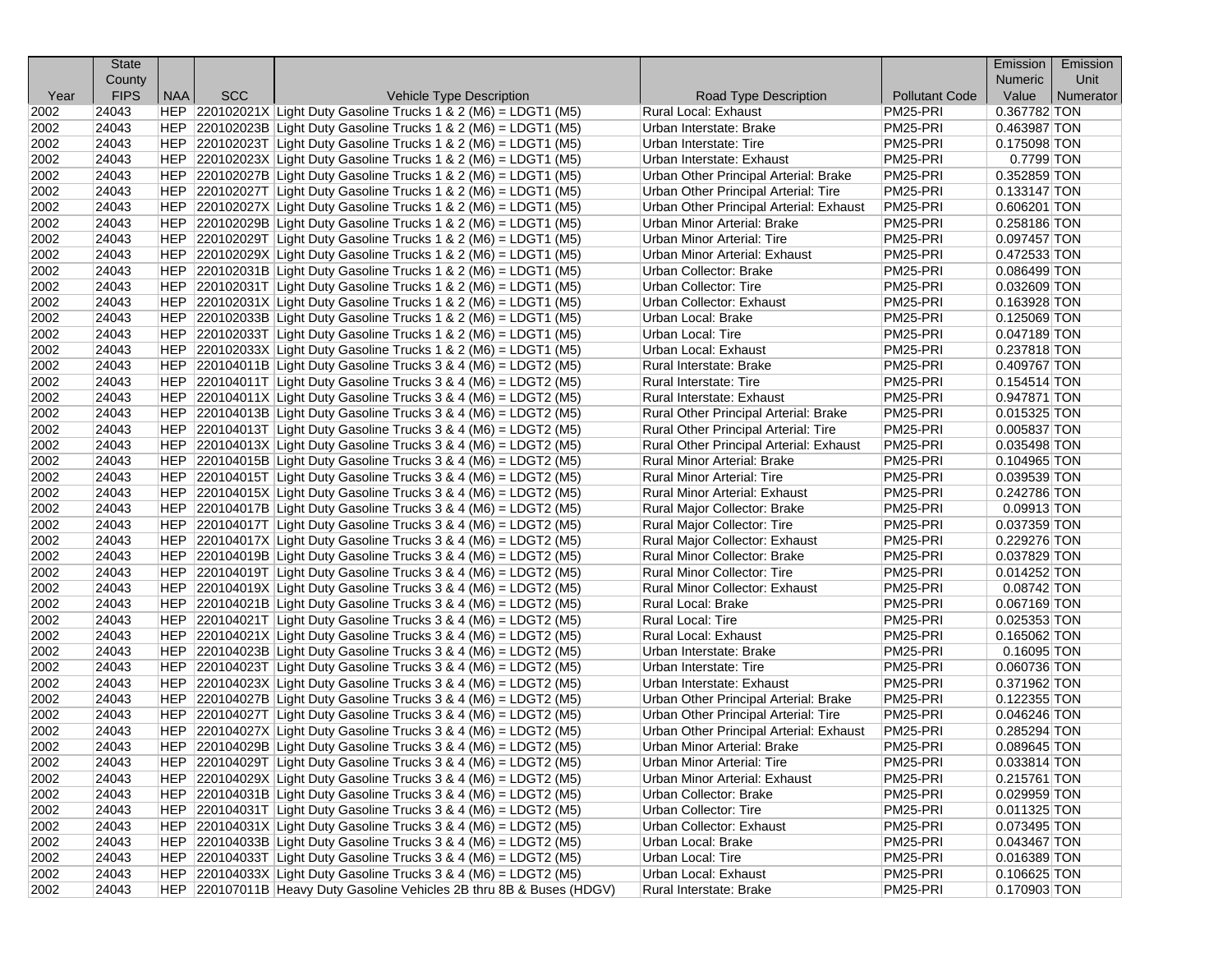|      | <b>State</b> |     |            |                                                                       |                                         |                       | Emission       | Emission  |
|------|--------------|-----|------------|-----------------------------------------------------------------------|-----------------------------------------|-----------------------|----------------|-----------|
|      | County       |     |            |                                                                       |                                         |                       | <b>Numeric</b> | Unit      |
| Year | <b>FIPS</b>  | NAA | <b>SCC</b> | Vehicle Type Description                                              | Road Type Description                   | <b>Pollutant Code</b> | Value          | Numerator |
| 2002 | 24043        |     |            | HEP 220107011T Heavy Duty Gasoline Vehicles 2B thru 8B & Buses (HDGV) | Rural Interstate: Tire                  | PM25-PRI              | 0.070904 TON   |           |
| 2002 | 24043        |     |            | HEP 220107011X Heavy Duty Gasoline Vehicles 2B thru 8B & Buses (HDGV) | Rural Interstate: Exhaust               | PM25-PRI              | 2.298747 TON   |           |
| 2002 | 24043        |     |            | HEP 220107013B Heavy Duty Gasoline Vehicles 2B thru 8B & Buses (HDGV) | Rural Other Principal Arterial: Brake   | PM25-PRI              | $0.002514$ TON |           |
| 2002 | 24043        |     |            | HEP 220107013T Heavy Duty Gasoline Vehicles 2B thru 8B & Buses (HDGV) | Rural Other Principal Arterial: Tire    | PM25-PRI              | $0.000805$ TON |           |
| 2002 | 24043        |     |            | HEP 220107013X Heavy Duty Gasoline Vehicles 2B thru 8B & Buses (HDGV) | Rural Other Principal Arterial: Exhaust | PM25-PRI              | 0.039534 TON   |           |
| 2002 | 24043        |     |            | HEP 220107015B Heavy Duty Gasoline Vehicles 2B thru 8B & Buses (HDGV) | Rural Minor Arterial: Brake             | PM25-PRI              | 0.026559 TON   |           |
| 2002 | 24043        |     |            | HEP 220107015T Heavy Duty Gasoline Vehicles 2B thru 8B & Buses (HDGV) | Rural Minor Arterial: Tire              | PM25-PRI              | 0.010999 TON   |           |
| 2002 | 24043        |     |            | HEP 220107015X Heavy Duty Gasoline Vehicles 2B thru 8B & Buses (HDGV) | Rural Minor Arterial: Exhaust           | PM25-PRI              | 0.359039 TON   |           |
| 2002 | 24043        |     |            | HEP 220107017B Heavy Duty Gasoline Vehicles 2B thru 8B & Buses (HDGV) | Rural Major Collector: Brake            | PM25-PRI              | 0.022132 TON   |           |
| 2002 | 24043        |     |            | HEP 220107017T Heavy Duty Gasoline Vehicles 2B thru 8B & Buses (HDGV) | Rural Major Collector: Tire             | PM25-PRI              | 0.008954 TON   |           |
| 2002 | 24043        |     |            | HEP 220107017X Heavy Duty Gasoline Vehicles 2B thru 8B & Buses (HDGV) | Rural Major Collector: Exhaust          | PM25-PRI              | 0.292663 TON   |           |
| 2002 | 24043        |     |            | HEP 220107019B Heavy Duty Gasoline Vehicles 2B thru 8B & Buses (HDGV) | Rural Minor Collector: Brake            | PM25-PRI              | 0.007508 TON   |           |
| 2002 | 24043        |     |            | HEP 220107019T Heavy Duty Gasoline Vehicles 2B thru 8B & Buses (HDGV) | Rural Minor Collector: Tire             | PM25-PRI              | $0.002583$ TON |           |
| 2002 | 24043        |     |            | HEP 220107019X Heavy Duty Gasoline Vehicles 2B thru 8B & Buses (HDGV) | Rural Minor Collector: Exhaust          | PM25-PRI              | 0.097416 TON   |           |
| 2002 | 24043        |     |            | HEP 220107021B Heavy Duty Gasoline Vehicles 2B thru 8B & Buses (HDGV) | Rural Local: Brake                      | PM25-PRI              | 0.010331 TON   |           |
| 2002 | 24043        |     |            | HEP 220107021T Heavy Duty Gasoline Vehicles 2B thru 8B & Buses (HDGV) | Rural Local: Tire                       | PM25-PRI              | $0.003523$ TON |           |
| 2002 | 24043        |     |            | HEP 220107021X Heavy Duty Gasoline Vehicles 2B thru 8B & Buses (HDGV) | Rural Local: Exhaust                    | PM25-PRI              | 0.132405 TON   |           |
| 2002 | 24043        |     |            | HEP 220107023B Heavy Duty Gasoline Vehicles 2B thru 8B & Buses (HDGV) | Urban Interstate: Brake                 | PM25-PRI              | 0.02738 TON    |           |
| 2002 | 24043        |     |            | HEP 220107023T Heavy Duty Gasoline Vehicles 2B thru 8B & Buses (HDGV) | Urban Interstate: Tire                  | PM25-PRI              | $0.011427$ TON |           |
| 2002 | 24043        |     |            | HEP 220107023X Heavy Duty Gasoline Vehicles 2B thru 8B & Buses (HDGV) | Urban Interstate: Exhaust               | PM25-PRI              | 0.37597 TON    |           |
| 2002 | 24043        |     |            | HEP 220107027B Heavy Duty Gasoline Vehicles 2B thru 8B & Buses (HDGV) | Urban Other Principal Arterial: Brake   | PM25-PRI              | 0.017292 TON   |           |
| 2002 | 24043        |     |            | HEP 220107027T Heavy Duty Gasoline Vehicles 2B thru 8B & Buses (HDGV) | Urban Other Principal Arterial: Tire    | PM25-PRI              | 0.007773 TON   |           |
| 2002 | 24043        |     |            | HEP 220107027X Heavy Duty Gasoline Vehicles 2B thru 8B & Buses (HDGV) | Urban Other Principal Arterial: Exhaust | PM25-PRI              | 0.240632 TON   |           |
| 2002 | 24043        |     |            | HEP 220107029B Heavy Duty Gasoline Vehicles 2B thru 8B & Buses (HDGV) | Urban Minor Arterial: Brake             | PM25-PRI              | $0.011462$ TON |           |
| 2002 | 24043        |     |            | HEP 220107029T Heavy Duty Gasoline Vehicles 2B thru 8B & Buses (HDGV) | Urban Minor Arterial: Tire              | PM25-PRI              | $0.00409$ TON  |           |
| 2002 | 24043        |     |            | HEP 220107029X Heavy Duty Gasoline Vehicles 2B thru 8B & Buses (HDGV) | Urban Minor Arterial: Exhaust           | PM25-PRI              | 0.154985 TON   |           |
| 2002 | 24043        |     |            | HEP 220107031B Heavy Duty Gasoline Vehicles 2B thru 8B & Buses (HDGV) | Urban Collector: Brake                  | PM25-PRI              | 0.004191 TON   |           |
| 2002 | 24043        |     |            | HEP 220107031T Heavy Duty Gasoline Vehicles 2B thru 8B & Buses (HDGV) | Urban Collector: Tire                   | PM25-PRI              | 0.001207 TON   |           |
| 2002 | 24043        |     |            | HEP 220107031X Heavy Duty Gasoline Vehicles 2B thru 8B & Buses (HDGV) | Urban Collector: Exhaust                | PM25-PRI              | $0.059311$ TON |           |
| 2002 | 24043        |     |            | HEP 220107033B Heavy Duty Gasoline Vehicles 2B thru 8B & Buses (HDGV) | Urban Local: Brake                      | PM25-PRI              | 0.008882 TON   |           |
| 2002 | 24043        |     |            | HEP 220107033T Heavy Duty Gasoline Vehicles 2B thru 8B & Buses (HDGV) | Urban Local: Tire                       | PM25-PRI              | 0.003417 TON   |           |
| 2002 | 24043        |     |            | HEP 220107033X Heavy Duty Gasoline Vehicles 2B thru 8B & Buses (HDGV) | Urban Local: Exhaust                    | PM25-PRI              | $0.116578$ TON |           |
| 2002 | 24043        |     |            | HEP 220108011B Motorcycles (MC)                                       | Rural Interstate: Brake                 | PM25-PRI              | 0.008413 TON   |           |
| 2002 | 24043        |     |            | HEP 220108011T Motorcycles (MC)                                       | Rural Interstate: Tire                  | PM25-PRI              | $0.001609$ TON |           |
| 2002 | 24043        |     |            | HEP 220108011X Motorcycles (MC)                                       | Rural Interstate: Exhaust               | PM25-PRI              | 0.023695 TON   |           |
| 2002 | 24043        |     |            | HEP 220108013B Motorcycles (MC)                                       | Rural Other Principal Arterial: Brake   | PM25-PRI              | 0.000805 TON   |           |
| 2002 | 24043        |     |            | HEP 220108013X Motorcycles (MC)                                       | Rural Other Principal Arterial: Exhaust | PM25-PRI              | $0.002012$ TON |           |
| 2002 | 24043        |     |            | HEP 220108015B Motorcycles (MC)                                       | <b>Rural Minor Arterial: Brake</b>      | PM25-PRI              | 0.00379 TON    |           |
| 2002 | 24043        |     |            | HEP 220108015T Motorcycles (MC)                                       | Rural Minor Arterial: Tire              | PM25-PRI              | $0.000771$ TON |           |
| 2002 | 24043        |     |            | HEP 220108015X Motorcycles (MC)                                       | Rural Minor Arterial: Exhaust           | PM25-PRI              | $0.0106$ TON   |           |
| 2002 | 24043        |     |            | HEP 220108017B Motorcycles (MC)                                       | Rural Major Collector: Brake            | PM25-PRI              | 0.00523 TON    |           |
| 2002 | 24043        |     |            | HEP 220108017T Motorcycles (MC)                                       | Rural Major Collector: Tire             | PM25-PRI              | 0.001008 TON   |           |
| 2002 | 24043        |     |            | HEP 220108017X Motorcycles (MC)                                       | Rural Major Collector: Exhaust          | PM25-PRI              | 0.014953 TON   |           |
| 2002 | 24043        |     |            | HEP 220108019B Motorcycles (MC)                                       | Rural Minor Collector: Brake            | PM25-PRI              | 0.003053 TON   |           |
| 2002 | 24043        |     |            | HEP 220108019T Motorcycles (MC)                                       | Rural Minor Collector: Tire             | PM25-PRI              | 0.000538 TON   |           |
| 2002 | 24043        |     |            | HEP 220108019X Motorcycles (MC)                                       | Rural Minor Collector: Exhaust          | PM25-PRI              | 0.008788 TON   |           |
| 2002 | 24043        |     |            | HEP 220108021B Motorcycles (MC)                                       | Rural Local: Brake                      | PM25-PRI              | 0.010289 TON   |           |
| 2002 | 24043        |     |            | HEP 220108021T Motorcycles (MC)                                       | Rural Local: Tire                       | PM25-PRI              | $0.001943$ TON |           |
| 2002 | 24043        |     |            | HEP 220108021X Motorcycles (MC)                                       | Rural Local: Exhaust                    | PM25-PRI              | 0.030666 TON   |           |
| 2002 | 24043        |     |            | HEP 220108023B Motorcycles (MC)                                       | Urban Interstate: Brake                 | PM25-PRI              | 0.013976 TON   |           |
|      |              |     |            |                                                                       |                                         |                       |                |           |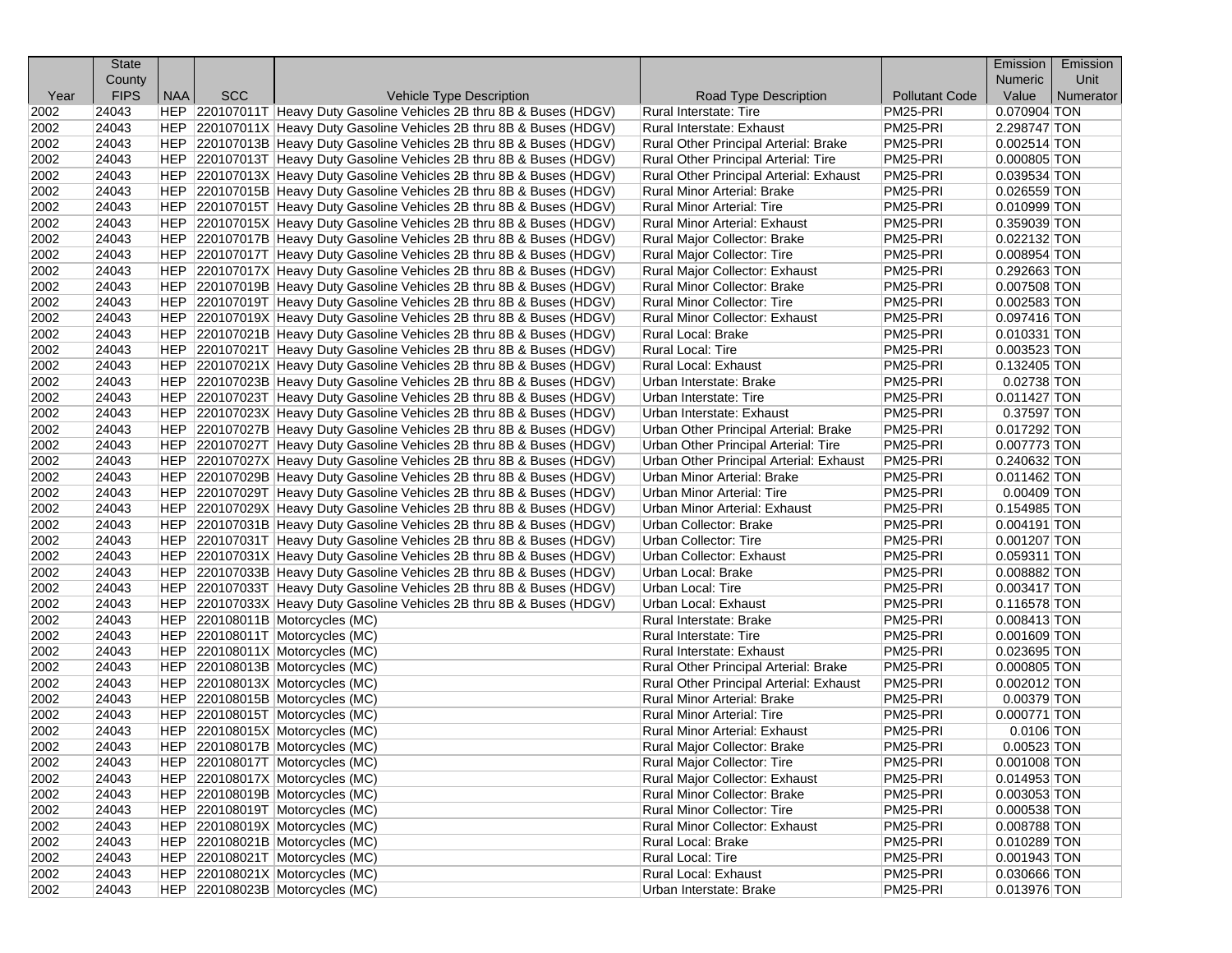|      | <b>State</b> |            |            |                                                                                                      |                                         |                       | Emission       | Emission  |
|------|--------------|------------|------------|------------------------------------------------------------------------------------------------------|-----------------------------------------|-----------------------|----------------|-----------|
|      | County       |            |            |                                                                                                      |                                         |                       | <b>Numeric</b> | Unit      |
| Year | <b>FIPS</b>  | <b>NAA</b> | <b>SCC</b> | Vehicle Type Description                                                                             | Road Type Description                   | <b>Pollutant Code</b> | Value          | Numerator |
| 2002 | 24043        |            |            | HEP 220108023T Motorcycles (MC)                                                                      | Urban Interstate: Tire                  | PM25-PRI              | 0.002681 TON   |           |
| 2002 | 24043        |            |            | HEP 220108023X Motorcycles (MC)                                                                      | Urban Interstate: Exhaust               | PM25-PRI              | 0.039649 TON   |           |
| 2002 | 24043        |            |            | HEP 220108027B Motorcycles (MC)                                                                      | Urban Other Principal Arterial: Brake   | PM25-PRI              | 0.003185 TON   |           |
| 2002 | 24043        |            |            | HEP 220108027T Motorcycles (MC)                                                                      | Urban Other Principal Arterial: Tire    | PM25-PRI              | $0.000604$ TON |           |
| 2002 | 24043        |            |            | HEP 220108027X Motorcycles (MC)                                                                      | Urban Other Principal Arterial: Exhaust | PM25-PRI              | $0.009118$ TON |           |
| 2002 | 24043        |            |            | HEP 220108029B Motorcycles (MC)                                                                      | Urban Minor Arterial: Brake             | PM25-PRI              | $0.00238$ TON  |           |
| 2002 | 24043        |            |            | HEP 220108029T Motorcycles (MC)                                                                      | Urban Minor Arterial: Tire              | PM25-PRI              | 0.000402 TON   |           |
| 2002 | 24043        |            |            | HEP 220108029X Motorcycles (MC)                                                                      | Urban Minor Arterial: Exhaust           | PM25-PRI              | 0.007238 TON   |           |
| 2002 | 24043        |            |            | HEP 220108031B Motorcycles (MC)                                                                      | Urban Collector: Brake                  | PM25-PRI              | $0.001541$ TON |           |
| 2002 | 24043        |            |            | HEP 220108031T Motorcycles (MC)                                                                      | Urban Collector: Tire                   | PM25-PRI              | $0.000402$ TON |           |
| 2002 | 24043        |            |            | HEP 220108031X Motorcycles (MC)                                                                      | Urban Collector: Exhaust                | PM25-PRI              | $0.004593$ TON |           |
| 2002 | 24043        |            |            | HEP 220108033B Motorcycles (MC)                                                                      | Urban Local: Brake                      | PM25-PRI              | 0.002816 TON   |           |
| 2002 | 24043        |            |            | HEP 220108033T Motorcycles (MC)                                                                      | Urban Local: Tire                       | PM25-PRI              | $0.000402$ TON |           |
| 2002 | 24043        |            |            | HEP 220108033X Motorcycles (MC)                                                                      | Urban Local: Exhaust                    | PM25-PRI              | $0.008415$ TON |           |
| 2002 | 24043        |            |            | HEP 223000111B Light Duty Diesel Vehicles (LDDV)                                                     | Rural Interstate: Brake                 | PM25-PRI              | 0.003049 TON   |           |
| 2002 | 24043        |            |            | HEP 223000111T Light Duty Diesel Vehicles (LDDV)                                                     | Rural Interstate: Tire                  | PM25-PRI              | 0.001174 TON   |           |
| 2002 | 24043        |            |            | HEP 223000111X Light Duty Diesel Vehicles (LDDV)                                                     | Rural Interstate: Exhaust               | PM25-PRI              | 0.098004 TON   |           |
| 2002 | 24043        |            |            | HEP 223000113X Light Duty Diesel Vehicles (LDDV)                                                     | Rural Other Principal Arterial: Exhaust | PM25-PRI              | 0.003588 TON   |           |
| 2002 | 24043        |            |            | HEP 223000115B Light Duty Diesel Vehicles (LDDV)                                                     | <b>Rural Minor Arterial: Tire</b>       | PM25-PRI              | $0.000805$ TON |           |
| 2002 | 24043        |            |            | HEP 223000115T Light Duty Diesel Vehicles (LDDV)                                                     | <b>Rural Minor Arterial: Vehicle</b>    | PM25-PRI              | 0.000402 TON   |           |
| 2002 | 24043        |            |            | HEP 223000115X Light Duty Diesel Vehicles (LDDV)                                                     | Rural Minor Arterial: Exhaust           | PM25-PRI              | 0.025115 TON   |           |
| 2002 | 24043        |            |            | HEP 223000117B Light Duty Diesel Vehicles (LDDV)                                                     | Rural Major Collector: Brake            | PM25-PRI              | 0.000805 TON   |           |
| 2002 | 24043        |            |            | HEP 223000117T Light Duty Diesel Vehicles (LDDV)                                                     | Rural Major Collector: Tire             | PM25-PRI              | $0.000402$ TON |           |
| 2002 | 24043        |            |            | HEP 223000117X Light Duty Diesel Vehicles (LDDV)                                                     | Rural Major Collector: Exhaust          | PM25-PRI              | 0.023804 TON   |           |
| 2002 | 24043        |            |            | HEP 223000119B Light Duty Diesel Vehicles (LDDV)                                                     | <b>Rural Minor Collector: Vehicle</b>   | PM25-PRI              | $0.000402$ TON |           |
| 2002 | 24043        |            |            | HEP 223000119X Light Duty Diesel Vehicles (LDDV)                                                     | Rural Minor Collector: Exhaust          | PM25-PRI              | 0.009083 TON   |           |
| 2002 | 24043        |            |            | HEP 223000121B Light Duty Diesel Vehicles (LDDV)                                                     | Rural Local: Tire                       | PM25-PRI              | 0.000402 TON   |           |
| 2002 | 24043        |            |            |                                                                                                      | Rural Local: Vehicle                    | PM25-PRI              | 0.000136 TON   |           |
| 2002 | 24043        |            |            | HEP 223000121T Light Duty Diesel Vehicles (LDDV)                                                     | Rural Local: Exhaust                    | PM25-PRI              | $0.016026$ TON |           |
| 2002 | 24043        |            |            | HEP 223000121X Light Duty Diesel Vehicles (LDDV)<br>HEP 223000123B Light Duty Diesel Vehicles (LDDV) |                                         | PM25-PRI              | $0.001207$ TON |           |
|      |              |            |            |                                                                                                      | Urban Interstate: Brake                 |                       |                |           |
| 2002 | 24043        |            |            | HEP 223000123T Light Duty Diesel Vehicles (LDDV)                                                     | Urban Interstate: Tire                  | PM25-PRI              | 0.000402 TON   |           |
| 2002 | 24043        |            |            | HEP 223000123X Light Duty Diesel Vehicles (LDDV)                                                     | Urban Interstate: Exhaust               | PM25-PRI              | 0.03857 TON    |           |
| 2002 | 24043        |            |            | HEP 223000127B Light Duty Diesel Vehicles (LDDV)                                                     | Urban Other Principal Arterial: Tire    | PM25-PRI              | 0.000805 TON   |           |
| 2002 | 24043        |            |            | HEP 223000127T Light Duty Diesel Vehicles (LDDV)                                                     | Urban Other Principal Arterial: Vehicle | PM25-PRI              | $0.000402$ TON |           |
| 2002 | 24043        |            |            | HEP 223000127X Light Duty Diesel Vehicles (LDDV)                                                     | Urban Other Principal Arterial: Exhaust | PM25-PRI              | 0.029154 TON   |           |
| 2002 | 24043        |            |            | HEP 223000129B Light Duty Diesel Vehicles (LDDV)                                                     | <b>Urban Minor Arterial: Brake</b>      | PM25-PRI              | 0.000771 TON   |           |
| 2002 | 24043        |            |            | HEP 223000129T Light Duty Diesel Vehicles (LDDV)                                                     | <b>Urban Minor Arterial: Tire</b>       | PM25-PRI              | $0.000402$ TON |           |
| 2002 | 24043        |            |            | HEP 223000129X Light Duty Diesel Vehicles (LDDV)                                                     | Urban Minor Arterial: Exhaust           | PM25-PRI              | $0.02151$ TON  |           |
| 2002 | 24043        |            |            | HEP 223000131B Light Duty Diesel Vehicles (LDDV)                                                     | Urban Collector: Vehicle                | PM25-PRI              | 0.000368 TON   |           |
| 2002 | 24043        |            |            | HEP 223000131X Light Duty Diesel Vehicles (LDDV)                                                     | Urban Collector: Exhaust                | PM25-PRI              | 0.007372 TON   |           |
| 2002 | 24043        |            |            | HEP 223000133B Light Duty Diesel Vehicles (LDDV)                                                     | Urban Local: Tire                       | PM25-PRI              | 0.000402 TON   |           |
| 2002 | 24043        |            |            | HEP 223000133X Light Duty Diesel Vehicles (LDDV)                                                     | <b>Urban Local: Exhaust</b>             | PM25-PRI              | $0.01049$ TON  |           |
| 2002 | 24043        |            |            | HEP 223006011B Light Duty Diesel Trucks 1 thru 4 (M6) (LDDT)                                         | Rural Interstate: Brake                 | PM25-PRI              | 0.025309 TON   |           |
| 2002 | 24043        |            |            | HEP 223006011T Light Duty Diesel Trucks 1 thru 4 (M6) (LDDT)                                         | Rural Interstate: Tire                  | PM25-PRI              | $0.009621$ TON |           |
| 2002 | 24043        |            |            | HEP 223006011X Light Duty Diesel Trucks 1 thru 4 (M6) (LDDT)                                         | Rural Interstate: Exhaust               | PM25-PRI              | 0.691906 TON   |           |
| 2002 | 24043        |            |            | HEP 223006013B Light Duty Diesel Trucks 1 thru 4 (M6) (LDDT)                                         | Rural Other Principal Arterial: Vehicle | PM25-PRI              | 0.001139 TON   |           |
| 2002 | 24043        |            |            | HEP 223006013T Light Duty Diesel Trucks 1 thru 4 (M6) (LDDT)                                         | Rural Other Principal Arterial: Brake   | PM25-PRI              | $0.000402$ TON |           |
| 2002 | 24043        |            |            | HEP 223006013X Light Duty Diesel Trucks 1 thru 4 (M6) (LDDT)                                         | Rural Other Principal Arterial: Exhaust | PM25-PRI              | 0.025919 TON   |           |
| 2002 | 24043        |            |            | HEP 223006015B Light Duty Diesel Trucks 1 thru 4 (M6) (LDDT)                                         | Rural Minor Arterial: Tire              | PM25-PRI              | $0.00644$ TON  |           |
| 2002 | 24043        |            |            | HEP 223006015T Light Duty Diesel Trucks 1 thru 4 (M6) (LDDT)                                         | Rural Minor Arterial: Vehicle           | PM25-PRI              | $0.002414$ TON |           |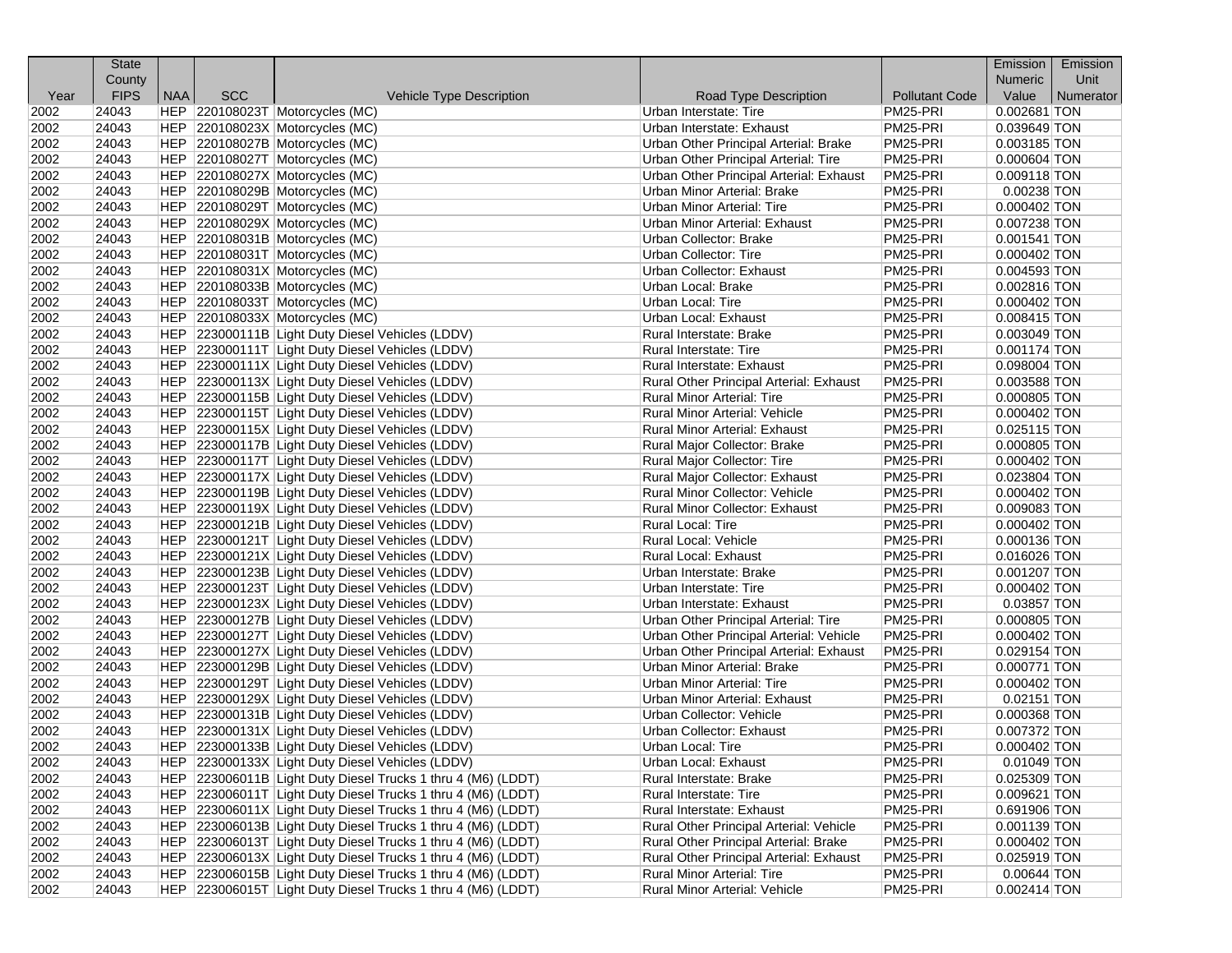|      | <b>State</b> |            |            |                                                                                                                        |                                                     |                       | Emission                      | Emission  |
|------|--------------|------------|------------|------------------------------------------------------------------------------------------------------------------------|-----------------------------------------------------|-----------------------|-------------------------------|-----------|
|      | County       |            |            |                                                                                                                        |                                                     |                       | <b>Numeric</b>                | Unit      |
| Year | <b>FIPS</b>  | <b>NAA</b> | <b>SCC</b> | Vehicle Type Description                                                                                               | Road Type Description                               | <b>Pollutant Code</b> | Value                         | Numerator |
| 2002 | 24043        |            |            | HEP 223006015X Light Duty Diesel Trucks 1 thru 4 (M6) (LDDT)                                                           | <b>Rural Minor Arterial: Exhaust</b>                | PM25-PRI              | 0.177207 TON                  |           |
| 2002 | 24043        |            |            | HEP 223006017B Light Duty Diesel Trucks 1 thru 4 (M6) (LDDT)                                                           | Rural Major Collector: Brake                        | PM25-PRI              | 0.006137 TON                  |           |
| 2002 | 24043        |            |            | HEP 223006017T Light Duty Diesel Trucks 1 thru 4 (M6) (LDDT)                                                           | Rural Major Collector: Tire                         | PM25-PRI              | $0.002215$ TON                |           |
| 2002 | 24043        |            |            | HEP 223006017X Light Duty Diesel Trucks 1 thru 4 (M6) (LDDT)                                                           | Rural Major Collector: Exhaust                      | PM25-PRI              | $0.16728$ TON                 |           |
| 2002 | 24043        |            |            | HEP 223006019B Light Duty Diesel Trucks 1 thru 4 (M6) (LDDT)                                                           | Rural Minor Collector: Vehicle                      | PM25-PRI              | $0.002215$ TON                |           |
| 2002 | 24043        |            |            | HEP 223006019T Light Duty Diesel Trucks 1 thru 4 (M6) (LDDT)                                                           | Rural Minor Collector: Brake                        | PM25-PRI              | $0.000939$ TON                |           |
| 2002 | 24043        |            |            | HEP 223006019X Light Duty Diesel Trucks 1 thru 4 (M6) (LDDT)                                                           | Rural Minor Collector: Exhaust                      | PM25-PRI              | 0.063603 TON                  |           |
| 2002 | 24043        |            |            | HEP 223006021B Light Duty Diesel Trucks 1 thru 4 (M6) (LDDT)                                                           | Rural Local: Tire                                   | PM25-PRI              | $0.004092$ TON                |           |
| 2002 | 24043        |            |            | HEP 223006021T Light Duty Diesel Trucks 1 thru 4 (M6) (LDDT)                                                           | Rural Local: Vehicle                                | PM25-PRI              | $0.001609$ TON                |           |
| 2002 | 24043        |            |            | HEP 223006021X Light Duty Diesel Trucks 1 thru 4 (M6) (LDDT)                                                           | Rural Local: Exhaust                                | PM25-PRI              | 0.113126 TON                  |           |
| 2002 | 24043        |            |            | HEP 223006023B Light Duty Diesel Trucks 1 thru 4 (M6) (LDDT)                                                           | Urban Interstate: Brake                             | PM25-PRI              | 0.009987 TON                  |           |
| 2002 | 24043        |            |            | HEP 223006023T Light Duty Diesel Trucks 1 thru 4 (M6) (LDDT)                                                           | Urban Interstate: Tire                              | PM25-PRI              | 0.003753 TON                  |           |
| 2002 | 24043        |            |            | HEP 223006023X Light Duty Diesel Trucks 1 thru 4 (M6) (LDDT)                                                           | Urban Interstate: Exhaust                           | PM25-PRI              | 0.272113 TON                  |           |
| 2002 | 24043        |            |            | HEP 223006027B Light Duty Diesel Trucks 1 thru 4 (M6) (LDDT)                                                           | Urban Other Principal Arterial: Tire                | PM25-PRI              | $0.007508$ TON                |           |
| 2002 | 24043        |            |            | HEP 223006027T Light Duty Diesel Trucks 1 thru 4 (M6) (LDDT)                                                           | Urban Other Principal Arterial: Vehicle             | PM25-PRI              | $0.003049$ TON                |           |
| 2002 | 24043        |            |            | HEP 223006027X Light Duty Diesel Trucks 1 thru 4 (M6) (LDDT)                                                           | Urban Other Principal Arterial: Exhaust             | PM25-PRI              | $0.20694$ TON                 |           |
| 2002 | 24043        |            |            | HEP 223006029B Light Duty Diesel Trucks 1 thru 4 (M6) (LDDT)                                                           | <b>Urban Minor Arterial: Brake</b>                  | PM25-PRI              | 0.005497 TON                  |           |
| 2002 | 24043        |            |            | HEP 223006029T Light Duty Diesel Trucks 1 thru 4 (M6) (LDDT)                                                           | Urban Minor Arterial: Tire                          | PM25-PRI              | $0.002012$ TON                |           |
| 2002 | 24043        |            |            | HEP 223006029X Light Duty Diesel Trucks 1 thru 4 (M6) (LDDT)                                                           | Urban Minor Arterial: Exhaust                       | PM25-PRI              | 0.151386 TON                  |           |
| 2002 | 24043        |            |            | HEP 223006031B Light Duty Diesel Trucks 1 thru 4 (M6) (LDDT)                                                           | Urban Collector: Vehicle                            | PM25-PRI              | $0.00191$ TON                 |           |
| 2002 | 24043        |            |            | HEP 223006031T Light Duty Diesel Trucks 1 thru 4 (M6) (LDDT)                                                           | Urban Collector: Brake                              | PM25-PRI              | $0.000402$ TON                |           |
| 2002 | 24043        |            |            | HEP 223006031X Light Duty Diesel Trucks 1 thru 4 (M6) (LDDT)                                                           | Urban Collector: Exhaust                            | PM25-PRI              | 0.050696 TON                  |           |
| 2002 | 24043        |            |            | HEP 223006033B Light Duty Diesel Trucks 1 thru 4 (M6) (LDDT)                                                           | Urban Local: Tire                                   | PM25-PRI              | $0.002647$ TON                |           |
| 2002 | 24043        |            |            | HEP 223006033T Light Duty Diesel Trucks 1 thru 4 (M6) (LDDT)                                                           | Urban Local: Vehicle                                | PM25-PRI              | $0.001173$ TON                |           |
| 2002 | 24043        |            |            | HEP 223006033X Light Duty Diesel Trucks 1 thru 4 (M6) (LDDT)                                                           | Urban Local: Exhaust                                | PM25-PRI              | 0.073416 TON                  |           |
| 2002 | 24043        |            |            | HEP 223007111B Heavy Duty Diesel Vehicles (HDDV) Class 2B                                                              | Rural Interstate: Brake                             | PM25-PRI              | $0.04291$ TON                 |           |
| 2002 | 24043        |            |            | HEP 223007111T Heavy Duty Diesel Vehicles (HDDV) Class 2B                                                              | Rural Interstate: Tire                              | PM25-PRI              | $0.016093$ TON                |           |
| 2002 | 24043        |            |            | HEP 223007111X Heavy Duty Diesel Vehicles (HDDV) Class 2B                                                              | Rural Interstate: Exhaust                           | PM25-PRI              | 1.452634 TON                  |           |
| 2002 | 24043        |            |            | HEP 223007113B Heavy Duty Diesel Vehicles (HDDV) Class 2B                                                              | Rural Other Principal Arterial: Vehicle             | PM25-PRI              | $0.000805$ TON                |           |
| 2002 | 24043        |            |            | HEP 223007113T Heavy Duty Diesel Vehicles (HDDV) Class 2B                                                              | Rural Other Principal Arterial: Brake               | PM25-PRI              | $0.000402$ TON                |           |
| 2002 | 24043        |            |            | HEP 223007113X Heavy Duty Diesel Vehicles (HDDV) Class 2B                                                              | Rural Other Principal Arterial: Exhaust             | PM25-PRI              | 0.024947 TON                  |           |
| 2002 | 24043        |            |            | HEP 223007115B Heavy Duty Diesel Vehicles (HDDV) Class 2B                                                              | Rural Minor Arterial: Tire                          | PM25-PRI              | 0.006473 TON                  |           |
| 2002 | 24043        |            |            | HEP 223007115T Heavy Duty Diesel Vehicles (HDDV) Class 2B                                                              | Rural Minor Arterial: Vehicle                       | PM25-PRI              | $0.002481$ TON                |           |
| 2002 | 24043        |            |            | HEP 223007115X Heavy Duty Diesel Vehicles (HDDV) Class 2B                                                              | Rural Minor Arterial: Exhaust                       | PM25-PRI              | 0.220647 TON                  |           |
| 2002 | 24043        |            |            | HEP 223007117B Heavy Duty Diesel Vehicles (HDDV) Class 2B                                                              | Rural Major Collector: Brake                        | PM25-PRI              | $0.005433$ TON                |           |
| 2002 | 24043        |            |            | HEP 223007117T Heavy Duty Diesel Vehicles (HDDV) Class 2B                                                              | Rural Major Collector: Tire                         | PM25-PRI              | $0.002012$ TON                |           |
| 2002 | 24043        |            |            | HEP 223007117X Heavy Duty Diesel Vehicles (HDDV) Class 2B                                                              | Rural Major Collector: Exhaust                      | PM25-PRI              | 0.183965 TON                  |           |
| 2002 | 24043        |            |            | HEP 223007119B Heavy Duty Diesel Vehicles (HDDV) Class 2B                                                              | Rural Minor Collector: Vehicle                      | PM25-PRI              | 0.001778 TON                  |           |
| 2002 | 24043        |            |            | HEP 223007119T Heavy Duty Diesel Vehicles (HDDV) Class 2B                                                              | Rural Minor Collector: Brake                        | PM25-PRI              | 0.000736 TON                  |           |
| 2002 | 24043        |            |            | HEP 223007119X Heavy Duty Diesel Vehicles (HDDV) Class 2B                                                              | Rural Minor Collector: Exhaust                      | PM25-PRI              | $0.061357$ TON                |           |
| 2002 | 24043        |            |            | HEP 223007121B Heavy Duty Diesel Vehicles (HDDV) Class 2B                                                              | Rural Local: Tire                                   | PM25-PRI              | 0.002583 TON                  |           |
|      |              |            |            |                                                                                                                        |                                                     |                       |                               |           |
| 2002 | 24043        |            |            | HEP 223007121T Heavy Duty Diesel Vehicles (HDDV) Class 2B                                                              | Rural Local: Vehicle<br><b>Rural Local: Exhaust</b> | PM25-PRI              | $0.00094$ TON<br>0.086581 TON |           |
| 2002 | 24043        |            |            | HEP 223007121X Heavy Duty Diesel Vehicles (HDDV) Class 2B<br>HEP 223007123B Heavy Duty Diesel Vehicles (HDDV) Class 2B |                                                     | PM25-PRI<br>PM25-PRI  |                               |           |
| 2002 | 24043        |            |            |                                                                                                                        | Urban Interstate: Brake                             |                       | 0.006737 TON                  |           |
| 2002 | 24043        |            |            | HEP 223007123T Heavy Duty Diesel Vehicles (HDDV) Class 2B                                                              | Urban Interstate: Tire                              | PM25-PRI              | $0.002545$ TON                |           |
| 2002 | 24043        |            |            | HEP 223007123X Heavy Duty Diesel Vehicles (HDDV) Class 2B                                                              | Urban Interstate: Exhaust                           | PM25-PRI              | 0.22787 TON                   |           |
| 2002 | 24043        |            |            | HEP 223007127B Heavy Duty Diesel Vehicles (HDDV) Class 2B                                                              | Urban Other Principal Arterial: Tire                | PM25-PRI              | $0.004222$ TON                |           |
| 2002 | 24043        |            |            | HEP 223007127T Heavy Duty Diesel Vehicles (HDDV) Class 2B                                                              | Urban Other Principal Arterial: Vehicle             | PM25-PRI              | $0.001575$ TON                |           |
| 2002 | 24043        |            |            | HEP 223007127X Heavy Duty Diesel Vehicles (HDDV) Class 2B                                                              | Urban Other Principal Arterial: Exhaust             | PM25-PRI              | $0.14183$ TON                 |           |
| 2002 | 24043        |            |            | HEP 223007129B Heavy Duty Diesel Vehicles (HDDV) Class 2B                                                              | Urban Minor Arterial: Brake                         | PM25-PRI              | 0.002748 TON                  |           |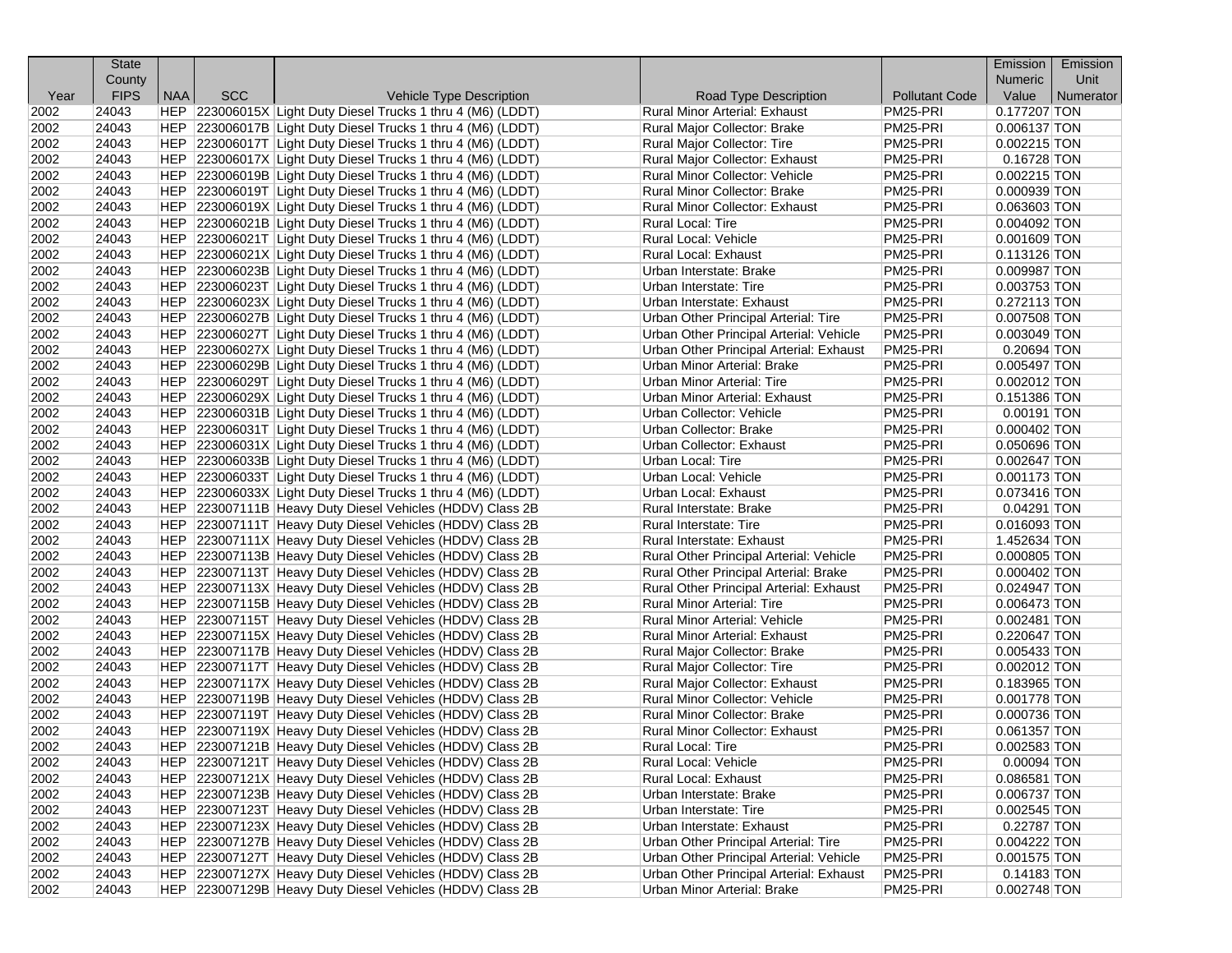| County<br><b>Numeric</b><br>Unit<br><b>FIPS</b><br><b>NAA</b><br><b>SCC</b><br><b>Pollutant Code</b><br>Value<br>Year<br><b>Vehicle Type Description</b><br>Road Type Description<br>  Numerator<br>PM25-PRI<br>24043<br>HEP 223007129T Heavy Duty Diesel Vehicles (HDDV) Class 2B<br>Urban Minor Arterial: Tire<br>$0.001106$ TON<br>2002<br>PM25-PRI<br>2002<br>24043<br>HEP 223007129X Heavy Duty Diesel Vehicles (HDDV) Class 2B<br>Urban Minor Arterial: Exhaust<br>0.092443 TON<br>PM25-PRI<br>2002<br>24043<br>HEP 223007131B Heavy Duty Diesel Vehicles (HDDV) Class 2B<br>Urban Collector: Vehicle<br>$0.001139$ TON<br>24043<br>PM25-PRI<br>2002<br>HEP 223007131T Heavy Duty Diesel Vehicles (HDDV) Class 2B<br>Urban Collector: Brake<br>$0.000402$ TON<br>2002<br>24043<br>HEP 223007131X Heavy Duty Diesel Vehicles (HDDV) Class 2B<br>PM25-PRI<br>0.035853 TON<br>Urban Collector: Exhaust<br>2002<br>PM25-PRI<br>$0.002078$ TON<br>24043<br>HEP 223007133B Heavy Duty Diesel Vehicles (HDDV) Class 2B<br>Urban Local: Tire<br>24043<br>PM25-PRI<br>2002<br>HEP 223007133T Heavy Duty Diesel Vehicles (HDDV) Class 2B<br>$0.000805$ TON<br>Urban Local: Vehicle<br>PM25-PRI<br>2002<br>24043<br>HEP 223007133X Heavy Duty Diesel Vehicles (HDDV) Class 2B<br>0.07267 TON<br>Urban Local: Exhaust<br>PM25-PRI<br>2002<br>24043<br>HEP 223007211B Heavy Duty Diesel Vehicles (HDDV) Class 3, 4, & 5<br>0.029906 TON<br>Rural Interstate: Brake<br>2002<br>PM25-PRI<br>24043<br>HEP 223007211T Heavy Duty Diesel Vehicles (HDDV) Class 3, 4, & 5<br>Rural Interstate: Tire<br>0.016999 TON<br>2002<br>PM25-PRI<br>24043<br>HEP 223007211X Heavy Duty Diesel Vehicles (HDDV) Class 3, 4, & 5<br>0.861801 TON<br>Rural Interstate: Exhaust<br>PM25-PRI<br>2002<br>24043<br>HEP 223007213B Heavy Duty Diesel Vehicles (HDDV) Class 3, 4, & 5<br>Rural Other Principal Arterial: Vehicle<br>$0.000536$ TON<br>PM25-PRI<br>2002<br>24043<br>HEP 223007213X Heavy Duty Diesel Vehicles (HDDV) Class 3, 4, & 5<br>Rural Other Principal Arterial: Exhaust<br>0.014857 TON<br>24043<br>PM25-PRI<br>2002<br>HEP 223007215B Heavy Duty Diesel Vehicles (HDDV) Class 3, 4, & 5<br>Rural Minor Arterial: Tire<br>$0.004526$ TON<br>PM25-PRI<br>2002<br>24043<br>HEP 223007215T Heavy Duty Diesel Vehicles (HDDV) Class 3, 4, & 5<br>0.002582 TON<br>Rural Minor Arterial: Vehicle<br>2002<br>PM25-PRI<br>24043<br>HEP 223007215X Heavy Duty Diesel Vehicles (HDDV) Class 3, 4, & 5<br><b>Rural Minor Arterial: Exhaust</b><br>0.130832 TON<br>HEP 223007217B Heavy Duty Diesel Vehicles (HDDV) Class 3, 4, & 5<br>PM25-PRI<br>2002<br>24043<br>Rural Major Collector: Brake<br>0.003887 TON<br>2002<br>24043<br>HEP 223007217T Heavy Duty Diesel Vehicles (HDDV) Class 3, 4, & 5<br>Rural Major Collector: Tire<br>PM25-PRI<br>0.00208 TON<br>PM25-PRI<br>2002<br>24043<br>HEP 223007217X Heavy Duty Diesel Vehicles (HDDV) Class 3, 4, & 5<br>Rural Major Collector: Exhaust<br>$0.109005$ TON<br>PM25-PRI<br>2002<br>24043<br>HEP 223007219B Heavy Duty Diesel Vehicles (HDDV) Class 3, 4, & 5<br>$0.001207$ TON<br><b>Rural Minor Collector: Vehicle</b><br>2002<br>Rural Minor Collector: Brake<br>PM25-PRI<br>24043<br>HEP 223007219T Heavy Duty Diesel Vehicles (HDDV) Class 3, 4, & 5<br>$0.000805$ TON<br>HEP 223007219X Heavy Duty Diesel Vehicles (HDDV) Class 3, 4, & 5<br>PM25-PRI<br>2002<br>24043<br>Rural Minor Collector: Exhaust<br>0.036412 TON<br>PM25-PRI<br>2002<br>24043<br>HEP 223007221B Heavy Duty Diesel Vehicles (HDDV) Class 3, 4, & 5<br>Rural Local: Tire<br>0.002012 TON<br>2002<br>24043<br>HEP 223007221T Heavy Duty Diesel Vehicles (HDDV) Class 3, 4, & 5<br>Rural Local: Vehicle<br>PM25-PRI<br>$0.000805$ TON<br>2002<br>24043<br>HEP 223007221X Heavy Duty Diesel Vehicles (HDDV) Class 3, 4, & 5<br>PM25-PRI<br>Rural Local: Exhaust<br>$0.051408$ TON<br>2002<br>PM25-PRI<br>24043<br>HEP 223007223B Heavy Duty Diesel Vehicles (HDDV) Class 3, 4, & 5<br>$0.004693$ TON<br>Urban Interstate: Brake<br>PM25-PRI<br>2002<br>24043<br>HEP 223007223T Heavy Duty Diesel Vehicles (HDDV) Class 3, 4, & 5<br>Urban Interstate: Tire<br>$0.002715$ TON<br>PM25-PRI<br>2002<br>24043<br>HEP 223007223X Heavy Duty Diesel Vehicles (HDDV) Class 3, 4, & 5<br>Urban Interstate: Exhaust<br>0.135186 TON<br>PM25-PRI<br>2002<br>24043<br>HEP 223007227B Heavy Duty Diesel Vehicles (HDDV) Class 3, 4, & 5<br>0.002782 TON<br>Urban Other Principal Arterial: Tire<br>PM25-PRI<br>2002<br>24043<br>HEP 223007227T Heavy Duty Diesel Vehicles (HDDV) Class 3, 4, & 5<br>Urban Other Principal Arterial: Vehicle<br>$0.001978$ TON<br>2002<br>PM25-PRI<br>24043<br>HEP 223007227X Heavy Duty Diesel Vehicles (HDDV) Class 3, 4, & 5<br>Urban Other Principal Arterial: Exhaust<br>$0.084103$ TON<br>PM25-PRI<br>2002<br>24043<br>HEP 223007229B Heavy Duty Diesel Vehicles (HDDV) Class 3, 4, & 5<br>Urban Minor Arterial: Brake<br>$0.002012$ TON<br>PM25-PRI<br>2002<br>24043<br>HEP 223007229T Heavy Duty Diesel Vehicles (HDDV) Class 3, 4, & 5<br><b>Urban Minor Arterial: Tire</b><br>$0.000805$ TON<br>PM25-PRI<br>2002<br>24043<br>HEP 223007229X Heavy Duty Diesel Vehicles (HDDV) Class 3, 4, & 5<br>Urban Minor Arterial: Exhaust<br>$0.05482$ TON<br>2002<br>24043<br>HEP 223007231B Heavy Duty Diesel Vehicles (HDDV) Class 3, 4, & 5<br>PM25-PRI<br>$0.000805$ TON<br>Urban Collector: Vehicle<br>2002<br>PM25-PRI<br>24043<br>HEP 223007231X Heavy Duty Diesel Vehicles (HDDV) Class 3, 4, & 5<br>Urban Collector: Exhaust<br>$0.02121$ TON<br>2002<br>24043<br>HEP 223007233B Heavy Duty Diesel Vehicles (HDDV) Class 3, 4, & 5<br>Urban Local: Tire<br>PM25-PRI<br>0.001777 TON<br>2002<br>24043<br>HEP 223007233T Heavy Duty Diesel Vehicles (HDDV) Class 3, 4, & 5<br>PM25-PRI<br>0.000805 TON<br>Urban Local: Vehicle<br>PM25-PRI<br>2002<br>24043<br>HEP 223007233X Heavy Duty Diesel Vehicles (HDDV) Class 3, 4, & 5<br>Urban Local: Exhaust<br>$0.04295$ TON<br>2002<br>24043<br>PM25-PRI<br>HEP 223007311B Heavy Duty Diesel Vehicles (HDDV) Class 6 & 7<br>0.070168 TON<br>Rural Interstate: Brake<br>2002<br>HEP 223007311T Heavy Duty Diesel Vehicles (HDDV) Class 6 & 7<br>PM25-PRI<br>0.039725 TON<br>24043<br>Rural Interstate: Tire | <b>State</b> |  |  | Emission | Emission |
|-----------------------------------------------------------------------------------------------------------------------------------------------------------------------------------------------------------------------------------------------------------------------------------------------------------------------------------------------------------------------------------------------------------------------------------------------------------------------------------------------------------------------------------------------------------------------------------------------------------------------------------------------------------------------------------------------------------------------------------------------------------------------------------------------------------------------------------------------------------------------------------------------------------------------------------------------------------------------------------------------------------------------------------------------------------------------------------------------------------------------------------------------------------------------------------------------------------------------------------------------------------------------------------------------------------------------------------------------------------------------------------------------------------------------------------------------------------------------------------------------------------------------------------------------------------------------------------------------------------------------------------------------------------------------------------------------------------------------------------------------------------------------------------------------------------------------------------------------------------------------------------------------------------------------------------------------------------------------------------------------------------------------------------------------------------------------------------------------------------------------------------------------------------------------------------------------------------------------------------------------------------------------------------------------------------------------------------------------------------------------------------------------------------------------------------------------------------------------------------------------------------------------------------------------------------------------------------------------------------------------------------------------------------------------------------------------------------------------------------------------------------------------------------------------------------------------------------------------------------------------------------------------------------------------------------------------------------------------------------------------------------------------------------------------------------------------------------------------------------------------------------------------------------------------------------------------------------------------------------------------------------------------------------------------------------------------------------------------------------------------------------------------------------------------------------------------------------------------------------------------------------------------------------------------------------------------------------------------------------------------------------------------------------------------------------------------------------------------------------------------------------------------------------------------------------------------------------------------------------------------------------------------------------------------------------------------------------------------------------------------------------------------------------------------------------------------------------------------------------------------------------------------------------------------------------------------------------------------------------------------------------------------------------------------------------------------------------------------------------------------------------------------------------------------------------------------------------------------------------------------------------------------------------------------------------------------------------------------------------------------------------------------------------------------------------------------------------------------------------------------------------------------------------------------------------------------------------------------------------------------------------------------------------------------------------------------------------------------------------------------------------------------------------------------------------------------------------------------------------------------------------------------------------------------------------------------------------------------------------------------------------------------------------------------------------------------------------------------------------------------------------------------------------------------------------------------------------------------------------------------------------------------------------------------------------------------------------------------------------------------------------------------------------------------------------------------------------------------------------------------------------------------------------------------------------------------------------------------------------------------------------------------------------------------------------------------------------------------------------------------------------------------------------------------------------------------------------------------------------------------------------------------------------------------------------------------------------------------------------------------------------------------------------------------|--------------|--|--|----------|----------|
|                                                                                                                                                                                                                                                                                                                                                                                                                                                                                                                                                                                                                                                                                                                                                                                                                                                                                                                                                                                                                                                                                                                                                                                                                                                                                                                                                                                                                                                                                                                                                                                                                                                                                                                                                                                                                                                                                                                                                                                                                                                                                                                                                                                                                                                                                                                                                                                                                                                                                                                                                                                                                                                                                                                                                                                                                                                                                                                                                                                                                                                                                                                                                                                                                                                                                                                                                                                                                                                                                                                                                                                                                                                                                                                                                                                                                                                                                                                                                                                                                                                                                                                                                                                                                                                                                                                                                                                                                                                                                                                                                                                                                                                                                                                                                                                                                                                                                                                                                                                                                                                                                                                                                                                                                                                                                                                                                                                                                                                                                                                                                                                                                                                                                                                                                                                                                                                                                                                                                                                                                                                                                                                                                                                                                                                                                               |              |  |  |          |          |
|                                                                                                                                                                                                                                                                                                                                                                                                                                                                                                                                                                                                                                                                                                                                                                                                                                                                                                                                                                                                                                                                                                                                                                                                                                                                                                                                                                                                                                                                                                                                                                                                                                                                                                                                                                                                                                                                                                                                                                                                                                                                                                                                                                                                                                                                                                                                                                                                                                                                                                                                                                                                                                                                                                                                                                                                                                                                                                                                                                                                                                                                                                                                                                                                                                                                                                                                                                                                                                                                                                                                                                                                                                                                                                                                                                                                                                                                                                                                                                                                                                                                                                                                                                                                                                                                                                                                                                                                                                                                                                                                                                                                                                                                                                                                                                                                                                                                                                                                                                                                                                                                                                                                                                                                                                                                                                                                                                                                                                                                                                                                                                                                                                                                                                                                                                                                                                                                                                                                                                                                                                                                                                                                                                                                                                                                                               |              |  |  |          |          |
|                                                                                                                                                                                                                                                                                                                                                                                                                                                                                                                                                                                                                                                                                                                                                                                                                                                                                                                                                                                                                                                                                                                                                                                                                                                                                                                                                                                                                                                                                                                                                                                                                                                                                                                                                                                                                                                                                                                                                                                                                                                                                                                                                                                                                                                                                                                                                                                                                                                                                                                                                                                                                                                                                                                                                                                                                                                                                                                                                                                                                                                                                                                                                                                                                                                                                                                                                                                                                                                                                                                                                                                                                                                                                                                                                                                                                                                                                                                                                                                                                                                                                                                                                                                                                                                                                                                                                                                                                                                                                                                                                                                                                                                                                                                                                                                                                                                                                                                                                                                                                                                                                                                                                                                                                                                                                                                                                                                                                                                                                                                                                                                                                                                                                                                                                                                                                                                                                                                                                                                                                                                                                                                                                                                                                                                                                               |              |  |  |          |          |
|                                                                                                                                                                                                                                                                                                                                                                                                                                                                                                                                                                                                                                                                                                                                                                                                                                                                                                                                                                                                                                                                                                                                                                                                                                                                                                                                                                                                                                                                                                                                                                                                                                                                                                                                                                                                                                                                                                                                                                                                                                                                                                                                                                                                                                                                                                                                                                                                                                                                                                                                                                                                                                                                                                                                                                                                                                                                                                                                                                                                                                                                                                                                                                                                                                                                                                                                                                                                                                                                                                                                                                                                                                                                                                                                                                                                                                                                                                                                                                                                                                                                                                                                                                                                                                                                                                                                                                                                                                                                                                                                                                                                                                                                                                                                                                                                                                                                                                                                                                                                                                                                                                                                                                                                                                                                                                                                                                                                                                                                                                                                                                                                                                                                                                                                                                                                                                                                                                                                                                                                                                                                                                                                                                                                                                                                                               |              |  |  |          |          |
|                                                                                                                                                                                                                                                                                                                                                                                                                                                                                                                                                                                                                                                                                                                                                                                                                                                                                                                                                                                                                                                                                                                                                                                                                                                                                                                                                                                                                                                                                                                                                                                                                                                                                                                                                                                                                                                                                                                                                                                                                                                                                                                                                                                                                                                                                                                                                                                                                                                                                                                                                                                                                                                                                                                                                                                                                                                                                                                                                                                                                                                                                                                                                                                                                                                                                                                                                                                                                                                                                                                                                                                                                                                                                                                                                                                                                                                                                                                                                                                                                                                                                                                                                                                                                                                                                                                                                                                                                                                                                                                                                                                                                                                                                                                                                                                                                                                                                                                                                                                                                                                                                                                                                                                                                                                                                                                                                                                                                                                                                                                                                                                                                                                                                                                                                                                                                                                                                                                                                                                                                                                                                                                                                                                                                                                                                               |              |  |  |          |          |
|                                                                                                                                                                                                                                                                                                                                                                                                                                                                                                                                                                                                                                                                                                                                                                                                                                                                                                                                                                                                                                                                                                                                                                                                                                                                                                                                                                                                                                                                                                                                                                                                                                                                                                                                                                                                                                                                                                                                                                                                                                                                                                                                                                                                                                                                                                                                                                                                                                                                                                                                                                                                                                                                                                                                                                                                                                                                                                                                                                                                                                                                                                                                                                                                                                                                                                                                                                                                                                                                                                                                                                                                                                                                                                                                                                                                                                                                                                                                                                                                                                                                                                                                                                                                                                                                                                                                                                                                                                                                                                                                                                                                                                                                                                                                                                                                                                                                                                                                                                                                                                                                                                                                                                                                                                                                                                                                                                                                                                                                                                                                                                                                                                                                                                                                                                                                                                                                                                                                                                                                                                                                                                                                                                                                                                                                                               |              |  |  |          |          |
|                                                                                                                                                                                                                                                                                                                                                                                                                                                                                                                                                                                                                                                                                                                                                                                                                                                                                                                                                                                                                                                                                                                                                                                                                                                                                                                                                                                                                                                                                                                                                                                                                                                                                                                                                                                                                                                                                                                                                                                                                                                                                                                                                                                                                                                                                                                                                                                                                                                                                                                                                                                                                                                                                                                                                                                                                                                                                                                                                                                                                                                                                                                                                                                                                                                                                                                                                                                                                                                                                                                                                                                                                                                                                                                                                                                                                                                                                                                                                                                                                                                                                                                                                                                                                                                                                                                                                                                                                                                                                                                                                                                                                                                                                                                                                                                                                                                                                                                                                                                                                                                                                                                                                                                                                                                                                                                                                                                                                                                                                                                                                                                                                                                                                                                                                                                                                                                                                                                                                                                                                                                                                                                                                                                                                                                                                               |              |  |  |          |          |
|                                                                                                                                                                                                                                                                                                                                                                                                                                                                                                                                                                                                                                                                                                                                                                                                                                                                                                                                                                                                                                                                                                                                                                                                                                                                                                                                                                                                                                                                                                                                                                                                                                                                                                                                                                                                                                                                                                                                                                                                                                                                                                                                                                                                                                                                                                                                                                                                                                                                                                                                                                                                                                                                                                                                                                                                                                                                                                                                                                                                                                                                                                                                                                                                                                                                                                                                                                                                                                                                                                                                                                                                                                                                                                                                                                                                                                                                                                                                                                                                                                                                                                                                                                                                                                                                                                                                                                                                                                                                                                                                                                                                                                                                                                                                                                                                                                                                                                                                                                                                                                                                                                                                                                                                                                                                                                                                                                                                                                                                                                                                                                                                                                                                                                                                                                                                                                                                                                                                                                                                                                                                                                                                                                                                                                                                                               |              |  |  |          |          |
|                                                                                                                                                                                                                                                                                                                                                                                                                                                                                                                                                                                                                                                                                                                                                                                                                                                                                                                                                                                                                                                                                                                                                                                                                                                                                                                                                                                                                                                                                                                                                                                                                                                                                                                                                                                                                                                                                                                                                                                                                                                                                                                                                                                                                                                                                                                                                                                                                                                                                                                                                                                                                                                                                                                                                                                                                                                                                                                                                                                                                                                                                                                                                                                                                                                                                                                                                                                                                                                                                                                                                                                                                                                                                                                                                                                                                                                                                                                                                                                                                                                                                                                                                                                                                                                                                                                                                                                                                                                                                                                                                                                                                                                                                                                                                                                                                                                                                                                                                                                                                                                                                                                                                                                                                                                                                                                                                                                                                                                                                                                                                                                                                                                                                                                                                                                                                                                                                                                                                                                                                                                                                                                                                                                                                                                                                               |              |  |  |          |          |
|                                                                                                                                                                                                                                                                                                                                                                                                                                                                                                                                                                                                                                                                                                                                                                                                                                                                                                                                                                                                                                                                                                                                                                                                                                                                                                                                                                                                                                                                                                                                                                                                                                                                                                                                                                                                                                                                                                                                                                                                                                                                                                                                                                                                                                                                                                                                                                                                                                                                                                                                                                                                                                                                                                                                                                                                                                                                                                                                                                                                                                                                                                                                                                                                                                                                                                                                                                                                                                                                                                                                                                                                                                                                                                                                                                                                                                                                                                                                                                                                                                                                                                                                                                                                                                                                                                                                                                                                                                                                                                                                                                                                                                                                                                                                                                                                                                                                                                                                                                                                                                                                                                                                                                                                                                                                                                                                                                                                                                                                                                                                                                                                                                                                                                                                                                                                                                                                                                                                                                                                                                                                                                                                                                                                                                                                                               |              |  |  |          |          |
|                                                                                                                                                                                                                                                                                                                                                                                                                                                                                                                                                                                                                                                                                                                                                                                                                                                                                                                                                                                                                                                                                                                                                                                                                                                                                                                                                                                                                                                                                                                                                                                                                                                                                                                                                                                                                                                                                                                                                                                                                                                                                                                                                                                                                                                                                                                                                                                                                                                                                                                                                                                                                                                                                                                                                                                                                                                                                                                                                                                                                                                                                                                                                                                                                                                                                                                                                                                                                                                                                                                                                                                                                                                                                                                                                                                                                                                                                                                                                                                                                                                                                                                                                                                                                                                                                                                                                                                                                                                                                                                                                                                                                                                                                                                                                                                                                                                                                                                                                                                                                                                                                                                                                                                                                                                                                                                                                                                                                                                                                                                                                                                                                                                                                                                                                                                                                                                                                                                                                                                                                                                                                                                                                                                                                                                                                               |              |  |  |          |          |
|                                                                                                                                                                                                                                                                                                                                                                                                                                                                                                                                                                                                                                                                                                                                                                                                                                                                                                                                                                                                                                                                                                                                                                                                                                                                                                                                                                                                                                                                                                                                                                                                                                                                                                                                                                                                                                                                                                                                                                                                                                                                                                                                                                                                                                                                                                                                                                                                                                                                                                                                                                                                                                                                                                                                                                                                                                                                                                                                                                                                                                                                                                                                                                                                                                                                                                                                                                                                                                                                                                                                                                                                                                                                                                                                                                                                                                                                                                                                                                                                                                                                                                                                                                                                                                                                                                                                                                                                                                                                                                                                                                                                                                                                                                                                                                                                                                                                                                                                                                                                                                                                                                                                                                                                                                                                                                                                                                                                                                                                                                                                                                                                                                                                                                                                                                                                                                                                                                                                                                                                                                                                                                                                                                                                                                                                                               |              |  |  |          |          |
|                                                                                                                                                                                                                                                                                                                                                                                                                                                                                                                                                                                                                                                                                                                                                                                                                                                                                                                                                                                                                                                                                                                                                                                                                                                                                                                                                                                                                                                                                                                                                                                                                                                                                                                                                                                                                                                                                                                                                                                                                                                                                                                                                                                                                                                                                                                                                                                                                                                                                                                                                                                                                                                                                                                                                                                                                                                                                                                                                                                                                                                                                                                                                                                                                                                                                                                                                                                                                                                                                                                                                                                                                                                                                                                                                                                                                                                                                                                                                                                                                                                                                                                                                                                                                                                                                                                                                                                                                                                                                                                                                                                                                                                                                                                                                                                                                                                                                                                                                                                                                                                                                                                                                                                                                                                                                                                                                                                                                                                                                                                                                                                                                                                                                                                                                                                                                                                                                                                                                                                                                                                                                                                                                                                                                                                                                               |              |  |  |          |          |
|                                                                                                                                                                                                                                                                                                                                                                                                                                                                                                                                                                                                                                                                                                                                                                                                                                                                                                                                                                                                                                                                                                                                                                                                                                                                                                                                                                                                                                                                                                                                                                                                                                                                                                                                                                                                                                                                                                                                                                                                                                                                                                                                                                                                                                                                                                                                                                                                                                                                                                                                                                                                                                                                                                                                                                                                                                                                                                                                                                                                                                                                                                                                                                                                                                                                                                                                                                                                                                                                                                                                                                                                                                                                                                                                                                                                                                                                                                                                                                                                                                                                                                                                                                                                                                                                                                                                                                                                                                                                                                                                                                                                                                                                                                                                                                                                                                                                                                                                                                                                                                                                                                                                                                                                                                                                                                                                                                                                                                                                                                                                                                                                                                                                                                                                                                                                                                                                                                                                                                                                                                                                                                                                                                                                                                                                                               |              |  |  |          |          |
|                                                                                                                                                                                                                                                                                                                                                                                                                                                                                                                                                                                                                                                                                                                                                                                                                                                                                                                                                                                                                                                                                                                                                                                                                                                                                                                                                                                                                                                                                                                                                                                                                                                                                                                                                                                                                                                                                                                                                                                                                                                                                                                                                                                                                                                                                                                                                                                                                                                                                                                                                                                                                                                                                                                                                                                                                                                                                                                                                                                                                                                                                                                                                                                                                                                                                                                                                                                                                                                                                                                                                                                                                                                                                                                                                                                                                                                                                                                                                                                                                                                                                                                                                                                                                                                                                                                                                                                                                                                                                                                                                                                                                                                                                                                                                                                                                                                                                                                                                                                                                                                                                                                                                                                                                                                                                                                                                                                                                                                                                                                                                                                                                                                                                                                                                                                                                                                                                                                                                                                                                                                                                                                                                                                                                                                                                               |              |  |  |          |          |
|                                                                                                                                                                                                                                                                                                                                                                                                                                                                                                                                                                                                                                                                                                                                                                                                                                                                                                                                                                                                                                                                                                                                                                                                                                                                                                                                                                                                                                                                                                                                                                                                                                                                                                                                                                                                                                                                                                                                                                                                                                                                                                                                                                                                                                                                                                                                                                                                                                                                                                                                                                                                                                                                                                                                                                                                                                                                                                                                                                                                                                                                                                                                                                                                                                                                                                                                                                                                                                                                                                                                                                                                                                                                                                                                                                                                                                                                                                                                                                                                                                                                                                                                                                                                                                                                                                                                                                                                                                                                                                                                                                                                                                                                                                                                                                                                                                                                                                                                                                                                                                                                                                                                                                                                                                                                                                                                                                                                                                                                                                                                                                                                                                                                                                                                                                                                                                                                                                                                                                                                                                                                                                                                                                                                                                                                                               |              |  |  |          |          |
|                                                                                                                                                                                                                                                                                                                                                                                                                                                                                                                                                                                                                                                                                                                                                                                                                                                                                                                                                                                                                                                                                                                                                                                                                                                                                                                                                                                                                                                                                                                                                                                                                                                                                                                                                                                                                                                                                                                                                                                                                                                                                                                                                                                                                                                                                                                                                                                                                                                                                                                                                                                                                                                                                                                                                                                                                                                                                                                                                                                                                                                                                                                                                                                                                                                                                                                                                                                                                                                                                                                                                                                                                                                                                                                                                                                                                                                                                                                                                                                                                                                                                                                                                                                                                                                                                                                                                                                                                                                                                                                                                                                                                                                                                                                                                                                                                                                                                                                                                                                                                                                                                                                                                                                                                                                                                                                                                                                                                                                                                                                                                                                                                                                                                                                                                                                                                                                                                                                                                                                                                                                                                                                                                                                                                                                                                               |              |  |  |          |          |
|                                                                                                                                                                                                                                                                                                                                                                                                                                                                                                                                                                                                                                                                                                                                                                                                                                                                                                                                                                                                                                                                                                                                                                                                                                                                                                                                                                                                                                                                                                                                                                                                                                                                                                                                                                                                                                                                                                                                                                                                                                                                                                                                                                                                                                                                                                                                                                                                                                                                                                                                                                                                                                                                                                                                                                                                                                                                                                                                                                                                                                                                                                                                                                                                                                                                                                                                                                                                                                                                                                                                                                                                                                                                                                                                                                                                                                                                                                                                                                                                                                                                                                                                                                                                                                                                                                                                                                                                                                                                                                                                                                                                                                                                                                                                                                                                                                                                                                                                                                                                                                                                                                                                                                                                                                                                                                                                                                                                                                                                                                                                                                                                                                                                                                                                                                                                                                                                                                                                                                                                                                                                                                                                                                                                                                                                                               |              |  |  |          |          |
|                                                                                                                                                                                                                                                                                                                                                                                                                                                                                                                                                                                                                                                                                                                                                                                                                                                                                                                                                                                                                                                                                                                                                                                                                                                                                                                                                                                                                                                                                                                                                                                                                                                                                                                                                                                                                                                                                                                                                                                                                                                                                                                                                                                                                                                                                                                                                                                                                                                                                                                                                                                                                                                                                                                                                                                                                                                                                                                                                                                                                                                                                                                                                                                                                                                                                                                                                                                                                                                                                                                                                                                                                                                                                                                                                                                                                                                                                                                                                                                                                                                                                                                                                                                                                                                                                                                                                                                                                                                                                                                                                                                                                                                                                                                                                                                                                                                                                                                                                                                                                                                                                                                                                                                                                                                                                                                                                                                                                                                                                                                                                                                                                                                                                                                                                                                                                                                                                                                                                                                                                                                                                                                                                                                                                                                                                               |              |  |  |          |          |
|                                                                                                                                                                                                                                                                                                                                                                                                                                                                                                                                                                                                                                                                                                                                                                                                                                                                                                                                                                                                                                                                                                                                                                                                                                                                                                                                                                                                                                                                                                                                                                                                                                                                                                                                                                                                                                                                                                                                                                                                                                                                                                                                                                                                                                                                                                                                                                                                                                                                                                                                                                                                                                                                                                                                                                                                                                                                                                                                                                                                                                                                                                                                                                                                                                                                                                                                                                                                                                                                                                                                                                                                                                                                                                                                                                                                                                                                                                                                                                                                                                                                                                                                                                                                                                                                                                                                                                                                                                                                                                                                                                                                                                                                                                                                                                                                                                                                                                                                                                                                                                                                                                                                                                                                                                                                                                                                                                                                                                                                                                                                                                                                                                                                                                                                                                                                                                                                                                                                                                                                                                                                                                                                                                                                                                                                                               |              |  |  |          |          |
|                                                                                                                                                                                                                                                                                                                                                                                                                                                                                                                                                                                                                                                                                                                                                                                                                                                                                                                                                                                                                                                                                                                                                                                                                                                                                                                                                                                                                                                                                                                                                                                                                                                                                                                                                                                                                                                                                                                                                                                                                                                                                                                                                                                                                                                                                                                                                                                                                                                                                                                                                                                                                                                                                                                                                                                                                                                                                                                                                                                                                                                                                                                                                                                                                                                                                                                                                                                                                                                                                                                                                                                                                                                                                                                                                                                                                                                                                                                                                                                                                                                                                                                                                                                                                                                                                                                                                                                                                                                                                                                                                                                                                                                                                                                                                                                                                                                                                                                                                                                                                                                                                                                                                                                                                                                                                                                                                                                                                                                                                                                                                                                                                                                                                                                                                                                                                                                                                                                                                                                                                                                                                                                                                                                                                                                                                               |              |  |  |          |          |
|                                                                                                                                                                                                                                                                                                                                                                                                                                                                                                                                                                                                                                                                                                                                                                                                                                                                                                                                                                                                                                                                                                                                                                                                                                                                                                                                                                                                                                                                                                                                                                                                                                                                                                                                                                                                                                                                                                                                                                                                                                                                                                                                                                                                                                                                                                                                                                                                                                                                                                                                                                                                                                                                                                                                                                                                                                                                                                                                                                                                                                                                                                                                                                                                                                                                                                                                                                                                                                                                                                                                                                                                                                                                                                                                                                                                                                                                                                                                                                                                                                                                                                                                                                                                                                                                                                                                                                                                                                                                                                                                                                                                                                                                                                                                                                                                                                                                                                                                                                                                                                                                                                                                                                                                                                                                                                                                                                                                                                                                                                                                                                                                                                                                                                                                                                                                                                                                                                                                                                                                                                                                                                                                                                                                                                                                                               |              |  |  |          |          |
|                                                                                                                                                                                                                                                                                                                                                                                                                                                                                                                                                                                                                                                                                                                                                                                                                                                                                                                                                                                                                                                                                                                                                                                                                                                                                                                                                                                                                                                                                                                                                                                                                                                                                                                                                                                                                                                                                                                                                                                                                                                                                                                                                                                                                                                                                                                                                                                                                                                                                                                                                                                                                                                                                                                                                                                                                                                                                                                                                                                                                                                                                                                                                                                                                                                                                                                                                                                                                                                                                                                                                                                                                                                                                                                                                                                                                                                                                                                                                                                                                                                                                                                                                                                                                                                                                                                                                                                                                                                                                                                                                                                                                                                                                                                                                                                                                                                                                                                                                                                                                                                                                                                                                                                                                                                                                                                                                                                                                                                                                                                                                                                                                                                                                                                                                                                                                                                                                                                                                                                                                                                                                                                                                                                                                                                                                               |              |  |  |          |          |
|                                                                                                                                                                                                                                                                                                                                                                                                                                                                                                                                                                                                                                                                                                                                                                                                                                                                                                                                                                                                                                                                                                                                                                                                                                                                                                                                                                                                                                                                                                                                                                                                                                                                                                                                                                                                                                                                                                                                                                                                                                                                                                                                                                                                                                                                                                                                                                                                                                                                                                                                                                                                                                                                                                                                                                                                                                                                                                                                                                                                                                                                                                                                                                                                                                                                                                                                                                                                                                                                                                                                                                                                                                                                                                                                                                                                                                                                                                                                                                                                                                                                                                                                                                                                                                                                                                                                                                                                                                                                                                                                                                                                                                                                                                                                                                                                                                                                                                                                                                                                                                                                                                                                                                                                                                                                                                                                                                                                                                                                                                                                                                                                                                                                                                                                                                                                                                                                                                                                                                                                                                                                                                                                                                                                                                                                                               |              |  |  |          |          |
|                                                                                                                                                                                                                                                                                                                                                                                                                                                                                                                                                                                                                                                                                                                                                                                                                                                                                                                                                                                                                                                                                                                                                                                                                                                                                                                                                                                                                                                                                                                                                                                                                                                                                                                                                                                                                                                                                                                                                                                                                                                                                                                                                                                                                                                                                                                                                                                                                                                                                                                                                                                                                                                                                                                                                                                                                                                                                                                                                                                                                                                                                                                                                                                                                                                                                                                                                                                                                                                                                                                                                                                                                                                                                                                                                                                                                                                                                                                                                                                                                                                                                                                                                                                                                                                                                                                                                                                                                                                                                                                                                                                                                                                                                                                                                                                                                                                                                                                                                                                                                                                                                                                                                                                                                                                                                                                                                                                                                                                                                                                                                                                                                                                                                                                                                                                                                                                                                                                                                                                                                                                                                                                                                                                                                                                                                               |              |  |  |          |          |
|                                                                                                                                                                                                                                                                                                                                                                                                                                                                                                                                                                                                                                                                                                                                                                                                                                                                                                                                                                                                                                                                                                                                                                                                                                                                                                                                                                                                                                                                                                                                                                                                                                                                                                                                                                                                                                                                                                                                                                                                                                                                                                                                                                                                                                                                                                                                                                                                                                                                                                                                                                                                                                                                                                                                                                                                                                                                                                                                                                                                                                                                                                                                                                                                                                                                                                                                                                                                                                                                                                                                                                                                                                                                                                                                                                                                                                                                                                                                                                                                                                                                                                                                                                                                                                                                                                                                                                                                                                                                                                                                                                                                                                                                                                                                                                                                                                                                                                                                                                                                                                                                                                                                                                                                                                                                                                                                                                                                                                                                                                                                                                                                                                                                                                                                                                                                                                                                                                                                                                                                                                                                                                                                                                                                                                                                                               |              |  |  |          |          |
|                                                                                                                                                                                                                                                                                                                                                                                                                                                                                                                                                                                                                                                                                                                                                                                                                                                                                                                                                                                                                                                                                                                                                                                                                                                                                                                                                                                                                                                                                                                                                                                                                                                                                                                                                                                                                                                                                                                                                                                                                                                                                                                                                                                                                                                                                                                                                                                                                                                                                                                                                                                                                                                                                                                                                                                                                                                                                                                                                                                                                                                                                                                                                                                                                                                                                                                                                                                                                                                                                                                                                                                                                                                                                                                                                                                                                                                                                                                                                                                                                                                                                                                                                                                                                                                                                                                                                                                                                                                                                                                                                                                                                                                                                                                                                                                                                                                                                                                                                                                                                                                                                                                                                                                                                                                                                                                                                                                                                                                                                                                                                                                                                                                                                                                                                                                                                                                                                                                                                                                                                                                                                                                                                                                                                                                                                               |              |  |  |          |          |
|                                                                                                                                                                                                                                                                                                                                                                                                                                                                                                                                                                                                                                                                                                                                                                                                                                                                                                                                                                                                                                                                                                                                                                                                                                                                                                                                                                                                                                                                                                                                                                                                                                                                                                                                                                                                                                                                                                                                                                                                                                                                                                                                                                                                                                                                                                                                                                                                                                                                                                                                                                                                                                                                                                                                                                                                                                                                                                                                                                                                                                                                                                                                                                                                                                                                                                                                                                                                                                                                                                                                                                                                                                                                                                                                                                                                                                                                                                                                                                                                                                                                                                                                                                                                                                                                                                                                                                                                                                                                                                                                                                                                                                                                                                                                                                                                                                                                                                                                                                                                                                                                                                                                                                                                                                                                                                                                                                                                                                                                                                                                                                                                                                                                                                                                                                                                                                                                                                                                                                                                                                                                                                                                                                                                                                                                                               |              |  |  |          |          |
|                                                                                                                                                                                                                                                                                                                                                                                                                                                                                                                                                                                                                                                                                                                                                                                                                                                                                                                                                                                                                                                                                                                                                                                                                                                                                                                                                                                                                                                                                                                                                                                                                                                                                                                                                                                                                                                                                                                                                                                                                                                                                                                                                                                                                                                                                                                                                                                                                                                                                                                                                                                                                                                                                                                                                                                                                                                                                                                                                                                                                                                                                                                                                                                                                                                                                                                                                                                                                                                                                                                                                                                                                                                                                                                                                                                                                                                                                                                                                                                                                                                                                                                                                                                                                                                                                                                                                                                                                                                                                                                                                                                                                                                                                                                                                                                                                                                                                                                                                                                                                                                                                                                                                                                                                                                                                                                                                                                                                                                                                                                                                                                                                                                                                                                                                                                                                                                                                                                                                                                                                                                                                                                                                                                                                                                                                               |              |  |  |          |          |
|                                                                                                                                                                                                                                                                                                                                                                                                                                                                                                                                                                                                                                                                                                                                                                                                                                                                                                                                                                                                                                                                                                                                                                                                                                                                                                                                                                                                                                                                                                                                                                                                                                                                                                                                                                                                                                                                                                                                                                                                                                                                                                                                                                                                                                                                                                                                                                                                                                                                                                                                                                                                                                                                                                                                                                                                                                                                                                                                                                                                                                                                                                                                                                                                                                                                                                                                                                                                                                                                                                                                                                                                                                                                                                                                                                                                                                                                                                                                                                                                                                                                                                                                                                                                                                                                                                                                                                                                                                                                                                                                                                                                                                                                                                                                                                                                                                                                                                                                                                                                                                                                                                                                                                                                                                                                                                                                                                                                                                                                                                                                                                                                                                                                                                                                                                                                                                                                                                                                                                                                                                                                                                                                                                                                                                                                                               |              |  |  |          |          |
|                                                                                                                                                                                                                                                                                                                                                                                                                                                                                                                                                                                                                                                                                                                                                                                                                                                                                                                                                                                                                                                                                                                                                                                                                                                                                                                                                                                                                                                                                                                                                                                                                                                                                                                                                                                                                                                                                                                                                                                                                                                                                                                                                                                                                                                                                                                                                                                                                                                                                                                                                                                                                                                                                                                                                                                                                                                                                                                                                                                                                                                                                                                                                                                                                                                                                                                                                                                                                                                                                                                                                                                                                                                                                                                                                                                                                                                                                                                                                                                                                                                                                                                                                                                                                                                                                                                                                                                                                                                                                                                                                                                                                                                                                                                                                                                                                                                                                                                                                                                                                                                                                                                                                                                                                                                                                                                                                                                                                                                                                                                                                                                                                                                                                                                                                                                                                                                                                                                                                                                                                                                                                                                                                                                                                                                                                               |              |  |  |          |          |
|                                                                                                                                                                                                                                                                                                                                                                                                                                                                                                                                                                                                                                                                                                                                                                                                                                                                                                                                                                                                                                                                                                                                                                                                                                                                                                                                                                                                                                                                                                                                                                                                                                                                                                                                                                                                                                                                                                                                                                                                                                                                                                                                                                                                                                                                                                                                                                                                                                                                                                                                                                                                                                                                                                                                                                                                                                                                                                                                                                                                                                                                                                                                                                                                                                                                                                                                                                                                                                                                                                                                                                                                                                                                                                                                                                                                                                                                                                                                                                                                                                                                                                                                                                                                                                                                                                                                                                                                                                                                                                                                                                                                                                                                                                                                                                                                                                                                                                                                                                                                                                                                                                                                                                                                                                                                                                                                                                                                                                                                                                                                                                                                                                                                                                                                                                                                                                                                                                                                                                                                                                                                                                                                                                                                                                                                                               |              |  |  |          |          |
|                                                                                                                                                                                                                                                                                                                                                                                                                                                                                                                                                                                                                                                                                                                                                                                                                                                                                                                                                                                                                                                                                                                                                                                                                                                                                                                                                                                                                                                                                                                                                                                                                                                                                                                                                                                                                                                                                                                                                                                                                                                                                                                                                                                                                                                                                                                                                                                                                                                                                                                                                                                                                                                                                                                                                                                                                                                                                                                                                                                                                                                                                                                                                                                                                                                                                                                                                                                                                                                                                                                                                                                                                                                                                                                                                                                                                                                                                                                                                                                                                                                                                                                                                                                                                                                                                                                                                                                                                                                                                                                                                                                                                                                                                                                                                                                                                                                                                                                                                                                                                                                                                                                                                                                                                                                                                                                                                                                                                                                                                                                                                                                                                                                                                                                                                                                                                                                                                                                                                                                                                                                                                                                                                                                                                                                                                               |              |  |  |          |          |
|                                                                                                                                                                                                                                                                                                                                                                                                                                                                                                                                                                                                                                                                                                                                                                                                                                                                                                                                                                                                                                                                                                                                                                                                                                                                                                                                                                                                                                                                                                                                                                                                                                                                                                                                                                                                                                                                                                                                                                                                                                                                                                                                                                                                                                                                                                                                                                                                                                                                                                                                                                                                                                                                                                                                                                                                                                                                                                                                                                                                                                                                                                                                                                                                                                                                                                                                                                                                                                                                                                                                                                                                                                                                                                                                                                                                                                                                                                                                                                                                                                                                                                                                                                                                                                                                                                                                                                                                                                                                                                                                                                                                                                                                                                                                                                                                                                                                                                                                                                                                                                                                                                                                                                                                                                                                                                                                                                                                                                                                                                                                                                                                                                                                                                                                                                                                                                                                                                                                                                                                                                                                                                                                                                                                                                                                                               |              |  |  |          |          |
|                                                                                                                                                                                                                                                                                                                                                                                                                                                                                                                                                                                                                                                                                                                                                                                                                                                                                                                                                                                                                                                                                                                                                                                                                                                                                                                                                                                                                                                                                                                                                                                                                                                                                                                                                                                                                                                                                                                                                                                                                                                                                                                                                                                                                                                                                                                                                                                                                                                                                                                                                                                                                                                                                                                                                                                                                                                                                                                                                                                                                                                                                                                                                                                                                                                                                                                                                                                                                                                                                                                                                                                                                                                                                                                                                                                                                                                                                                                                                                                                                                                                                                                                                                                                                                                                                                                                                                                                                                                                                                                                                                                                                                                                                                                                                                                                                                                                                                                                                                                                                                                                                                                                                                                                                                                                                                                                                                                                                                                                                                                                                                                                                                                                                                                                                                                                                                                                                                                                                                                                                                                                                                                                                                                                                                                                                               |              |  |  |          |          |
|                                                                                                                                                                                                                                                                                                                                                                                                                                                                                                                                                                                                                                                                                                                                                                                                                                                                                                                                                                                                                                                                                                                                                                                                                                                                                                                                                                                                                                                                                                                                                                                                                                                                                                                                                                                                                                                                                                                                                                                                                                                                                                                                                                                                                                                                                                                                                                                                                                                                                                                                                                                                                                                                                                                                                                                                                                                                                                                                                                                                                                                                                                                                                                                                                                                                                                                                                                                                                                                                                                                                                                                                                                                                                                                                                                                                                                                                                                                                                                                                                                                                                                                                                                                                                                                                                                                                                                                                                                                                                                                                                                                                                                                                                                                                                                                                                                                                                                                                                                                                                                                                                                                                                                                                                                                                                                                                                                                                                                                                                                                                                                                                                                                                                                                                                                                                                                                                                                                                                                                                                                                                                                                                                                                                                                                                                               |              |  |  |          |          |
|                                                                                                                                                                                                                                                                                                                                                                                                                                                                                                                                                                                                                                                                                                                                                                                                                                                                                                                                                                                                                                                                                                                                                                                                                                                                                                                                                                                                                                                                                                                                                                                                                                                                                                                                                                                                                                                                                                                                                                                                                                                                                                                                                                                                                                                                                                                                                                                                                                                                                                                                                                                                                                                                                                                                                                                                                                                                                                                                                                                                                                                                                                                                                                                                                                                                                                                                                                                                                                                                                                                                                                                                                                                                                                                                                                                                                                                                                                                                                                                                                                                                                                                                                                                                                                                                                                                                                                                                                                                                                                                                                                                                                                                                                                                                                                                                                                                                                                                                                                                                                                                                                                                                                                                                                                                                                                                                                                                                                                                                                                                                                                                                                                                                                                                                                                                                                                                                                                                                                                                                                                                                                                                                                                                                                                                                                               |              |  |  |          |          |
|                                                                                                                                                                                                                                                                                                                                                                                                                                                                                                                                                                                                                                                                                                                                                                                                                                                                                                                                                                                                                                                                                                                                                                                                                                                                                                                                                                                                                                                                                                                                                                                                                                                                                                                                                                                                                                                                                                                                                                                                                                                                                                                                                                                                                                                                                                                                                                                                                                                                                                                                                                                                                                                                                                                                                                                                                                                                                                                                                                                                                                                                                                                                                                                                                                                                                                                                                                                                                                                                                                                                                                                                                                                                                                                                                                                                                                                                                                                                                                                                                                                                                                                                                                                                                                                                                                                                                                                                                                                                                                                                                                                                                                                                                                                                                                                                                                                                                                                                                                                                                                                                                                                                                                                                                                                                                                                                                                                                                                                                                                                                                                                                                                                                                                                                                                                                                                                                                                                                                                                                                                                                                                                                                                                                                                                                                               |              |  |  |          |          |
|                                                                                                                                                                                                                                                                                                                                                                                                                                                                                                                                                                                                                                                                                                                                                                                                                                                                                                                                                                                                                                                                                                                                                                                                                                                                                                                                                                                                                                                                                                                                                                                                                                                                                                                                                                                                                                                                                                                                                                                                                                                                                                                                                                                                                                                                                                                                                                                                                                                                                                                                                                                                                                                                                                                                                                                                                                                                                                                                                                                                                                                                                                                                                                                                                                                                                                                                                                                                                                                                                                                                                                                                                                                                                                                                                                                                                                                                                                                                                                                                                                                                                                                                                                                                                                                                                                                                                                                                                                                                                                                                                                                                                                                                                                                                                                                                                                                                                                                                                                                                                                                                                                                                                                                                                                                                                                                                                                                                                                                                                                                                                                                                                                                                                                                                                                                                                                                                                                                                                                                                                                                                                                                                                                                                                                                                                               |              |  |  |          |          |
|                                                                                                                                                                                                                                                                                                                                                                                                                                                                                                                                                                                                                                                                                                                                                                                                                                                                                                                                                                                                                                                                                                                                                                                                                                                                                                                                                                                                                                                                                                                                                                                                                                                                                                                                                                                                                                                                                                                                                                                                                                                                                                                                                                                                                                                                                                                                                                                                                                                                                                                                                                                                                                                                                                                                                                                                                                                                                                                                                                                                                                                                                                                                                                                                                                                                                                                                                                                                                                                                                                                                                                                                                                                                                                                                                                                                                                                                                                                                                                                                                                                                                                                                                                                                                                                                                                                                                                                                                                                                                                                                                                                                                                                                                                                                                                                                                                                                                                                                                                                                                                                                                                                                                                                                                                                                                                                                                                                                                                                                                                                                                                                                                                                                                                                                                                                                                                                                                                                                                                                                                                                                                                                                                                                                                                                                                               |              |  |  |          |          |
|                                                                                                                                                                                                                                                                                                                                                                                                                                                                                                                                                                                                                                                                                                                                                                                                                                                                                                                                                                                                                                                                                                                                                                                                                                                                                                                                                                                                                                                                                                                                                                                                                                                                                                                                                                                                                                                                                                                                                                                                                                                                                                                                                                                                                                                                                                                                                                                                                                                                                                                                                                                                                                                                                                                                                                                                                                                                                                                                                                                                                                                                                                                                                                                                                                                                                                                                                                                                                                                                                                                                                                                                                                                                                                                                                                                                                                                                                                                                                                                                                                                                                                                                                                                                                                                                                                                                                                                                                                                                                                                                                                                                                                                                                                                                                                                                                                                                                                                                                                                                                                                                                                                                                                                                                                                                                                                                                                                                                                                                                                                                                                                                                                                                                                                                                                                                                                                                                                                                                                                                                                                                                                                                                                                                                                                                                               |              |  |  |          |          |
|                                                                                                                                                                                                                                                                                                                                                                                                                                                                                                                                                                                                                                                                                                                                                                                                                                                                                                                                                                                                                                                                                                                                                                                                                                                                                                                                                                                                                                                                                                                                                                                                                                                                                                                                                                                                                                                                                                                                                                                                                                                                                                                                                                                                                                                                                                                                                                                                                                                                                                                                                                                                                                                                                                                                                                                                                                                                                                                                                                                                                                                                                                                                                                                                                                                                                                                                                                                                                                                                                                                                                                                                                                                                                                                                                                                                                                                                                                                                                                                                                                                                                                                                                                                                                                                                                                                                                                                                                                                                                                                                                                                                                                                                                                                                                                                                                                                                                                                                                                                                                                                                                                                                                                                                                                                                                                                                                                                                                                                                                                                                                                                                                                                                                                                                                                                                                                                                                                                                                                                                                                                                                                                                                                                                                                                                                               |              |  |  |          |          |
|                                                                                                                                                                                                                                                                                                                                                                                                                                                                                                                                                                                                                                                                                                                                                                                                                                                                                                                                                                                                                                                                                                                                                                                                                                                                                                                                                                                                                                                                                                                                                                                                                                                                                                                                                                                                                                                                                                                                                                                                                                                                                                                                                                                                                                                                                                                                                                                                                                                                                                                                                                                                                                                                                                                                                                                                                                                                                                                                                                                                                                                                                                                                                                                                                                                                                                                                                                                                                                                                                                                                                                                                                                                                                                                                                                                                                                                                                                                                                                                                                                                                                                                                                                                                                                                                                                                                                                                                                                                                                                                                                                                                                                                                                                                                                                                                                                                                                                                                                                                                                                                                                                                                                                                                                                                                                                                                                                                                                                                                                                                                                                                                                                                                                                                                                                                                                                                                                                                                                                                                                                                                                                                                                                                                                                                                                               |              |  |  |          |          |
| PM25-PRI<br>2002<br>24043<br>HEP 223007311X Heavy Duty Diesel Vehicles (HDDV) Class 6 & 7<br>Rural Interstate: Exhaust<br>4.21987 TON                                                                                                                                                                                                                                                                                                                                                                                                                                                                                                                                                                                                                                                                                                                                                                                                                                                                                                                                                                                                                                                                                                                                                                                                                                                                                                                                                                                                                                                                                                                                                                                                                                                                                                                                                                                                                                                                                                                                                                                                                                                                                                                                                                                                                                                                                                                                                                                                                                                                                                                                                                                                                                                                                                                                                                                                                                                                                                                                                                                                                                                                                                                                                                                                                                                                                                                                                                                                                                                                                                                                                                                                                                                                                                                                                                                                                                                                                                                                                                                                                                                                                                                                                                                                                                                                                                                                                                                                                                                                                                                                                                                                                                                                                                                                                                                                                                                                                                                                                                                                                                                                                                                                                                                                                                                                                                                                                                                                                                                                                                                                                                                                                                                                                                                                                                                                                                                                                                                                                                                                                                                                                                                                                         |              |  |  |          |          |
| PM25-PRI<br>2002<br>24043<br>HEP 223007313B Heavy Duty Diesel Vehicles (HDDV) Class 6 & 7<br>Rural Other Principal Arterial: Vehicle<br>$0.001207$ TON                                                                                                                                                                                                                                                                                                                                                                                                                                                                                                                                                                                                                                                                                                                                                                                                                                                                                                                                                                                                                                                                                                                                                                                                                                                                                                                                                                                                                                                                                                                                                                                                                                                                                                                                                                                                                                                                                                                                                                                                                                                                                                                                                                                                                                                                                                                                                                                                                                                                                                                                                                                                                                                                                                                                                                                                                                                                                                                                                                                                                                                                                                                                                                                                                                                                                                                                                                                                                                                                                                                                                                                                                                                                                                                                                                                                                                                                                                                                                                                                                                                                                                                                                                                                                                                                                                                                                                                                                                                                                                                                                                                                                                                                                                                                                                                                                                                                                                                                                                                                                                                                                                                                                                                                                                                                                                                                                                                                                                                                                                                                                                                                                                                                                                                                                                                                                                                                                                                                                                                                                                                                                                                                        |              |  |  |          |          |
| HEP 223007313T Heavy Duty Diesel Vehicles (HDDV) Class 6 & 7<br>PM25-PRI<br>2002<br>24043<br>Rural Other Principal Arterial: Brake<br>$0.000805$ TON                                                                                                                                                                                                                                                                                                                                                                                                                                                                                                                                                                                                                                                                                                                                                                                                                                                                                                                                                                                                                                                                                                                                                                                                                                                                                                                                                                                                                                                                                                                                                                                                                                                                                                                                                                                                                                                                                                                                                                                                                                                                                                                                                                                                                                                                                                                                                                                                                                                                                                                                                                                                                                                                                                                                                                                                                                                                                                                                                                                                                                                                                                                                                                                                                                                                                                                                                                                                                                                                                                                                                                                                                                                                                                                                                                                                                                                                                                                                                                                                                                                                                                                                                                                                                                                                                                                                                                                                                                                                                                                                                                                                                                                                                                                                                                                                                                                                                                                                                                                                                                                                                                                                                                                                                                                                                                                                                                                                                                                                                                                                                                                                                                                                                                                                                                                                                                                                                                                                                                                                                                                                                                                                          |              |  |  |          |          |
| 2002<br>24043<br>HEP 223007313X Heavy Duty Diesel Vehicles (HDDV) Class 6 & 7<br>Rural Other Principal Arterial: Exhaust<br>PM25-PRI<br>0.072121 TON                                                                                                                                                                                                                                                                                                                                                                                                                                                                                                                                                                                                                                                                                                                                                                                                                                                                                                                                                                                                                                                                                                                                                                                                                                                                                                                                                                                                                                                                                                                                                                                                                                                                                                                                                                                                                                                                                                                                                                                                                                                                                                                                                                                                                                                                                                                                                                                                                                                                                                                                                                                                                                                                                                                                                                                                                                                                                                                                                                                                                                                                                                                                                                                                                                                                                                                                                                                                                                                                                                                                                                                                                                                                                                                                                                                                                                                                                                                                                                                                                                                                                                                                                                                                                                                                                                                                                                                                                                                                                                                                                                                                                                                                                                                                                                                                                                                                                                                                                                                                                                                                                                                                                                                                                                                                                                                                                                                                                                                                                                                                                                                                                                                                                                                                                                                                                                                                                                                                                                                                                                                                                                                                          |              |  |  |          |          |
| HEP 223007315B Heavy Duty Diesel Vehicles (HDDV) Class 6 & 7<br>PM25-PRI<br>2002<br>24043<br>Rural Minor Arterial: Tire<br>$0.0107$ TON                                                                                                                                                                                                                                                                                                                                                                                                                                                                                                                                                                                                                                                                                                                                                                                                                                                                                                                                                                                                                                                                                                                                                                                                                                                                                                                                                                                                                                                                                                                                                                                                                                                                                                                                                                                                                                                                                                                                                                                                                                                                                                                                                                                                                                                                                                                                                                                                                                                                                                                                                                                                                                                                                                                                                                                                                                                                                                                                                                                                                                                                                                                                                                                                                                                                                                                                                                                                                                                                                                                                                                                                                                                                                                                                                                                                                                                                                                                                                                                                                                                                                                                                                                                                                                                                                                                                                                                                                                                                                                                                                                                                                                                                                                                                                                                                                                                                                                                                                                                                                                                                                                                                                                                                                                                                                                                                                                                                                                                                                                                                                                                                                                                                                                                                                                                                                                                                                                                                                                                                                                                                                                                                                       |              |  |  |          |          |
| HEP 223007315T Heavy Duty Diesel Vehicles (HDDV) Class 6 & 7<br>PM25-PRI<br>2002<br>24043<br>Rural Minor Arterial: Vehicle<br>0.006137 TON                                                                                                                                                                                                                                                                                                                                                                                                                                                                                                                                                                                                                                                                                                                                                                                                                                                                                                                                                                                                                                                                                                                                                                                                                                                                                                                                                                                                                                                                                                                                                                                                                                                                                                                                                                                                                                                                                                                                                                                                                                                                                                                                                                                                                                                                                                                                                                                                                                                                                                                                                                                                                                                                                                                                                                                                                                                                                                                                                                                                                                                                                                                                                                                                                                                                                                                                                                                                                                                                                                                                                                                                                                                                                                                                                                                                                                                                                                                                                                                                                                                                                                                                                                                                                                                                                                                                                                                                                                                                                                                                                                                                                                                                                                                                                                                                                                                                                                                                                                                                                                                                                                                                                                                                                                                                                                                                                                                                                                                                                                                                                                                                                                                                                                                                                                                                                                                                                                                                                                                                                                                                                                                                                    |              |  |  |          |          |
| 2002<br>24043<br>HEP 223007315X Heavy Duty Diesel Vehicles (HDDV) Class 6 & 7<br>Rural Minor Arterial: Exhaust<br>PM25-PRI<br>0.64066 TON                                                                                                                                                                                                                                                                                                                                                                                                                                                                                                                                                                                                                                                                                                                                                                                                                                                                                                                                                                                                                                                                                                                                                                                                                                                                                                                                                                                                                                                                                                                                                                                                                                                                                                                                                                                                                                                                                                                                                                                                                                                                                                                                                                                                                                                                                                                                                                                                                                                                                                                                                                                                                                                                                                                                                                                                                                                                                                                                                                                                                                                                                                                                                                                                                                                                                                                                                                                                                                                                                                                                                                                                                                                                                                                                                                                                                                                                                                                                                                                                                                                                                                                                                                                                                                                                                                                                                                                                                                                                                                                                                                                                                                                                                                                                                                                                                                                                                                                                                                                                                                                                                                                                                                                                                                                                                                                                                                                                                                                                                                                                                                                                                                                                                                                                                                                                                                                                                                                                                                                                                                                                                                                                                     |              |  |  |          |          |
| HEP 223007317B Heavy Duty Diesel Vehicles (HDDV) Class 6 & 7<br>2002<br>24043<br>Rural Major Collector: Brake<br>PM25-PRI<br>0.008988 TON                                                                                                                                                                                                                                                                                                                                                                                                                                                                                                                                                                                                                                                                                                                                                                                                                                                                                                                                                                                                                                                                                                                                                                                                                                                                                                                                                                                                                                                                                                                                                                                                                                                                                                                                                                                                                                                                                                                                                                                                                                                                                                                                                                                                                                                                                                                                                                                                                                                                                                                                                                                                                                                                                                                                                                                                                                                                                                                                                                                                                                                                                                                                                                                                                                                                                                                                                                                                                                                                                                                                                                                                                                                                                                                                                                                                                                                                                                                                                                                                                                                                                                                                                                                                                                                                                                                                                                                                                                                                                                                                                                                                                                                                                                                                                                                                                                                                                                                                                                                                                                                                                                                                                                                                                                                                                                                                                                                                                                                                                                                                                                                                                                                                                                                                                                                                                                                                                                                                                                                                                                                                                                                                                     |              |  |  |          |          |
| 2002<br>24043<br>Rural Major Collector: Tire<br>PM25-PRI<br>HEP 223007317T Heavy Duty Diesel Vehicles (HDDV) Class 6 & 7<br>0.004963 TON                                                                                                                                                                                                                                                                                                                                                                                                                                                                                                                                                                                                                                                                                                                                                                                                                                                                                                                                                                                                                                                                                                                                                                                                                                                                                                                                                                                                                                                                                                                                                                                                                                                                                                                                                                                                                                                                                                                                                                                                                                                                                                                                                                                                                                                                                                                                                                                                                                                                                                                                                                                                                                                                                                                                                                                                                                                                                                                                                                                                                                                                                                                                                                                                                                                                                                                                                                                                                                                                                                                                                                                                                                                                                                                                                                                                                                                                                                                                                                                                                                                                                                                                                                                                                                                                                                                                                                                                                                                                                                                                                                                                                                                                                                                                                                                                                                                                                                                                                                                                                                                                                                                                                                                                                                                                                                                                                                                                                                                                                                                                                                                                                                                                                                                                                                                                                                                                                                                                                                                                                                                                                                                                                      |              |  |  |          |          |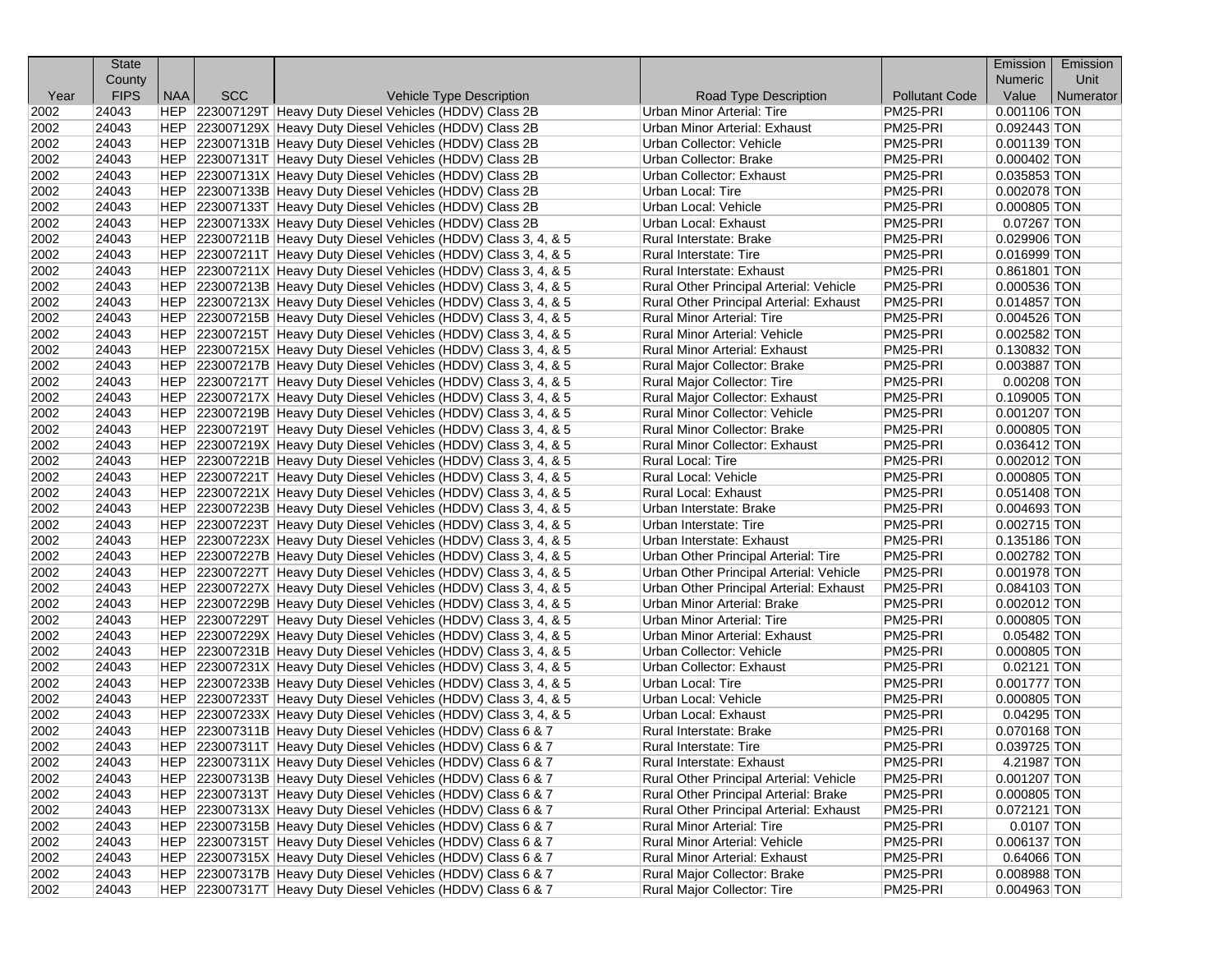|      | <b>State</b> |            |            |                                                                |                                                |                       | Emission       | Emission  |
|------|--------------|------------|------------|----------------------------------------------------------------|------------------------------------------------|-----------------------|----------------|-----------|
|      | County       |            |            |                                                                |                                                |                       | Numeric        | Unit      |
| Year | <b>FIPS</b>  | <b>NAA</b> | <b>SCC</b> | <b>Vehicle Type Description</b>                                | Road Type Description                          | <b>Pollutant Code</b> | Value          | Numerator |
| 2002 | 24043        |            |            | HEP 223007317X Heavy Duty Diesel Vehicles (HDDV) Class 6 & 7   | Rural Major Collector: Exhaust                 | PM25-PRI              | 0.533863 TON   |           |
| 2002 | 24043        |            |            | HEP 223007319B Heavy Duty Diesel Vehicles (HDDV) Class 6 & 7   | Rural Minor Collector: Vehicle                 | PM25-PRI              | 0.002985 TON   |           |
| 2002 | 24043        |            |            | HEP 223007319T Heavy Duty Diesel Vehicles (HDDV) Class 6 & 7   | Rural Minor Collector: Brake                   | PM25-PRI              | $0.00171$ TON  |           |
| 2002 | 24043        |            |            | HEP 223007319X Heavy Duty Diesel Vehicles (HDDV) Class 6 & 7   | Rural Minor Collector: Exhaust                 | PM25-PRI              | 0.178473 TON   |           |
| 2002 | 24043        |            |            | HEP 223007321B Heavy Duty Diesel Vehicles (HDDV) Class 6 & 7   | Rural Local: Tire                              | PM25-PRI              | $0.00426$ TON  |           |
| 2002 | 24043        |            |            | HEP 223007321T Heavy Duty Diesel Vehicles (HDDV) Class 6 & 7   | Rural Local: Vehicle                           | PM25-PRI              | 0.002316 TON   |           |
| 2002 | 24043        |            |            | HEP 223007321X Heavy Duty Diesel Vehicles (HDDV) Class 6 & 7   | Rural Local: Exhaust                           | PM25-PRI              | 0.251527 TON   |           |
| 2002 | 24043        |            |            | HEP 223007323B Heavy Duty Diesel Vehicles (HDDV) Class 6 & 7   | Urban Interstate: Brake                        | PM25-PRI              | $0.011095$ TON |           |
| 2002 | 24043        |            |            | HEP 223007323T Heavy Duty Diesel Vehicles (HDDV) Class 6 & 7   | Urban Interstate: Tire                         | PM25-PRI              | $0.006234$ TON |           |
| 2002 | 24043        |            |            | HEP 223007323X Heavy Duty Diesel Vehicles (HDDV) Class 6 & 7   | Urban Interstate: Exhaust                      | PM25-PRI              | 0.662052 TON   |           |
| 2002 | 24043        |            |            | HEP 223007327B Heavy Duty Diesel Vehicles (HDDV) Class 6 & 7   | Urban Other Principal Arterial: Tire           | PM25-PRI              | 0.006838 TON   |           |
| 2002 | 24043        |            |            | HEP 223007327T Heavy Duty Diesel Vehicles (HDDV) Class 6 & 7   | Urban Other Principal Arterial: Vehicle        | PM25-PRI              | $0.003921$ TON |           |
| 2002 | 24043        |            |            | HEP 223007327X Heavy Duty Diesel Vehicles (HDDV) Class 6 & 7   | Urban Other Principal Arterial: Exhaust        | PM25-PRI              | 0.411786 TON   |           |
| 2002 | 24043        |            |            | HEP 223007329B Heavy Duty Diesel Vehicles (HDDV) Class 6 & 7   | Urban Minor Arterial: Brake                    | PM25-PRI              | $0.004523$ TON |           |
| 2002 | 24043        |            |            | HEP 223007329T Heavy Duty Diesel Vehicles (HDDV) Class 6 & 7   | Urban Minor Arterial: Tire                     | PM25-PRI              | $0.002612$ TON |           |
| 2002 | 24043        |            |            | HEP 223007329X Heavy Duty Diesel Vehicles (HDDV) Class 6 & 7   | Urban Minor Arterial: Exhaust                  | PM25-PRI              | 0.268414 TON   |           |
| 2002 | 24043        |            |            | HEP 223007331B Heavy Duty Diesel Vehicles (HDDV) Class 6 & 7   | Urban Collector: Vehicle                       | PM25-PRI              | $0.001909$ TON |           |
| 2002 | 24043        |            |            | HEP 223007331T Heavy Duty Diesel Vehicles (HDDV) Class 6 & 7   | Urban Collector: Brake                         | PM25-PRI              | $0.000905$ TON |           |
| 2002 | 24043        |            |            | HEP 223007331X Heavy Duty Diesel Vehicles (HDDV) Class 6 & 7   | Urban Collector: Exhaust                       | PM25-PRI              | $0.104132$ TON |           |
| 2002 | 24043        |            |            | HEP 223007333B Heavy Duty Diesel Vehicles (HDDV) Class 6 & 7   | Urban Local: Tire                              | PM25-PRI              | 0.003517 TON   |           |
| 2002 | 24043        |            |            | HEP 223007333T Heavy Duty Diesel Vehicles (HDDV) Class 6 & 7   | Urban Local: Vehicle                           | PM25-PRI              | 0.001978 TON   |           |
| 2002 | 24043        |            |            | HEP 223007333X Heavy Duty Diesel Vehicles (HDDV) Class 6 & 7   | Urban Local: Exhaust                           | PM25-PRI              | 0.210908 TON   |           |
| 2002 | 24043        |            |            | HEP 223007411B Heavy Duty Diesel Vehicles (HDDV) Class 8A & 8B | Rural Interstate: Brake                        | PM25-PRI              | 0.234936 TON   |           |
| 2002 | 24043        |            |            | HEP 223007411T Heavy Duty Diesel Vehicles (HDDV) Class 8A & 8B | Rural Interstate: Tire                         | PM25-PRI              | 0.399004 TON   |           |
| 2002 | 24043        |            |            | HEP 223007411X Heavy Duty Diesel Vehicles (HDDV) Class 8A & 8B | Rural Interstate: Exhaust                      | PM25-PRI              | 19.68261 TON   |           |
| 2002 | 24043        |            |            | HEP 223007413B Heavy Duty Diesel Vehicles (HDDV) Class 8A & 8B | Rural Other Principal Arterial: Vehicle        | PM25-PRI              | 0.003958 TON   |           |
| 2002 | 24043        |            |            | HEP 223007413T Heavy Duty Diesel Vehicles (HDDV) Class 8A & 8B | Rural Other Principal Arterial: Brake          | PM25-PRI              | 0.006906 TON   |           |
| 2002 | 24043        |            |            | HEP 223007413X Heavy Duty Diesel Vehicles (HDDV) Class 8A & 8B | Rural Other Principal Arterial: Exhaust        | PM25-PRI              | 0.336955 TON   |           |
| 2002 | 24043        |            |            | HEP 223007415B Heavy Duty Diesel Vehicles (HDDV) Class 8A & 8B | Rural Minor Arterial: Tire                     | PM25-PRI              | 0.035683 TON   |           |
| 2002 | 24043        |            |            | HEP 223007415T Heavy Duty Diesel Vehicles (HDDV) Class 8A & 8B | Rural Minor Arterial: Vehicle                  | PM25-PRI              | 0.060667 TON   |           |
| 2002 | 24043        |            |            | HEP 223007415X Heavy Duty Diesel Vehicles (HDDV) Class 8A & 8B | Rural Minor Arterial: Exhaust                  | PM25-PRI              | 2.98891 TON    |           |
| 2002 | 24043        |            |            | HEP 223007417B Heavy Duty Diesel Vehicles (HDDV) Class 8A & 8B | Rural Major Collector: Brake                   | PM25-PRI              | 0.029712 TON   |           |
| 2002 | 24043        |            |            | HEP 223007417T Heavy Duty Diesel Vehicles (HDDV) Class 8A & 8B | Rural Major Collector: Tire                    | PM25-PRI              | $0.050371$ TON |           |
| 2002 | 24043        |            |            | HEP 223007417X Heavy Duty Diesel Vehicles (HDDV) Class 8A & 8B | Rural Major Collector: Exhaust                 | PM25-PRI              | 2.490804 TON   |           |
| 2002 | 24043        |            |            | HEP 223007419B Heavy Duty Diesel Vehicles (HDDV) Class 8A & 8B | Rural Minor Collector: Vehicle                 | PM25-PRI              | $0.009927$ TON |           |
| 2002 | 24043        |            |            | HEP 223007419T Heavy Duty Diesel Vehicles (HDDV) Class 8A & 8B | <b>Rural Minor Collector: Brake</b>            | PM25-PRI              | $0.016935$ TON |           |
| 2002 | 24043        |            |            | HEP 223007419X Heavy Duty Diesel Vehicles (HDDV) Class 8A & 8B | Rural Minor Collector: Exhaust                 | PM25-PRI              | 0.832072 TON   |           |
| 2002 | 24043        |            |            | HEP 223007421B Heavy Duty Diesel Vehicles (HDDV) Class 8A & 8B | Rural Local: Tire                              | PM25-PRI              | $0.01402$ TON  |           |
| 2002 | 24043        |            |            | HEP 223007421T Heavy Duty Diesel Vehicles (HDDV) Class 8A & 8B | Rural Local: Vehicle                           | PM25-PRI              | 0.023779 TON   |           |
| 2002 | 24043        |            |            | HEP 223007421X Heavy Duty Diesel Vehicles (HDDV) Class 8A & 8B | Rural Local: Exhaust                           | PM25-PRI              | 1.173453 TON   |           |
| 2002 | 24043        |            |            | HEP 223007423B Heavy Duty Diesel Vehicles (HDDV) Class 8A & 8B | Urban Interstate: Brake                        | PM25-PRI              | 0.036834 TON   |           |
| 2002 | 24043        |            |            | HEP 223007423T Heavy Duty Diesel Vehicles (HDDV) Class 8A & 8B | Urban Interstate: Tire                         | PM25-PRI              | $0.062544$ TON |           |
| 2002 | 24043        |            |            | HEP 223007423X Heavy Duty Diesel Vehicles (HDDV) Class 8A & 8B | Urban Interstate: Exhaust                      | PM25-PRI              | 3.088755 TON   |           |
| 2002 | 24043        |            |            | HEP 223007427B Heavy Duty Diesel Vehicles (HDDV) Class 8A & 8B | Urban Other Principal Arterial: Tire           | PM25-PRI              | 0.02299 TON    |           |
| 2002 | 24043        |            |            | HEP 223007427T Heavy Duty Diesel Vehicles (HDDV) Class 8A & 8B | Urban Other Principal Arterial: Vehicle        | PM25-PRI              | 0.039009 TON   |           |
| 2002 | 24043        |            |            | HEP 223007427X Heavy Duty Diesel Vehicles (HDDV) Class 8A & 8B | <b>Urban Other Principal Arterial: Exhaust</b> | PM25-PRI              | 1.921141 TON   |           |
| 2002 | 24043        |            |            | HEP 223007429B Heavy Duty Diesel Vehicles (HDDV) Class 8A & 8B | Urban Minor Arterial: Brake                    | PM25-PRI              | $0.01495$ TON  |           |
| 2002 | 24043        |            |            | HEP 223007429T Heavy Duty Diesel Vehicles (HDDV) Class 8A & 8B | Urban Minor Arterial: Tire                     | PM25-PRI              | 0.02537 TON    |           |
| 2002 | 24043        |            |            | HEP 223007429X Heavy Duty Diesel Vehicles (HDDV) Class 8A & 8B | <b>Urban Minor Arterial: Exhaust</b>           | PM25-PRI              | 1.251696 TON   |           |
| 2002 | 24043        |            |            | HEP 223007431B Heavy Duty Diesel Vehicles (HDDV) Class 8A & 8B | Urban Collector: Vehicle                       | PM25-PRI              | 0.005732 TON   |           |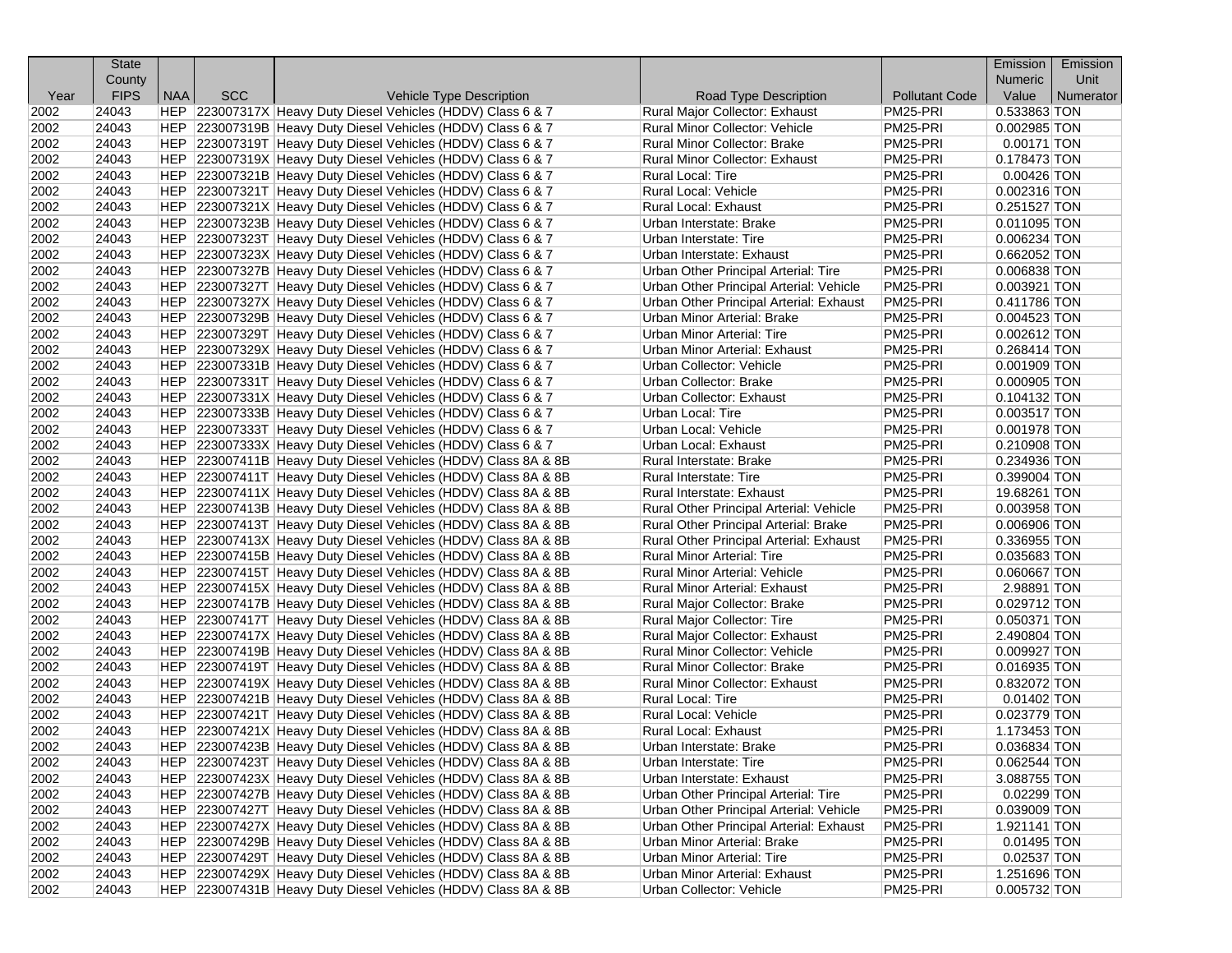|      | <b>State</b> |            |            |                                                                |                                         |                       | Emission       | Emission  |
|------|--------------|------------|------------|----------------------------------------------------------------|-----------------------------------------|-----------------------|----------------|-----------|
|      | County       |            |            |                                                                |                                         |                       | Numeric        | Unit      |
| Year | <b>FIPS</b>  | <b>NAA</b> | <b>SCC</b> | <b>Vehicle Type Description</b>                                | Road Type Description                   | <b>Pollutant Code</b> | Value          | Numerator |
| 2002 | 24043        |            |            | HEP 223007431T Heavy Duty Diesel Vehicles (HDDV) Class 8A & 8B | Urban Collector: Brake                  | PM25-PRI              | 0.009786 TON   |           |
| 2002 | 24043        |            |            | HEP 223007431X Heavy Duty Diesel Vehicles (HDDV) Class 8A & 8B | Urban Collector: Exhaust                | PM25-PRI              | 0.485967 TON   |           |
| 2002 | 24043        |            |            | HEP 223007433B Heavy Duty Diesel Vehicles (HDDV) Class 8A & 8B | Urban Local: Tire                       | PM25-PRI              | 0.011697 TON   |           |
| 2002 | 24043        |            |            | HEP 223007433T Heavy Duty Diesel Vehicles (HDDV) Class 8A & 8B | Urban Local: Vehicle                    | PM25-PRI              | $0.020008$ TON |           |
| 2002 | 24043        |            |            | HEP 223007433X Heavy Duty Diesel Vehicles (HDDV) Class 8A & 8B | Urban Local: Exhaust                    | PM25-PRI              | 0.984207 TON   |           |
| 2002 | 24043        |            |            | HEP 223007511B Heavy Duty Diesel Buses (School & Transit)      | Rural Interstate: Brake                 | PM25-PRI              | 0.026889 TON   |           |
| 2002 | 24043        |            |            | HEP 223007511T Heavy Duty Diesel Buses (School & Transit)      | <b>Rural Interstate: Tire</b>           | PM25-PRI              | 0.015255 TON   |           |
| 2002 | 24043        |            |            | HEP 223007511X Heavy Duty Diesel Buses (School & Transit)      | Rural Interstate: Exhaust               | PM25-PRI              | 3.97878 TON    |           |
| 2002 | 24043        |            |            | HEP 223007513B Heavy Duty Diesel Buses (School & Transit)      | Rural Other Principal Arterial: Vehicle | PM25-PRI              | 0.000805 TON   |           |
| 2002 | 24043        |            |            | HEP 223007513T Heavy Duty Diesel Buses (School & Transit)      | Rural Other Principal Arterial: Brake   | PM25-PRI              | 0.000334 TON   |           |
| 2002 | 24043        |            |            | HEP 223007513X Heavy Duty Diesel Buses (School & Transit)      | Rural Other Principal Arterial: Exhaust | PM25-PRI              | 0.092867 TON   |           |
| 2002 | 24043        |            |            | HEP 223007515B Heavy Duty Diesel Buses (School & Transit)      | <b>Rural Minor Arterial: Tire</b>       | PM25-PRI              | 0.00644 TON    |           |
| 2002 | 24043        |            |            | HEP 223007515T Heavy Duty Diesel Buses (School & Transit)      | <b>Rural Minor Arterial: Vehicle</b>    | PM25-PRI              | 0.003556 TON   |           |
| 2002 | 24043        |            |            | HEP 223007515X Heavy Duty Diesel Buses (School & Transit)      | <b>Rural Minor Arterial: Exhaust</b>    | PM25-PRI              | 0.936098 TON   |           |
| 2002 | 24043        |            |            | HEP 223007517B Heavy Duty Diesel Buses (School & Transit)      | Rural Major Collector: Brake            | PM25-PRI              | $0.003924$ TON |           |
| 2002 | 24043        |            |            | HEP 223007517T Heavy Duty Diesel Buses (School & Transit)      | <b>Rural Major Collector: Tire</b>      | PM25-PRI              | 0.00218 TON    |           |
| 2002 | 24043        |            |            | HEP 223007517X Heavy Duty Diesel Buses (School & Transit)      | Rural Major Collector: Exhaust          | PM25-PRI              | 0.570391 TON   |           |
| 2002 | 24043        |            |            | HEP 223007519B Heavy Duty Diesel Buses (School & Transit)      | <b>Rural Minor Collector: Vehicle</b>   | PM25-PRI              | 0.001207 TON   |           |
| 2002 | 24043        |            |            | HEP 223007519T Heavy Duty Diesel Buses (School & Transit)      | Rural Minor Collector: Brake            | PM25-PRI              | 0.000805 TON   |           |
| 2002 | 24043        |            |            | HEP 223007519X Heavy Duty Diesel Buses (School & Transit)      | Rural Minor Collector: Exhaust          | PM25-PRI              | 0.179823 TON   |           |
| 2002 | 24043        |            |            | HEP 223007521B Heavy Duty Diesel Buses (School & Transit)      | Rural Local: Tire                       | PM25-PRI              | 0.001139 TON   |           |
| 2002 | 24043        |            |            | HEP 223007521T Heavy Duty Diesel Buses (School & Transit)      | Rural Local: Vehicle                    | PM25-PRI              | 0.000736 TON   |           |
| 2002 | 24043        |            |            | HEP 223007521X Heavy Duty Diesel Buses (School & Transit)      | <b>Rural Local: Exhaust</b>             | PM25-PRI              | 0.171329 TON   |           |
| 2002 | 24043        |            |            | HEP 223007523B Heavy Duty Diesel Buses (School & Transit)      | Urban Interstate: Brake                 | PM25-PRI              | $0.00761$ TON  |           |
| 2002 | 24043        |            |            | HEP 223007523T Heavy Duty Diesel Buses (School & Transit)      | <b>Urban Interstate: Tire</b>           | PM25-PRI              | $0.00429$ TON  |           |
| 2002 | 24043        |            |            | HEP 223007523X Heavy Duty Diesel Buses (School & Transit)      | Urban Interstate: Exhaust               | PM25-PRI              | 1.130128 TON   |           |
| 2002 | 24043        |            |            | HEP 223007527B Heavy Duty Diesel Buses (School & Transit)      | Urban Other Principal Arterial: Tire    | PM25-PRI              | 0.006536 TON   |           |
| 2002 | 24043        |            |            | HEP 223007527T Heavy Duty Diesel Buses (School & Transit)      | Urban Other Principal Arterial: Vehicle | PM25-PRI              | 0.003785 TON   |           |
| 2002 | 24043        |            |            | HEP 223007527X Heavy Duty Diesel Buses (School & Transit)      | Urban Other Principal Arterial: Exhaust | PM25-PRI              | 0.971739 TON   |           |
| 2002 | 24043        |            |            | HEP 223007529B Heavy Duty Diesel Buses (School & Transit)      | <b>Urban Minor Arterial: Brake</b>      | PM25-PRI              | 0.00409 TON    |           |
| 2002 | 24043        |            |            | HEP 223007529T Heavy Duty Diesel Buses (School & Transit)      | Urban Minor Arterial: Tire              | PM25-PRI              | 0.002346 TON   |           |
| 2002 | 24043        |            |            | HEP 223007529X Heavy Duty Diesel Buses (School & Transit)      | Urban Minor Arterial: Exhaust           | PM25-PRI              | 0.609165 TON   |           |
| 2002 | 24043        |            |            | HEP 223007531B Heavy Duty Diesel Buses (School & Transit)      | Urban Collector: Vehicle                | PM25-PRI              | $0.001408$ TON |           |
| 2002 | 24043        |            |            | HEP 223007531T Heavy Duty Diesel Buses (School & Transit)      | <b>Urban Collector: Brake</b>           | PM25-PRI              | 0.000805 TON   |           |
| 2002 | 24043        |            |            | HEP 223007531X Heavy Duty Diesel Buses (School & Transit)      | Urban Collector: Exhaust                | PM25-PRI              | 0.229023 TON   |           |
| 2002 | 24043        |            |            | HEP 223007533B Heavy Duty Diesel Buses (School & Transit)      | Urban Local: Tire                       | PM25-PRI              | 0.002278 TON   |           |
| 2002 | 24043        |            |            | HEP 223007533T Heavy Duty Diesel Buses (School & Transit)      | Urban Local: Vehicle                    | PM25-PRI              | 0.001207 TON   |           |
| 2002 | 24043        | HEP        |            | 223007533X Heavy Duty Diesel Buses (School & Transit)          | Urban Local: Exhaust                    | PM25-PRI              | 0.342817 TON   |           |
|      |              |            |            |                                                                |                                         | <b>PM25-PRI Total</b> | 94.74925       |           |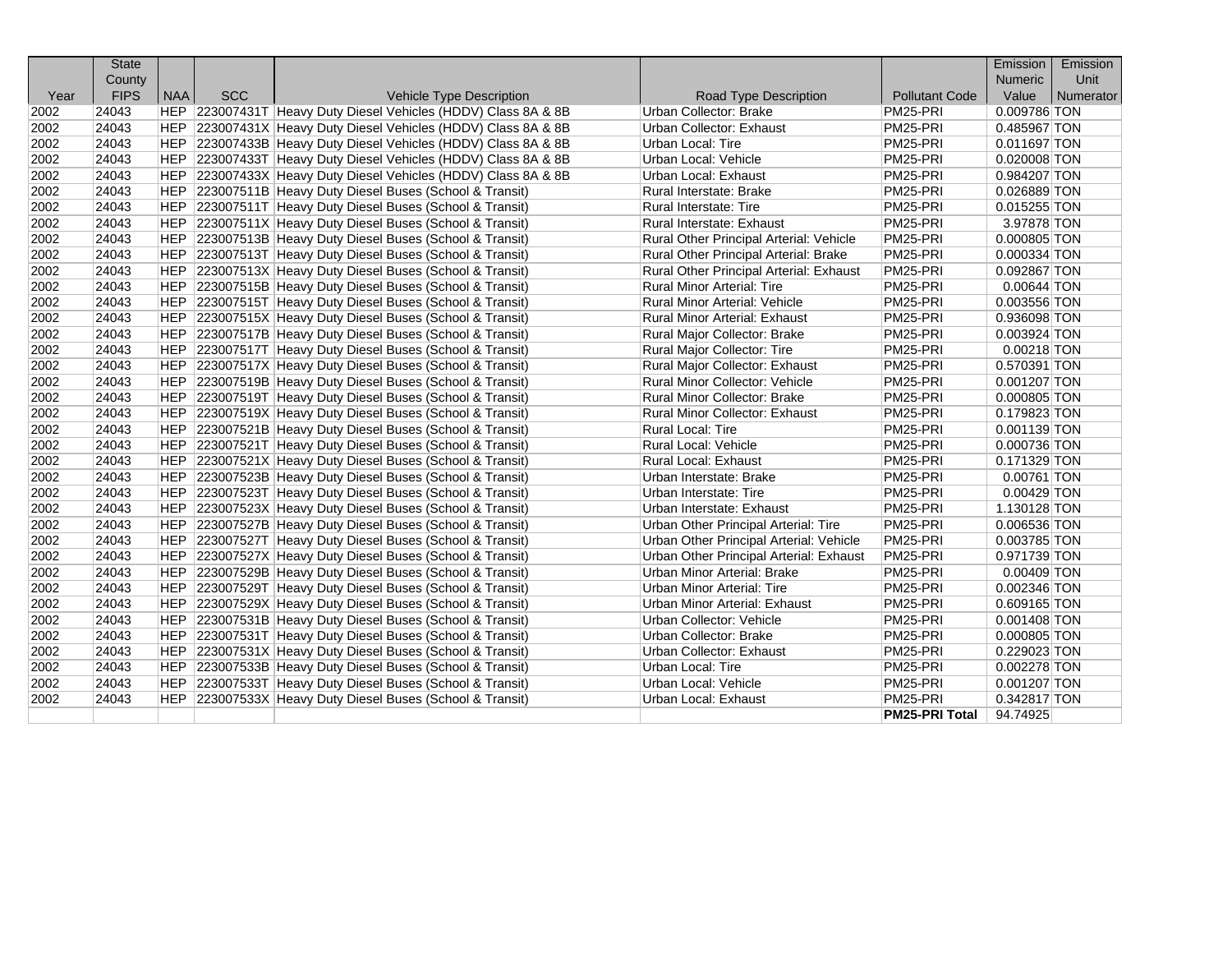|              | <b>State</b> |            |            |                                                                       |                                                                  |                                    | Emission                        | Emission  |
|--------------|--------------|------------|------------|-----------------------------------------------------------------------|------------------------------------------------------------------|------------------------------------|---------------------------------|-----------|
|              | County       |            |            |                                                                       |                                                                  |                                    | <b>Numeric</b>                  | Unit      |
| Year         | <b>FIPS</b>  | <b>NAA</b> | <b>SCC</b> | Vehicle Type Description                                              | Road Type Description                                            | <b>Pollutant Code</b>              | Value                           | Numerator |
| 2002         | 24043        |            |            | HEP 220100111X Light Duty Gasoline Vehicles (LDGV)                    | Rural Interstate: Exhaust                                        | SO <sub>2</sub>                    | 21.74664 TON                    |           |
| 2002         | 24043        |            |            | HEP 220100113X Light Duty Gasoline Vehicles (LDGV)                    | Rural Other Principal Arterial: Exhaust                          | SO <sub>2</sub>                    | 0.81722 TON                     |           |
| 2002         | 24043        |            |            | HEP 220100115X Light Duty Gasoline Vehicles (LDGV)                    | <b>Rural Minor Arterial: Exhaust</b>                             | SO <sub>2</sub>                    | 5.568433 TON                    |           |
| 2002         | 24043        |            |            | HEP 220100117X Light Duty Gasoline Vehicles (LDGV)                    | Rural Major Collector: Exhaust                                   | SO <sub>2</sub>                    | 5.258778 TON                    |           |
| 2002         | 24043        |            |            | HEP 220100119X Light Duty Gasoline Vehicles (LDGV)                    | Rural Minor Collector: Exhaust                                   | SO <sub>2</sub>                    | 2.002704 TON                    |           |
| 2002         | 24043        |            |            | HEP 220100121X Light Duty Gasoline Vehicles (LDGV)                    | Rural Local: Exhaust                                             | SO <sub>2</sub>                    | 3.527316 TON                    |           |
| 2002         | 24043        |            |            | HEP 220100123X Light Duty Gasoline Vehicles (LDGV)                    | Urban Interstate: Exhaust                                        | SO <sub>2</sub>                    | 8.540785 TON                    |           |
| 2002         | 24043        |            |            | HEP 220100127X Light Duty Gasoline Vehicles (LDGV)                    | Urban Other Principal Arterial: Exhaust                          | SO <sub>2</sub>                    | 6.482015 TON                    |           |
| 2002         | 24043        |            |            | HEP 220100129X Light Duty Gasoline Vehicles (LDGV)                    | Urban Minor Arterial: Exhaust                                    | SO <sub>2</sub>                    | 4.724719 TON                    |           |
| 2002         | 24043        |            |            | HEP 220100131X Light Duty Gasoline Vehicles (LDGV)                    | Urban Collector: Exhaust                                         | SO <sub>2</sub>                    | 1.57781 TON                     |           |
| 2002         | 24043        |            |            | HEP 220100133X Light Duty Gasoline Vehicles (LDGV)                    | Urban Local: Exhaust                                             | SO <sub>2</sub>                    | 2.280889 TON                    |           |
| 2002         | 24043        |            |            | $ HEP $ 220102011X Light Duty Gasoline Trucks 1 & 2 (M6) = LDGT1 (M5) | Rural Interstate: Exhaust                                        | SO <sub>2</sub>                    | 17.69179 TON                    |           |
| 2002         | 24043        |            |            | $ HEP $ 220102013X Light Duty Gasoline Trucks 1 & 2 (M6) = LDGT1 (M5) | Rural Other Principal Arterial: Exhaust                          | SO <sub>2</sub>                    | 0.664863 TON                    |           |
| 2002         | 24043        |            |            | $ HEP $ 220102015X Light Duty Gasoline Trucks 1 & 2 (M6) = LDGT1 (M5) | Rural Minor Arterial: Exhaust                                    | SO <sub>2</sub>                    | 4.530366 TON                    |           |
| 2002         | 24043        |            |            | HEP $ 220102017X $ Light Duty Gasoline Trucks 1 & 2 (M6) = LDGT1 (M5) | Rural Major Collector: Exhaust                                   | SO <sub>2</sub>                    | 4.27842 TON                     |           |
| 2002         | 24043        |            |            | $ HEP $ 220102019X Light Duty Gasoline Trucks 1 & 2 (M6) = LDGT1 (M5) | <b>Rural Minor Collector: Exhaust</b>                            | SO <sub>2</sub>                    | 1.629322 TON                    |           |
| 2002         | 24043        |            |            | $ HEP $ 220102021X Light Duty Gasoline Trucks 1 & 2 (M6) = LDGT1 (M5) | Rural Local: Exhaust                                             | SO <sub>2</sub>                    | 2.880457 TON                    |           |
| 2002         | 24043        |            |            | $ HEP $ 220102023X Light Duty Gasoline Trucks 1 & 2 (M6) = LDGT1 (M5) | Urban Interstate: Exhaust                                        | SO <sub>2</sub>                    | 6.9481 TON                      |           |
| 2002         | 24043        |            |            | $ HEP $ 220102027X Light Duty Gasoline Trucks 1 & 2 (M6) = LDGT1 (M5) | Urban Other Principal Arterial: Exhaust                          | SO <sub>2</sub>                    | 5.275038 TON                    |           |
| 2002         | 24043        |            |            | HEP $ 220102029X $ Light Duty Gasoline Trucks 1 & 2 (M6) = LDGT1 (M5) | Urban Minor Arterial: Exhaust                                    | SO <sub>2</sub>                    | 3.852707 TON                    |           |
| 2002         | 24043        |            |            | $ HEP $ 220102031X Light Duty Gasoline Trucks 1 & 2 (M6) = LDGT1 (M5) | Urban Collector: Exhaust                                         | SO <sub>2</sub>                    | 1.288579 TON                    |           |
| 2002         | 24043        |            |            | $ HEP $ 220102033X Light Duty Gasoline Trucks 1 & 2 (M6) = LDGT1 (M5) | <b>Urban Local: Exhaust</b>                                      | SO <sub>2</sub>                    | $1.86253$ TON                   |           |
| 2002         | 24043        |            |            | $ HEP $ 220104011X Light Duty Gasoline Trucks 3 & 4 (M6) = LDGT2 (M5) | Rural Interstate: Exhaust                                        | SO <sub>2</sub>                    | 8.024665 TON                    |           |
| 2002         | 24043        |            |            | $ HEP $ 220104013X Light Duty Gasoline Trucks 3 & 4 (M6) = LDGT2 (M5) | Rural Other Principal Arterial: Exhaust                          | SO <sub>2</sub>                    | $0.301513$ TON                  |           |
| 2002         | 24043        |            |            | HEP $ 220104015X $ Light Duty Gasoline Trucks 3 & 4 (M6) = LDGT2 (M5) | Rural Minor Arterial: Exhaust                                    | SO <sub>2</sub>                    | 2.054836 TON                    |           |
| 2002         | 24043        |            |            | $ HEP $ 220104017X Light Duty Gasoline Trucks 3 & 4 (M6) = LDGT2 (M5) | Rural Major Collector: Exhaust                                   | SO <sub>2</sub>                    | 1.940528 TON                    |           |
| 2002         | 24043        |            |            | $ HEP $ 220104019X Light Duty Gasoline Trucks 3 & 4 (M6) = LDGT2 (M5) | Rural Minor Collector: Exhaust                                   | SO <sub>2</sub>                    | 0.738993 TON                    |           |
| 2002         | 24043        |            |            | $ HEP $ 220104021X Light Duty Gasoline Trucks 3 & 4 (M6) = LDGT2 (M5) | <b>Rural Local: Exhaust</b>                                      | SO <sub>2</sub>                    | 1.309616 TON                    |           |
| 2002         | 24043        |            |            | $ HEP $ 220104023X Light Duty Gasoline Trucks 3 & 4 (M6) = LDGT2 (M5) | Urban Interstate: Exhaust                                        | SO <sub>2</sub>                    | 3.151644 TON                    |           |
| 2002         | 24043        |            |            | $ HEP $ 220104027X Light Duty Gasoline Trucks 3 & 4 (M6) = LDGT2 (M5) | Urban Other Principal Arterial: Exhaust                          | SO <sub>2</sub>                    | 2.393929 TON                    |           |
| 2002         | 24043        |            |            | $ HEP $ 220104029X Light Duty Gasoline Trucks 3 & 4 (M6) = LDGT2 (M5) | Urban Minor Arterial: Exhaust                                    | SO <sub>2</sub>                    | 1.749998 TON                    |           |
| 2002         | 24043        |            |            | $ HEP $ 220104031X Light Duty Gasoline Trucks 3 & 4 (M6) = LDGT2 (M5) | Urban Collector: Exhaust                                         | SO <sub>2</sub>                    | 0.58563 TON                     |           |
| 2002         | 24043        |            |            | $ HEP $ 220104033X Light Duty Gasoline Trucks 3 & 4 (M6) = LDGT2 (M5) | Urban Local: Exhaust                                             | SO <sub>2</sub>                    | 0.846767 TON                    |           |
| 2002         | 24043        |            |            | HEP 220107011X Heavy Duty Gasoline Vehicles 2B thru 8B & Buses (HDGV) | Rural Interstate: Exhaust                                        | SO <sub>2</sub>                    | 5.159774 TON                    |           |
| 2002         | 24043        |            |            | HEP 220107013X Heavy Duty Gasoline Vehicles 2B thru 8B & Buses (HDGV) | Rural Other Principal Arterial: Exhaust                          | SO <sub>2</sub>                    | 0.089662 TON                    |           |
| 2002         | 24043        |            |            | HEP 220107015X Heavy Duty Gasoline Vehicles 2B thru 8B & Buses (HDGV) | <b>Rural Minor Arterial: Exhaust</b>                             | SO <sub>2</sub>                    | 0.801992 TON                    |           |
| 2002         | 24043        |            |            | HEP 220107017X Heavy Duty Gasoline Vehicles 2B thru 8B & Buses (HDGV) | Rural Major Collector: Exhaust                                   | SO <sub>2</sub>                    | 0.65662 TON                     |           |
| 2002         | 24043        |            |            | HEP 220107019X Heavy Duty Gasoline Vehicles 2B thru 8B & Buses (HDGV) | Rural Minor Collector: Exhaust                                   | SO <sub>2</sub>                    | 0.21879 TON                     |           |
| 2002         | 24043        |            |            | HEP 220107021X Heavy Duty Gasoline Vehicles 2B thru 8B & Buses (HDGV) | Rural Local: Exhaust                                             | SO <sub>2</sub>                    | 0.304432 TON                    |           |
| 2002         | 24043        |            |            | HEP 220107023X Heavy Duty Gasoline Vehicles 2B thru 8B & Buses (HDGV) | Urban Interstate: Exhaust                                        | SO <sub>2</sub>                    | 0.837402 TON                    |           |
| 2002         | 24043        |            |            | HEP 220107027X Heavy Duty Gasoline Vehicles 2B thru 8B & Buses (HDGV) | Urban Other Principal Arterial: Exhaust                          | SO <sub>2</sub>                    | 0.536225 TON                    |           |
|              | 24043        |            |            | HEP 220107029X Heavy Duty Gasoline Vehicles 2B thru 8B & Buses (HDGV) | <b>Urban Minor Arterial: Exhaust</b>                             | SO <sub>2</sub>                    | 0.34845 TON                     |           |
| 2002<br>2002 | 24043        |            |            | HEP 220107031X Heavy Duty Gasoline Vehicles 2B thru 8B & Buses (HDGV) | Urban Collector: Exhaust                                         | SO <sub>2</sub>                    | 0.134803 TON                    |           |
| 2002         | 24043        |            |            | HEP 220107033X Heavy Duty Gasoline Vehicles 2B thru 8B & Buses (HDGV) | Urban Local: Exhaust                                             | SO <sub>2</sub>                    | 0.266546 TON                    |           |
| 2002         |              |            |            |                                                                       | Rural Interstate: Exhaust                                        | SO <sub>2</sub>                    | $0.047721$ TON                  |           |
|              | 24043        |            |            | HEP 220108011X Motorcycles (MC)                                       |                                                                  | SO <sub>2</sub>                    |                                 |           |
| 2002         | 24043        |            |            | HEP 220108013X Motorcycles (MC)<br>HEP 220108015X Motorcycles (MC)    | Rural Other Principal Arterial: Exhaust                          |                                    | $0.004259$ TON<br>$0.02146$ TON |           |
| 2002         | 24043        |            |            |                                                                       | Rural Minor Arterial: Exhaust                                    | SO <sub>2</sub>                    |                                 |           |
| 2002         | 24043        |            |            | HEP 220108017X Motorcycles (MC)                                       | Rural Major Collector: Exhaust<br>Rural Minor Collector: Exhaust | SO <sub>2</sub>                    | 0.029934 TON                    |           |
| 2002         | 24043        |            |            | HEP 220108019X Motorcycles (MC)                                       |                                                                  | SO <sub>2</sub><br>SO <sub>2</sub> | 0.017608 TON                    |           |
| 2002         | 24043        |            |            | HEP 220108021X Motorcycles (MC)                                       | Rural Local: Exhaust                                             |                                    | 0.057843 TON                    |           |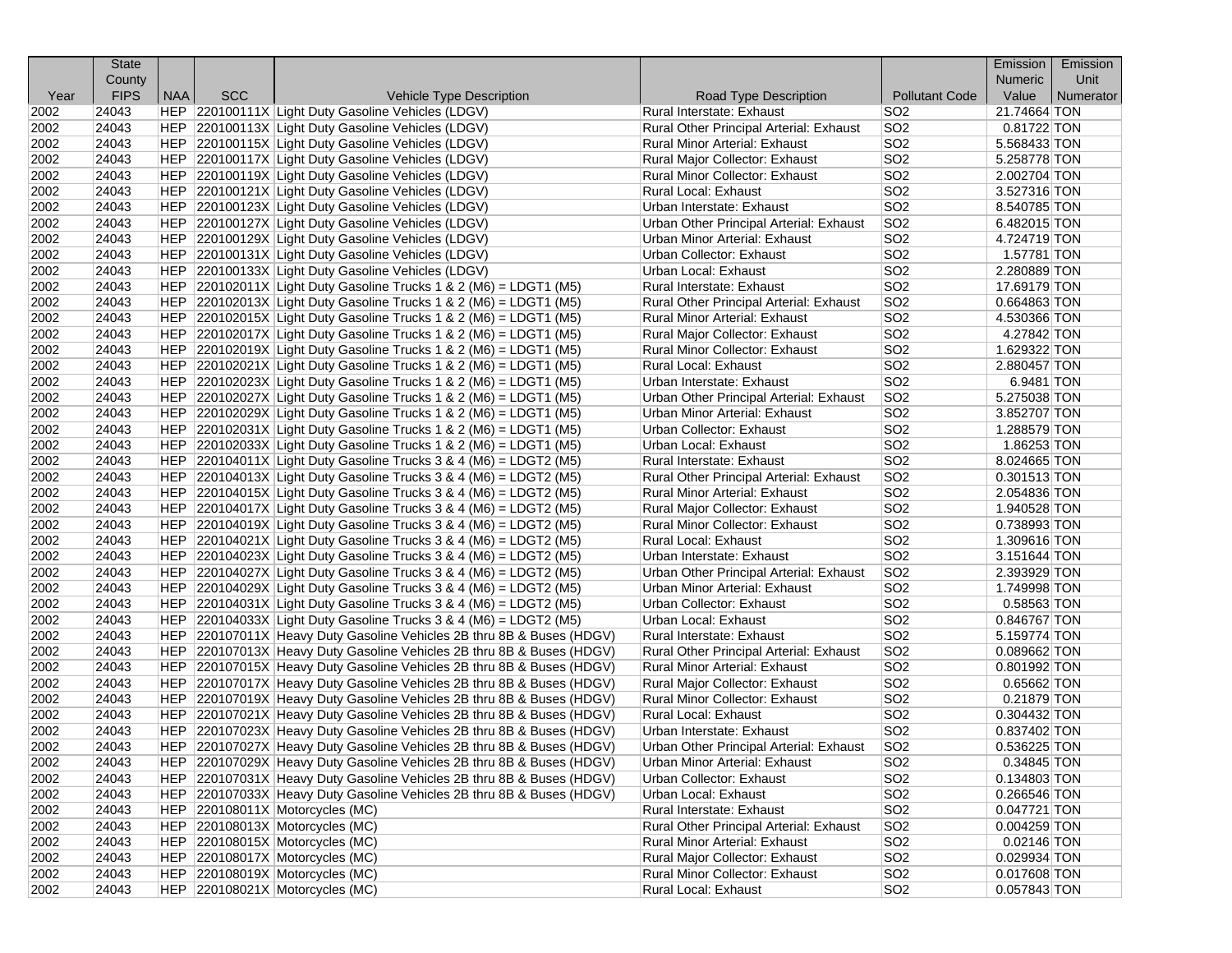| County<br><b>Numeric</b><br>Unit<br><b>FIPS</b><br><b>NAA</b><br><b>SCC</b><br><b>Pollutant Code</b><br>Value<br>Numerator<br>Year<br>Vehicle Type Description<br>Road Type Description<br>0.079555 TON<br>2002<br>24043<br>HEP 220108023X Motorcycles (MC)<br>Urban Interstate: Exhaust<br>SO <sub>2</sub><br>SO <sub>2</sub><br>2002<br>24043<br>HEP 220108027X Motorcycles (MC)<br>Urban Other Principal Arterial: Exhaust<br>0.017999 TON<br>SO <sub>2</sub><br>2002<br>24043<br>HEP 220108029X Motorcycles (MC)<br>Urban Minor Arterial: Exhaust<br>0.013672 TON<br>2002<br>SO <sub>2</sub><br>$0.00882$ TON<br>24043<br>HEP 220108031X Motorcycles (MC)<br>Urban Collector: Exhaust<br>SO <sub>2</sub><br>2002<br>24043<br>HEP 220108033X Motorcycles (MC)<br>Urban Local: Exhaust<br>$0.016023$ TON<br>SO <sub>2</sub><br>2002<br>24043<br>HEP 223000111X Light Duty Diesel Vehicles (LDDV)<br>0.057866 TON<br>Rural Interstate: Exhaust<br>2002<br>24043<br>HEP 223000113X Light Duty Diesel Vehicles (LDDV)<br>SO <sub>2</sub><br>Rural Other Principal Arterial: Exhaust<br>$0.002181$ TON<br>SO <sub>2</sub><br>2002<br>24043<br>HEP 223000115X Light Duty Diesel Vehicles (LDDV)<br><b>Rural Minor Arterial: Exhaust</b><br>$0.014857$ TON<br>SO <sub>2</sub><br>2002<br>24043<br>HEP 223000117X Light Duty Diesel Vehicles (LDDV)<br>Rural Major Collector: Exhaust<br>$0.01402$ TON<br>2002<br>SO <sub>2</sub><br>24043<br>HEP 223000119X Light Duty Diesel Vehicles (LDDV)<br>Rural Minor Collector: Exhaust<br>0.005298 TON<br>2002<br>24043<br>Rural Local: Exhaust<br>SO <sub>2</sub><br>HEP 223000121X Light Duty Diesel Vehicles (LDDV)<br>$0.009425$ TON<br>SO <sub>2</sub><br>HEP 223000123X Light Duty Diesel Vehicles (LDDV)<br>$0.02266$ TON<br>2002<br>24043<br>Urban Interstate: Exhaust<br>SO <sub>2</sub><br>2002<br>24043<br>HEP 223000127X Light Duty Diesel Vehicles (LDDV)<br>Urban Other Principal Arterial: Exhaust<br>$0.017327$ TON<br>2002<br>SO <sub>2</sub><br>$0.012703$ TON<br>24043<br>HEP 223000129X Light Duty Diesel Vehicles (LDDV)<br><b>Urban Minor Arterial: Exhaust</b><br>SO <sub>2</sub><br>2002<br>24043<br>HEP 223000131X Light Duty Diesel Vehicles (LDDV)<br>Urban Collector: Exhaust<br>$0.004222$ TON<br>SO <sub>2</sub><br>2002<br>24043<br>Urban Local: Exhaust<br>0.006067 TON<br>HEP 223000133X Light Duty Diesel Vehicles (LDDV)<br>24043<br>HEP 223006011X Light Duty Diesel Trucks 1 thru 4 (M6) (LDDT)<br>SO <sub>2</sub><br>2002<br>Rural Interstate: Exhaust<br>0.697196 TON<br>SO <sub>2</sub><br>2002<br>24043<br>HEP 223006013X Light Duty Diesel Trucks 1 thru 4 (M6) (LDDT)<br>Rural Other Principal Arterial: Exhaust<br>0.026293 TON<br>SO <sub>2</sub><br>2002<br>0.17885 TON<br>24043<br>HEP 223006015X Light Duty Diesel Trucks 1 thru 4 (M6) (LDDT)<br>Rural Minor Arterial: Exhaust<br>2002<br>24043<br>SO <sub>2</sub><br>0.168788 TON<br>HEP 223006017X Light Duty Diesel Trucks 1 thru 4 (M6) (LDDT)<br>Rural Major Collector: Exhaust<br>2002<br>24043<br>SO <sub>2</sub><br>HEP 223006019X Light Duty Diesel Trucks 1 thru 4 (M6) (LDDT)<br>Rural Minor Collector: Exhaust<br>$0.064291$ TON<br>HEP 223006021X Light Duty Diesel Trucks 1 thru 4 (M6) (LDDT)<br>SO <sub>2</sub><br>2002<br>24043<br>Rural Local: Exhaust<br>$0.114291$ TON<br>SO <sub>2</sub><br>2002<br>HEP 223006023X Light Duty Diesel Trucks 1 thru 4 (M6) (LDDT)<br>24043<br>Urban Interstate: Exhaust<br>0.274248 TON<br>2002<br>SO <sub>2</sub><br>0.208755 TON<br>24043<br>HEP 223006027X Light Duty Diesel Trucks 1 thru 4 (M6) (LDDT)<br>Urban Other Principal Arterial: Exhaust<br>SO <sub>2</sub><br>2002<br>24043<br>HEP 223006029X Light Duty Diesel Trucks 1 thru 4 (M6) (LDDT)<br>Urban Minor Arterial: Exhaust<br>0.152723 TON<br>2002<br>24043<br>HEP 223006031X Light Duty Diesel Trucks 1 thru 4 (M6) (LDDT)<br>Urban Collector: Exhaust<br>SO <sub>2</sub><br>0.051076 TON<br>24043<br>HEP 223006033X Light Duty Diesel Trucks 1 thru 4 (M6) (LDDT)<br>SO <sub>2</sub><br>2002<br>Urban Local: Exhaust<br>0.074032 TON<br>SO <sub>2</sub><br>2002<br>24043<br>HEP 223007111X Heavy Duty Diesel Vehicles (HDDV) Class 2B<br>Rural Interstate: Exhaust<br>1.925975 TON<br>SO <sub>2</sub><br>2002<br>0.032934 TON<br>24043<br>HEP 223007113X Heavy Duty Diesel Vehicles (HDDV) Class 2B<br>Rural Other Principal Arterial: Exhaust<br>2002<br>24043<br>SO <sub>2</sub><br>HEP 223007115X Heavy Duty Diesel Vehicles (HDDV) Class 2B<br><b>Rural Minor Arterial: Exhaust</b><br>0.292821 TON<br>2002<br>24043<br>SO <sub>2</sub><br>HEP 223007117X Heavy Duty Diesel Vehicles (HDDV) Class 2B<br>Rural Major Collector: Exhaust<br>0.244053 TON<br>SO <sub>2</sub><br>2002<br>24043<br>HEP 223007119X Heavy Duty Diesel Vehicles (HDDV) Class 2B<br>Rural Minor Collector: Exhaust<br>$0.08153$ TON<br>SO <sub>2</sub><br>2002<br>HEP 223007121X Heavy Duty Diesel Vehicles (HDDV) Class 2B<br>24043<br><b>Rural Local: Exhaust</b><br>$0.114948$ TON<br>2002<br>SO <sub>2</sub><br>24043<br>HEP 223007123X Heavy Duty Diesel Vehicles (HDDV) Class 2B<br>0.302317 TON<br>Urban Interstate: Exhaust |
|-----------------------------------------------------------------------------------------------------------------------------------------------------------------------------------------------------------------------------------------------------------------------------------------------------------------------------------------------------------------------------------------------------------------------------------------------------------------------------------------------------------------------------------------------------------------------------------------------------------------------------------------------------------------------------------------------------------------------------------------------------------------------------------------------------------------------------------------------------------------------------------------------------------------------------------------------------------------------------------------------------------------------------------------------------------------------------------------------------------------------------------------------------------------------------------------------------------------------------------------------------------------------------------------------------------------------------------------------------------------------------------------------------------------------------------------------------------------------------------------------------------------------------------------------------------------------------------------------------------------------------------------------------------------------------------------------------------------------------------------------------------------------------------------------------------------------------------------------------------------------------------------------------------------------------------------------------------------------------------------------------------------------------------------------------------------------------------------------------------------------------------------------------------------------------------------------------------------------------------------------------------------------------------------------------------------------------------------------------------------------------------------------------------------------------------------------------------------------------------------------------------------------------------------------------------------------------------------------------------------------------------------------------------------------------------------------------------------------------------------------------------------------------------------------------------------------------------------------------------------------------------------------------------------------------------------------------------------------------------------------------------------------------------------------------------------------------------------------------------------------------------------------------------------------------------------------------------------------------------------------------------------------------------------------------------------------------------------------------------------------------------------------------------------------------------------------------------------------------------------------------------------------------------------------------------------------------------------------------------------------------------------------------------------------------------------------------------------------------------------------------------------------------------------------------------------------------------------------------------------------------------------------------------------------------------------------------------------------------------------------------------------------------------------------------------------------------------------------------------------------------------------------------------------------------------------------------------------------------------------------------------------------------------------------------------------------------------------------------------------------------------------------------------------------------------------------------------------------------------------------------------------------------------------------------------------------------------------------------------------------------------------------------------------------------------------------------------------------------------------------------------------------------------------------------------------------------------------------------------------------------------------------------------------------------------------------------------------------------------------------------------------------------------------------------------------------------------------------------------------------------------------------------------------------------|
|                                                                                                                                                                                                                                                                                                                                                                                                                                                                                                                                                                                                                                                                                                                                                                                                                                                                                                                                                                                                                                                                                                                                                                                                                                                                                                                                                                                                                                                                                                                                                                                                                                                                                                                                                                                                                                                                                                                                                                                                                                                                                                                                                                                                                                                                                                                                                                                                                                                                                                                                                                                                                                                                                                                                                                                                                                                                                                                                                                                                                                                                                                                                                                                                                                                                                                                                                                                                                                                                                                                                                                                                                                                                                                                                                                                                                                                                                                                                                                                                                                                                                                                                                                                                                                                                                                                                                                                                                                                                                                                                                                                                                                                                                                                                                                                                                                                                                                                                                                                                                                                                                                                                                                             |
|                                                                                                                                                                                                                                                                                                                                                                                                                                                                                                                                                                                                                                                                                                                                                                                                                                                                                                                                                                                                                                                                                                                                                                                                                                                                                                                                                                                                                                                                                                                                                                                                                                                                                                                                                                                                                                                                                                                                                                                                                                                                                                                                                                                                                                                                                                                                                                                                                                                                                                                                                                                                                                                                                                                                                                                                                                                                                                                                                                                                                                                                                                                                                                                                                                                                                                                                                                                                                                                                                                                                                                                                                                                                                                                                                                                                                                                                                                                                                                                                                                                                                                                                                                                                                                                                                                                                                                                                                                                                                                                                                                                                                                                                                                                                                                                                                                                                                                                                                                                                                                                                                                                                                                             |
|                                                                                                                                                                                                                                                                                                                                                                                                                                                                                                                                                                                                                                                                                                                                                                                                                                                                                                                                                                                                                                                                                                                                                                                                                                                                                                                                                                                                                                                                                                                                                                                                                                                                                                                                                                                                                                                                                                                                                                                                                                                                                                                                                                                                                                                                                                                                                                                                                                                                                                                                                                                                                                                                                                                                                                                                                                                                                                                                                                                                                                                                                                                                                                                                                                                                                                                                                                                                                                                                                                                                                                                                                                                                                                                                                                                                                                                                                                                                                                                                                                                                                                                                                                                                                                                                                                                                                                                                                                                                                                                                                                                                                                                                                                                                                                                                                                                                                                                                                                                                                                                                                                                                                                             |
|                                                                                                                                                                                                                                                                                                                                                                                                                                                                                                                                                                                                                                                                                                                                                                                                                                                                                                                                                                                                                                                                                                                                                                                                                                                                                                                                                                                                                                                                                                                                                                                                                                                                                                                                                                                                                                                                                                                                                                                                                                                                                                                                                                                                                                                                                                                                                                                                                                                                                                                                                                                                                                                                                                                                                                                                                                                                                                                                                                                                                                                                                                                                                                                                                                                                                                                                                                                                                                                                                                                                                                                                                                                                                                                                                                                                                                                                                                                                                                                                                                                                                                                                                                                                                                                                                                                                                                                                                                                                                                                                                                                                                                                                                                                                                                                                                                                                                                                                                                                                                                                                                                                                                                             |
|                                                                                                                                                                                                                                                                                                                                                                                                                                                                                                                                                                                                                                                                                                                                                                                                                                                                                                                                                                                                                                                                                                                                                                                                                                                                                                                                                                                                                                                                                                                                                                                                                                                                                                                                                                                                                                                                                                                                                                                                                                                                                                                                                                                                                                                                                                                                                                                                                                                                                                                                                                                                                                                                                                                                                                                                                                                                                                                                                                                                                                                                                                                                                                                                                                                                                                                                                                                                                                                                                                                                                                                                                                                                                                                                                                                                                                                                                                                                                                                                                                                                                                                                                                                                                                                                                                                                                                                                                                                                                                                                                                                                                                                                                                                                                                                                                                                                                                                                                                                                                                                                                                                                                                             |
|                                                                                                                                                                                                                                                                                                                                                                                                                                                                                                                                                                                                                                                                                                                                                                                                                                                                                                                                                                                                                                                                                                                                                                                                                                                                                                                                                                                                                                                                                                                                                                                                                                                                                                                                                                                                                                                                                                                                                                                                                                                                                                                                                                                                                                                                                                                                                                                                                                                                                                                                                                                                                                                                                                                                                                                                                                                                                                                                                                                                                                                                                                                                                                                                                                                                                                                                                                                                                                                                                                                                                                                                                                                                                                                                                                                                                                                                                                                                                                                                                                                                                                                                                                                                                                                                                                                                                                                                                                                                                                                                                                                                                                                                                                                                                                                                                                                                                                                                                                                                                                                                                                                                                                             |
|                                                                                                                                                                                                                                                                                                                                                                                                                                                                                                                                                                                                                                                                                                                                                                                                                                                                                                                                                                                                                                                                                                                                                                                                                                                                                                                                                                                                                                                                                                                                                                                                                                                                                                                                                                                                                                                                                                                                                                                                                                                                                                                                                                                                                                                                                                                                                                                                                                                                                                                                                                                                                                                                                                                                                                                                                                                                                                                                                                                                                                                                                                                                                                                                                                                                                                                                                                                                                                                                                                                                                                                                                                                                                                                                                                                                                                                                                                                                                                                                                                                                                                                                                                                                                                                                                                                                                                                                                                                                                                                                                                                                                                                                                                                                                                                                                                                                                                                                                                                                                                                                                                                                                                             |
|                                                                                                                                                                                                                                                                                                                                                                                                                                                                                                                                                                                                                                                                                                                                                                                                                                                                                                                                                                                                                                                                                                                                                                                                                                                                                                                                                                                                                                                                                                                                                                                                                                                                                                                                                                                                                                                                                                                                                                                                                                                                                                                                                                                                                                                                                                                                                                                                                                                                                                                                                                                                                                                                                                                                                                                                                                                                                                                                                                                                                                                                                                                                                                                                                                                                                                                                                                                                                                                                                                                                                                                                                                                                                                                                                                                                                                                                                                                                                                                                                                                                                                                                                                                                                                                                                                                                                                                                                                                                                                                                                                                                                                                                                                                                                                                                                                                                                                                                                                                                                                                                                                                                                                             |
|                                                                                                                                                                                                                                                                                                                                                                                                                                                                                                                                                                                                                                                                                                                                                                                                                                                                                                                                                                                                                                                                                                                                                                                                                                                                                                                                                                                                                                                                                                                                                                                                                                                                                                                                                                                                                                                                                                                                                                                                                                                                                                                                                                                                                                                                                                                                                                                                                                                                                                                                                                                                                                                                                                                                                                                                                                                                                                                                                                                                                                                                                                                                                                                                                                                                                                                                                                                                                                                                                                                                                                                                                                                                                                                                                                                                                                                                                                                                                                                                                                                                                                                                                                                                                                                                                                                                                                                                                                                                                                                                                                                                                                                                                                                                                                                                                                                                                                                                                                                                                                                                                                                                                                             |
|                                                                                                                                                                                                                                                                                                                                                                                                                                                                                                                                                                                                                                                                                                                                                                                                                                                                                                                                                                                                                                                                                                                                                                                                                                                                                                                                                                                                                                                                                                                                                                                                                                                                                                                                                                                                                                                                                                                                                                                                                                                                                                                                                                                                                                                                                                                                                                                                                                                                                                                                                                                                                                                                                                                                                                                                                                                                                                                                                                                                                                                                                                                                                                                                                                                                                                                                                                                                                                                                                                                                                                                                                                                                                                                                                                                                                                                                                                                                                                                                                                                                                                                                                                                                                                                                                                                                                                                                                                                                                                                                                                                                                                                                                                                                                                                                                                                                                                                                                                                                                                                                                                                                                                             |
|                                                                                                                                                                                                                                                                                                                                                                                                                                                                                                                                                                                                                                                                                                                                                                                                                                                                                                                                                                                                                                                                                                                                                                                                                                                                                                                                                                                                                                                                                                                                                                                                                                                                                                                                                                                                                                                                                                                                                                                                                                                                                                                                                                                                                                                                                                                                                                                                                                                                                                                                                                                                                                                                                                                                                                                                                                                                                                                                                                                                                                                                                                                                                                                                                                                                                                                                                                                                                                                                                                                                                                                                                                                                                                                                                                                                                                                                                                                                                                                                                                                                                                                                                                                                                                                                                                                                                                                                                                                                                                                                                                                                                                                                                                                                                                                                                                                                                                                                                                                                                                                                                                                                                                             |
|                                                                                                                                                                                                                                                                                                                                                                                                                                                                                                                                                                                                                                                                                                                                                                                                                                                                                                                                                                                                                                                                                                                                                                                                                                                                                                                                                                                                                                                                                                                                                                                                                                                                                                                                                                                                                                                                                                                                                                                                                                                                                                                                                                                                                                                                                                                                                                                                                                                                                                                                                                                                                                                                                                                                                                                                                                                                                                                                                                                                                                                                                                                                                                                                                                                                                                                                                                                                                                                                                                                                                                                                                                                                                                                                                                                                                                                                                                                                                                                                                                                                                                                                                                                                                                                                                                                                                                                                                                                                                                                                                                                                                                                                                                                                                                                                                                                                                                                                                                                                                                                                                                                                                                             |
|                                                                                                                                                                                                                                                                                                                                                                                                                                                                                                                                                                                                                                                                                                                                                                                                                                                                                                                                                                                                                                                                                                                                                                                                                                                                                                                                                                                                                                                                                                                                                                                                                                                                                                                                                                                                                                                                                                                                                                                                                                                                                                                                                                                                                                                                                                                                                                                                                                                                                                                                                                                                                                                                                                                                                                                                                                                                                                                                                                                                                                                                                                                                                                                                                                                                                                                                                                                                                                                                                                                                                                                                                                                                                                                                                                                                                                                                                                                                                                                                                                                                                                                                                                                                                                                                                                                                                                                                                                                                                                                                                                                                                                                                                                                                                                                                                                                                                                                                                                                                                                                                                                                                                                             |
|                                                                                                                                                                                                                                                                                                                                                                                                                                                                                                                                                                                                                                                                                                                                                                                                                                                                                                                                                                                                                                                                                                                                                                                                                                                                                                                                                                                                                                                                                                                                                                                                                                                                                                                                                                                                                                                                                                                                                                                                                                                                                                                                                                                                                                                                                                                                                                                                                                                                                                                                                                                                                                                                                                                                                                                                                                                                                                                                                                                                                                                                                                                                                                                                                                                                                                                                                                                                                                                                                                                                                                                                                                                                                                                                                                                                                                                                                                                                                                                                                                                                                                                                                                                                                                                                                                                                                                                                                                                                                                                                                                                                                                                                                                                                                                                                                                                                                                                                                                                                                                                                                                                                                                             |
|                                                                                                                                                                                                                                                                                                                                                                                                                                                                                                                                                                                                                                                                                                                                                                                                                                                                                                                                                                                                                                                                                                                                                                                                                                                                                                                                                                                                                                                                                                                                                                                                                                                                                                                                                                                                                                                                                                                                                                                                                                                                                                                                                                                                                                                                                                                                                                                                                                                                                                                                                                                                                                                                                                                                                                                                                                                                                                                                                                                                                                                                                                                                                                                                                                                                                                                                                                                                                                                                                                                                                                                                                                                                                                                                                                                                                                                                                                                                                                                                                                                                                                                                                                                                                                                                                                                                                                                                                                                                                                                                                                                                                                                                                                                                                                                                                                                                                                                                                                                                                                                                                                                                                                             |
|                                                                                                                                                                                                                                                                                                                                                                                                                                                                                                                                                                                                                                                                                                                                                                                                                                                                                                                                                                                                                                                                                                                                                                                                                                                                                                                                                                                                                                                                                                                                                                                                                                                                                                                                                                                                                                                                                                                                                                                                                                                                                                                                                                                                                                                                                                                                                                                                                                                                                                                                                                                                                                                                                                                                                                                                                                                                                                                                                                                                                                                                                                                                                                                                                                                                                                                                                                                                                                                                                                                                                                                                                                                                                                                                                                                                                                                                                                                                                                                                                                                                                                                                                                                                                                                                                                                                                                                                                                                                                                                                                                                                                                                                                                                                                                                                                                                                                                                                                                                                                                                                                                                                                                             |
|                                                                                                                                                                                                                                                                                                                                                                                                                                                                                                                                                                                                                                                                                                                                                                                                                                                                                                                                                                                                                                                                                                                                                                                                                                                                                                                                                                                                                                                                                                                                                                                                                                                                                                                                                                                                                                                                                                                                                                                                                                                                                                                                                                                                                                                                                                                                                                                                                                                                                                                                                                                                                                                                                                                                                                                                                                                                                                                                                                                                                                                                                                                                                                                                                                                                                                                                                                                                                                                                                                                                                                                                                                                                                                                                                                                                                                                                                                                                                                                                                                                                                                                                                                                                                                                                                                                                                                                                                                                                                                                                                                                                                                                                                                                                                                                                                                                                                                                                                                                                                                                                                                                                                                             |
|                                                                                                                                                                                                                                                                                                                                                                                                                                                                                                                                                                                                                                                                                                                                                                                                                                                                                                                                                                                                                                                                                                                                                                                                                                                                                                                                                                                                                                                                                                                                                                                                                                                                                                                                                                                                                                                                                                                                                                                                                                                                                                                                                                                                                                                                                                                                                                                                                                                                                                                                                                                                                                                                                                                                                                                                                                                                                                                                                                                                                                                                                                                                                                                                                                                                                                                                                                                                                                                                                                                                                                                                                                                                                                                                                                                                                                                                                                                                                                                                                                                                                                                                                                                                                                                                                                                                                                                                                                                                                                                                                                                                                                                                                                                                                                                                                                                                                                                                                                                                                                                                                                                                                                             |
|                                                                                                                                                                                                                                                                                                                                                                                                                                                                                                                                                                                                                                                                                                                                                                                                                                                                                                                                                                                                                                                                                                                                                                                                                                                                                                                                                                                                                                                                                                                                                                                                                                                                                                                                                                                                                                                                                                                                                                                                                                                                                                                                                                                                                                                                                                                                                                                                                                                                                                                                                                                                                                                                                                                                                                                                                                                                                                                                                                                                                                                                                                                                                                                                                                                                                                                                                                                                                                                                                                                                                                                                                                                                                                                                                                                                                                                                                                                                                                                                                                                                                                                                                                                                                                                                                                                                                                                                                                                                                                                                                                                                                                                                                                                                                                                                                                                                                                                                                                                                                                                                                                                                                                             |
|                                                                                                                                                                                                                                                                                                                                                                                                                                                                                                                                                                                                                                                                                                                                                                                                                                                                                                                                                                                                                                                                                                                                                                                                                                                                                                                                                                                                                                                                                                                                                                                                                                                                                                                                                                                                                                                                                                                                                                                                                                                                                                                                                                                                                                                                                                                                                                                                                                                                                                                                                                                                                                                                                                                                                                                                                                                                                                                                                                                                                                                                                                                                                                                                                                                                                                                                                                                                                                                                                                                                                                                                                                                                                                                                                                                                                                                                                                                                                                                                                                                                                                                                                                                                                                                                                                                                                                                                                                                                                                                                                                                                                                                                                                                                                                                                                                                                                                                                                                                                                                                                                                                                                                             |
|                                                                                                                                                                                                                                                                                                                                                                                                                                                                                                                                                                                                                                                                                                                                                                                                                                                                                                                                                                                                                                                                                                                                                                                                                                                                                                                                                                                                                                                                                                                                                                                                                                                                                                                                                                                                                                                                                                                                                                                                                                                                                                                                                                                                                                                                                                                                                                                                                                                                                                                                                                                                                                                                                                                                                                                                                                                                                                                                                                                                                                                                                                                                                                                                                                                                                                                                                                                                                                                                                                                                                                                                                                                                                                                                                                                                                                                                                                                                                                                                                                                                                                                                                                                                                                                                                                                                                                                                                                                                                                                                                                                                                                                                                                                                                                                                                                                                                                                                                                                                                                                                                                                                                                             |
|                                                                                                                                                                                                                                                                                                                                                                                                                                                                                                                                                                                                                                                                                                                                                                                                                                                                                                                                                                                                                                                                                                                                                                                                                                                                                                                                                                                                                                                                                                                                                                                                                                                                                                                                                                                                                                                                                                                                                                                                                                                                                                                                                                                                                                                                                                                                                                                                                                                                                                                                                                                                                                                                                                                                                                                                                                                                                                                                                                                                                                                                                                                                                                                                                                                                                                                                                                                                                                                                                                                                                                                                                                                                                                                                                                                                                                                                                                                                                                                                                                                                                                                                                                                                                                                                                                                                                                                                                                                                                                                                                                                                                                                                                                                                                                                                                                                                                                                                                                                                                                                                                                                                                                             |
|                                                                                                                                                                                                                                                                                                                                                                                                                                                                                                                                                                                                                                                                                                                                                                                                                                                                                                                                                                                                                                                                                                                                                                                                                                                                                                                                                                                                                                                                                                                                                                                                                                                                                                                                                                                                                                                                                                                                                                                                                                                                                                                                                                                                                                                                                                                                                                                                                                                                                                                                                                                                                                                                                                                                                                                                                                                                                                                                                                                                                                                                                                                                                                                                                                                                                                                                                                                                                                                                                                                                                                                                                                                                                                                                                                                                                                                                                                                                                                                                                                                                                                                                                                                                                                                                                                                                                                                                                                                                                                                                                                                                                                                                                                                                                                                                                                                                                                                                                                                                                                                                                                                                                                             |
|                                                                                                                                                                                                                                                                                                                                                                                                                                                                                                                                                                                                                                                                                                                                                                                                                                                                                                                                                                                                                                                                                                                                                                                                                                                                                                                                                                                                                                                                                                                                                                                                                                                                                                                                                                                                                                                                                                                                                                                                                                                                                                                                                                                                                                                                                                                                                                                                                                                                                                                                                                                                                                                                                                                                                                                                                                                                                                                                                                                                                                                                                                                                                                                                                                                                                                                                                                                                                                                                                                                                                                                                                                                                                                                                                                                                                                                                                                                                                                                                                                                                                                                                                                                                                                                                                                                                                                                                                                                                                                                                                                                                                                                                                                                                                                                                                                                                                                                                                                                                                                                                                                                                                                             |
|                                                                                                                                                                                                                                                                                                                                                                                                                                                                                                                                                                                                                                                                                                                                                                                                                                                                                                                                                                                                                                                                                                                                                                                                                                                                                                                                                                                                                                                                                                                                                                                                                                                                                                                                                                                                                                                                                                                                                                                                                                                                                                                                                                                                                                                                                                                                                                                                                                                                                                                                                                                                                                                                                                                                                                                                                                                                                                                                                                                                                                                                                                                                                                                                                                                                                                                                                                                                                                                                                                                                                                                                                                                                                                                                                                                                                                                                                                                                                                                                                                                                                                                                                                                                                                                                                                                                                                                                                                                                                                                                                                                                                                                                                                                                                                                                                                                                                                                                                                                                                                                                                                                                                                             |
|                                                                                                                                                                                                                                                                                                                                                                                                                                                                                                                                                                                                                                                                                                                                                                                                                                                                                                                                                                                                                                                                                                                                                                                                                                                                                                                                                                                                                                                                                                                                                                                                                                                                                                                                                                                                                                                                                                                                                                                                                                                                                                                                                                                                                                                                                                                                                                                                                                                                                                                                                                                                                                                                                                                                                                                                                                                                                                                                                                                                                                                                                                                                                                                                                                                                                                                                                                                                                                                                                                                                                                                                                                                                                                                                                                                                                                                                                                                                                                                                                                                                                                                                                                                                                                                                                                                                                                                                                                                                                                                                                                                                                                                                                                                                                                                                                                                                                                                                                                                                                                                                                                                                                                             |
|                                                                                                                                                                                                                                                                                                                                                                                                                                                                                                                                                                                                                                                                                                                                                                                                                                                                                                                                                                                                                                                                                                                                                                                                                                                                                                                                                                                                                                                                                                                                                                                                                                                                                                                                                                                                                                                                                                                                                                                                                                                                                                                                                                                                                                                                                                                                                                                                                                                                                                                                                                                                                                                                                                                                                                                                                                                                                                                                                                                                                                                                                                                                                                                                                                                                                                                                                                                                                                                                                                                                                                                                                                                                                                                                                                                                                                                                                                                                                                                                                                                                                                                                                                                                                                                                                                                                                                                                                                                                                                                                                                                                                                                                                                                                                                                                                                                                                                                                                                                                                                                                                                                                                                             |
|                                                                                                                                                                                                                                                                                                                                                                                                                                                                                                                                                                                                                                                                                                                                                                                                                                                                                                                                                                                                                                                                                                                                                                                                                                                                                                                                                                                                                                                                                                                                                                                                                                                                                                                                                                                                                                                                                                                                                                                                                                                                                                                                                                                                                                                                                                                                                                                                                                                                                                                                                                                                                                                                                                                                                                                                                                                                                                                                                                                                                                                                                                                                                                                                                                                                                                                                                                                                                                                                                                                                                                                                                                                                                                                                                                                                                                                                                                                                                                                                                                                                                                                                                                                                                                                                                                                                                                                                                                                                                                                                                                                                                                                                                                                                                                                                                                                                                                                                                                                                                                                                                                                                                                             |
|                                                                                                                                                                                                                                                                                                                                                                                                                                                                                                                                                                                                                                                                                                                                                                                                                                                                                                                                                                                                                                                                                                                                                                                                                                                                                                                                                                                                                                                                                                                                                                                                                                                                                                                                                                                                                                                                                                                                                                                                                                                                                                                                                                                                                                                                                                                                                                                                                                                                                                                                                                                                                                                                                                                                                                                                                                                                                                                                                                                                                                                                                                                                                                                                                                                                                                                                                                                                                                                                                                                                                                                                                                                                                                                                                                                                                                                                                                                                                                                                                                                                                                                                                                                                                                                                                                                                                                                                                                                                                                                                                                                                                                                                                                                                                                                                                                                                                                                                                                                                                                                                                                                                                                             |
|                                                                                                                                                                                                                                                                                                                                                                                                                                                                                                                                                                                                                                                                                                                                                                                                                                                                                                                                                                                                                                                                                                                                                                                                                                                                                                                                                                                                                                                                                                                                                                                                                                                                                                                                                                                                                                                                                                                                                                                                                                                                                                                                                                                                                                                                                                                                                                                                                                                                                                                                                                                                                                                                                                                                                                                                                                                                                                                                                                                                                                                                                                                                                                                                                                                                                                                                                                                                                                                                                                                                                                                                                                                                                                                                                                                                                                                                                                                                                                                                                                                                                                                                                                                                                                                                                                                                                                                                                                                                                                                                                                                                                                                                                                                                                                                                                                                                                                                                                                                                                                                                                                                                                                             |
|                                                                                                                                                                                                                                                                                                                                                                                                                                                                                                                                                                                                                                                                                                                                                                                                                                                                                                                                                                                                                                                                                                                                                                                                                                                                                                                                                                                                                                                                                                                                                                                                                                                                                                                                                                                                                                                                                                                                                                                                                                                                                                                                                                                                                                                                                                                                                                                                                                                                                                                                                                                                                                                                                                                                                                                                                                                                                                                                                                                                                                                                                                                                                                                                                                                                                                                                                                                                                                                                                                                                                                                                                                                                                                                                                                                                                                                                                                                                                                                                                                                                                                                                                                                                                                                                                                                                                                                                                                                                                                                                                                                                                                                                                                                                                                                                                                                                                                                                                                                                                                                                                                                                                                             |
|                                                                                                                                                                                                                                                                                                                                                                                                                                                                                                                                                                                                                                                                                                                                                                                                                                                                                                                                                                                                                                                                                                                                                                                                                                                                                                                                                                                                                                                                                                                                                                                                                                                                                                                                                                                                                                                                                                                                                                                                                                                                                                                                                                                                                                                                                                                                                                                                                                                                                                                                                                                                                                                                                                                                                                                                                                                                                                                                                                                                                                                                                                                                                                                                                                                                                                                                                                                                                                                                                                                                                                                                                                                                                                                                                                                                                                                                                                                                                                                                                                                                                                                                                                                                                                                                                                                                                                                                                                                                                                                                                                                                                                                                                                                                                                                                                                                                                                                                                                                                                                                                                                                                                                             |
|                                                                                                                                                                                                                                                                                                                                                                                                                                                                                                                                                                                                                                                                                                                                                                                                                                                                                                                                                                                                                                                                                                                                                                                                                                                                                                                                                                                                                                                                                                                                                                                                                                                                                                                                                                                                                                                                                                                                                                                                                                                                                                                                                                                                                                                                                                                                                                                                                                                                                                                                                                                                                                                                                                                                                                                                                                                                                                                                                                                                                                                                                                                                                                                                                                                                                                                                                                                                                                                                                                                                                                                                                                                                                                                                                                                                                                                                                                                                                                                                                                                                                                                                                                                                                                                                                                                                                                                                                                                                                                                                                                                                                                                                                                                                                                                                                                                                                                                                                                                                                                                                                                                                                                             |
|                                                                                                                                                                                                                                                                                                                                                                                                                                                                                                                                                                                                                                                                                                                                                                                                                                                                                                                                                                                                                                                                                                                                                                                                                                                                                                                                                                                                                                                                                                                                                                                                                                                                                                                                                                                                                                                                                                                                                                                                                                                                                                                                                                                                                                                                                                                                                                                                                                                                                                                                                                                                                                                                                                                                                                                                                                                                                                                                                                                                                                                                                                                                                                                                                                                                                                                                                                                                                                                                                                                                                                                                                                                                                                                                                                                                                                                                                                                                                                                                                                                                                                                                                                                                                                                                                                                                                                                                                                                                                                                                                                                                                                                                                                                                                                                                                                                                                                                                                                                                                                                                                                                                                                             |
|                                                                                                                                                                                                                                                                                                                                                                                                                                                                                                                                                                                                                                                                                                                                                                                                                                                                                                                                                                                                                                                                                                                                                                                                                                                                                                                                                                                                                                                                                                                                                                                                                                                                                                                                                                                                                                                                                                                                                                                                                                                                                                                                                                                                                                                                                                                                                                                                                                                                                                                                                                                                                                                                                                                                                                                                                                                                                                                                                                                                                                                                                                                                                                                                                                                                                                                                                                                                                                                                                                                                                                                                                                                                                                                                                                                                                                                                                                                                                                                                                                                                                                                                                                                                                                                                                                                                                                                                                                                                                                                                                                                                                                                                                                                                                                                                                                                                                                                                                                                                                                                                                                                                                                             |
|                                                                                                                                                                                                                                                                                                                                                                                                                                                                                                                                                                                                                                                                                                                                                                                                                                                                                                                                                                                                                                                                                                                                                                                                                                                                                                                                                                                                                                                                                                                                                                                                                                                                                                                                                                                                                                                                                                                                                                                                                                                                                                                                                                                                                                                                                                                                                                                                                                                                                                                                                                                                                                                                                                                                                                                                                                                                                                                                                                                                                                                                                                                                                                                                                                                                                                                                                                                                                                                                                                                                                                                                                                                                                                                                                                                                                                                                                                                                                                                                                                                                                                                                                                                                                                                                                                                                                                                                                                                                                                                                                                                                                                                                                                                                                                                                                                                                                                                                                                                                                                                                                                                                                                             |
| SO <sub>2</sub><br>2002<br>24043<br>HEP 223007127X Heavy Duty Diesel Vehicles (HDDV) Class 2B<br>Urban Other Principal Arterial: Exhaust<br>0.188189 TON                                                                                                                                                                                                                                                                                                                                                                                                                                                                                                                                                                                                                                                                                                                                                                                                                                                                                                                                                                                                                                                                                                                                                                                                                                                                                                                                                                                                                                                                                                                                                                                                                                                                                                                                                                                                                                                                                                                                                                                                                                                                                                                                                                                                                                                                                                                                                                                                                                                                                                                                                                                                                                                                                                                                                                                                                                                                                                                                                                                                                                                                                                                                                                                                                                                                                                                                                                                                                                                                                                                                                                                                                                                                                                                                                                                                                                                                                                                                                                                                                                                                                                                                                                                                                                                                                                                                                                                                                                                                                                                                                                                                                                                                                                                                                                                                                                                                                                                                                                                                                    |
| 2002<br>24043<br>HEP 223007129X Heavy Duty Diesel Vehicles (HDDV) Class 2B<br><b>Urban Minor Arterial: Exhaust</b><br>SO <sub>2</sub><br>0.122632 TON                                                                                                                                                                                                                                                                                                                                                                                                                                                                                                                                                                                                                                                                                                                                                                                                                                                                                                                                                                                                                                                                                                                                                                                                                                                                                                                                                                                                                                                                                                                                                                                                                                                                                                                                                                                                                                                                                                                                                                                                                                                                                                                                                                                                                                                                                                                                                                                                                                                                                                                                                                                                                                                                                                                                                                                                                                                                                                                                                                                                                                                                                                                                                                                                                                                                                                                                                                                                                                                                                                                                                                                                                                                                                                                                                                                                                                                                                                                                                                                                                                                                                                                                                                                                                                                                                                                                                                                                                                                                                                                                                                                                                                                                                                                                                                                                                                                                                                                                                                                                                       |
| HEP 223007131X Heavy Duty Diesel Vehicles (HDDV) Class 2B<br>SO <sub>2</sub><br>2002<br>24043<br>Urban Collector: Exhaust<br>$0.047557$ TON                                                                                                                                                                                                                                                                                                                                                                                                                                                                                                                                                                                                                                                                                                                                                                                                                                                                                                                                                                                                                                                                                                                                                                                                                                                                                                                                                                                                                                                                                                                                                                                                                                                                                                                                                                                                                                                                                                                                                                                                                                                                                                                                                                                                                                                                                                                                                                                                                                                                                                                                                                                                                                                                                                                                                                                                                                                                                                                                                                                                                                                                                                                                                                                                                                                                                                                                                                                                                                                                                                                                                                                                                                                                                                                                                                                                                                                                                                                                                                                                                                                                                                                                                                                                                                                                                                                                                                                                                                                                                                                                                                                                                                                                                                                                                                                                                                                                                                                                                                                                                                 |
| SO <sub>2</sub><br>2002<br>24043<br>HEP 223007133X Heavy Duty Diesel Vehicles (HDDV) Class 2B<br>0.096353 TON<br>Urban Local: Exhaust                                                                                                                                                                                                                                                                                                                                                                                                                                                                                                                                                                                                                                                                                                                                                                                                                                                                                                                                                                                                                                                                                                                                                                                                                                                                                                                                                                                                                                                                                                                                                                                                                                                                                                                                                                                                                                                                                                                                                                                                                                                                                                                                                                                                                                                                                                                                                                                                                                                                                                                                                                                                                                                                                                                                                                                                                                                                                                                                                                                                                                                                                                                                                                                                                                                                                                                                                                                                                                                                                                                                                                                                                                                                                                                                                                                                                                                                                                                                                                                                                                                                                                                                                                                                                                                                                                                                                                                                                                                                                                                                                                                                                                                                                                                                                                                                                                                                                                                                                                                                                                       |
| SO <sub>2</sub><br>2002<br>1.60817 TON<br>24043<br>HEP 223007211X Heavy Duty Diesel Vehicles (HDDV) Class 3, 4, & 5<br>Rural Interstate: Exhaust                                                                                                                                                                                                                                                                                                                                                                                                                                                                                                                                                                                                                                                                                                                                                                                                                                                                                                                                                                                                                                                                                                                                                                                                                                                                                                                                                                                                                                                                                                                                                                                                                                                                                                                                                                                                                                                                                                                                                                                                                                                                                                                                                                                                                                                                                                                                                                                                                                                                                                                                                                                                                                                                                                                                                                                                                                                                                                                                                                                                                                                                                                                                                                                                                                                                                                                                                                                                                                                                                                                                                                                                                                                                                                                                                                                                                                                                                                                                                                                                                                                                                                                                                                                                                                                                                                                                                                                                                                                                                                                                                                                                                                                                                                                                                                                                                                                                                                                                                                                                                            |
| SO <sub>2</sub><br>2002<br>24043<br>0.027567 TON<br>HEP 223007213X Heavy Duty Diesel Vehicles (HDDV) Class 3, 4, & 5<br>Rural Other Principal Arterial: Exhaust                                                                                                                                                                                                                                                                                                                                                                                                                                                                                                                                                                                                                                                                                                                                                                                                                                                                                                                                                                                                                                                                                                                                                                                                                                                                                                                                                                                                                                                                                                                                                                                                                                                                                                                                                                                                                                                                                                                                                                                                                                                                                                                                                                                                                                                                                                                                                                                                                                                                                                                                                                                                                                                                                                                                                                                                                                                                                                                                                                                                                                                                                                                                                                                                                                                                                                                                                                                                                                                                                                                                                                                                                                                                                                                                                                                                                                                                                                                                                                                                                                                                                                                                                                                                                                                                                                                                                                                                                                                                                                                                                                                                                                                                                                                                                                                                                                                                                                                                                                                                             |
| 2002<br>24043<br>HEP 223007215X Heavy Duty Diesel Vehicles (HDDV) Class 3, 4, & 5<br>SO <sub>2</sub><br>0.244531 TON<br>Rural Minor Arterial: Exhaust                                                                                                                                                                                                                                                                                                                                                                                                                                                                                                                                                                                                                                                                                                                                                                                                                                                                                                                                                                                                                                                                                                                                                                                                                                                                                                                                                                                                                                                                                                                                                                                                                                                                                                                                                                                                                                                                                                                                                                                                                                                                                                                                                                                                                                                                                                                                                                                                                                                                                                                                                                                                                                                                                                                                                                                                                                                                                                                                                                                                                                                                                                                                                                                                                                                                                                                                                                                                                                                                                                                                                                                                                                                                                                                                                                                                                                                                                                                                                                                                                                                                                                                                                                                                                                                                                                                                                                                                                                                                                                                                                                                                                                                                                                                                                                                                                                                                                                                                                                                                                       |
| 24043<br>HEP 223007217X Heavy Duty Diesel Vehicles (HDDV) Class 3, 4, & 5<br>SO <sub>2</sub><br>Rural Major Collector: Exhaust<br>0.203776 TON<br>2002                                                                                                                                                                                                                                                                                                                                                                                                                                                                                                                                                                                                                                                                                                                                                                                                                                                                                                                                                                                                                                                                                                                                                                                                                                                                                                                                                                                                                                                                                                                                                                                                                                                                                                                                                                                                                                                                                                                                                                                                                                                                                                                                                                                                                                                                                                                                                                                                                                                                                                                                                                                                                                                                                                                                                                                                                                                                                                                                                                                                                                                                                                                                                                                                                                                                                                                                                                                                                                                                                                                                                                                                                                                                                                                                                                                                                                                                                                                                                                                                                                                                                                                                                                                                                                                                                                                                                                                                                                                                                                                                                                                                                                                                                                                                                                                                                                                                                                                                                                                                                      |
| SO <sub>2</sub><br>HEP 223007219X Heavy Duty Diesel Vehicles (HDDV) Class 3, 4, & 5<br>2002<br>24043<br>Rural Minor Collector: Exhaust<br>0.068052 TON                                                                                                                                                                                                                                                                                                                                                                                                                                                                                                                                                                                                                                                                                                                                                                                                                                                                                                                                                                                                                                                                                                                                                                                                                                                                                                                                                                                                                                                                                                                                                                                                                                                                                                                                                                                                                                                                                                                                                                                                                                                                                                                                                                                                                                                                                                                                                                                                                                                                                                                                                                                                                                                                                                                                                                                                                                                                                                                                                                                                                                                                                                                                                                                                                                                                                                                                                                                                                                                                                                                                                                                                                                                                                                                                                                                                                                                                                                                                                                                                                                                                                                                                                                                                                                                                                                                                                                                                                                                                                                                                                                                                                                                                                                                                                                                                                                                                                                                                                                                                                      |
| SO <sub>2</sub><br>$0.096$ TON<br>2002<br>24043<br>HEP 223007221X Heavy Duty Diesel Vehicles (HDDV) Class 3, 4, & 5<br>Rural Local: Exhaust                                                                                                                                                                                                                                                                                                                                                                                                                                                                                                                                                                                                                                                                                                                                                                                                                                                                                                                                                                                                                                                                                                                                                                                                                                                                                                                                                                                                                                                                                                                                                                                                                                                                                                                                                                                                                                                                                                                                                                                                                                                                                                                                                                                                                                                                                                                                                                                                                                                                                                                                                                                                                                                                                                                                                                                                                                                                                                                                                                                                                                                                                                                                                                                                                                                                                                                                                                                                                                                                                                                                                                                                                                                                                                                                                                                                                                                                                                                                                                                                                                                                                                                                                                                                                                                                                                                                                                                                                                                                                                                                                                                                                                                                                                                                                                                                                                                                                                                                                                                                                                 |
| HEP 223007223X Heavy Duty Diesel Vehicles (HDDV) Class 3, 4, & 5<br>SO <sub>2</sub><br>0.252312 TON<br>2002<br>24043<br>Urban Interstate: Exhaust                                                                                                                                                                                                                                                                                                                                                                                                                                                                                                                                                                                                                                                                                                                                                                                                                                                                                                                                                                                                                                                                                                                                                                                                                                                                                                                                                                                                                                                                                                                                                                                                                                                                                                                                                                                                                                                                                                                                                                                                                                                                                                                                                                                                                                                                                                                                                                                                                                                                                                                                                                                                                                                                                                                                                                                                                                                                                                                                                                                                                                                                                                                                                                                                                                                                                                                                                                                                                                                                                                                                                                                                                                                                                                                                                                                                                                                                                                                                                                                                                                                                                                                                                                                                                                                                                                                                                                                                                                                                                                                                                                                                                                                                                                                                                                                                                                                                                                                                                                                                                           |
| 2002<br>24043<br>HEP 223007227X Heavy Duty Diesel Vehicles (HDDV) Class 3, 4, & 5<br>Urban Other Principal Arterial: Exhaust<br>SO <sub>2</sub><br>$0.157054$ TON                                                                                                                                                                                                                                                                                                                                                                                                                                                                                                                                                                                                                                                                                                                                                                                                                                                                                                                                                                                                                                                                                                                                                                                                                                                                                                                                                                                                                                                                                                                                                                                                                                                                                                                                                                                                                                                                                                                                                                                                                                                                                                                                                                                                                                                                                                                                                                                                                                                                                                                                                                                                                                                                                                                                                                                                                                                                                                                                                                                                                                                                                                                                                                                                                                                                                                                                                                                                                                                                                                                                                                                                                                                                                                                                                                                                                                                                                                                                                                                                                                                                                                                                                                                                                                                                                                                                                                                                                                                                                                                                                                                                                                                                                                                                                                                                                                                                                                                                                                                                           |
| HEP 223007229X Heavy Duty Diesel Vehicles (HDDV) Class 3, 4, & 5<br>24043<br>SO <sub>2</sub><br>2002<br>Urban Minor Arterial: Exhaust<br>0.102392 TON                                                                                                                                                                                                                                                                                                                                                                                                                                                                                                                                                                                                                                                                                                                                                                                                                                                                                                                                                                                                                                                                                                                                                                                                                                                                                                                                                                                                                                                                                                                                                                                                                                                                                                                                                                                                                                                                                                                                                                                                                                                                                                                                                                                                                                                                                                                                                                                                                                                                                                                                                                                                                                                                                                                                                                                                                                                                                                                                                                                                                                                                                                                                                                                                                                                                                                                                                                                                                                                                                                                                                                                                                                                                                                                                                                                                                                                                                                                                                                                                                                                                                                                                                                                                                                                                                                                                                                                                                                                                                                                                                                                                                                                                                                                                                                                                                                                                                                                                                                                                                       |
| HEP 223007231X Heavy Duty Diesel Vehicles (HDDV) Class 3, 4, & 5<br>Urban Collector: Exhaust<br>SO <sub>2</sub><br>2002<br>24043<br>0.03972 TON                                                                                                                                                                                                                                                                                                                                                                                                                                                                                                                                                                                                                                                                                                                                                                                                                                                                                                                                                                                                                                                                                                                                                                                                                                                                                                                                                                                                                                                                                                                                                                                                                                                                                                                                                                                                                                                                                                                                                                                                                                                                                                                                                                                                                                                                                                                                                                                                                                                                                                                                                                                                                                                                                                                                                                                                                                                                                                                                                                                                                                                                                                                                                                                                                                                                                                                                                                                                                                                                                                                                                                                                                                                                                                                                                                                                                                                                                                                                                                                                                                                                                                                                                                                                                                                                                                                                                                                                                                                                                                                                                                                                                                                                                                                                                                                                                                                                                                                                                                                                                             |
| HEP 223007233X Heavy Duty Diesel Vehicles (HDDV) Class 3, 4, & 5<br>Urban Local: Exhaust<br>SO <sub>2</sub><br>2002<br>24043<br>$0.080401$ TON                                                                                                                                                                                                                                                                                                                                                                                                                                                                                                                                                                                                                                                                                                                                                                                                                                                                                                                                                                                                                                                                                                                                                                                                                                                                                                                                                                                                                                                                                                                                                                                                                                                                                                                                                                                                                                                                                                                                                                                                                                                                                                                                                                                                                                                                                                                                                                                                                                                                                                                                                                                                                                                                                                                                                                                                                                                                                                                                                                                                                                                                                                                                                                                                                                                                                                                                                                                                                                                                                                                                                                                                                                                                                                                                                                                                                                                                                                                                                                                                                                                                                                                                                                                                                                                                                                                                                                                                                                                                                                                                                                                                                                                                                                                                                                                                                                                                                                                                                                                                                              |
| 2002<br>24043<br>HEP 223007311X Heavy Duty Diesel Vehicles (HDDV) Class 6 & 7<br>SO <sub>2</sub><br>5.049822 TON<br>Rural Interstate: Exhaust                                                                                                                                                                                                                                                                                                                                                                                                                                                                                                                                                                                                                                                                                                                                                                                                                                                                                                                                                                                                                                                                                                                                                                                                                                                                                                                                                                                                                                                                                                                                                                                                                                                                                                                                                                                                                                                                                                                                                                                                                                                                                                                                                                                                                                                                                                                                                                                                                                                                                                                                                                                                                                                                                                                                                                                                                                                                                                                                                                                                                                                                                                                                                                                                                                                                                                                                                                                                                                                                                                                                                                                                                                                                                                                                                                                                                                                                                                                                                                                                                                                                                                                                                                                                                                                                                                                                                                                                                                                                                                                                                                                                                                                                                                                                                                                                                                                                                                                                                                                                                               |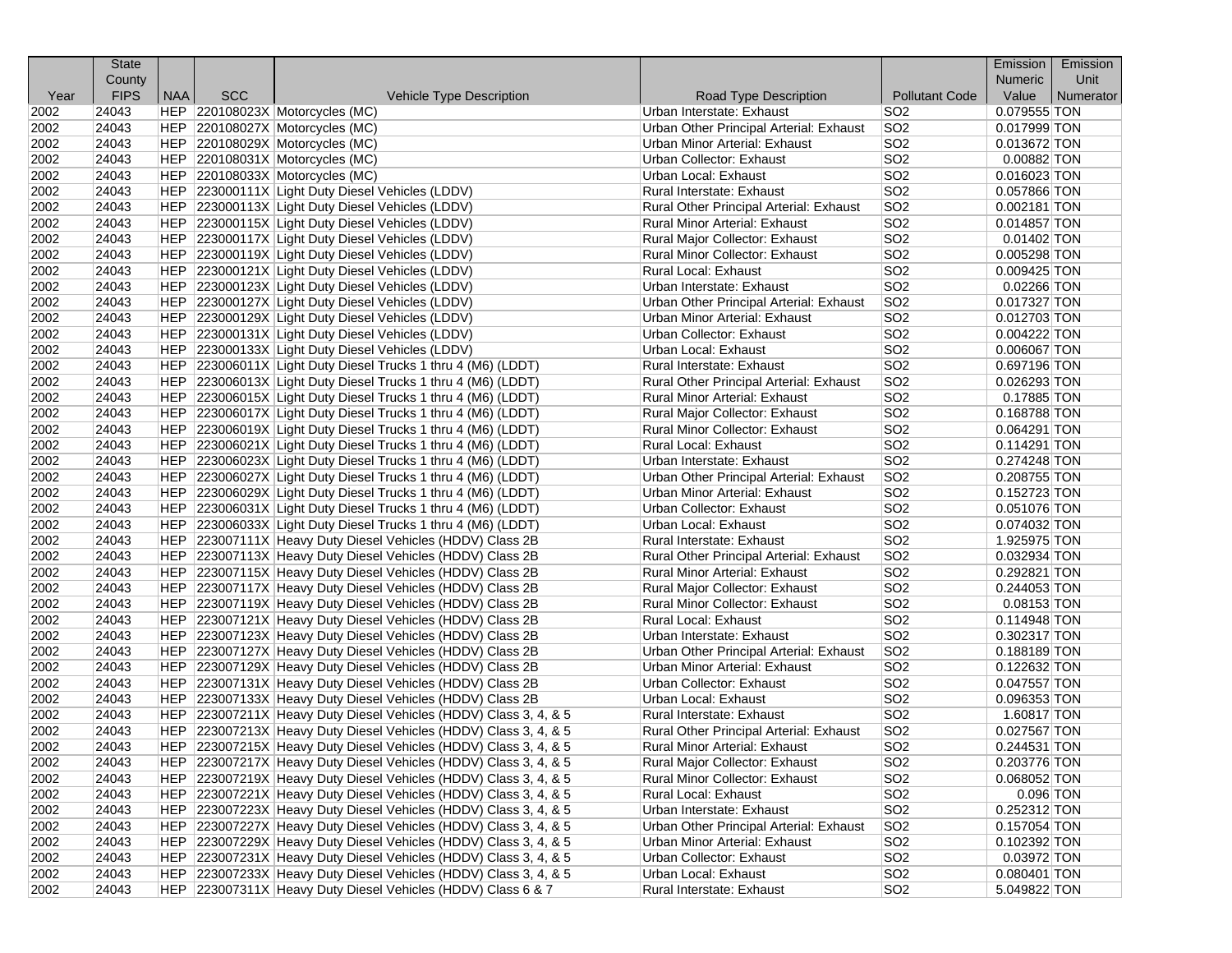|      | <b>State</b> |            |            |                                                                |                                         |                       | Emission       | Emission  |
|------|--------------|------------|------------|----------------------------------------------------------------|-----------------------------------------|-----------------------|----------------|-----------|
|      | County       |            |            |                                                                |                                         |                       | <b>Numeric</b> | Unit      |
| Year | <b>FIPS</b>  | <b>NAA</b> | <b>SCC</b> | <b>Vehicle Type Description</b>                                | <b>Road Type Description</b>            | <b>Pollutant Code</b> | Value          | Numerator |
| 2002 | 24043        |            |            | HEP 223007313X Heavy Duty Diesel Vehicles (HDDV) Class 6 & 7   | Rural Other Principal Arterial: Exhaust | SO <sub>2</sub>       | 0.086628 TON   |           |
| 2002 | 24043        |            |            | HEP 223007315X Heavy Duty Diesel Vehicles (HDDV) Class 6 & 7   | <b>Rural Minor Arterial: Exhaust</b>    | SO <sub>2</sub>       | 0.76777 TON    |           |
| 2002 | 24043        |            |            | HEP 223007317X Heavy Duty Diesel Vehicles (HDDV) Class 6 & 7   | Rural Major Collector: Exhaust          | SO <sub>2</sub>       | 0.63977 TON    |           |
| 2002 | 24043        |            |            | HEP 223007319X Heavy Duty Diesel Vehicles (HDDV) Class 6 & 7   | <b>Rural Minor Collector: Exhaust</b>   | SO <sub>2</sub>       | 0.213743 TON   |           |
| 2002 | 24043        |            |            | HEP 223007321X Heavy Duty Diesel Vehicles (HDDV) Class 6 & 7   | <b>Rural Local: Exhaust</b>             | SO <sub>2</sub>       | 0.301445 TON   |           |
| 2002 | 24043        | <b>HEP</b> |            | 223007323X Heavy Duty Diesel Vehicles (HDDV) Class 6 & 7       | Urban Interstate: Exhaust               | SO <sub>2</sub>       | 0.792401 TON   |           |
| 2002 | 24043        | <b>HEP</b> |            | 223007327X Heavy Duty Diesel Vehicles (HDDV) Class 6 & 7       | Urban Other Principal Arterial: Exhaust | SO <sub>2</sub>       | 0.493291 TON   |           |
| 2002 | 24043        | <b>HEP</b> |            | 223007329X Heavy Duty Diesel Vehicles (HDDV) Class 6 & 7       | Urban Minor Arterial: Exhaust           | SO <sub>2</sub>       | 0.321451 TON   |           |
| 2002 | 24043        | <b>HEP</b> |            | 223007331X Heavy Duty Diesel Vehicles (HDDV) Class 6 & 7       | Urban Collector: Exhaust                | SO <sub>2</sub>       | 0.124748 TON   |           |
| 2002 | 24043        | <b>HEP</b> |            | 223007333X Heavy Duty Diesel Vehicles (HDDV) Class 6 & 7       | Urban Local: Exhaust                    | SO <sub>2</sub>       | 0.252561 TON   |           |
| 2002 | 24043        | <b>HEP</b> |            | 223007411X Heavy Duty Diesel Vehicles (HDDV) Class 8A & 8B     | Rural Interstate: Exhaust               | SO <sub>2</sub>       | 21.59826 TON   |           |
| 2002 | 24043        | HEP.       |            | 223007413X Heavy Duty Diesel Vehicles (HDDV) Class 8A & 8B     | Rural Other Principal Arterial: Exhaust | SO <sub>2</sub>       | 0.370324 TON   |           |
| 2002 | 24043        | HEP        |            | 223007415X Heavy Duty Diesel Vehicles (HDDV) Class 8A & 8B     | <b>Rural Minor Arterial: Exhaust</b>    | SO <sub>2</sub>       | 3.283868 TON   |           |
| 2002 | 24043        | HEP        |            | 223007417X Heavy Duty Diesel Vehicles (HDDV) Class 8A & 8B     | Rural Major Collector: Exhaust          | SO <sub>2</sub>       | 2.736641 TON   |           |
| 2002 | 24043        | <b>HEP</b> |            | 223007419X Heavy Duty Diesel Vehicles (HDDV) Class 8A & 8B     | <b>Rural Minor Collector: Exhaust</b>   | SO <sub>2</sub>       | 0.91422 TON    |           |
| 2002 | 24043        | <b>HEP</b> |            | 223007421X Heavy Duty Diesel Vehicles (HDDV) Class 8A & 8B     | <b>Rural Local: Exhaust</b>             | SO <sub>2</sub>       | 1.289222 TON   |           |
| 2002 | 24043        | <b>HEP</b> |            | 223007423X Heavy Duty Diesel Vehicles (HDDV) Class 8A & 8B     | Urban Interstate: Exhaust               | SO <sub>2</sub>       | 3.389215 TON   |           |
| 2002 | 24043        | <b>HEP</b> |            | 223007427X Heavy Duty Diesel Vehicles (HDDV) Class 8A & 8B     | Urban Other Principal Arterial: Exhaust | SO <sub>2</sub>       | 2.109783 TON   |           |
| 2002 | 24043        |            |            | HEP 223007429X Heavy Duty Diesel Vehicles (HDDV) Class 8A & 8B | Urban Minor Arterial: Exhaust           | SO <sub>2</sub>       | 1.374912 TON   |           |
| 2002 | 24043        |            |            | HEP 223007431X Heavy Duty Diesel Vehicles (HDDV) Class 8A & 8B | Urban Collector: Exhaust                | SO <sub>2</sub>       | 0.533637 TON   |           |
| 2002 | 24043        | HEP.       |            | 223007433X Heavy Duty Diesel Vehicles (HDDV) Class 8A & 8B     | Urban Local: Exhaust                    | SO <sub>2</sub>       | 1.080758 TON   |           |
| 2002 | 24043        | HEP        |            | 223007511X Heavy Duty Diesel Buses (School & Transit)          | <b>Rural Interstate: Exhaust</b>        | SO <sub>2</sub>       | 2.905104 TON   |           |
| 2002 | 24043        | <b>HEP</b> |            | 223007513X Heavy Duty Diesel Buses (School & Transit)          | Rural Other Principal Arterial: Exhaust | SO <sub>2</sub>       | 0.067946 TON   |           |
| 2002 | 24043        | <b>HEP</b> |            | 223007515X Heavy Duty Diesel Buses (School & Transit)          | <b>Rural Minor Arterial: Exhaust</b>    | SO <sub>2</sub>       | 0.684461 TON   |           |
| 2002 | 24043        | <b>HEP</b> |            | 223007517X Heavy Duty Diesel Buses (School & Transit)          | Rural Major Collector: Exhaust          | SO <sub>2</sub>       | 0.416913 TON   |           |
| 2002 | 24043        | <b>HEP</b> |            | 223007519X Heavy Duty Diesel Buses (School & Transit)          | <b>Rural Minor Collector: Exhaust</b>   | SO <sub>2</sub>       | 0.131405 TON   |           |
| 2002 | 24043        | HEP        |            | 223007521X Heavy Duty Diesel Buses (School & Transit)          | <b>Rural Local: Exhaust</b>             | SO <sub>2</sub>       | 0.124812 TON   |           |
| 2002 | 24043        |            |            | HEP 223007523X Heavy Duty Diesel Buses (School & Transit)      | Urban Interstate: Exhaust               | SO <sub>2</sub>       | 0.825297 TON   |           |
| 2002 | 24043        |            |            | HEP 223007527X Heavy Duty Diesel Buses (School & Transit)      | Urban Other Principal Arterial: Exhaust | SO <sub>2</sub>       | 0.710598 TON   |           |
| 2002 | 24043        |            |            | HEP 223007529X Heavy Duty Diesel Buses (School & Transit)      | Urban Minor Arterial: Exhaust           | SO <sub>2</sub>       | 0.445215 TON   |           |
| 2002 | 24043        | <b>HEP</b> |            | 223007531X Heavy Duty Diesel Buses (School & Transit)          | Urban Collector: Exhaust                | SO <sub>2</sub>       | 0.167456 TON   |           |
| 2002 | 24043        | <b>HEP</b> |            | 223007533X Heavy Duty Diesel Buses (School & Transit)          | Urban Local: Exhaust                    | SO <sub>2</sub>       | 0.250626 TON   |           |
|      |              |            |            |                                                                |                                         | <b>SO2 Total</b>      | 209.1579       |           |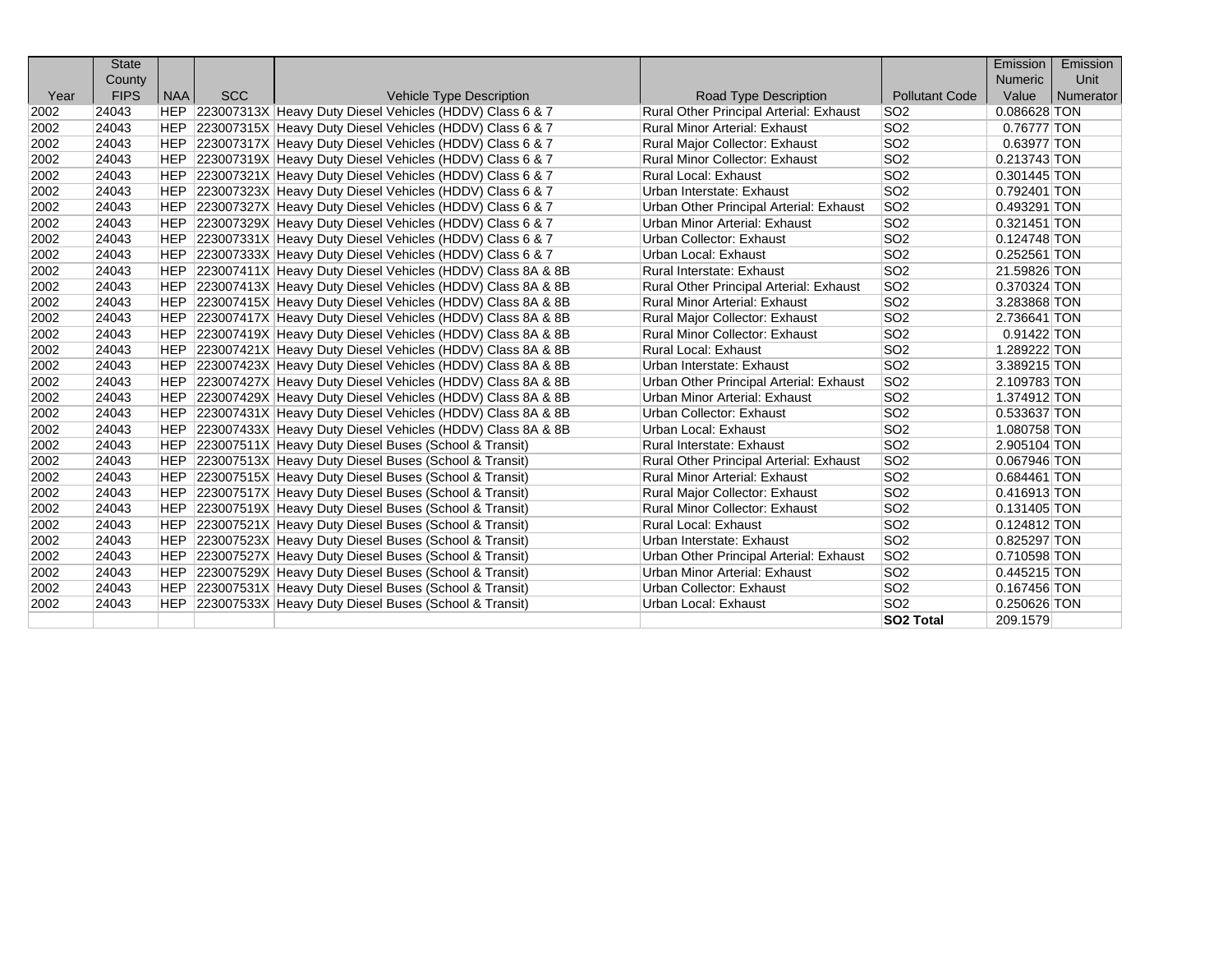|      | <b>State</b>   |            |            |                                                                                                                                                |                                                                             |                          | Emission                     | Emission  |
|------|----------------|------------|------------|------------------------------------------------------------------------------------------------------------------------------------------------|-----------------------------------------------------------------------------|--------------------------|------------------------------|-----------|
|      | County         |            |            |                                                                                                                                                |                                                                             |                          | <b>Numeric</b>               | Unit      |
| Year | <b>FIPS</b>    | <b>NAA</b> | <b>SCC</b> | Vehicle Type Description                                                                                                                       | Road Type Description                                                       | <b>Pollutant Code</b>    | Value                        | Numerator |
| 2002 | 24043          |            |            | HEP 2201001110 Light Duty Gasoline Vehicles (LDGV)                                                                                             | Rural Interstate: Total                                                     | VOC                      | 516.4372 TON                 |           |
| 2002 | 24043          |            |            | HEP 2201001130 Light Duty Gasoline Vehicles (LDGV)                                                                                             | Rural Other Principal Arterial: Total                                       | <b>VOC</b>               | 19.95799 TON                 |           |
| 2002 | 24043          |            |            | HEP 2201001150 Light Duty Gasoline Vehicles (LDGV)                                                                                             | Rural Minor Arterial: Total                                                 | <b>VOC</b>               | 136.0826 TON                 |           |
| 2002 | 24043          |            |            | HEP 2201001170 Light Duty Gasoline Vehicles (LDGV)                                                                                             | Rural Major Collector: Total                                                | <b>VOC</b>               | 130.5145 TON                 |           |
| 2002 | 24043          |            |            | HEP 2201001190 Light Duty Gasoline Vehicles (LDGV)                                                                                             | Rural Minor Collector: Total                                                | <b>VOC</b>               | 49.98658 TON                 |           |
| 2002 | 24043          |            |            | HEP 2201001210 Light Duty Gasoline Vehicles (LDGV)                                                                                             | Rural Local: Total                                                          | <b>VOC</b>               | 128.8329 TON                 |           |
| 2002 | 24043          |            |            | HEP 2201001230 Light Duty Gasoline Vehicles (LDGV)                                                                                             | Urban Interstate: Total                                                     | <b>VOC</b>               | 203.5934 TON                 |           |
| 2002 | 24043          |            |            | HEP 2201001270 Light Duty Gasoline Vehicles (LDGV)                                                                                             | Urban Other Principal Arterial: Total                                       | <b>VOC</b>               | 170.1939 TON                 |           |
| 2002 | 24043          |            |            | HEP 2201001290 Light Duty Gasoline Vehicles (LDGV)                                                                                             | Urban Minor Arterial: Total                                                 | <b>VOC</b>               | 136.2311 TON                 |           |
| 2002 | 24043          |            |            | HEP 2201001310 Light Duty Gasoline Vehicles (LDGV)                                                                                             | Urban Collector: Total                                                      | <b>VOC</b>               | 49.41038 TON                 |           |
| 2002 | 24043          |            |            | HEP 2201001330 Light Duty Gasoline Vehicles (LDGV)                                                                                             | Urban Local: Total                                                          | <b>VOC</b>               | 83.13204 TON                 |           |
| 2002 | 24043          |            |            | $ HEP $ 2201020110 Light Duty Gasoline Trucks 1 & 2 (M6) = LDGT1 (M5)                                                                          | Rural Interstate: Total                                                     | <b>VOC</b>               | 213.1446 TON                 |           |
| 2002 | 24043          |            |            | $ HEP $ 2201020130 Light Duty Gasoline Trucks 1 & 2 (M6) = LDGT1 (M5)                                                                          | Rural Other Principal Arterial: Total                                       | <b>VOC</b>               | 8.215116 TON                 |           |
| 2002 | 24043          |            |            | $ HEP $ 2201020150 Light Duty Gasoline Trucks 1 & 2 (M6) = LDGT1 (M5)                                                                          | Rural Minor Arterial: Total                                                 | <b>VOC</b>               | 56.10952 TON                 |           |
| 2002 | 24043          |            |            | HEP   2201020170   Light Duty Gasoline Trucks 1 & 2 (M6) = LDGT1 (M5)                                                                          | Rural Major Collector: Total                                                | <b>VOC</b>               | 53.89425 TON                 |           |
| 2002 | 24043          |            |            | $ HEP $ 2201020190 Light Duty Gasoline Trucks 1 & 2 (M6) = LDGT1 (M5)                                                                          | <b>Rural Minor Collector: Total</b>                                         | <b>VOC</b>               | 20.65388 TON                 |           |
| 2002 | 24043          |            |            | HEP $ 2201020210 $ Light Duty Gasoline Trucks 1 & 2 (M6) = LDGT1 (M5)                                                                          | <b>Rural Local: Total</b>                                                   | <b>VOC</b>               | 54.94737 TON                 |           |
| 2002 | 24043          |            |            | $ HEP $ 2201020230 Light Duty Gasoline Trucks 1 & 2 (M6) = LDGT1 (M5)                                                                          | Urban Interstate: Total                                                     | <b>VOC</b>               | 84.14691 TON                 |           |
| 2002 | 24043          |            |            | $ HEP 2201020270 $ Light Duty Gasoline Trucks 1 & 2 (M6) = LDGT1 (M5)                                                                          | Urban Other Principal Arterial: Total                                       | <b>VOC</b>               | 70.63726 TON                 |           |
| 2002 | 24043          |            |            | $ HEP $ 2201020290 Light Duty Gasoline Trucks 1 & 2 (M6) = LDGT1 (M5)                                                                          | Urban Minor Arterial: Total                                                 | <b>VOC</b>               | 57.00019 TON                 |           |
| 2002 | 24043          |            |            | $ HEP $ 2201020310 Light Duty Gasoline Trucks 1 & 2 (M6) = LDGT1 (M5)                                                                          | Urban Collector: Total                                                      | <b>VOC</b>               | 20.97519 TON                 |           |
| 2002 | 24043          |            |            | HEP 2201020330 Light Duty Gasoline Trucks 1 & 2 (M6) = LDGT1 (M5)                                                                              | Urban Local: Total                                                          | <b>VOC</b>               | 35.51117 TON                 |           |
| 2002 | 24043          |            |            | $ HEP $ 2201040110 Light Duty Gasoline Trucks 3 & 4 (M6) = LDGT2 (M5)                                                                          | Rural Interstate: Total                                                     | <b>VOC</b>               | 137.3256 TON                 |           |
| 2002 | 24043          |            |            | $ HEP $ 2201040130 Light Duty Gasoline Trucks 3 & 4 (M6) = LDGT2 (M5)                                                                          | Rural Other Principal Arterial: Total                                       | <b>VOC</b>               | 5.394469 TON                 |           |
| 2002 | 24043          |            |            | HEP $ 2201040150 $ Light Duty Gasoline Trucks 3 & 4 (M6) = LDGT2 (M5)                                                                          | Rural Minor Arterial: Total                                                 | <b>VOC</b>               | 36.8835 TON                  |           |
| 2002 | 24043          |            |            | $ HEP 2201040170 $ Light Duty Gasoline Trucks 3 & 4 (M6) = LDGT2 (M5)                                                                          | Rural Major Collector: Total                                                | <b>VOC</b>               | 35.54256 TON                 |           |
| 2002 | 24043          |            |            | $ HEP $ 2201040190 Light Duty Gasoline Trucks 3 & 4 (M6) = LDGT2 (M5)                                                                          | Rural Minor Collector: Total                                                | <b>VOC</b>               | 13.64945 TON                 |           |
| 2002 | 24043          |            |            | $ HEP $ 2201040210 Light Duty Gasoline Trucks 3 & 4 (M6) = LDGT2 (M5)                                                                          | Rural Local: Total                                                          | <b>VOC</b>               | 35.67943 TON                 |           |
| 2002 | 24043          |            |            | $ HEP $ 2201040230 Light Duty Gasoline Trucks 3 & 4 (M6) = LDGT2 (M5)                                                                          | Urban Interstate: Total                                                     | <b>VOC</b>               | 54.20901 TON                 |           |
| 2002 | 24043          |            |            | $ HEP $ 2201040270 Light Duty Gasoline Trucks 3 & 4 (M6) = LDGT2 (M5)                                                                          | Urban Other Principal Arterial: Total                                       | <b>VOC</b>               | 46.83707 TON                 |           |
| 2002 | 24043          |            |            | $ HEP $ 2201040290 Light Duty Gasoline Trucks 3 & 4 (M6) = LDGT2 (M5)                                                                          | Urban Minor Arterial: Total                                                 | <b>VOC</b>               | 37.78135 TON                 |           |
| 2002 | 24043          |            |            | $ HEP $ 2201040310 Light Duty Gasoline Trucks 3 & 4 (M6) = LDGT2 (M5)                                                                          | Urban Collector: Total                                                      | <b>VOC</b>               | 13.79986 TON                 |           |
| 2002 | 24043          |            |            | $ HEP $ 2201040330 Light Duty Gasoline Trucks 3 & 4 (M6) = LDGT2 (M5)                                                                          | Urban Local: Total                                                          | <b>VOC</b>               | 23.08083 TON                 |           |
| 2002 | 24043          |            |            | HEP 2201070110 Heavy Duty Gasoline Vehicles 2B thru 8B & Buses (HDGV)                                                                          | Rural Interstate: Total                                                     | <b>VOC</b>               | 34.97105 TON                 |           |
| 2002 | 24043          |            |            | HEP 2201070130 Heavy Duty Gasoline Vehicles 2B thru 8B & Buses (HDGV)                                                                          | Rural Other Principal Arterial: Total                                       | <b>VOC</b>               | 0.693707 TON                 |           |
| 2002 | 24043          |            |            | HEP 2201070150 Heavy Duty Gasoline Vehicles 2B thru 8B & Buses (HDGV)                                                                          | <b>Rural Minor Arterial: Total</b>                                          | <b>VOC</b>               | 6.121974 TON                 |           |
| 2002 | 24043          |            |            | HEP 2201070170 Heavy Duty Gasoline Vehicles 2B thru 8B & Buses (HDGV)                                                                          | Rural Major Collector: Total                                                | <b>VOC</b>               | 5.180903 TON                 |           |
| 2002 | 24043          |            |            | HEP 2201070190 Heavy Duty Gasoline Vehicles 2B thru 8B & Buses (HDGV)                                                                          | Rural Minor Collector: Total                                                | <b>VOC</b>               | 1.740649 TON                 |           |
| 2002 | 24043          |            |            | HEP 2201070210 Heavy Duty Gasoline Vehicles 2B thru 8B & Buses (HDGV)                                                                          | Rural Local: Total                                                          | <b>VOC</b>               | 7.231038 TON                 |           |
| 2002 | 24043          |            |            | HEP 2201070230 Heavy Duty Gasoline Vehicles 2B thru 8B & Buses (HDGV)                                                                          | Urban Interstate: Total                                                     | <b>VOC</b>               | 5.912046 TON                 |           |
| 2002 |                |            |            |                                                                                                                                                |                                                                             | <b>VOC</b>               | 5.631339 TON                 |           |
| 2002 | 24043<br>24043 |            |            | HEP 2201070270 Heavy Duty Gasoline Vehicles 2B thru 8B & Buses (HDGV)<br>HEP 2201070290 Heavy Duty Gasoline Vehicles 2B thru 8B & Buses (HDGV) | Urban Other Principal Arterial: Total<br><b>Urban Minor Arterial: Total</b> | <b>VOC</b>               | 4.971585 TON                 |           |
| 2002 | 24043          |            |            |                                                                                                                                                | Urban Collector: Total                                                      | <b>VOC</b>               | 2.388072 TON                 |           |
| 2002 | 24043          |            |            | HEP 2201070310 Heavy Duty Gasoline Vehicles 2B thru 8B & Buses (HDGV)<br>HEP 2201070330 Heavy Duty Gasoline Vehicles 2B thru 8B & Buses (HDGV) | Urban Local: Total                                                          | <b>VOC</b>               | 6.76881 TON                  |           |
|      | 24043          |            |            |                                                                                                                                                | Rural Interstate: Total                                                     | <b>VOC</b>               |                              |           |
| 2002 |                |            |            | HEP 2201080110 Motorcycles (MC)                                                                                                                |                                                                             | <b>VOC</b>               | 5.120954 TON                 |           |
| 2002 | 24043          |            |            | HEP 2201080130 Motorcycles (MC)                                                                                                                | Rural Other Principal Arterial: Total                                       |                          | 0.405216 TON<br>1.88548 TON  |           |
| 2002 | 24043          |            |            | HEP 2201080150 Motorcycles (MC)                                                                                                                | Rural Minor Arterial: Total<br><b>Rural Major Collector: Total</b>          | <b>VOC</b>               |                              |           |
| 2002 | 24043          |            |            | HEP 2201080170 Motorcycles (MC)                                                                                                                |                                                                             | <b>VOC</b>               | 2.587136 TON                 |           |
| 2002 | 24043          |            |            | HEP 2201080190 Motorcycles (MC)                                                                                                                | Rural Minor Collector: Total                                                | <b>VOC</b><br><b>VOC</b> | 1.521237 TON<br>7.858102 TON |           |
| 2002 | 24043          |            |            | HEP   2201080210   Motorcycles (MC)                                                                                                            | Rural Local: Total                                                          |                          |                              |           |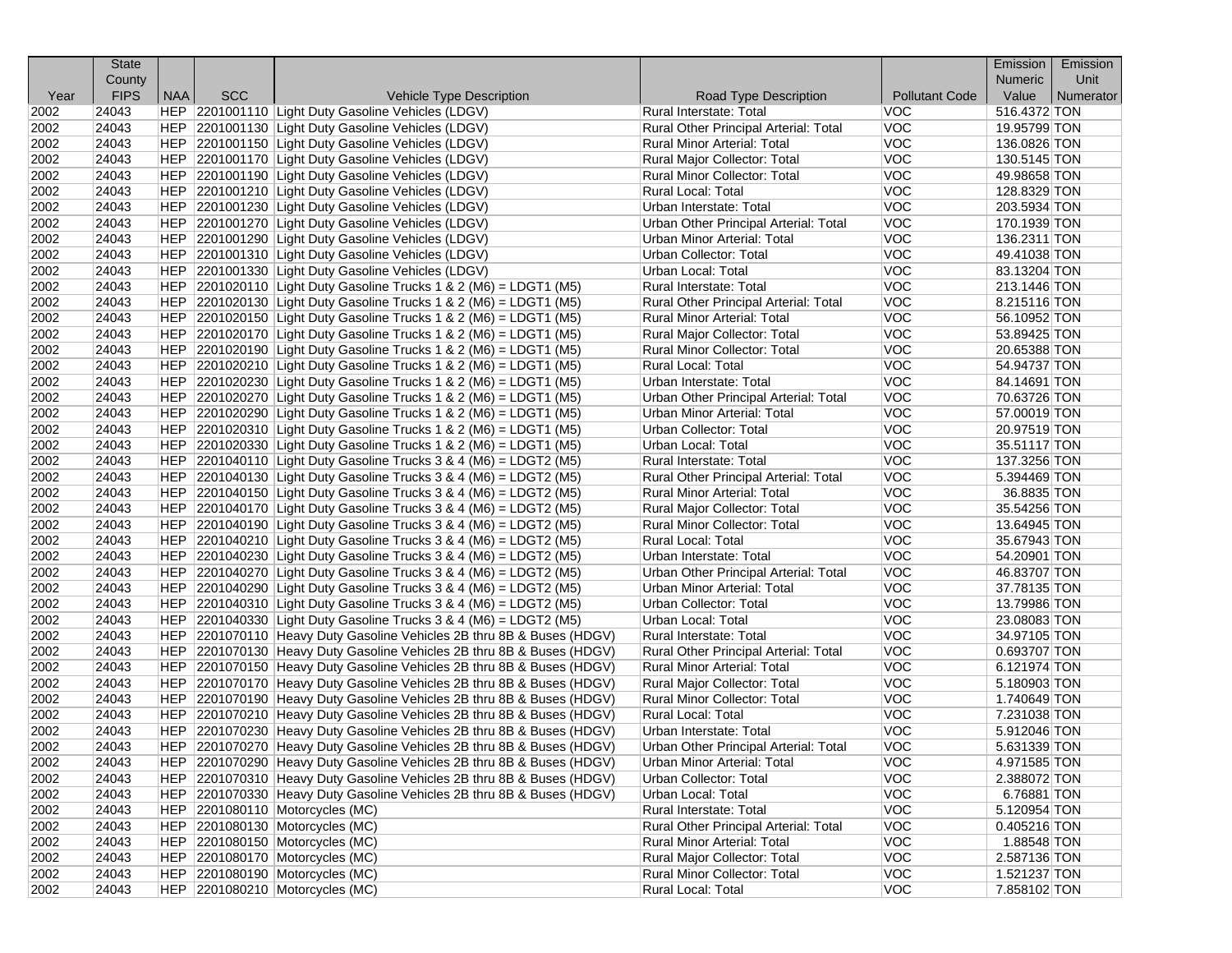|      | <b>State</b> |            |            |                                                                  |                                                                      |                       | Emission                  | Emission  |
|------|--------------|------------|------------|------------------------------------------------------------------|----------------------------------------------------------------------|-----------------------|---------------------------|-----------|
|      | County       |            |            |                                                                  |                                                                      |                       | <b>Numeric</b>            | Unit      |
| Year | <b>FIPS</b>  | <b>NAA</b> | <b>SCC</b> | Vehicle Type Description                                         | Road Type Description                                                | <b>Pollutant Code</b> | Value                     | Numerator |
| 2002 | 24043        |            |            | HEP 2201080230 Motorcycles (MC)                                  | Urban Interstate: Total                                              | VOC                   | 8.528254 TON              |           |
| 2002 | 24043        |            |            | HEP 2201080270 Motorcycles (MC)                                  | Urban Other Principal Arterial: Total                                | <b>VOC</b>            | 1.668179 TON              |           |
| 2002 | 24043        |            |            | HEP 2201080290 Motorcycles (MC)                                  | Urban Minor Arterial: Total                                          | <b>VOC</b>            | 1.41997 TON               |           |
| 2002 | 24043        |            |            | HEP 2201080310 Motorcycles (MC)                                  | Urban Collector: Total                                               | <b>VOC</b>            | 0.99535 TON               |           |
| 2002 | 24043        |            |            | HEP 2201080330 Motorcycles (MC)                                  | Urban Local: Total                                                   | <b>VOC</b>            | 2.175667 TON              |           |
| 2002 | 24043        |            |            | HEP 2230001110 Light Duty Diesel Vehicles (LDDV)                 | Rural Interstate: Total                                              | <b>VOC</b>            | $0.247574$ TON            |           |
| 2002 | 24043        |            |            | HEP 2230001130 Light Duty Diesel Vehicles (LDDV)                 | Rural Other Principal Arterial: Total                                | <b>VOC</b>            | 0.009891 TON              |           |
| 2002 | 24043        |            |            | HEP 2230001150 Light Duty Diesel Vehicles (LDDV)                 | Rural Minor Arterial: Total                                          | <b>VOC</b>            | 0.066157 TON              |           |
| 2002 | 24043        |            |            | HEP 2230001170 Light Duty Diesel Vehicles (LDDV)                 | Rural Major Collector: Total                                         | <b>VOC</b>            | 0.064379 TON              |           |
| 2002 | 24043        |            |            | HEP 2230001190 Light Duty Diesel Vehicles (LDDV)                 | <b>Rural Minor Collector: Total</b>                                  | <b>VOC</b>            | $0.024681$ TON            |           |
| 2002 | 24043        |            |            | HEP 2230001210 Light Duty Diesel Vehicles (LDDV)                 | <b>Rural Local: Total</b>                                            | <b>VOC</b>            | $\overline{0.07826}$ TON  |           |
| 2002 | 24043        |            |            | HEP 2230001230 Light Duty Diesel Vehicles (LDDV)                 | Urban Interstate: Total                                              | <b>VOC</b>            | 0.097154 TON              |           |
| 2002 | 24043        |            |            | HEP 2230001270 Light Duty Diesel Vehicles (LDDV)                 | Urban Other Principal Arterial: Total                                | <b>VOC</b>            | $0.089064$ TON            |           |
| 2002 | 24043        |            |            | HEP 2230001290 Light Duty Diesel Vehicles (LDDV)                 | Urban Minor Arterial: Total                                          | <b>VOC</b>            | $0.077035$ TON            |           |
| 2002 | 24043        |            |            | HEP 2230001310 Light Duty Diesel Vehicles (LDDV)                 | Urban Collector: Total                                               | <b>VOC</b>            | 0.028885 TON              |           |
| 2002 | 24043        |            |            | HEP 2230001330 Light Duty Diesel Vehicles (LDDV)                 | Urban Local: Total                                                   | <b>VOC</b>            | 0.050632 TON              |           |
| 2002 | 24043        |            |            | HEP 2230060110 Light Duty Diesel Trucks 1 thru 4 (M6) (LDDT)     | Rural Interstate: Total                                              | <b>VOC</b>            | 2.073023 TON              |           |
| 2002 | 24043        |            |            | HEP 2230060130 Light Duty Diesel Trucks 1 thru 4 (M6) (LDDT)     | Rural Other Principal Arterial: Total                                | <b>VOC</b>            | 0.083123 TON              |           |
| 2002 | 24043        |            |            | HEP 2230060150 Light Duty Diesel Trucks 1 thru 4 (M6) (LDDT)     | <b>Rural Minor Arterial: Total</b>                                   | <b>VOC</b>            | $0.55741$ TON             |           |
| 2002 | 24043        |            |            | HEP 2230060170 Light Duty Diesel Trucks 1 thru 4 (M6) (LDDT)     | Rural Major Collector: Total                                         | <b>VOC</b>            | 0.544567 TON              |           |
| 2002 | 24043        |            |            | HEP 2230060190 Light Duty Diesel Trucks 1 thru 4 (M6) (LDDT)     | Rural Minor Collector: Total                                         | <b>VOC</b>            | 0.209293 TON              |           |
| 2002 | 24043        |            |            | HEP 2230060210 Light Duty Diesel Trucks 1 thru 4 (M6) (LDDT)     | Rural Local: Total                                                   | <b>VOC</b>            | $\overline{0.704247}$ TON |           |
| 2002 | 24043        |            |            | HEP 2230060230 Light Duty Diesel Trucks 1 thru 4 (M6) (LDDT)     | Urban Interstate: Total                                              | <b>VOC</b>            | $0.814505$ TON            |           |
| 2002 | 24043        |            |            | HEP 2230060270 Light Duty Diesel Trucks 1 thru 4 (M6) (LDDT)     | Urban Other Principal Arterial: Total                                | <b>VOC</b>            | 0.765331 TON              |           |
| 2002 | 24043        |            |            | HEP 2230060290 Light Duty Diesel Trucks 1 thru 4 (M6) (LDDT)     | Urban Minor Arterial: Total                                          | <b>VOC</b>            | 0.674258 TON              |           |
| 2002 | 24043        |            |            | HEP 2230060310 Light Duty Diesel Trucks 1 thru 4 (M6) (LDDT)     | Urban Collector: Total                                               | <b>VOC</b>            | 0.255592 TON              |           |
| 2002 | 24043        |            |            | HEP 2230060330 Light Duty Diesel Trucks 1 thru 4 (M6) (LDDT)     | Urban Local: Total                                                   | <b>VOC</b>            | 0.455563 TON              |           |
| 2002 | 24043        |            |            | HEP 2230071110 Heavy Duty Diesel Vehicles (HDDV) Class 2B        | Rural Interstate: Total                                              | <b>VOC</b>            | 1.442174 TON              |           |
| 2002 | 24043        |            |            | HEP 2230071130 Heavy Duty Diesel Vehicles (HDDV) Class 2B        | Rural Other Principal Arterial: Total                                | <b>VOC</b>            | $0.02753$ TON             |           |
| 2002 | 24043        |            |            | HEP 2230071150 Heavy Duty Diesel Vehicles (HDDV) Class 2B        | Rural Minor Arterial: Total                                          | <b>VOC</b>            | 0.237842 TON              |           |
| 2002 | 24043        |            |            | HEP 2230071170 Heavy Duty Diesel Vehicles (HDDV) Class 2B        | Rural Major Collector: Total                                         | <b>VOC</b>            | 0.209569 TON              |           |
| 2002 | 24043        |            |            | HEP 2230071190 Heavy Duty Diesel Vehicles (HDDV) Class 2B        | Rural Minor Collector: Total                                         | <b>VOC</b>            | 0.071087 TON              |           |
| 2002 | 24043        |            |            | HEP 2230071210 Heavy Duty Diesel Vehicles (HDDV) Class 2B        | Rural Local: Total                                                   | <b>VOC</b>            | $0.245241$ TON            |           |
| 2002 | 24043        |            |            | HEP 2230071230 Heavy Duty Diesel Vehicles (HDDV) Class 2B        | Urban Interstate: Total                                              | <b>VOC</b>            | 0.226246 TON              |           |
| 2002 | 24043        |            |            | HEP 2230071270 Heavy Duty Diesel Vehicles (HDDV) Class 2B        | Urban Other Principal Arterial: Total                                | <b>VOC</b>            | 0.197862 TON              |           |
| 2002 | 24043        |            |            | HEP 2230071290 Heavy Duty Diesel Vehicles (HDDV) Class 2B        | Urban Minor Arterial: Total                                          | <b>VOC</b>            | 0.168844 TON              |           |
| 2002 | 24043        |            |            | HEP 2230071310 Heavy Duty Diesel Vehicles (HDDV) Class 2B        | Urban Collector: Total                                               | <b>VOC</b>            | 0.077536 TON              |           |
| 2002 | 24043        |            |            | HEP 2230071330 Heavy Duty Diesel Vehicles (HDDV) Class 2B        | Urban Local: Total                                                   | <b>VOC</b>            | 0.20563 TON               |           |
| 2002 | 24043        |            |            | HEP 2230072110 Heavy Duty Diesel Vehicles (HDDV) Class 3, 4, & 5 | Rural Interstate: Total                                              | <b>VOC</b>            | 1.213875 TON              |           |
| 2002 | 24043        |            |            | HEP 2230072130 Heavy Duty Diesel Vehicles (HDDV) Class 3, 4, & 5 | Rural Other Principal Arterial: Total                                | <b>VOC</b>            | 0.02327 TON               |           |
| 2002 | 24043        |            |            | HEP 2230072150 Heavy Duty Diesel Vehicles (HDDV) Class 3, 4, & 5 | <b>Rural Minor Arterial: Total</b>                                   | <b>VOC</b>            | 0.200119 TON              |           |
| 2002 | 24043        |            |            | HEP 2230072170 Heavy Duty Diesel Vehicles (HDDV) Class 3, 4, & 5 | Rural Major Collector: Total                                         | <b>VOC</b>            | 0.176306 TON              |           |
| 2002 | 24043        |            |            | HEP 2230072190 Heavy Duty Diesel Vehicles (HDDV) Class 3, 4, & 5 | Rural Minor Collector: Total                                         | <b>VOC</b>            | 0.059887 TON              |           |
| 2002 | 24043        |            |            | HEP 2230072210 Heavy Duty Diesel Vehicles (HDDV) Class 3, 4, & 5 | <b>Rural Local: Total</b>                                            | <b>VOC</b>            | 0.205904 TON              |           |
| 2002 | 24043        |            |            | HEP 2230072230 Heavy Duty Diesel Vehicles (HDDV) Class 3, 4, & 5 | Urban Interstate: Total                                              | <b>VOC</b>            | $0.19032$ TON             |           |
| 2002 | 24043        |            |            | HEP 2230072270 Heavy Duty Diesel Vehicles (HDDV) Class 3, 4, & 5 |                                                                      | <b>VOC</b>            | 0.166498 TON              |           |
| 2002 | 24043        |            |            | HEP 2230072290 Heavy Duty Diesel Vehicles (HDDV) Class 3, 4, & 5 | Urban Other Principal Arterial: Total<br>Urban Minor Arterial: Total | <b>VOC</b>            | 0.141939 TON              |           |
| 2002 | 24043        |            |            | HEP 2230072310 Heavy Duty Diesel Vehicles (HDDV) Class 3, 4, & 5 | Urban Collector: Total                                               | <b>VOC</b>            | $0.065143$ TON            |           |
| 2002 | 24043        |            |            | HEP 2230072330 Heavy Duty Diesel Vehicles (HDDV) Class 3, 4, & 5 | Urban Local: Total                                                   | <b>VOC</b>            | 0.172724 TON              |           |
| 2002 | 24043        |            |            | HEP 2230073110 Heavy Duty Diesel Vehicles (HDDV) Class 6 & 7     | Rural Interstate: Total                                              | <b>VOC</b>            | 5.266253 TON              |           |
|      |              |            |            |                                                                  |                                                                      |                       |                           |           |